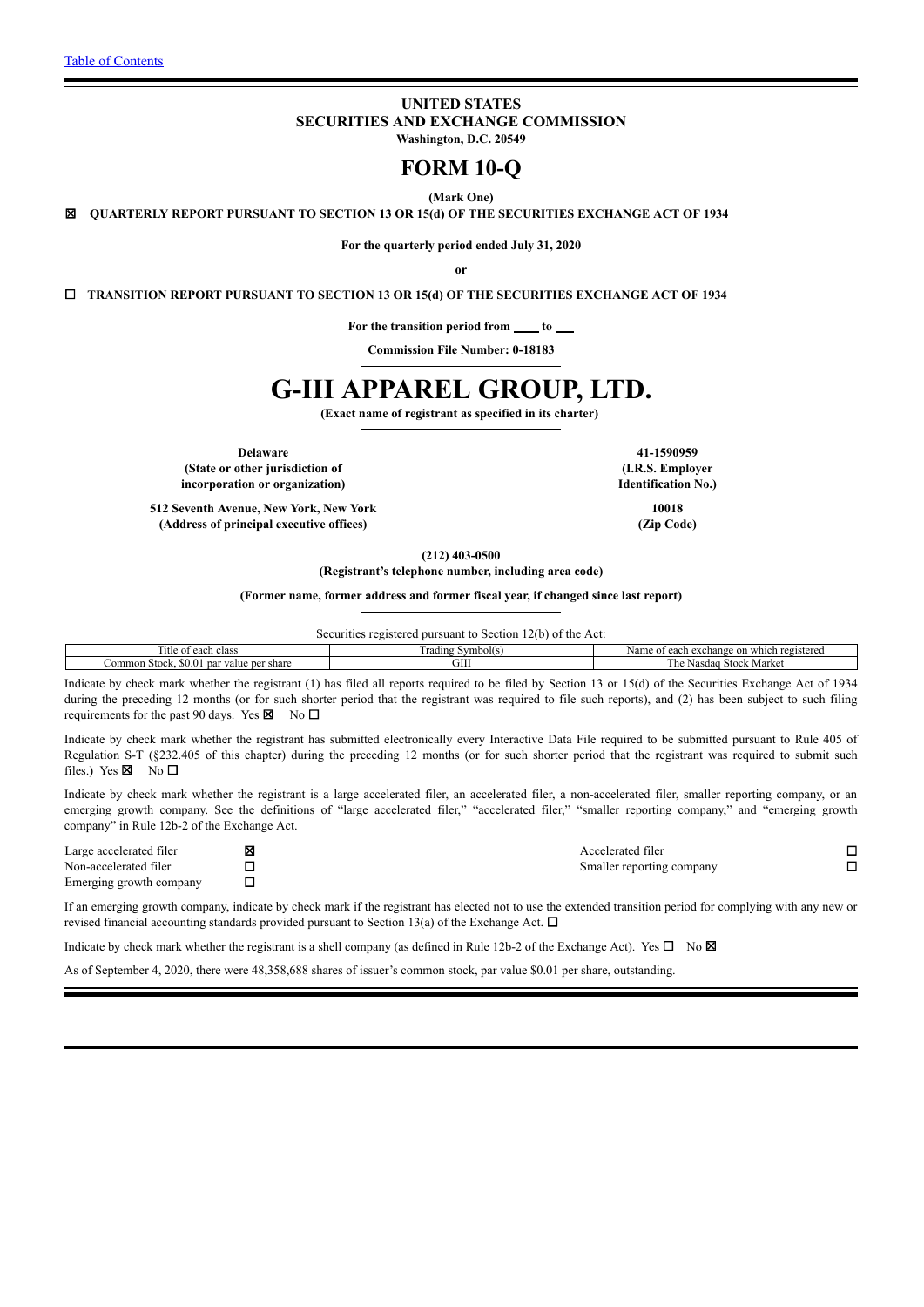# **TABLE OF CONTENTS**

<span id="page-1-0"></span>

|           |                                                                                                  | Page No. |
|-----------|--------------------------------------------------------------------------------------------------|----------|
| Part I    | <b>FINANCIAL INFORMATION</b>                                                                     |          |
| Item 1.   | <b>Financial Statements</b>                                                                      |          |
|           | <u>Condensed Consolidated Balance Sheets - July 31, 2020, July 31, 2019 and January 31, 2020</u> | 3        |
|           | <u>Condensed Consolidated Statements of Operations and Comprehensive Income (Loss) - For the</u> |          |
|           | Three and Six Months Ended July 31, 2020 and 2019 (Unaudited)                                    | 4        |
|           | Condensed Consolidated Statements of Stockholders' Equity - July 31, 2020 and July 31, 2019      |          |
|           | (Unaudited)                                                                                      | 5        |
|           | Condensed Consolidated Statements of Cash Flows - For the Six Months Ended July 31, 2020 and     |          |
|           | 2019 (Unaudited)                                                                                 | 6        |
|           | Notes to Condensed Consolidated Financial Statements                                             | $\tau$   |
| Item 2.   | Management's Discussion and Analysis of Financial Condition and Results of Operations            | 22       |
| Item $3.$ | Quantitative and Qualitative Disclosures About Market Risk                                       | 35       |
| Item 4.   | <b>Controls and Procedures</b>                                                                   | 35       |
|           |                                                                                                  |          |
| Part II   | <b>OTHER INFORMATION</b>                                                                         |          |
|           | <b>Item 1A.Risk Factors</b>                                                                      | 36       |
|           | <u>Item 2. Unregistered Sales of Equity Securities and Use of Proceeds</u>                       | 60       |
|           | Item 6. Exhibits                                                                                 | 61       |
|           |                                                                                                  |          |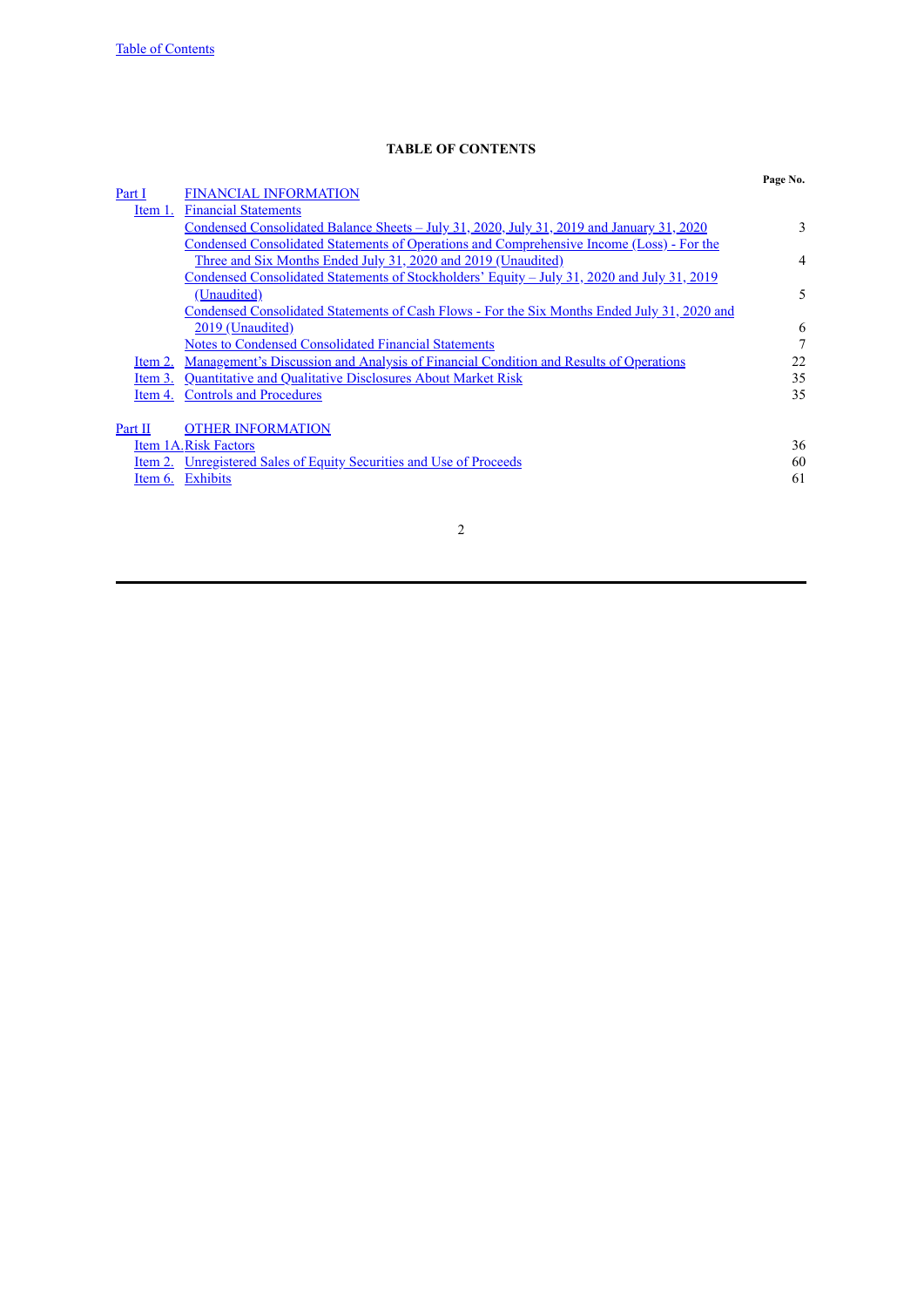# **PART I – FINANCIAL INFORMATION**

# <span id="page-2-1"></span><span id="page-2-0"></span>**Item 1. Financial Statements.**

# **G-III APPAREL GROUP, LTD. AND SUBSIDIARIES CONDENSED CONSOLIDATED BALANCE SHEETS**

<span id="page-2-2"></span>

|                                                                         | <b>July 31,</b><br>2020 |             | <b>July 31,</b><br>2019                  | January 31,<br>2020 |           |
|-------------------------------------------------------------------------|-------------------------|-------------|------------------------------------------|---------------------|-----------|
|                                                                         |                         | (Unaudited) | (Unaudited)                              |                     |           |
|                                                                         |                         |             | (In thousands, except per share amounts) |                     |           |
| <b>ASSETS</b>                                                           |                         |             |                                          |                     |           |
| Current assets                                                          |                         |             |                                          |                     |           |
| Cash and cash equivalents                                               | \$                      | 252,798     | \$<br>39,568                             | \$                  | 197,372   |
| Accounts receivable, net of allowance for doubtful accounts of \$11.2   |                         |             |                                          |                     |           |
| million, \$0.9 million and \$0.7 million, respectively                  |                         | 276,502     | 464,663                                  |                     | 530,137   |
| <b>Inventories</b>                                                      |                         | 574,767     | 842,136                                  |                     | 551,918   |
| Prepaid income taxes                                                    |                         | 13,949      | 12,500                                   |                     | 8,566     |
| Prepaid expenses and other current assets                               |                         | 55,709      | 93,353                                   |                     | 80,695    |
| Total current assets                                                    |                         | 1,173,725   | 1,452,220                                |                     | 1,368,688 |
| Investments in unconsolidated affiliates                                |                         | 59,132      | 63,773                                   |                     | 61,987    |
| Property and equipment, net                                             |                         | 66,627      | 85,548                                   |                     | 76,023    |
| Operating lease assets                                                  |                         | 168,071     | 309,421                                  |                     | 270,032   |
| Other assets, net                                                       |                         | 31,900      | 35,681                                   |                     | 32,629    |
| Other intangibles, net                                                  |                         | 36,423      | 40,444                                   |                     | 38,363    |
| Deferred income tax assets, net                                         |                         | 34,548      | 25,253                                   |                     | 18,135    |
| Trademarks                                                              |                         | 438,721     | 439,409                                  |                     | 438,658   |
| Goodwill                                                                |                         | 260,667     | 260,687                                  |                     | 260,622   |
| Total assets                                                            | \$                      | 2.269.814   | \$<br>2,712,436                          | $\mathbf S$         | 2,565,137 |
| <b>LIABILITIES AND STOCKHOLDERS' EQUITY</b>                             |                         |             |                                          |                     |           |
| Current liabilities                                                     |                         |             |                                          |                     |           |
| Current portion of notes payable                                        | \$                      | 3,717       | \$<br>683                                | \$                  | 673       |
| Accounts payable                                                        |                         | 192,192     | 346,642                                  |                     | 204,786   |
| Accrued expenses                                                        |                         | 60,257      | 89,137                                   |                     | 101,838   |
| Customer refund liabilities                                             |                         | 115,370     | 179,078                                  |                     | 233,418   |
| Current operating lease liabilities                                     |                         | 91,700      | 74,297                                   |                     | 63,166    |
| Income tax payable                                                      |                         | 9,075       | 6,966                                    |                     | 8,468     |
| Other current liabilities                                               |                         | 109         | 425                                      |                     | 1,611     |
| Total current liabilities                                               |                         | 472,420     | 697,228                                  |                     | 613,960   |
| Notes payable, net of discount and unamortized issuance costs           |                         | 405,003     | 553,118                                  |                     | 396,794   |
| Deferred income tax liabilities, net                                    |                         | 7,960       | 15,019                                   |                     | 7,952     |
| Noncurrent operating lease liabilities                                  |                         | 140,283     | 272,632                                  |                     | 249,040   |
| Other noncurrent liabilities                                            |                         | 6,399       | 6,619                                    |                     | 6,719     |
| Total liabilities                                                       |                         | 1,032,065   | 1,544,616                                |                     | 1,274,465 |
|                                                                         |                         |             |                                          |                     |           |
| Stockholders' Equity                                                    |                         |             |                                          |                     |           |
| Preferred stock; 1,000 shares authorized; no shares issued              |                         |             |                                          |                     |           |
| Common stock - \$0.01 par value; 120,000 shares authorized; 49,396,     |                         |             |                                          |                     |           |
| 49,394 and, 49,396 shares issued, respectively                          |                         | 264         | 264                                      |                     | 264       |
| Additional paid-in capital                                              |                         | 444,384     | 456,195                                  |                     | 452,142   |
| Accumulated other comprehensive loss                                    |                         | (18,260)    | (16, 848)                                |                     | (18,008)  |
| Retained earnings                                                       |                         | 838,867     | 772,463                                  |                     | 893,138   |
| Common stock held in treasury, at cost - 1,037, 1,649 and 1,386 shares, |                         |             |                                          |                     |           |
| respectively                                                            |                         | (27,506)    | (44, 254)                                |                     | (36, 864) |
| Total stockholders' equity                                              |                         | 1,237,749   | 1,167,820                                |                     | 1,290,672 |
| Total liabilities and stockholders' equity                              | \$                      | 2,269,814   | \$<br>2,712,436                          | \$                  | 2,565,137 |

*The accompanying notes are an integral part of these statements.*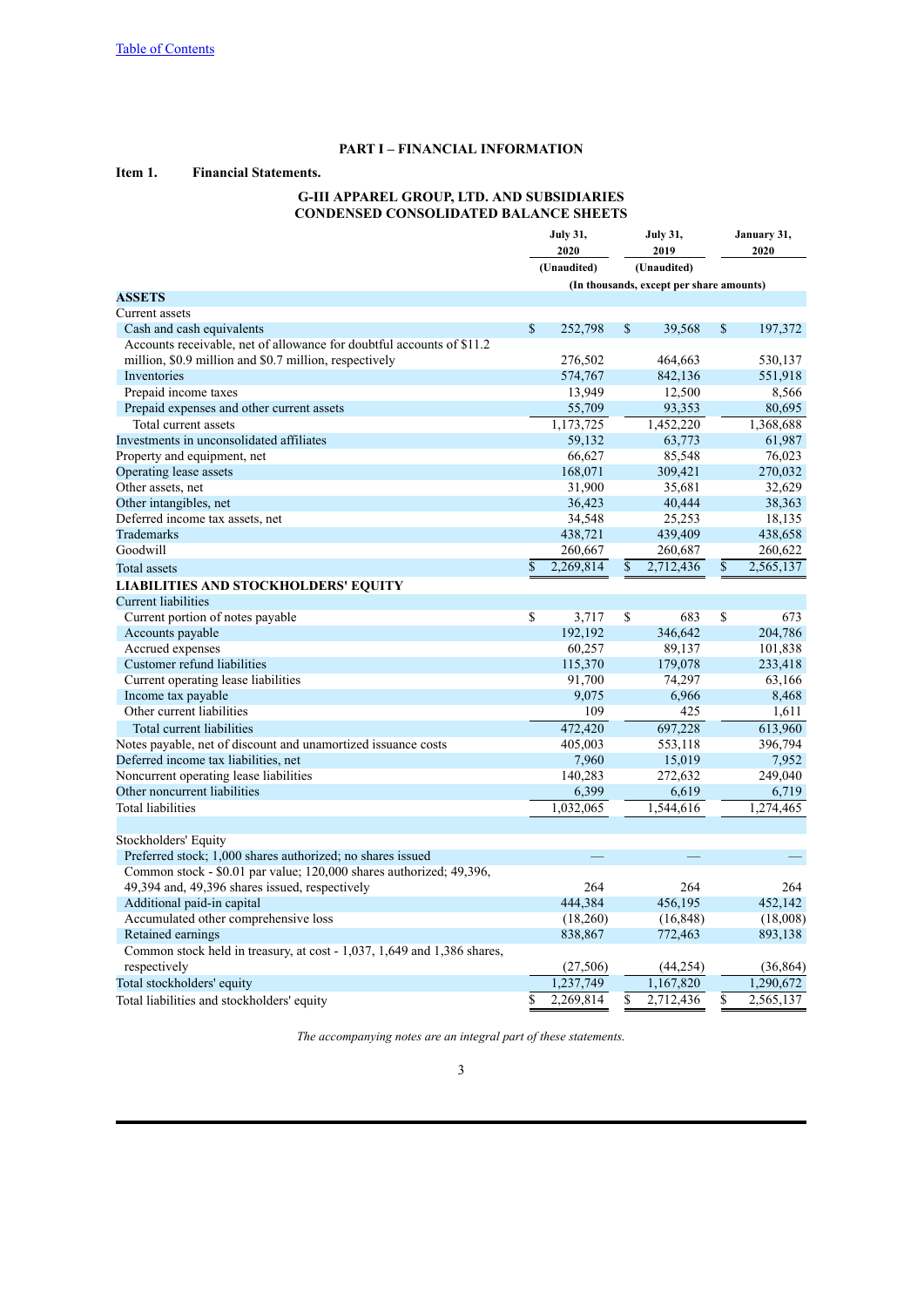# **CONDENSED CONSOLIDATED STATEMENTS OF OPERATIONS AND COMPREHENSIVE INCOME (LOSS)**

|              | Three Months Ended July 31, |                                                  |           |                                       |           | Six Months Ended July 31,          |                                          |  |
|--------------|-----------------------------|--------------------------------------------------|-----------|---------------------------------------|-----------|------------------------------------|------------------------------------------|--|
|              | 2020                        |                                                  | 2019      | 2020                                  |           |                                    | 2019                                     |  |
|              |                             |                                                  |           |                                       |           |                                    |                                          |  |
|              |                             |                                                  |           |                                       |           |                                    |                                          |  |
| $\mathbb{S}$ | 297.212                     | $\mathbf S$                                      | 643,892   | $\mathbf S$                           | 702.343   | \$                                 | 1,277,444                                |  |
|              | 162,519                     |                                                  | 412,123   |                                       | 443,249   |                                    | 809,611                                  |  |
|              |                             |                                                  |           |                                       |           |                                    | 467,833                                  |  |
|              | 122,102                     |                                                  | 196,448   |                                       | 276,722   |                                    | 398,307                                  |  |
|              | 9,691                       |                                                  | 9,789     |                                       | 19,558    |                                    | 19,262                                   |  |
|              | 14,302                      |                                                  | (1,393)   |                                       | 17,489    |                                    | (2,222)                                  |  |
|              | (11, 402)                   |                                                  | 26,925    |                                       | (54, 675) |                                    | 52,486                                   |  |
|              |                             |                                                  | (751)     |                                       | (113)     |                                    | (1, 399)                                 |  |
|              | (9,177)                     |                                                  | (10, 785) |                                       | (19, 556) |                                    | (21, 105)                                |  |
|              | (18, 636)                   |                                                  | 15,389    |                                       | (74, 344) |                                    | 29,982                                   |  |
|              | (3,660)                     |                                                  | 4,270     |                                       | (20,073)  |                                    | 6,820                                    |  |
| \$           | (14, 976)                   | \$                                               | 11,119    | \$                                    | (54,271)  | \$                                 | 23,162                                   |  |
|              |                             |                                                  |           |                                       |           |                                    |                                          |  |
|              |                             |                                                  |           |                                       |           |                                    |                                          |  |
|              |                             |                                                  |           |                                       |           |                                    |                                          |  |
| \$           | (0.31)                      | \$                                               | 0.23      | \$                                    | (1.13)    | \$                                 | 0.48                                     |  |
|              |                             |                                                  |           |                                       | 48,121    |                                    | 48,619                                   |  |
|              |                             |                                                  |           |                                       |           |                                    |                                          |  |
|              |                             |                                                  |           |                                       |           |                                    |                                          |  |
| \$           | (0.31)                      | S                                                | 0.23      | \$                                    | (1.13)    | \$                                 | 0.47                                     |  |
|              |                             |                                                  |           |                                       | 48,121    |                                    | 49,436                                   |  |
|              |                             |                                                  |           |                                       |           |                                    |                                          |  |
| $\mathbb{S}$ |                             | $\mathcal{S}$                                    |           | $\mathcal{S}$                         |           | $\mathcal{S}$                      | 23,162                                   |  |
|              |                             |                                                  |           |                                       |           |                                    |                                          |  |
|              | 3,774                       |                                                  | 1,573     |                                       | (252)     |                                    | (1,654)                                  |  |
|              | 3,774                       |                                                  | 1,573     |                                       | (252)     |                                    | (1,654)                                  |  |
| \$           | (11,202)                    | \$                                               | 12,692    | \$                                    | (54, 523) | \$                                 | 21,508                                   |  |
|              |                             | 134,693<br>1,943<br>48,214<br>48,214<br>(14,976) |           | 231,769<br>48,450<br>49,116<br>11,119 |           | (Unaudited)<br>259,094<br>(54,271) | (In thousands, except per share amounts) |  |

*The accompanying notes are an integral part of these statements.*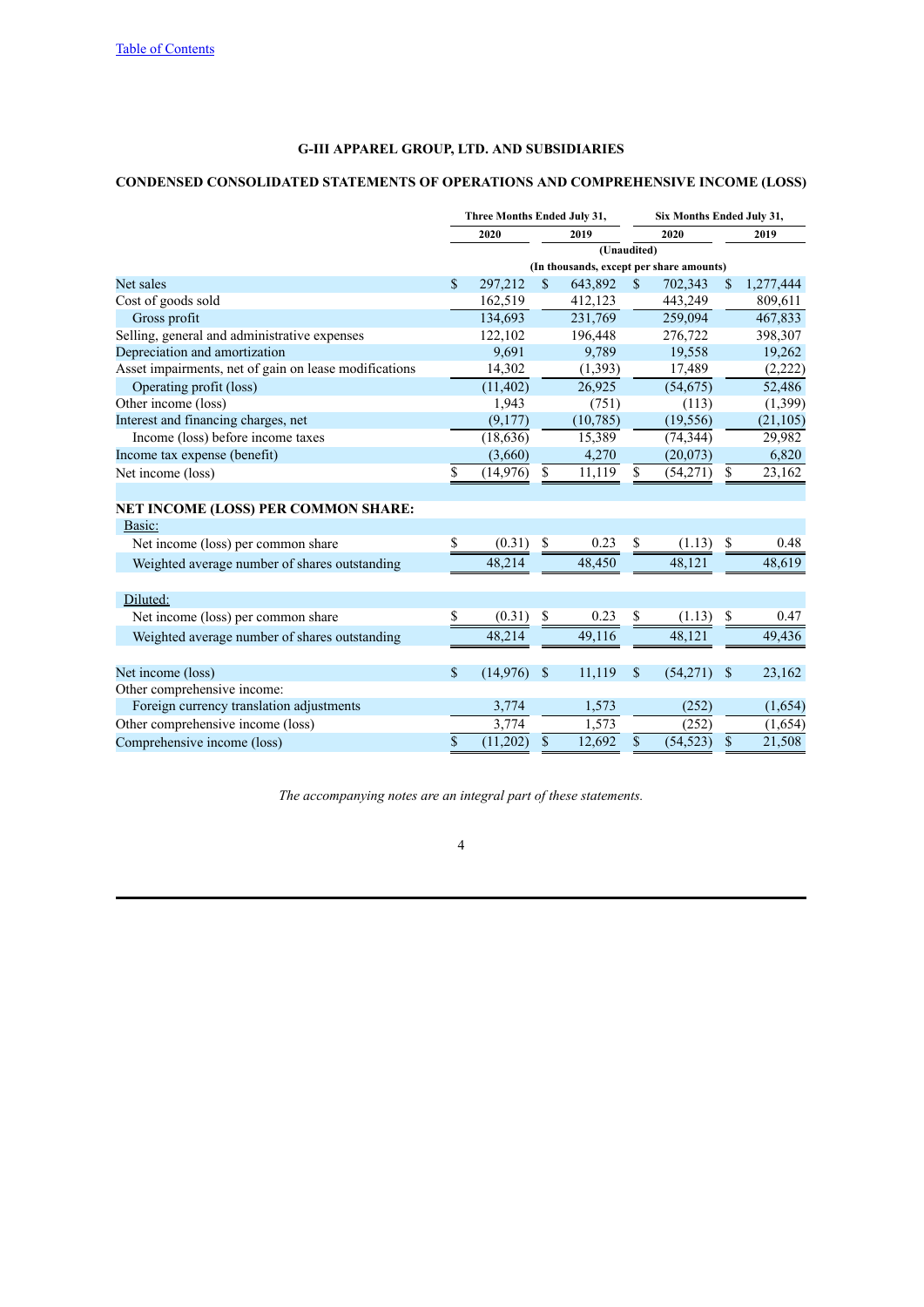# **CONDENSED CONSOLIDATED STATEMENTS OF STOCKHOLDERS' EQUITY**

<span id="page-4-0"></span>

|                                          |              | Common<br>Stock          | <b>Additional</b><br>Paid-In<br>Capital |                 | <b>Accumulated</b><br>Other<br>Comprehensive<br>Loss | Retained<br>Earnings          | Common<br><b>Stock</b><br>Held In<br>Treasury | Total                   |
|------------------------------------------|--------------|--------------------------|-----------------------------------------|-----------------|------------------------------------------------------|-------------------------------|-----------------------------------------------|-------------------------|
|                                          |              |                          |                                         |                 |                                                      | (Unaudited)<br>(In thousands) |                                               |                         |
| Balance as of April 30, 2020             | $\mathbb{S}$ | 264                      | \$449,840                               | \$              | (22,034)                                             | \$853,843                     | \$ (35,679)                                   | \$1,246,234             |
| Equity awards exercised/vested, net      |              |                          | (7,993)                                 |                 |                                                      |                               | 8,173                                         | 180                     |
| Share-based compensation expense         |              |                          | 2,548                                   |                 |                                                      |                               |                                               | 2,548                   |
| Taxes paid for net share settlements     |              |                          | (11)                                    |                 |                                                      |                               |                                               | (11)                    |
| Other comprehensive income, net          |              |                          |                                         |                 | 3,774                                                |                               |                                               | 3,774                   |
| Net loss                                 |              |                          |                                         |                 |                                                      | (14, 976)                     |                                               | (14, 976)               |
| Balance as of July 31, 2020              | \$           | 264                      | $\overline{$}444,384$                   | $\overline{\$}$ | (18,260)                                             | \$838,867                     | $\overline{$(27,506)}$                        | $\overline{$}1,237,749$ |
| Balance as of April 30, 2019             | \$           | 264                      | \$456,835                               | \$              | (18, 421)                                            | \$761,344                     | \$(13,196)                                    | \$1,186,826             |
| Equity awards exercised/vested, net      |              |                          | (4,082)                                 |                 |                                                      |                               | 4,158                                         | 76                      |
| Share-based compensation expense         |              |                          | 5,122                                   |                 |                                                      |                               |                                               | 5,122                   |
| Taxes paid for net share settlements     |              |                          | (1,680)                                 |                 |                                                      |                               |                                               | (1,680)                 |
| Other comprehensive income, net          |              |                          |                                         |                 | 1,573                                                |                               |                                               | 1,573                   |
| Repurchases of common stock              |              |                          |                                         |                 |                                                      | $\overline{\phantom{0}}$      | (35,216)                                      | (35,216)                |
| Net income                               |              |                          |                                         |                 |                                                      | 11,119                        |                                               | 11,119                  |
| Balance as of July 31, 2019              | \$           | 264                      | \$456,195                               | \$              | (16, 848)                                            | $\overline{\$}$ 772,463       | \$ (44,254)                                   | \$1,167,820             |
| Balance as of January 31, 2020           | \$           | 264                      | \$452,142                               | \$              | (18,008)                                             | \$893,138                     | \$ (36,864)                                   | \$1,290,672             |
| Equity awards exercised/vested, net      |              |                          | (9,178)                                 |                 |                                                      |                               | 9,358                                         | 180                     |
| Share-based compensation expense         |              |                          | 1,737                                   |                 |                                                      |                               |                                               | 1,737                   |
| Taxes paid for net share settlements     |              |                          | (317)                                   |                 |                                                      |                               |                                               | (317)                   |
| Other comprehensive loss, net            |              |                          |                                         |                 | (252)                                                |                               |                                               | (252)                   |
| Net loss                                 |              |                          |                                         |                 |                                                      | (54,271)                      |                                               | (54, 271)               |
| Balance as of July 31, 2020              | \$           | 264                      | \$444,384                               | \$              | (18,260)                                             | \$838,867                     | \$(27,506)                                    | \$1,237,749             |
| Balance as of January 31, 2019           | \$           | 264                      | \$464,112                               | \$              | (15, 194)                                            | \$758,881                     | \$(19,054)                                    | \$1,189,009             |
| Equity awards exercised/vested, net      |              | $\overline{\phantom{0}}$ | (9,900)                                 |                 |                                                      |                               | 10,016                                        | 116                     |
| Share-based compensation expense         |              |                          | 9,349                                   |                 |                                                      |                               |                                               | 9,349                   |
| Taxes paid for net share settlements     |              |                          | (7,366)                                 |                 | $\overline{\phantom{a}}$                             |                               |                                               | (7,366)                 |
| Other comprehensive loss, net            |              |                          |                                         |                 | (1,654)                                              |                               |                                               | (1,654)                 |
| Repurchases of common stock              |              |                          |                                         |                 |                                                      | <u>e i</u>                    | (35,216)                                      | (35,216)                |
| Cumulative effect of adoption of ASC 842 |              |                          |                                         |                 |                                                      | (9,580)                       |                                               | (9,580)                 |
| Net income                               |              |                          |                                         |                 |                                                      | 23,162                        |                                               | 23,162                  |
| Balance as of July 31, 2019              | \$           | 264                      | \$456,195                               | \$              | (16, 848)                                            | \$772,463                     | \$ (44,254)                                   | \$1,167,820             |

*The accompanying notes are an integral part of these statements.*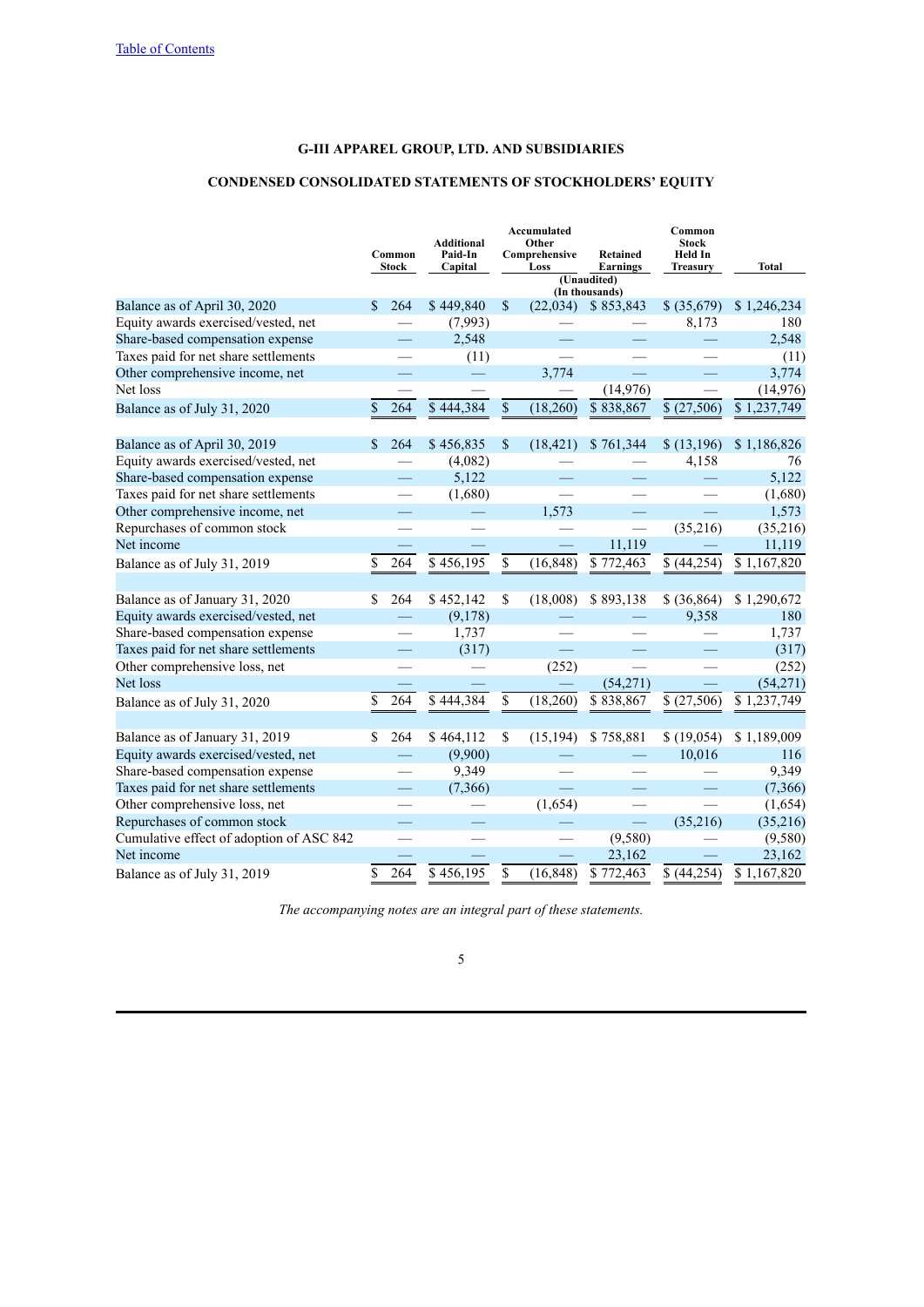# **CONDENSED CONSOLIDATED STATEMENTS OF CASH FLOWS**

<span id="page-5-0"></span>

|                                                                                      | Six Months Ended July 31, |              |            |
|--------------------------------------------------------------------------------------|---------------------------|--------------|------------|
|                                                                                      | 2020<br>(Unaudited)       |              | 2019       |
|                                                                                      | (In thousands)            |              |            |
| Cash flows from operating activities                                                 |                           |              |            |
| Net income (loss)                                                                    | \$<br>(54,271)            | \$           | 23,162     |
| Adjustments to reconcile net income (loss) to net cash used in operating activities: |                           |              |            |
| Depreciation and amortization                                                        | 19,558                    |              | 19,262     |
| Loss on disposal of fixed assets                                                     | 169                       |              | 1,230      |
| Non-cash operating lease costs                                                       | 44,732                    |              | 36,729     |
| Gain on lease modifications                                                          | (2,524)                   |              | (2,222)    |
| Asset impairments                                                                    | 20,013                    |              |            |
| Dividend received from unconsolidated affiliate                                      | 2,695                     |              | 1,960      |
| Equity (gain) loss in unconsolidated affiliates                                      | 175                       |              | (867)      |
| Share-based compensation                                                             | 1,737                     |              | 9,349      |
| Deferred financing charges and debt discount amortization                            | 5,425                     |              | 4,577      |
| Deferred income taxes                                                                | (16, 414)                 |              |            |
| Changes in operating assets and liabilities:                                         |                           |              |            |
| Accounts receivable, net                                                             | 253,634                   |              | 37,470     |
| Inventories                                                                          | (22, 849)                 |              | (265, 753) |
| Income taxes, net                                                                    | (4,979)                   |              | (5,987)    |
| Prepaid expenses and other current assets                                            | 25,128                    |              | 3,321      |
| Other assets, net                                                                    | (678)                     |              | (1,164)    |
| Customer refund liabilities                                                          | (118, 047)                |              | (64, 512)  |
| Operating lease liabilities                                                          | (37, 785)                 |              | (38, 300)  |
| Accounts payable, accrued expenses and other liabilities                             | (55, 914)                 |              | 108,838    |
| Net cash provided by (used in) operating activities                                  | 59.805                    |              | (132, 907) |
| Cash flows from investing activities                                                 |                           |              |            |
| Operating lease assets initial direct costs                                          | (3,968)                   |              | (1,940)    |
| Capital expenditures                                                                 | (9,101)                   |              | (17, 531)  |
| Net cash used in investing activities                                                | (13,069)                  |              | (19, 471)  |
|                                                                                      |                           |              |            |
| Cash flows from financing activities                                                 |                           |              |            |
| Repayment of borrowings - revolving facility                                         | (676, 019)                |              | (942, 973) |
| Proceeds from borrowings - revolving facility                                        | 676,019                   |              | 1,102,973  |
| Repayment of borrowings - unsecured term loan                                        |                           |              | (170)      |
| Proceeds from borrowings - unsecured term loan                                       | 7,071                     |              | 3,407      |
| Proceeds from exercise of equity awards                                              | 180                       |              | 116        |
| Purchase of treasury shares                                                          |                           |              | (35,216)   |
| Taxes paid for net share settlements                                                 | (317)                     |              | (7,366)    |
| Net cash provided by financing activities                                            | 6,934                     |              | 120,771    |
|                                                                                      |                           |              |            |
| Foreign currency translation adjustments                                             | 1,756                     |              | 1,037      |
| Net increase (decrease) in cash and cash equivalents                                 | 55,426                    |              | (30, 570)  |
| Cash and cash equivalents at beginning of period                                     | 197,372                   |              | 70,138     |
| Cash and cash equivalents at end of period                                           | \$<br>252,798             | $\mathbb{S}$ | 39,568     |
| Supplemental disclosures of cash flow information                                    |                           |              |            |
| Cash payments:                                                                       |                           |              |            |
| Interest, net                                                                        | \$<br>12,937              | \$           | 15,735     |
| Income tax payments, net                                                             | \$<br>1,385               | \$           | 12,791     |
|                                                                                      |                           |              |            |

*The accompanying notes are an integral part of these statements.*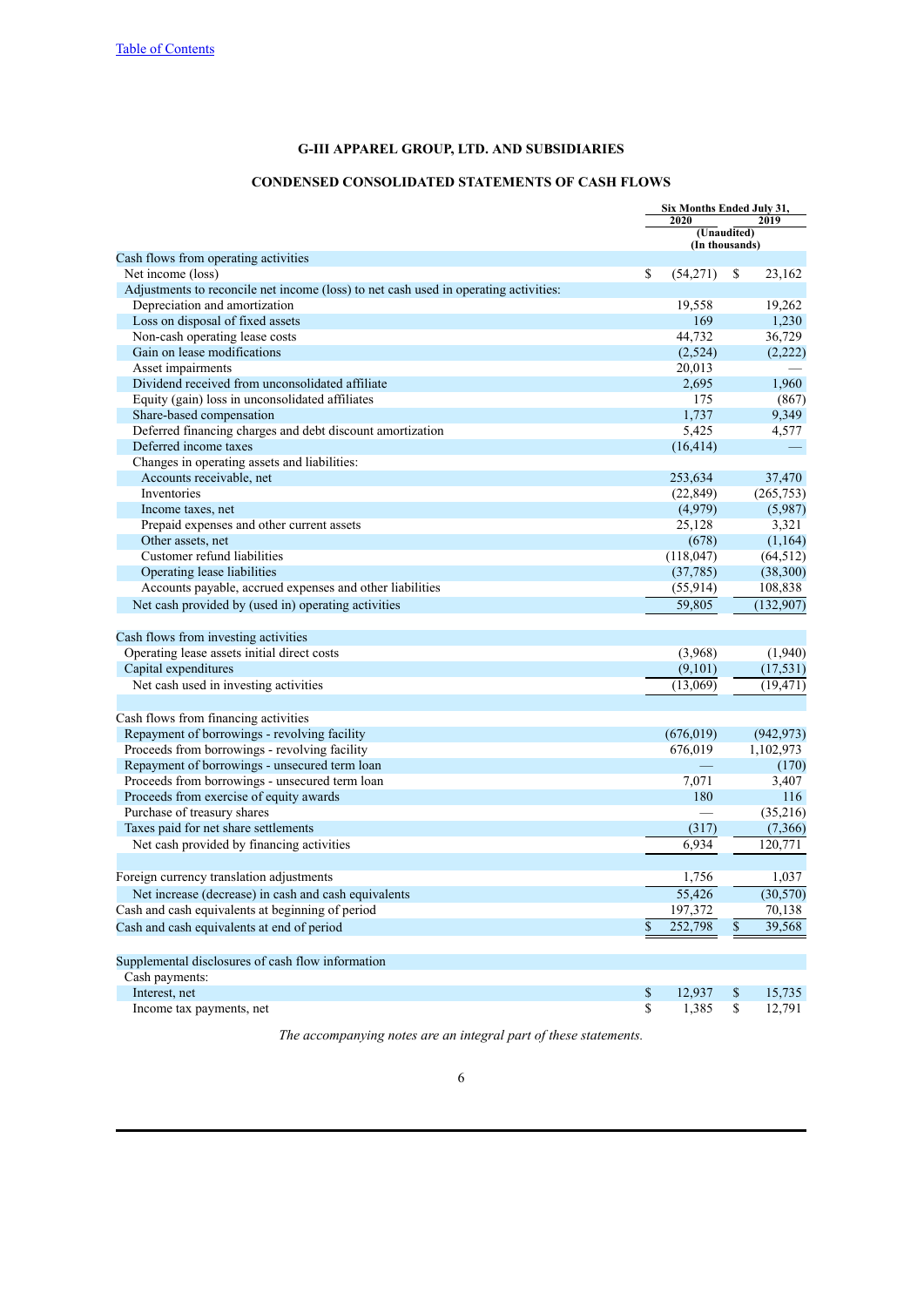## **NOTES TO CONDENSED CONSOLIDATED FINANCIAL STATEMENTS**

# <span id="page-6-0"></span>Note 1 – Basis of Presentation

As used in these financial statements, the term "Company" or "G-III" refers to G-III Apparel Group, Ltd. and its subsidiaries. The Company designs, sources and markets an extensive range of apparel, including outerwear, dresses, sportswear, swimwear, women's suits and women's performance wear, as well as women's handbags, footwear, small leather goods, cold weather accessories and luggage. The Company also operates retail stores and licenses its proprietary brands for several product categories.

The Company consolidates the accounts of its wholly-owned and majority-owned subsidiaries. KL North America B.V. ("KLNA") and Fabco Holding B.V. ("Fabco") are Dutch joint venture limited liability companies that are 49% owned by the Company. Karl Lagerfeld Holding B.V. ("KLH") is a Dutch limited liability company that is 19% owned by the Company. These investments are accounted for using the equity method of accounting. All material intercompany balances and transactions have been eliminated.

Vilebrequin International SA ("Vilebrequin"), a Swiss corporation that is wholly-owned by the Company, KLH, KLNA and Fabco report results on a calendar year basis rather than on the January 31 fiscal year basis used by the Company. Accordingly, the results of Vilebrequin, KLH, KLNA and Fabco are, and will be, included in the financial statements for the quarter ended or ending closest to the Company's fiscal quarter end. For example, with respect to the Company's results for the six-month period ended July 31, 2020, the results of Vilebrequin, KLH, KLNA and Fabco are included for the six-month period ended June 30, 2020. The Company's retail operations segment reports on a 52/53-week fiscal year. The Company's three and six-month periods ended July 31, 2020 and 2019 were each 13-week and 26-week periods, respectively, for the retail operations segment. For fiscal 2021 and 2020, the three and six-month periods for the retail operations segment ended on August 1, 2020 and August 3, 2019, respectively.

The results for the three and six months ended July 31, 2020 are not necessarily indicative of the results expected for the entire fiscal year, given the seasonal nature of the Company's business and the significant effects of the COVID-19 pandemic on the Company's business. The accompanying financial statements included herein are unaudited. All adjustments (consisting of only normal recurring adjustments) necessary for a fair presentation of the financial position, results of operations and cash flows for the interim period presented have been reflected.

The accompanying financial statements should be read in conjunction with the financial statements and notes included in the Company's Annual Report on Form 10-K for the fiscal year ended January 31, 2020 filed with the Securities and Exchange Commission (the "SEC").

Assets and liabilities of the Company's foreign operations, where the functional currency is not the U.S. dollar (reporting currency), are translated from foreign currency into U.S. dollars at period-end rates, while income and expenses are translated at the weighted-average exchange rates for the period. The related translation adjustments are reflected as a foreign currency translation adjustment in accumulated other comprehensive loss within stockholders' equity.

#### *Accounting Policies*

On April 10, 2020, the Financial Accounting Standards Board ("FASB") issued a Staff Q&A to respond to frequently asked questions about accounting for lease concessions related to the effects of the COVID-19 outbreak. Consequently, for lease concessions related to the effects of the COVID-19 outbreak, an entity will not have to analyze each lease to determine whether the enforceable rights and obligations for concessions exist in the contract and can elect to apply or not apply the lease modification guidance to those leases. Entities may make the elections for any lessor-provided concessions related to the effects of the outbreak (e.g., deferrals of lease payments, lease payment forgiveness, cash payments made to the lessee or reduced future lease payments) as long as the concession does not result in a substantial increase in the rights of the lessor or the obligations of the lessee. The Company has elected to not apply the lease modification guidance for contracts with COVID-19 related rent concessions. As of July 31, 2020, the Company has \$8.0 million of deferred lease payments recorded within accounts payable on its condensed consolidated balance sheets.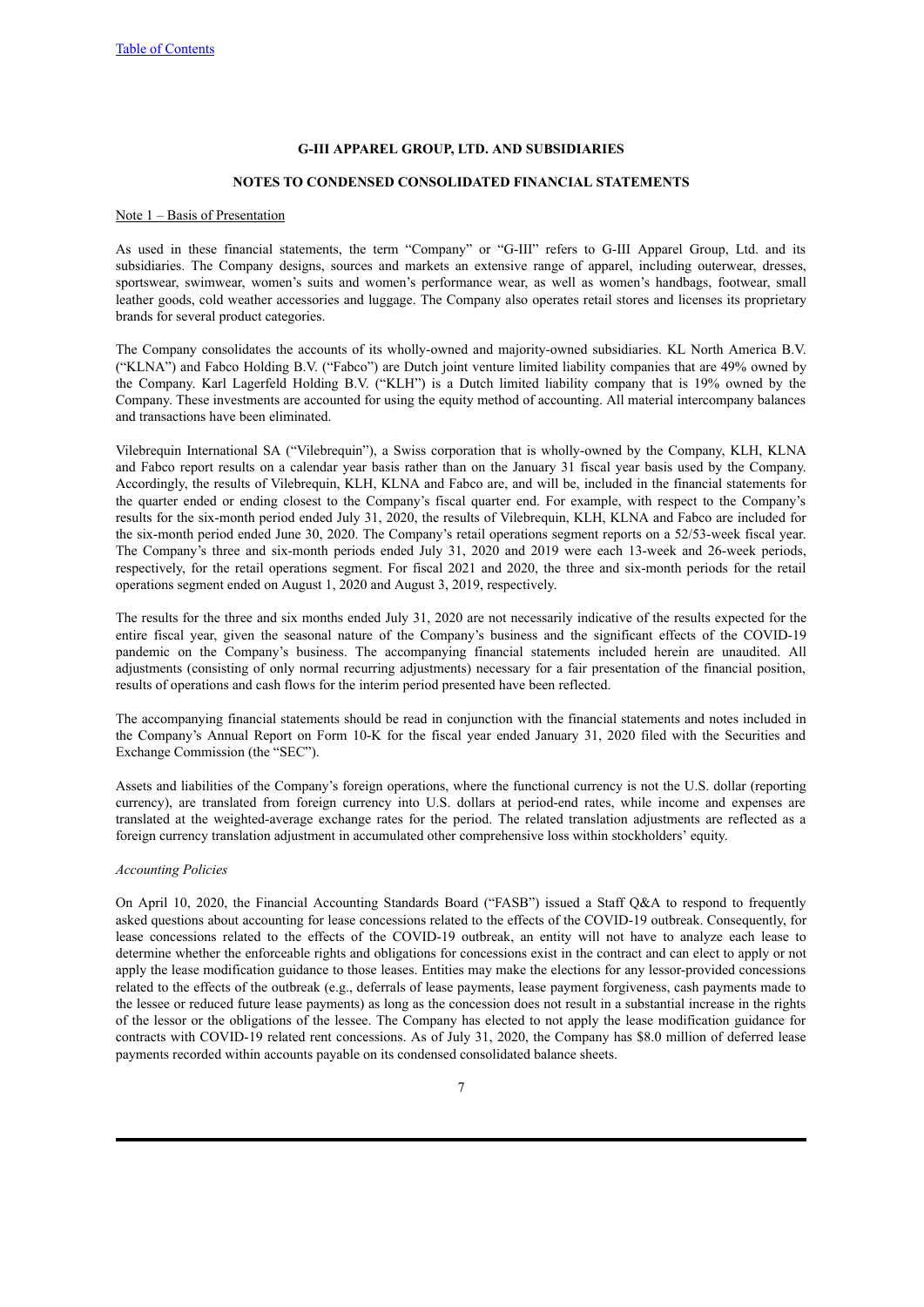# *Liquidity and Impact of COVID-19*

The Company relies on its cash flows generated from operations and the borrowing capacity under its credit facilities to meet the cash requirements of its business. The primary cash requirements of its business are the seasonal buildup in inventory, compensation paid to employees, payments to suppliers in the normal course of business, capital expenditures, maturities of debt and related interest payments and income tax payments. The rapid expansion of the COVID-19 pandemic resulted in a sharp decline in net sales and earnings in the first and second quarters of fiscal 2021. The Company is focused on preserving its liquidity and managing its cash flow during these unprecedented conditions. The Company has taken preemptive actions to enhance its ability to meet its short-term liquidity needs, including, but not limited to, reducing payroll costs through employee furloughs, job eliminations, salary reductions, reductions in discretionary spending, deferring certain lease payments and deferral of capital projects. In addition, the Company is closely monitoring its inventory needs and is working with its suppliers to curtail, or cancel, production of product that the Company believes will not be able to be sold in season. The Company has also been working with its suppliers and licensors to negotiate extended payment terms in order to preserve capital.

As of July 31, 2020, the Company had cash and cash equivalents of \$252.8 million. The Company believes it has adequate cash flows to meet the cash requirements of its business. As of July 31, 2020, the Company was in compliance with all covenants under its term loan and revolving credit facility. On August 7, 2020, the Company refinanced its term loan and revolving credit facility. See Note 16 – Subsequent Events.

#### Note 2 – Retail Restructuring

On June 5, 2020, the Company announced the restructuring of its retail operations segment including the closing of all Wilsons Leather and G.H. Bass stores. Additionally, the Company will close its Calvin Klein Performance stores. In connection with the restructuring of the retail operations segment, the Company expects to incur an aggregate charge of approximately \$100 million related to store operating costs, landlord termination fees, severance costs, store liquidation and closing costs, write-offs related to right-of-use assets and legal and professional fees. The Company expects the net cash outflow from the retail restructuring to be approximately \$65 million.

As a result of the restructuring of the Company's retail operations, the Company recorded a charge of \$1.2 million during the three months ended July 31, 2020. The charge consisted primarily of severance payments, benefit continuation costs and store closing costs. Restructuring charges are recorded within selling, general and administrative expenses in the Company's condensed consolidated statements of operations and comprehensive income (loss). The following is a reconciliation of the accrual for the quarter ended July 31, 2020:

|                            | <b>Severance and Benefit</b><br>Costs | <b>Store Closing Costs</b><br>(In thousands) | Total |       |  |
|----------------------------|---------------------------------------|----------------------------------------------|-------|-------|--|
| Balance at April 30, 2020  |                                       |                                              |       |       |  |
| Amounts charged to expense | 480                                   | 792                                          |       | 1.272 |  |
| Cash payments              | (26)                                  |                                              |       | (26)  |  |
| Balance at July 31, 2020   | 454                                   | 792                                          |       | .246  |  |

The Company has accounted for the remaining rent and termination payments under Accounting Standards Codification ("ASC") 842 – *Leases.* As of July 31, 2020, the total operating lease liability related to Wilsons Leather, G.H Bass, and Calvin Klein Performance stores is \$54.5 million and will be paid by the end of fiscal 2021.

### Note 3 – Allowance for Doubtful Accounts

On February 1, 2020, the Company adopted Accounting Standards Update ("ASU") 2016-13, "Financial Instruments-Credit Losses (Topic 326): Measurement of Credit Losses on Financial Instruments" which had no material impact on the Company's financial statements. The Company's financial instruments consist of trade receivables arising from revenue transactions in the ordinary course of business. The Company considers its trade receivables to consist of two portfolio segments: wholesale and retail trade receivables. Wholesale trade receivables result from credit the Company has extended to its wholesale customers based on pre-defined criteria and are generally due within 30 to 60 days. Retail trade receivables primarily relate to amounts due from third-party credit card processors for the settlement of debit and credit card transactions and are typically collected within 3 to 5 days.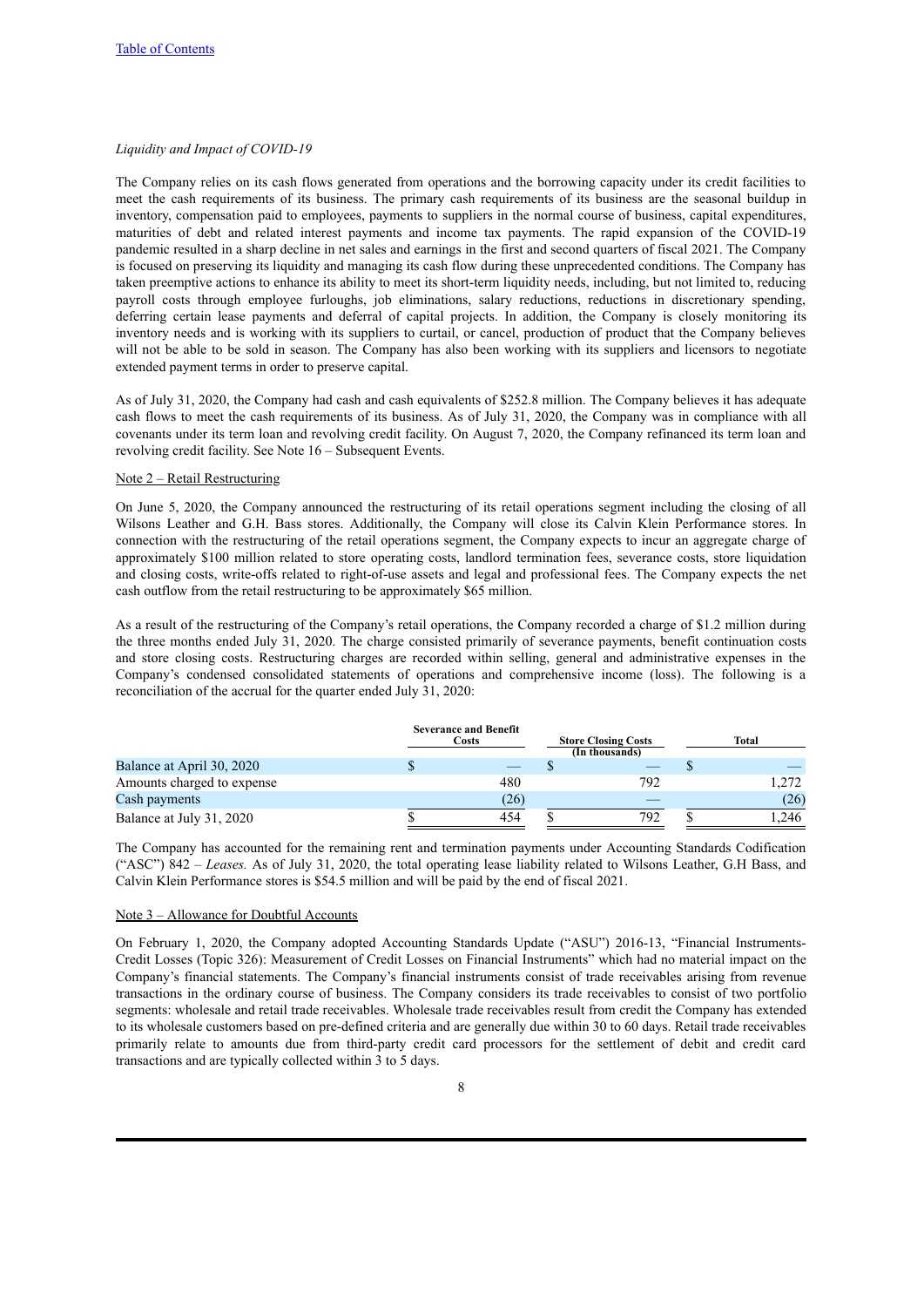The Company's accounts receivable and allowance for doubtful accounts as of July 31, 2020 were:

|                                 | July 31, 2020 |  |                |  |          |  |  |  |  |
|---------------------------------|---------------|--|----------------|--|----------|--|--|--|--|
|                                 | Wholesale     |  | Retail         |  | Total    |  |  |  |  |
|                                 |               |  | (In thousands) |  |          |  |  |  |  |
| Accounts receivable, gross      | 284,031       |  | 3.679          |  | 287.710  |  |  |  |  |
| Allowance for doubtful accounts | (11, 178)     |  | (30)           |  | (11,208) |  |  |  |  |
| Accounts receivable, net        | 272,853       |  | 3.649          |  | 276,502  |  |  |  |  |

The allowance for doubtful accounts for wholesale trade receivables is estimated based on several factors. In circumstances where the Company is aware of a specific customer's inability to meet its financial obligation (such as in the case of bankruptcy filings (including potential bankruptcy filings), extensive delay in payment or substantial downgrading by credit rating agencies), a specific reserve for bad debts is recorded against amounts due from that customer to reduce the net recognized receivable to the amount reasonably expected to be collected. For all other wholesale customers, an allowance for doubtful accounts is determined through analysis of the aging of accounts receivable at the end of the reporting period for financial statements, assessments of collectability based on historical trends and an evaluation of the impact of economic conditions. The Company considers both current and forecasted future economic conditions in determining the adequacy of its allowance for doubtful accounts.

The allowance for doubtful accounts for retail trade receivables is estimated as the credit card chargeback rate applied to the previous 90 days of credit card sales. In addition, the Company considers both current and forecasted future economic conditions in determining the adequacy of its allowance for doubtful accounts.

During the three and six months ended July 31, 2020, the Company recorded a \$0.8 million and \$10.5 million increase in its allowance for doubtful accounts primarily due to allowances recorded against the outstanding receivables of certain department store customers that have publicly announced bankruptcy filings or possible bankruptcy filings. The Company had the following activity in its allowance for credit losses for the six months ended July 31, 2020:

|                                       | July 31, 2020 |  |                |  |           |  |  |  |  |
|---------------------------------------|---------------|--|----------------|--|-----------|--|--|--|--|
|                                       | Wholesale     |  | Retail         |  | Total     |  |  |  |  |
|                                       |               |  | (In thousands) |  |           |  |  |  |  |
| Balance as of January 31, 2020        | (628)         |  | (82)           |  | (710)     |  |  |  |  |
| Provision for credit losses           | (10, 557)     |  |                |  | (10, 505) |  |  |  |  |
| Accounts written off as uncollectible |               |  |                |  |           |  |  |  |  |
| Balance as of July 31, 2020           | (11.178       |  | 30)            |  | (11,208)  |  |  |  |  |

# Note 4 – Inventories

Wholesale inventories, which comprise a significant portion of the Company's inventory, are stated at the lower of cost (determined by the first-in, first-out method) or net realizable value. Retail inventories are valued at the lower of cost or market as determined by the retail inventory method. Vilebrequin inventories are stated at the lower of cost (determined by the weighted average method) or net realizable value. Substantially all of the Company's inventories consist of finished goods.

The inventory return asset, which consists of the amount of goods that are anticipated to be returned by customers, represented \$15.1 million, \$24.8 million and \$31.0 million as of July 31, 2020, July 31, 2019 and January 31, 2020 respectively. The inventory return asset is recorded within prepaid expenses and other current assets on the condensed consolidated balance sheets.

Inventory held on consignment by the Company's customers totaled \$6.3 million, \$3.9 million and \$9.1 million at July 31, 2020, July 31, 2019 and January 31, 2020, respectively. Consignment inventory is stored at the facilities of the Company's customers. The Company reflects this inventory on its condensed consolidated balance sheets.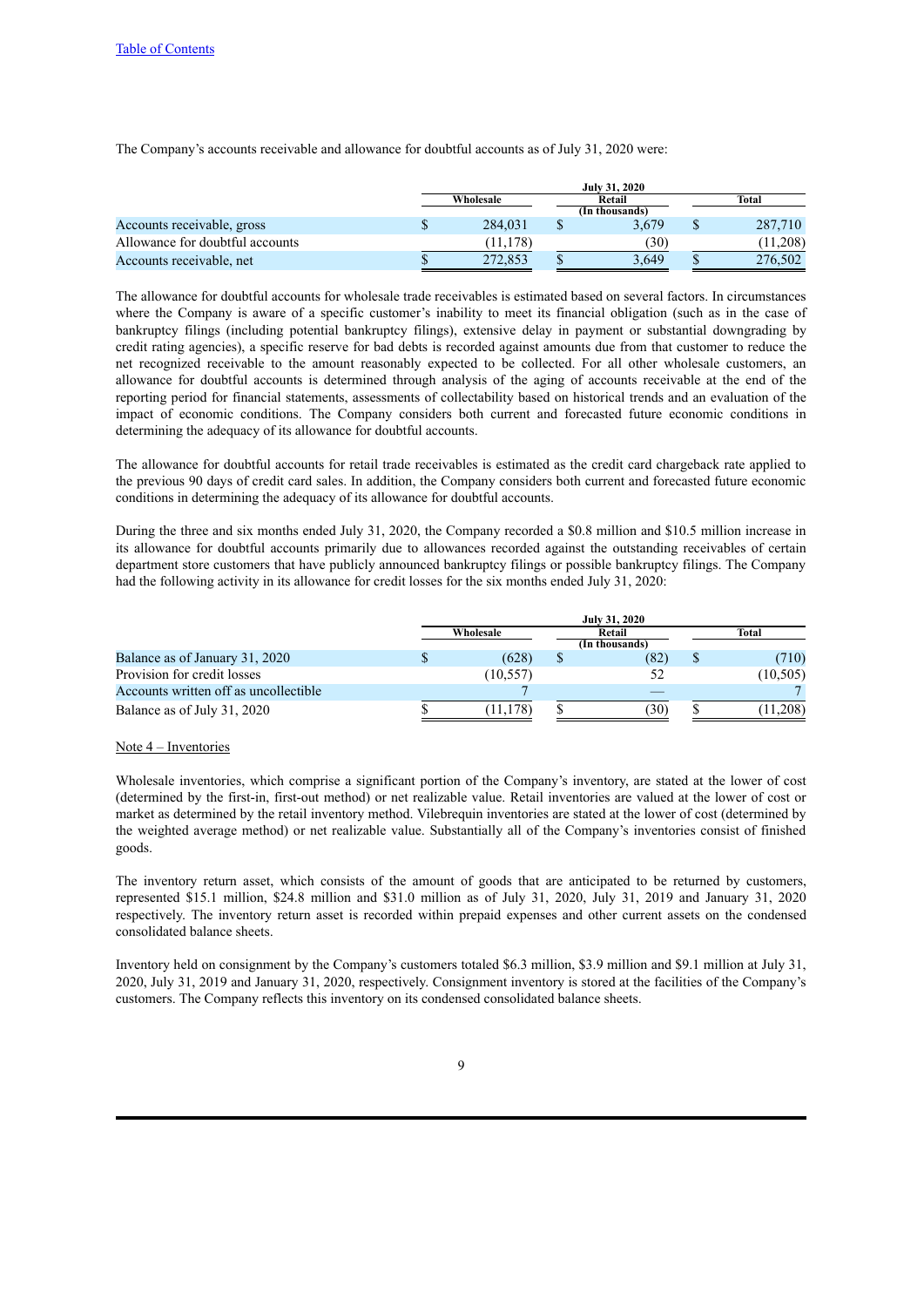# Note 5 – Fair Value of Financial Instruments

Generally Accepted Accounting Principles establish a three-level valuation hierarchy for disclosure of fair value measurements. The determination of the applicable level within the hierarchy for a particular asset or liability depends on the inputs used in its valuation as of the measurement date, notably the extent to which the inputs are market-based (observable) or internally-derived (unobservable). A financial instrument's categorization within the valuation hierarchy is based upon the lowest level of input that is significant to the fair value measurement. The three levels are defined as follows:

- Level 1 inputs to the valuation methodology based on quoted prices (unadjusted) for identical assets or liabilities in active markets.
- Level  $2$  inputs to the valuation methodology based on quoted prices for similar assets or liabilities in active markets for substantially the full term of the financial instrument; quoted prices for identical or similar instruments in markets that are not active for substantially the full term of the financial instrument; and modelderived valuations whose inputs or significant value drivers are observable.
- Level  $3$  inputs to the valuation methodology based on unobservable prices or valuation techniques that are significant to the fair value measurement.

|                             |       |                         | <b>Carrving Value</b>       |                     |                         | <b>Fair Value</b>       |                     |  |  |  |
|-----------------------------|-------|-------------------------|-----------------------------|---------------------|-------------------------|-------------------------|---------------------|--|--|--|
| <b>Financial Instrument</b> | Level | <b>July 31,</b><br>2020 | <b>July 31,</b><br>2019     | January 31,<br>2020 | <b>July 31,</b><br>2020 | <b>July 31,</b><br>2019 | January 31,<br>2020 |  |  |  |
|                             |       |                         |                             |                     | (In thousands)          |                         |                     |  |  |  |
| Term loan                   |       | 300,000                 | $300,000 \text{ }$ \$<br>S. | 300,000             | S<br>300,000            | 300,000<br>S            | 300,000             |  |  |  |
| Revolving credit facility   |       |                         | 160.000                     |                     |                         | 160,000                 |                     |  |  |  |
| Note issued to LVMH         |       | 104.884                 | 99.266                      | 102,009             | 102.304                 | 96.437                  | 95,126              |  |  |  |
| Unsecured loans             |       | 6.401                   | 3.243                       | 2,860               | 6.401                   | 3,243                   | 2,860               |  |  |  |
| Overdraft facilities        |       | 3,530                   |                             |                     | 3,530                   |                         |                     |  |  |  |

The following table summarizes the carrying values and the estimated fair values of the Company's debt instruments:

The Company's debt instruments are recorded at their carrying values in its condensed consolidated balance sheets, which may differ from their respective fair values. The carrying amount of the Company's variable rate debt approximates the fair value, as interest rates change with the market rates. Furthermore, the carrying value of all other financial instruments potentially subject to valuation risk (principally consisting of cash, accounts receivable and accounts payable) also approximates fair value due to the short-term nature of these accounts. On August 7, 2020, the Company refinanced its term loan and revolving credit facility. See Note 16 – Subsequent Events.

The 2% note in the principal amount of \$125 million issued to LVMH Moet Hennessy Louis Vuitton Inc. ("LVMH") in connection with the acquisition of Donna Karan International ("DKI") was recorded on the balance sheet at a discount of \$40.0 million in accordance with ASC 820 – *Fair Value Measurements*. For purposes of this fair value disclosure, the Company based its fair value estimate for the note issued to LVMH on the initial fair value as determined at the date of the acquisition of DKI and records the amortization using the effective interest method over the term of the note.

The fair value of the note issued to LVMH was considered a Level 3 valuation in the fair value hierarchy.

# *Non-Financial Assets and Liabilities*

The Company's non-financial assets that are measured at fair value on a nonrecurring basis include long-lived assets, which consist primarily of property and equipment and operating lease assets. The Company reviews these assets for impairment whenever events or changes in circumstances indicate that their carrying value may not be fully recoverable. For impaired assets, an impairment loss is recognized equal to the difference between the carrying amount of the asset or asset group and its estimated fair value. For operating lease assets, the Company determines the fair value of the assets by discounting the estimated market rental rates over the remaining term of the lease. These fair value measurements are considered level 3 measurements in the fair value hierarchy. During the second quarter of fiscal 2021, the Company recorded a \$20 million impairment charge primarily related to operating lease assets, leasehold improvements and furniture and fixtures at certain Wilsons Leather, G.H. Bass, DKNY and Vilebrequin stores as a result of the performance at these stores. During the first quarter of fiscal 2020, the Company recorded an impairment of \$9.6 million, net of tax, in connection with the adoption of ASC 842 – *Leases* ("ASC 842") that was recognized through retained earnings.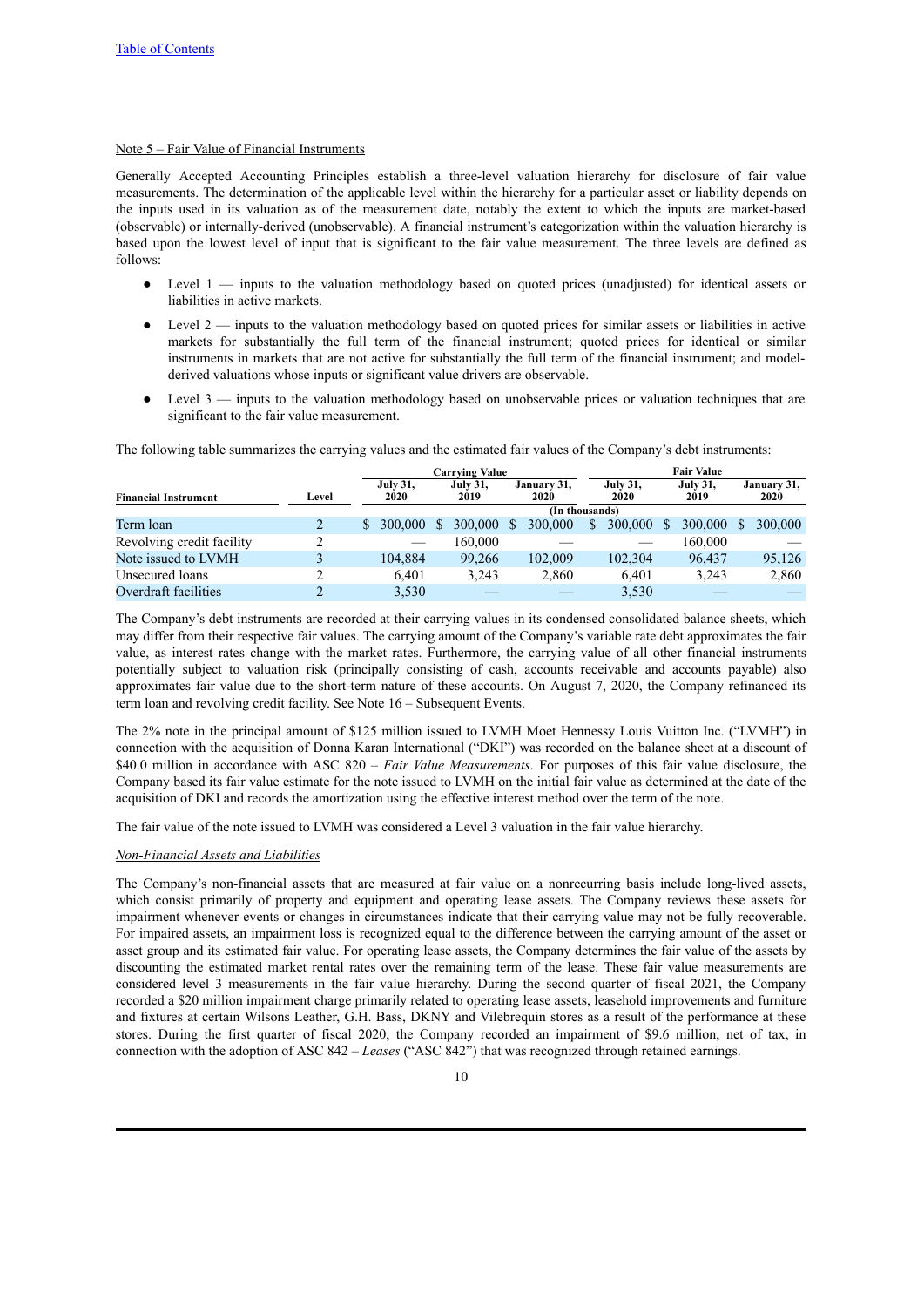### Note 6 – Leases

The Company leases retail stores, warehouses, distribution centers, office space and certain equipment. Leases with an initial term of 12 months or less are not recorded on the balance sheet. The Company recognizes lease expense for these leases on a straight-line basis over the lease term.

Most leases are for a term of one to ten years. Some leases include one or more options to renew, with renewal terms that can extend the lease term from one to ten years. Several of the Company's retail store leases include an option to terminate the lease based on failure to achieve a specified sales volume. The exercise of lease renewal options is generally at the Company's sole discretion. The exercise of lease termination options is generally by mutual agreement between the Company and the lessor.

Certain of the Company's lease agreements include rental payments based on a percentage of retail sales over contractual levels and others include rental payments adjusted periodically for inflation. The Company's leases do not contain any material residual value guarantees or material restrictive covenants.

The Company's lease assets and liabilities as of July 31, 2020, July 31, 2019 and January 31, 2020 consist of the following:

| Leases                  | Classification                         |  | July 31, 2020 |    | July 31, 2019  | <b>January 31, 2020</b> |         |  |
|-------------------------|----------------------------------------|--|---------------|----|----------------|-------------------------|---------|--|
|                         |                                        |  |               |    | (In thousands) |                         |         |  |
| Assets                  |                                        |  |               |    |                |                         |         |  |
| Operating               | Operating lease assets                 |  | 168.071       |    | 309.421        | S                       | 270,032 |  |
| Total lease assets      |                                        |  | 168,071       |    | 309.421        | S                       | 270,032 |  |
|                         |                                        |  |               |    |                |                         |         |  |
| Liabilities             |                                        |  |               |    |                |                         |         |  |
| Current operating       | Current operating lease liabilities    |  | 91.700        | -S | 74.297         | S                       | 63.166  |  |
| Noncurrent operating    | Noncurrent operating lease liabilities |  | 140,283       |    | 272,632        |                         | 249,040 |  |
| Total lease liabilities |                                        |  | 231.983       |    | 346.929        |                         | 312.206 |  |

The Company's operating lease assets and operating lease liabilities significantly declined during the second quarter of fiscal 2021 due to the restructuring of the retail operations segment. As a result of this restructuring, the Company expects to close all of its Wilsons Leather, G.H. Bass and Calvin Klein Performance stores by the end of fiscal 2021. In addition, primarily due to the restructuring, in the second quarter of fiscal 2021 the Company recorded a \$19.4 million impairment charge related to the operating lease assets at certain Wilsons Leather, G.H. Bass, DKNY and Vilebrequin stores as a result of the performance at these stores.

The Company recorded lease costs of \$36.0 million and \$58.4 million during the three and six months ended July 31, 2020, respectively. The Company recorded lease costs of \$24.9 million and \$49.9 million during the three and six months ended July 31, 2019, respectively. Lease costs are recorded within selling, general and administrative expenses in the Company's condensed consolidated statements of operations and comprehensive income (loss). The Company recorded negative variable lease costs and short-term lease costs of (\$4.3) million and (\$0.9) million for the three and six months ended July 31, 2020, respectively. The negative variable lease costs were primarily due to rent forgiveness received by the Company's retail operations segment that was recorded as negative variable lease costs in accordance with the Staff Q&A issued by the FASB on April 10, 2020. The Company recorded variable leases costs and short-term lease costs of \$2.7 million and \$5.0 million for the three and six months ended July 31, 2019, respectively. Short-term lease costs are immaterial.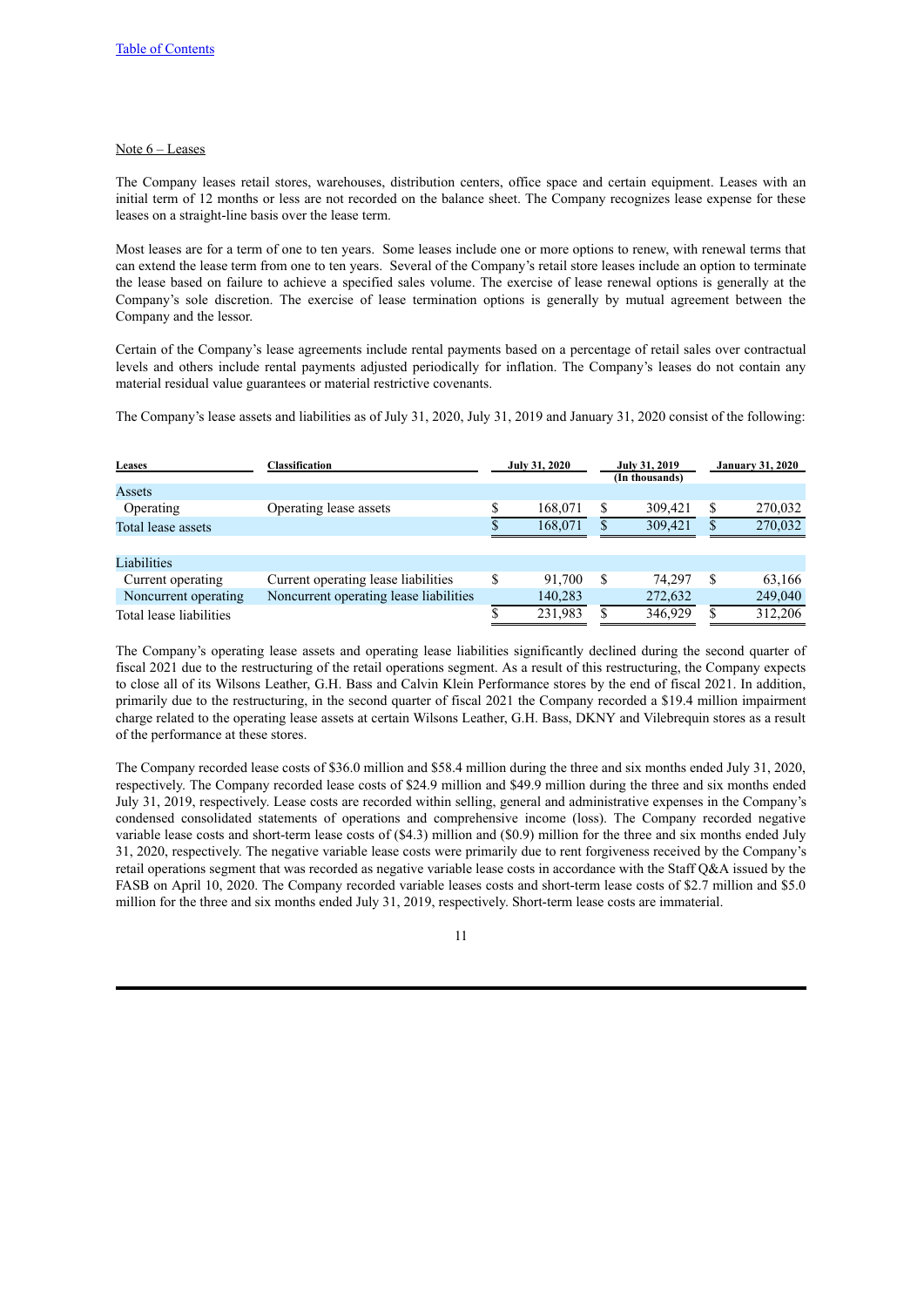As of July 31, 2020, the Company's maturity of operating lease liabilities in the years ending up to January 31, 2025 and thereafter are as follows:

| Year Ending January 31,            | Amount |                |  |  |  |
|------------------------------------|--------|----------------|--|--|--|
|                                    |        | (In thousands) |  |  |  |
| 2021                               | \$     | 79,178         |  |  |  |
| 2022                               |        | 50,509         |  |  |  |
| 2023                               |        | 43,058         |  |  |  |
| 2024                               |        | 31,339         |  |  |  |
| 2025                               |        | 24,239         |  |  |  |
| After 2025                         |        | 46,971         |  |  |  |
| Total lease payments               |        | 275,294        |  |  |  |
| Less: Interest                     |        | 43,311         |  |  |  |
| Present value of lease liabilities |        | 231,983        |  |  |  |

As of July 31, 2020, there are no material leases that are legally binding but have not yet commenced.

As of July 31, 2020, the weighted average remaining lease term related to operating leases is 4.1 years. The weighted average discount rate related to operating leases is 8.1%.

Cash paid for amounts included in the measurement of operating lease liabilities is \$51.0 million and \$51.9 million during the six months ended July 31, 2020 and July 31, 2019, respectively. Right-of-use assets obtained in exchange for lease obligations were \$10.8 million and \$15.6 million as of July 31, 2020 and July 31, 2019, respectively.

# Note 7 – Goodwill and Intangible Assets

As of July 31, 2020, there is \$260.7 million of goodwill and \$438.7 million of indefinite-lived trademarks recorded on the Company's condensed consolidated balance sheet. The Company reviews and tests its goodwill and intangible assets with indefinite lives for impairment annually, or more frequently if events or changes in circumstances indicate that the carrying amount of such assets may be impaired. Due to the impact of the COVID-19 pandemic on the Company's operations, the Company performed a quantitative test of its goodwill as of April 30, 2020 using an income approach through a discounted cash flow analysis methodology. The discounted cash flow approach requires that certain assumptions and estimates be made regarding industry economic factors and future profitability. The Company also performed quantitative tests of each of its indefinite-lived intangible assets using a relief from royalty method, another form of the income approach. The relief from royalty method requires assumptions regarding industry economic factors and future profitability. There were no impairments identified as of April 30, 2020 as a result of these tests.

While no impairment was identified as of April 30, 2020, \$370.0 million of the Company's indefinite-lived trademarks could be deemed to have a risk of future impairment as there is limited excess fair value over the carrying value of these assets at July 31, 2020.

During the second quarter of 2020, the Company conducted a review to assess whether indicators of impairment existed. As a result of this review, the Company concluded that no indicators existed that would make management believe it is more likely than not that the fair value of its goodwill or indefinite-lived trademarks is less than its carrying value. The continued impact of the COVID-19 pandemic could give rise to global and regional macroeconomic factors that could impact the Company's assumptions relating to future net sales, discount rates, tax rates or royalty rates and may result in future impairment charges for indefinite-lived intangible assets.

The fair value of the Company's goodwill and indefinite-lived intangible assets are considered a Level 3 valuation in the fair value hierarchy.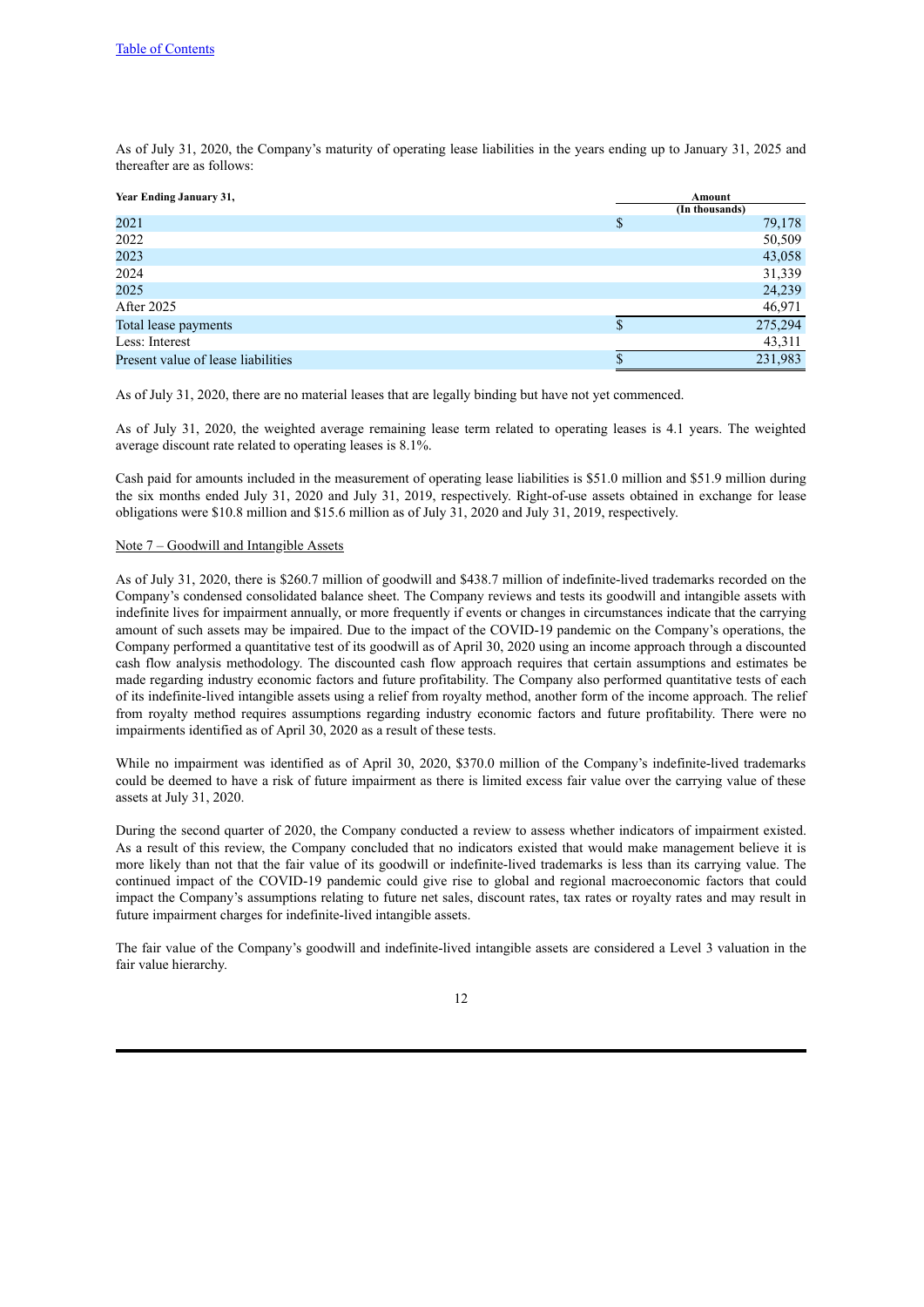# Note 8 – Net Income (Loss) per Common Share

Basic net income (loss) per common share has been computed using the weighted average number of common shares outstanding during each period. Diluted net income per share, when applicable, is computed using the weighted average number of common shares and potential dilutive common shares, consisting of unvested restricted stock unit awards and stock options outstanding during the period. All unvested restricted stock unit awards and stock options have been excluded from the diluted net income per share calculation for the three and six months ended July 31, 2020 as a result of the Company recording a net loss during each of those periods. Approximately 794,400 and 606,500 shares of common stock have been excluded from the diluted net income per share calculation for the three and six months ended July 31, 2019, respectively. All share-based payments outstanding that vest based on the achievement of performance and/or market price conditions, and for which the respective performance and/or market price conditions have not been achieved, have been excluded from the diluted per share calculation.

The following table reconciles the numerators and denominators used in the calculation of basic and diluted net income (loss) per share:

|                                                         |   | <b>Three Months Ended July 31.</b> |  |                                          | Six Months Ended July 31, |          |  |        |  |
|---------------------------------------------------------|---|------------------------------------|--|------------------------------------------|---------------------------|----------|--|--------|--|
|                                                         |   | 2020                               |  | 2019                                     | 2020                      |          |  | 2019   |  |
|                                                         |   |                                    |  | (In thousands, except per share amounts) |                           |          |  |        |  |
| Net income (loss)                                       | S | (14,976)                           |  | 11,119                                   | S                         | (54,271) |  | 23,162 |  |
| Basic net income (loss) per share:                      |   |                                    |  |                                          |                           |          |  |        |  |
| Basic common shares                                     |   | 48,214                             |  | 48,450                                   |                           | 48,121   |  | 48,619 |  |
| Basic net income (loss) per share                       |   | (0.31)                             |  | 0.23                                     | S                         | (1.13)   |  | 0.48   |  |
|                                                         |   |                                    |  |                                          |                           |          |  |        |  |
| Diluted net income (loss) per share:                    |   |                                    |  |                                          |                           |          |  |        |  |
| Basic common shares                                     |   | 48.214                             |  | 48,450                                   |                           | 48,121   |  | 48,619 |  |
| Dilutive restricted stock unit awards and stock options |   |                                    |  | 666                                      |                           |          |  | 817    |  |
| Diluted common shares                                   |   | 48.214                             |  | 49,116                                   |                           | 48,121   |  | 49,436 |  |
| Diluted net income (loss) per share                     |   | (0.31)                             |  | 0.23                                     |                           | (1.13)   |  | 0.47   |  |
|                                                         |   |                                    |  |                                          |                           |          |  |        |  |

# Note 9 – Notes Payable

Long-term debt consists of the following:

|                                     | July 31, 2020 | July 31, 2019 |                              |    | <b>January 31, 2020</b> |
|-------------------------------------|---------------|---------------|------------------------------|----|-------------------------|
|                                     |               |               | $(\overline{\ln}$ thousands) |    |                         |
| Term loan                           | \$<br>300,000 | \$            | 300,000                      | \$ | 300,000                 |
| Revolving credit facility           |               |               | 160.000                      |    |                         |
| Note issued to LVMH                 | 125,000       |               | 125,000                      |    | 125,000                 |
| Unsecured loans                     | 6,401         |               | 3,243                        |    | 2,860                   |
| Overdraft facilities                | 3,530         |               |                              |    |                         |
| Subtotal                            | 434,931       |               | 588,243                      |    | 427,860                 |
| Less: Net debt issuance costs $(1)$ | (6,095)       |               | (8,708)                      |    | (7, 402)                |
| Debt discount                       | (20, 116)     |               | (25, 734)                    |    | (22,991)                |
| Current portion of long-term debt   | (3,717)       |               | (683)                        |    | (673)                   |
| Total                               | 405,003       | S             | 553,118                      | e  | 396,794                 |

(1) Does not include debt issuance costs, net of amortization, totaling \$3.3 million, \$5.8 million and \$4.6 million as of July 31, 2020, July 31, 2019 and January 31, 2020, respectively, related to the revolving credit facility. These debt issuance costs have been deferred and are classified in prepaid expenses and other current assets in the accompanying condensed consolidated balance sheets in accordance with ASU 2015-15.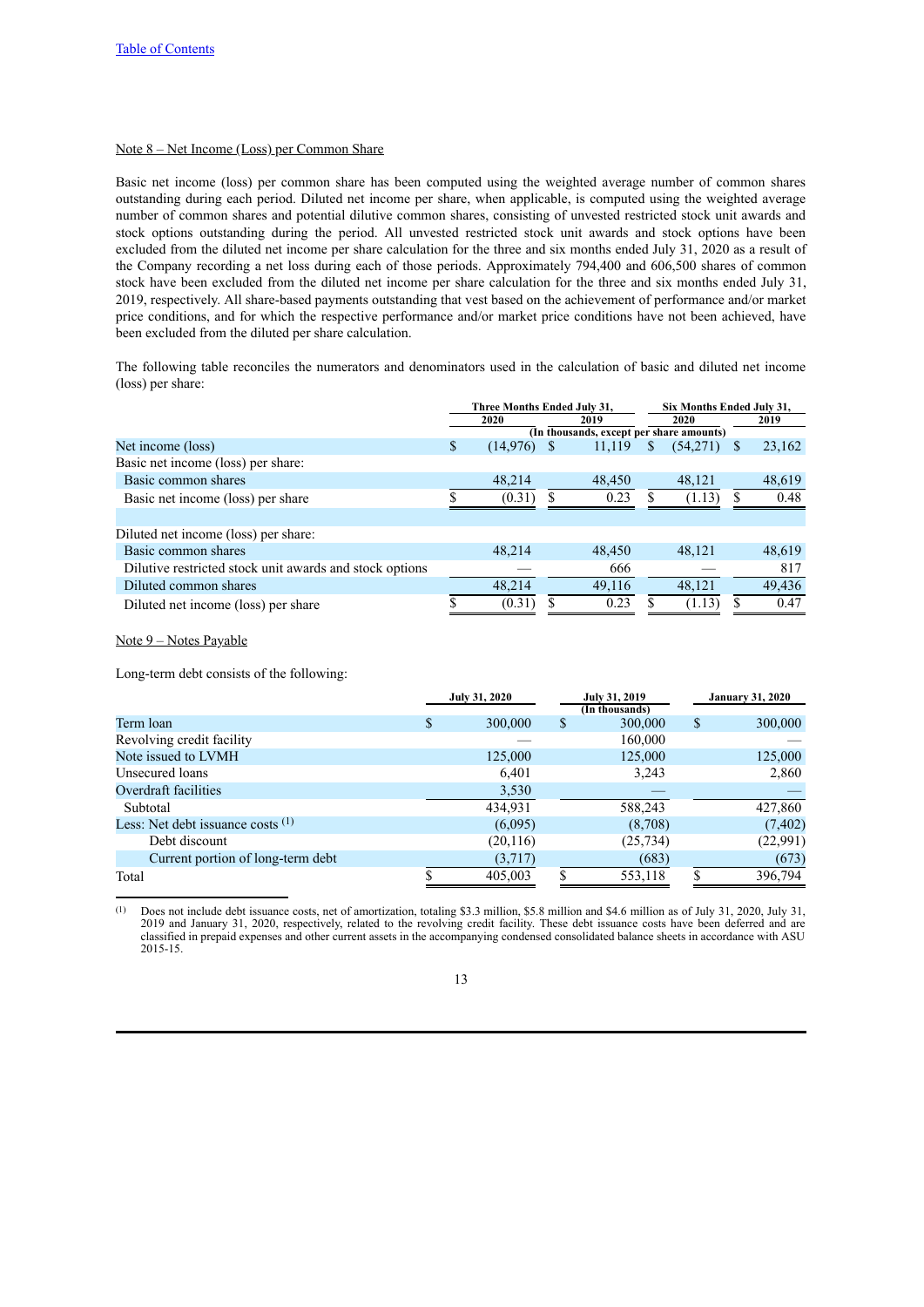On August 7, 2020, the Company refinanced its term loan and revolving credit facility. See Note 16 – Subsequent Events.

#### *Term Loan*

The Company borrowed \$350.0 million under a senior secured term loan facility (the "Term Loan") that matures in December 2022. The Company prepaid \$50.0 million in principal amount of the Term Loan, reducing the principal balance of the Term Loan to \$300.0 million. The Term Loan is guaranteed by certain of the Company's subsidiaries.

Interest on the outstanding principal amount of the Term Loan accrues at a rate equal to the London Interbank Offered Rate ("LIBOR"), subject to a 1% floor, plus an applicable margin of 5.25% or an alternate base rate (defined as the greatest of (i) the "prime rate" as published by the Wall Street Journal from time to time, (ii) the federal funds rate plus 0.5% or (iii) the LIBOR rate for a borrowing with an interest period of one month) plus 4.25%, per annum, payable in cash. As of July 31, 2020, interest under the Term Loan was being paid at a weighted average rate of 6.45% per annum.

The Term Loan is secured by certain assets of the Company and certain of its subsidiaries. The Term Loan is required to be prepaid with the proceeds of certain asset sales if such proceeds are not applied as required by the Term Loan within specified deadlines. The Term Loan contains covenants that, among other things, restrict the Company's ability, subject to certain exceptions, to incur additional debt; incur liens; sell or dispose of certain assets; merge with other companies; liquidate or dissolve the Company; acquire other companies; make loans, advances, or guarantees; and make certain investments. This loan also includes a mandatory prepayment provision based on excess cash flow as defined in the term loan agreement. A first lien leverage covenant requires the Company to maintain a level of debt to EBITDA at a ratio as defined in the term loan agreement. As of July 31, 2020, the Company was in compliance with these covenants.

### *Revolving Credit Facility*

The Company has a \$650 million credit agreement (the "revolving credit facility") under which amounts available are subject to borrowing base formulas and over advances as specified in the revolving credit facility agreement. Borrowings bear interest, at the Company's option, at LIBOR plus a margin of 1.25% to 1.75% or an alternate base rate (defined as the greatest of (i) the "prime rate" of JPMorgan Chase Bank, N.A. from time to time, (ii) the federal funds rate plus 0.5% or (iii) the LIBOR rate for a borrowing with an interest period of one month) plus a margin of 0.25% to 0.75%, with the applicable margin determined based on the availability under the revolving credit facility agreement. The revolving credit facility has a five-year term ending December 1, 2021. In addition to paying interest on any outstanding borrowings under the revolving credit facility, the Company is required to pay a commitment fee to the lenders under the credit agreement with respect to the unutilized commitments. The commitment fee accrues at a rate equal to 0.25% per annum on the average daily amount of the available commitments.

The revolving credit facility is secured by specified assets of the Company and certain of its subsidiaries.

The revolving credit facility contains covenants that, among other things, restrict the Company's ability, subject to specified exceptions, to incur additional debt; incur liens; sell or dispose of certain assets; merge with other companies; liquidate or dissolve the Company; acquire other companies; make loans, advances, or guarantees; and make certain investments. In certain circumstances, the revolving credit facility also requires the Company to maintain a fixed charge coverage ratio, as defined in the agreement, not less than 1.00 to 1.00 for each period of twelve consecutive fiscal months of the Company. As of July 31, 2020, the Company was in compliance with these covenants.

As of July 31, 2020, the Company had no borrowings outstanding under the revolving credit facility. As of July 31, 2020, interest under the revolving credit agreement was being paid at an average rate of 2.06% per annum. The revolving credit facility also includes amounts available for letters of credit. As of July 31, 2020, there were outstanding trade and standby letters of credit amounting to \$7.0 million and \$3.4 million, respectively.

# *LVMH Note*

As a portion of the consideration for the acquisition of DKI, the Company issued to LVMH a junior lien secured promissory note in the principal amount of \$125.0 million (the "LVMH Note") that bears interest at the rate of 2% per year. \$75.0 million of the principal amount of the LVMH Note is due and payable on June 1, 2023 and \$50.0 million of such principal amount is due and payable on December 1, 2023.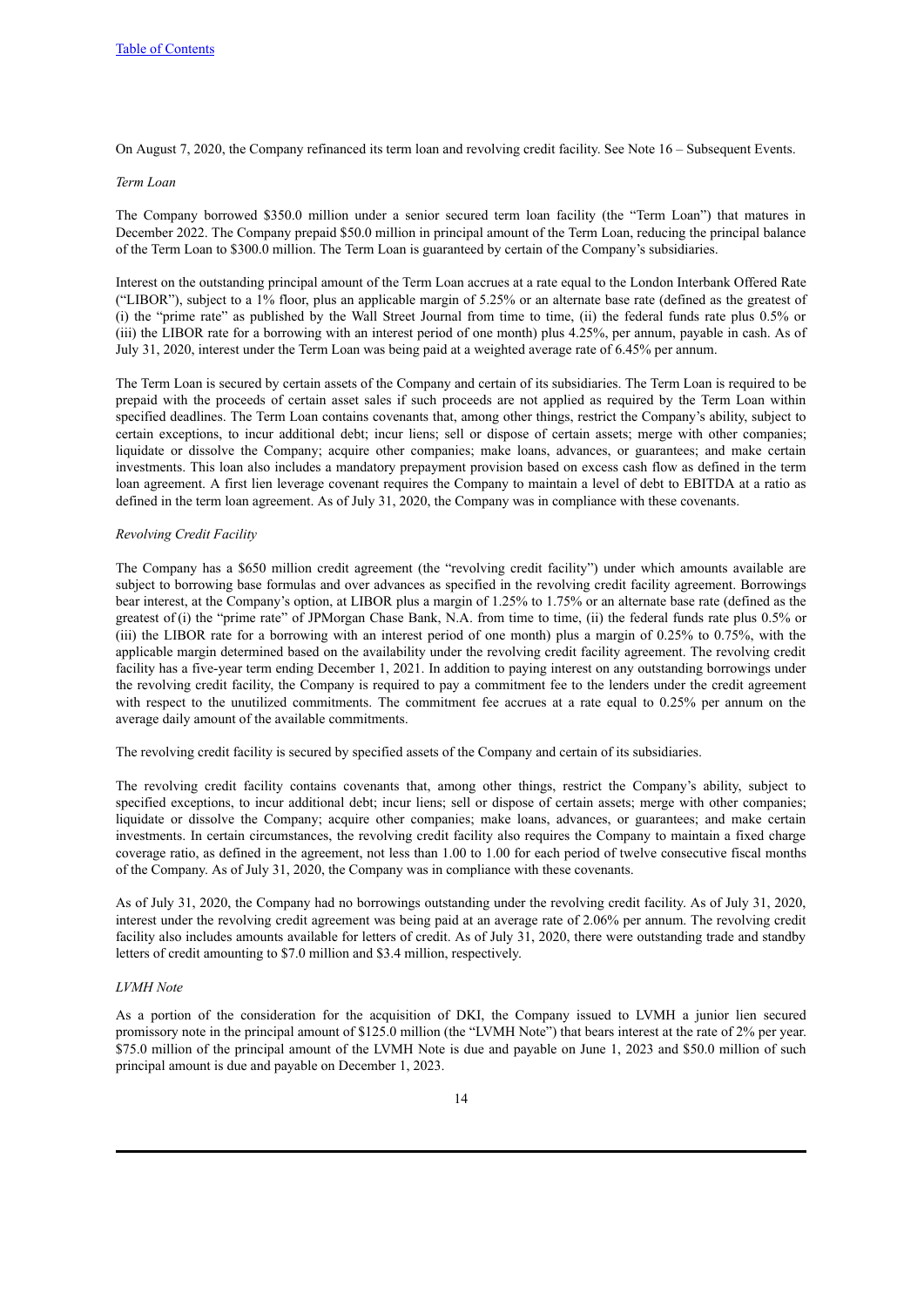ASC 820 requires the note to be recorded at fair value at issuance. As a result, the Company recorded a \$40.0 million debt discount. This discount is being amortized as interest expense using the effective interest method over the term of the LVMH Note.

### *Unsecured Loans*

On April 15, 2019, T.R.B. International SA ("TRB"), a subsidiary of Vilebrequin, borrowed €3.0 million under an unsecured loan (the "2019 Unsecured Loan"). During the term of the 2019 Unsecured Loan, TRB is required to make quarterly installment payments of  $\epsilon 0.2$  million. Interest on the outstanding principal amount of the 2019 Unsecured Loan accrues at a fixed rate equal to 1.50% per annum, payable quarterly. The 2019 Unsecured Loan originally matured on April 15, 2024. Due to the COVID-19 outbreak, the bank agreed to amend the 2019 Unsecured Loan to suspend the March and June 2020 quarterly installment payments and add these payments to the balance due at the end of the loan term. The 2019 Unsecured Loan now matures on September 15, 2024.

On February 3, 2020, TRB borrowed €1.7 million under another unsecured loan (the "February 2020 Unsecured Loan"). During the term of the February 2020 Unsecured Loan, TRB is required to make quarterly installment payments of  $\epsilon 0.1$ million. Interest on the outstanding principal amount of the February 2020 Unsecured Loan accrues at a fixed rate equal to 1.50% per annum, payable quarterly. The February 2020 Unsecured Loan originally matured on March 31, 2025. Due to the COVID-19 outbreak, the bank agreed to amend the 2020 Unsecured Loan to suspend the June 2020 quarterly installment payment and add this payment to the balance due at the end of the loan term. The February 2020 Unsecured Loan now matures on June 30, 2025.

On June 12, 2020, a subsidiary of TRB borrowed €1.5 million under a French state backed loan provided by UBS Bank (the "June 2020 Unsecured Loan") as part of a COVID-19 relief program. The June 2020 Unsecured Loan provides for an initial one year term with the option to extend the term by an additional one to five years at the end of the initial term. The June 2020 Unsecured Loan requires no interest or principal payments during the initial term of the agreement.

### *Overdraft Facilities*

During the second quarter of fiscal 2021, TRB entered into several overdraft facilities that allow for applicable bank accounts to be in a negative position up to a certain maximum overdraft. TRB entered into an uncommitted overdraft facility with HSBC Bank allowing for a maximum overdraft of €5 million. Interest on drawn balances accrues at a rate equal to the Euro Interbank Offered Rate plus a margin of 1.75% per annum, payable quarterly. The facility may be cancelled at any time by TRB or HSBC Bank. As part of a COVID-19 relief program, TRB and its subsidiaries have also entered into several state backed overdraft facilities with UBS Bank in Switzerland for an aggregate of CHF 4.7 million at varying interest rates of 0% to 0.5%. As of July 31, 2020, TRB had an aggregate  $\epsilon$ 3.1 million drawn across these various facilities.

#### Note 10 – Revenue Recognition

#### *Disaggregation of Revenue*

In accordance with ASC 606 – *Revenue from Contracts with Customers*, the Company discloses its revenues by segment. Each segment presents its own characteristics with respect to the timing of revenue recognition and the type of customer. In addition, disaggregating revenues using a segment basis is consistent with how the Company's Chief Operating Decision Maker manages the Company. The Company has identified the wholesale operations segment and the retail operations segment as distinct sources of revenue.

*Wholesale Operations Segment.* Wholesale revenues include sales of products to retailers under owned, licensed and private label brands, as well as sales related to the Vilebrequin business. Wholesale revenues from sales of products are recognized when control transfers to the customer. The Company considers control to have been transferred when the Company has transferred physical possession of the product, the Company has a right to payment for the product, the customer has legal title to the product and the customer has the significant risks and rewards of the product. Wholesale revenues are adjusted by variable considerations arising from implicit or explicit obligations. Wholesale revenues also include revenues from license agreements related to the DKNY, Donna Karan, G.H. Bass, Andrew Marc and Vilebrequin trademarks owned by the Company. As of July 31, 2020, revenues from license agreements represented an insignificant portion of wholesale revenues.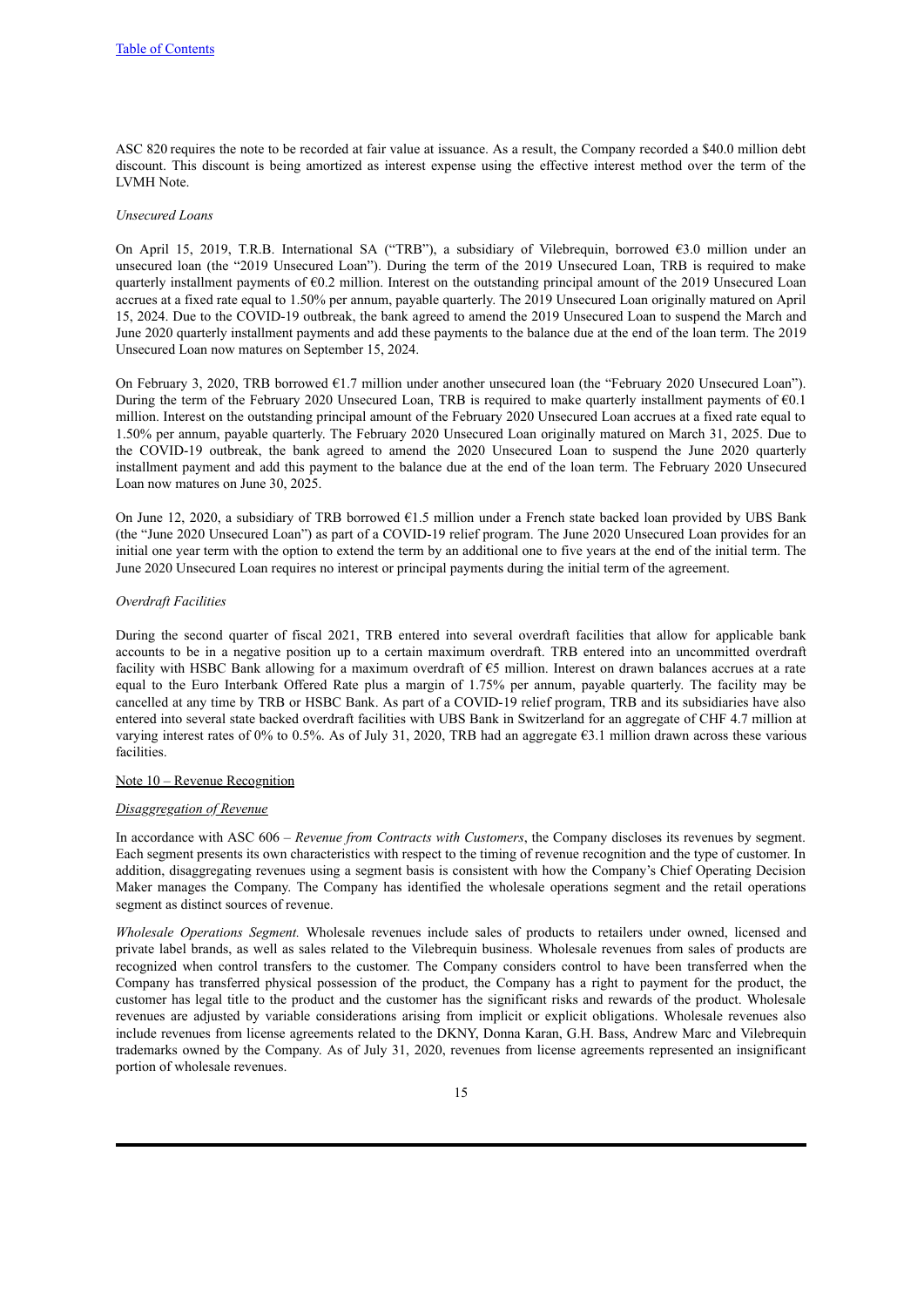*Retail Operations Segment.* Retail store revenues are generated by direct sales to consumers through company-operated stores and product sales through the Company's owned websites for the DKNY, Donna Karan, Wilsons, G.H. Bass, Andrew Marc and Karl Lagerfeld Paris businesses. Retail stores primarily consist of Wilsons Leather, G.H. Bass and DKNY retail stores, substantially all of which are operated as outlet stores. Retail operations segment revenues are recognized at the point of sale when the customer takes possession of the goods and tenders payment. Digital-based revenues primarily consist of sales to consumers through the Company's digital platforms. Digital-based revenue is recognized when a customer takes possession of the goods. Retail sales are recorded net of applicable sales tax. As a result of the restructuring of the Company's retail operations, the Company is in the process of closing all of its Wilsons Leather and G.H. Bass retail stores. After completion of the restructuring, the Company's retail operations segment will consist of DKNY and Karl Lagerfeld Paris stores, as well as the digital channels for DKNY, Donna Karan, Karl Lagerfeld Paris, Andrew Marc, Wilsons Leather and G.H. Bass.

#### *Contract Liabilities*

The Company's contract liabilities, which are recorded within accrued expenses in the accompanying condensed consolidated balance sheets, primarily consist of gift card liabilities and advance payments from licensees. In some of its retail concepts, the Company also offers a limited loyalty program where customers accumulate points redeemable for cash discount certificates that expire 90 days after issuance. Total contract liabilities were \$5.1 million, \$6.6 million and \$5.9 million at July 31, 2020, July 31, 2019 and January 31, 2020, respectively. The Company recognized \$1.3 million in revenue for the three months ended July 31, 2020 related to contract liabilities that existed at April 30, 2020. The Company recognized \$4.0 million in revenue for the six months ended July 31, 2020 related to contract liabilities that existed at January 31, 2020. There were no contract assets recorded as of July 31, 2020, July 31, 2019 and January 31, 2020. Substantially all of the advance payments from licensees as of July 31, 2020 are expected to be recognized as revenue within the next twelve months.

#### Note 11 – Segments

The Company's reportable segments are business units that offer products through different channels of distribution. The Company has two reportable segments: wholesale operations and retail operations. The wholesale operations segment includes sales of products under the Company's owned, licensed and private label brands, as well as sales related to the Vilebrequin business. Wholesale revenues also include revenues from license agreements related to our owned trademarks including DKNY, Donna Karan, Vilebrequin, G.H. Bass and Andrew Marc. The retail operations segment consists primarily of direct sales to consumers through Company-operated stores, consisting primarily of Wilsons Leather, G.H. Bass and DKNY stores, substantially all of which are operated as outlet stores. Sales through Company-owned channels, with the exception of Vilebrequin, are also included in the retail operations segment. As a result of the restructuring of the Company's retail operations, the Company is in the process of closing all of its Wilsons Leather and G.H. Bass retail stores. After completion of the restructuring, the Company's retail operations segment will consist of DKNY and Karl Lagerfeld Paris stores, as well as the digital channels for DKNY, Donna Karan, Karl Lagerfeld Paris, Andrew Marc, Wilsons Leather and G.H. Bass.

The following segment information is presented for the three and six-month periods indicated below:

|                                                       |   |           |   | Three Months Ended July 31, 2020 |                   |           |
|-------------------------------------------------------|---|-----------|---|----------------------------------|-------------------|-----------|
|                                                       |   | Wholesale |   | Retail                           | Elimination $(1)$ | Total     |
|                                                       |   |           |   | (In thousands)                   |                   |           |
| Net sales                                             | S | 266,809   | S | 34,507                           | (4,104)           | 297,212   |
| Cost of goods sold                                    |   | 143,340   |   | 23,283                           | (4,104)           | 162,519   |
| Gross profit                                          |   | 123.469   |   | 11.224                           |                   | 134,693   |
| Selling, general and administrative expenses          |   | 76.727    |   | 45,375                           |                   | 122,102   |
| Depreciation and amortization                         |   | 8,392     |   | 1.299                            |                   | 9,691     |
| Asset impairments, net of gain on lease modifications |   | 612       |   | 13,690                           |                   | 14,302    |
| Operating profit (loss)                               |   | 37,738    |   | (49, 140)                        |                   | (11, 402) |

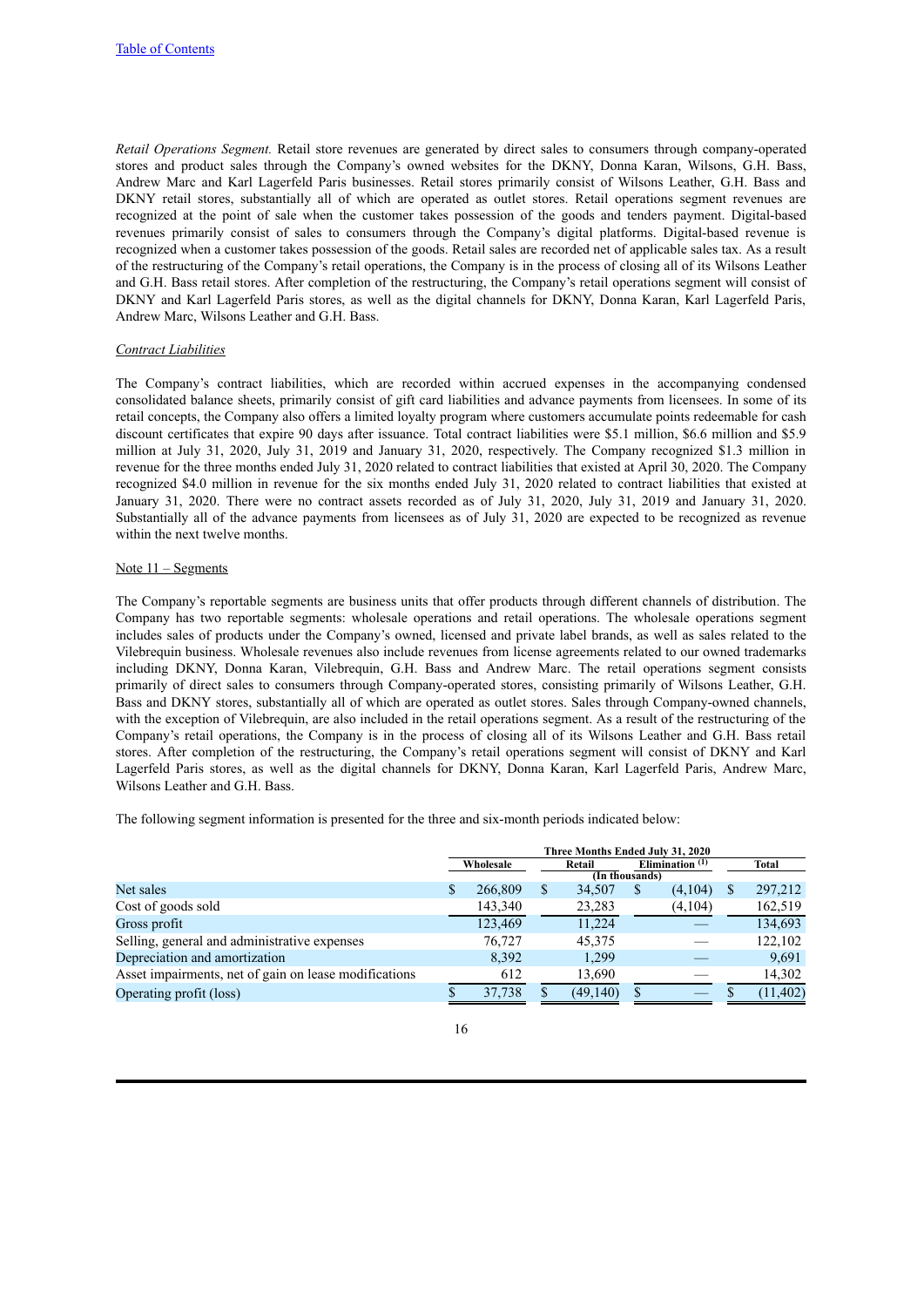|                                                       | Three Months Ended July 31, 2019 |           |                                               |                                |               |                   |               |              |
|-------------------------------------------------------|----------------------------------|-----------|-----------------------------------------------|--------------------------------|---------------|-------------------|---------------|--------------|
|                                                       |                                  | Wholesale | Elimination $(1)$<br>Retail<br>(In thousands) |                                | <b>Total</b>  |                   |               |              |
| Net sales                                             | \$                               | 588,601   | <sup>\$</sup>                                 | 83,706                         | $\mathbf S$   | (28, 415)         | <sup>\$</sup> | 643,892      |
| Cost of goods sold                                    |                                  | 395,728   |                                               | 44,810                         |               | (28, 415)         |               | 412,123      |
| Gross profit                                          |                                  | 192,873   |                                               | 38,896                         |               |                   |               | 231,769      |
| Selling, general and administrative expenses          |                                  | 141,540   |                                               | 54,908                         |               |                   |               | 196,448      |
| Depreciation and amortization                         |                                  | 7,763     |                                               | 2,026                          |               |                   |               | 9,789        |
| Gain on lease modifications                           |                                  |           |                                               | (1, 393)                       |               |                   |               | (1, 393)     |
| Operating profit (loss)                               | \$                               | 43,570    | \$                                            | (16, 645)                      | \$            |                   | \$            | 26,925       |
|                                                       |                                  |           |                                               | Six Months Ended July 31, 2020 |               |                   |               |              |
|                                                       |                                  | Wholesale |                                               | Retail                         |               | Elimination $(1)$ |               | <b>Total</b> |
| Net sales                                             | S                                | 645,681   | <sup>S</sup>                                  | (In thousands)<br>68,415       | S.            | (11,753)          | <sup>\$</sup> | 702,343      |
| Cost of goods sold                                    |                                  | 409,981   |                                               | 45,021                         |               | (11, 753)         |               | 443,249      |
| Gross profit                                          |                                  | 235,700   |                                               | 23,394                         |               |                   |               | 259,094      |
| Selling, general and administrative expenses          |                                  | 189,327   |                                               | 87,395                         |               |                   |               | 276,722      |
| Depreciation and amortization                         |                                  | 16,683    |                                               | 2,875                          |               |                   |               | 19,558       |
| Asset impairments, net of gain on lease modifications |                                  | 608       |                                               | 16,881                         |               |                   |               | 17,489       |
| Operating profit (loss)                               | \$                               | 29,082    | \$                                            | (83,757)                       | \$            |                   | \$            | (54, 675)    |
|                                                       |                                  |           |                                               | Six Months Ended July 31, 2019 |               |                   |               |              |
|                                                       |                                  | Wholesale |                                               | Retail                         |               | Elimination $(1)$ |               | <b>Total</b> |
| Net sales                                             | S.                               | 1,159,240 | $\mathcal{S}$                                 | (In thousands)<br>165,610      | $\mathbf{\$}$ | (47, 406)         | \$            | 1,277,444    |
| Cost of goods sold                                    |                                  | 767,308   |                                               | 89,709                         |               | (47, 406)         |               | 809,611      |
| Gross profit                                          |                                  | 391,932   |                                               | 75,901                         |               |                   |               | 467,833      |
| Selling, general and administrative expenses          |                                  | 288,797   |                                               | 109,510                        |               |                   |               | 398,307      |
| Depreciation and amortization                         |                                  | 15,284    |                                               | 3,978                          |               |                   |               | 19,262       |
| Gain on lease modifications                           |                                  |           |                                               | (2,222)                        |               |                   |               | (2,222)      |
| Operating profit (loss)                               | \$                               | 87,851    | \$                                            | (35,365)                       | \$            |                   | \$            | 52,486       |

(1) Represents intersegment sales to the Company's retail operations segment.

The total assets for each of the Company's reportable segments, as well as assets not allocated to a segment, are as follows:

|              | July 31, 2020 |           | July 31, 2019 |                | <b>January 31, 2020</b> |
|--------------|---------------|-----------|---------------|----------------|-------------------------|
|              |               |           |               | (In thousands) |                         |
| Wholesale    |               | 1.685.530 |               | 2,109,198      | 1,912,175               |
| Retail       |               | 139,373   |               | 362,595        | 272,832                 |
| Corporate    |               | 444.911   |               | 240.643        | 380,130                 |
| Total assets |               | 2.269.814 |               | 2,712,436      | 2,565,137               |

# Note 12 – Stockholders' Equity

For the three months ended July 31, 2020, the Company issued no shares of common stock and utilized 307,147 shares of treasury stock in connection with the vesting of equity awards. For the three months ended July 31, 2019, the Company issued 1,651 shares of common stock and utilized 148,025 shares of treasury stock in connection with the vesting of equity awards. For the six months ended July 31, 2020, the Company issued no shares of common stock and utilized 349,342 shares of treasury stock in connection with the vesting of equity awards. For the six months ended July 31, 2019, the Company issued 7,651 shares of common stock and utilized 356,550 shares of treasury stock in connection with the vesting of equity awards.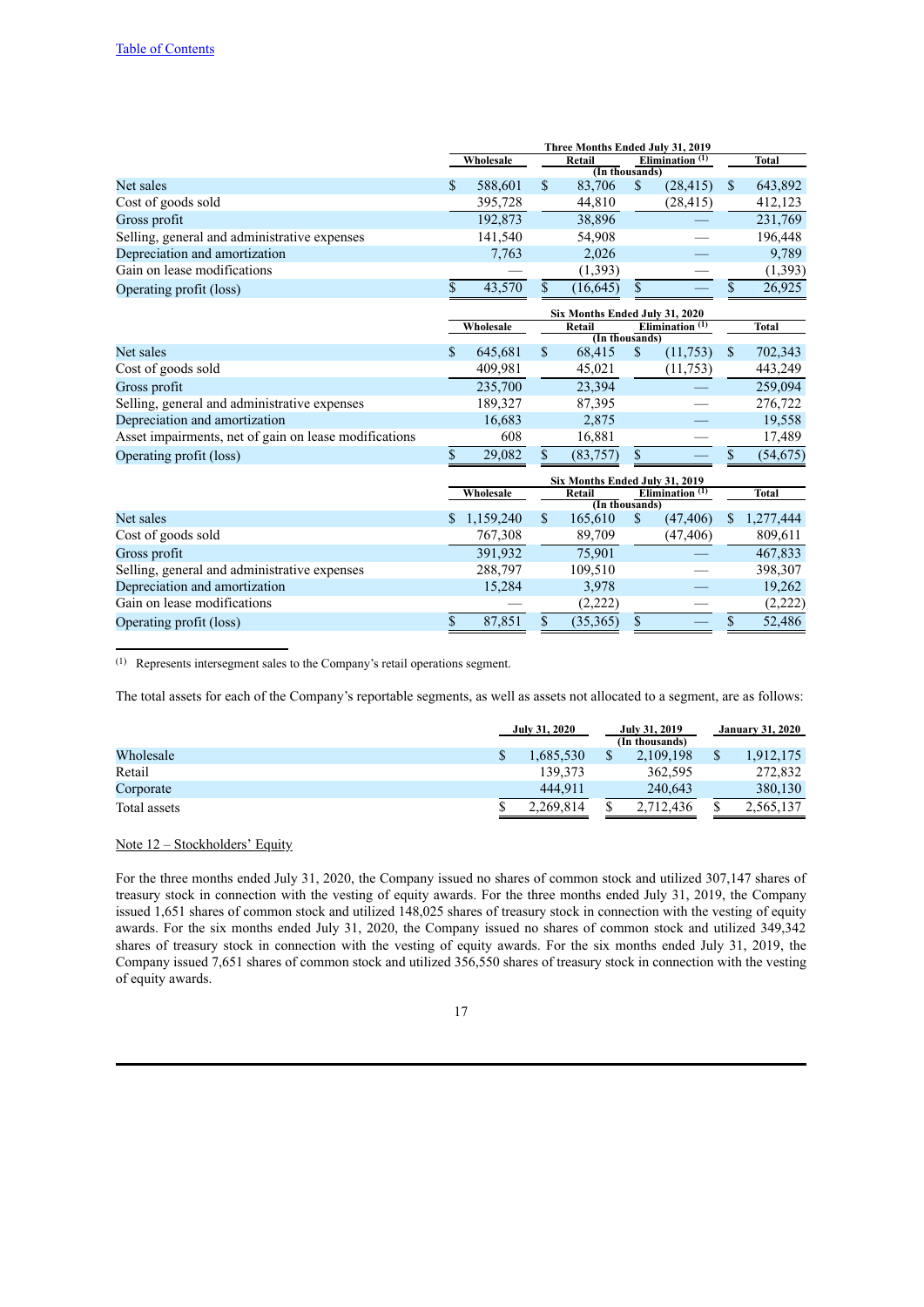# Note 13 – Income Taxes

The Company recorded an income tax benefit of \$3.7 million and \$20.1 million for the three and six months ended July 31, 2020, respectively. The Company recorded income tax expense of \$4.3 million and \$6.8 million for the three and six months ended July 31, 2019, respectively. Historically, the Company has calculated its provision for income taxes during interim reporting periods by applying the estimated annual effective tax rate for the full fiscal year to pre-tax income or loss, excluding discrete items, for the reporting period. Due to the uncertainty related to the impact of the COVID-19 pandemic on our operations, the Company used a discrete effective tax rate method to calculate taxes for the three- and sixmonth periods ended July 31, 2020. The Company will continue to evaluate income tax estimates under the historical method in subsequent quarters and employ a discrete effective tax rate method if warranted.

#### Note 14 – Canadian Customs Duty Examination

In October 2017, the Canada Border Service Agency ("CBSA") issued a final audit report to G-III Apparel Canada ULC ("G-III Canada"), a wholly-owned subsidiary of the Company. The report challenged the valuation used by G-III Canada for certain goods imported into Canada. The period covered by the examination is February 1, 2014 through October 27, 2017, the date of the final report. The CBSA has requested G-III Canada to reassess its customs entries for that period using the price paid or payable by the Canadian retail customers for certain imported goods rather than the price paid by G-III Canada to the vendor. The CBSA has also requested that G-III Canada change the valuation method used to pay duties with respect to goods imported in the future.

In March 2018, G-III Canada provided a bond to guarantee payment to the CBSA for additional duties payable as a result of the reassessment required by the final audit report. The Company secured a bond in the amount of CAD\$26.9 million (\$20.9 million) representing customs duty and interest through December 31, 2017 that is claimed to be owed to the CBSA. In March 2018, the Company amended the duties filed for the month of January 2018 based on the new valuation method. This amount was paid to the CBSA. Beginning February 1, 2018, the Company began paying duties based on the new valuation method. There were no amounts paid and deferred for the three and six months ended July 31, 2020, related to the higher dutiable values. Cumulative amounts paid and deferred through July 31, 2020, related to the higher dutiable values, were CAD\$13.0 million (\$9.7 million).

Effective June 1, 2019, G-III commenced paying based on the dutiable value of G-III Canada's imports based on the preaudit levels. G-III continued to defer the additional duty paid through the month of May 2019 pending the final outcome of the appeal.

G-III Canada, based on the advice of counsel, believes it has positions that support its ability to receive a refund of amounts claimed to be owed to the CBSA on appeal and intends to vigorously contest the findings of the CBSA. G-III Canada filed its appeal with the CBSA in May 2018.

# Note 15 – Recent Adopted and Issued Accounting Pronouncements

#### *Recently Adopted Accounting Guidance*

In June 2016, the FASB issued ASU 2016-13, "Financial Instruments-Credit Losses (Topic 326): Measurement of Credit Losses on Financial Instruments." This pronouncement changed how entities account for credit impairment for trade and other receivables, as well as for certain financial assets and other instruments. ASU 2016-13 replaced the "incurred loss" model with an "expected loss" model. Under the "incurred loss" model, a loss (or allowance) was recognized only when an event had occurred (such as a payment delinquency) that caused the entity to believe that a loss was probable (i.e., that it had been "incurred"). Under the "expected loss" model, an entity recognizes a loss (or allowance) upon initial recognition of the asset that reflects all future events that may lead to a loss being realized, regardless of whether it is probable that the future event will occur. The "incurred loss" model considered past events and current conditions, while the "expected loss" model includes expectations for the future which have yet to occur. The Company adopted ASU 2016-16 as of February 1, 2020. The adoption of this standard did not result in a material change to the Company's condensed consolidated financial statements.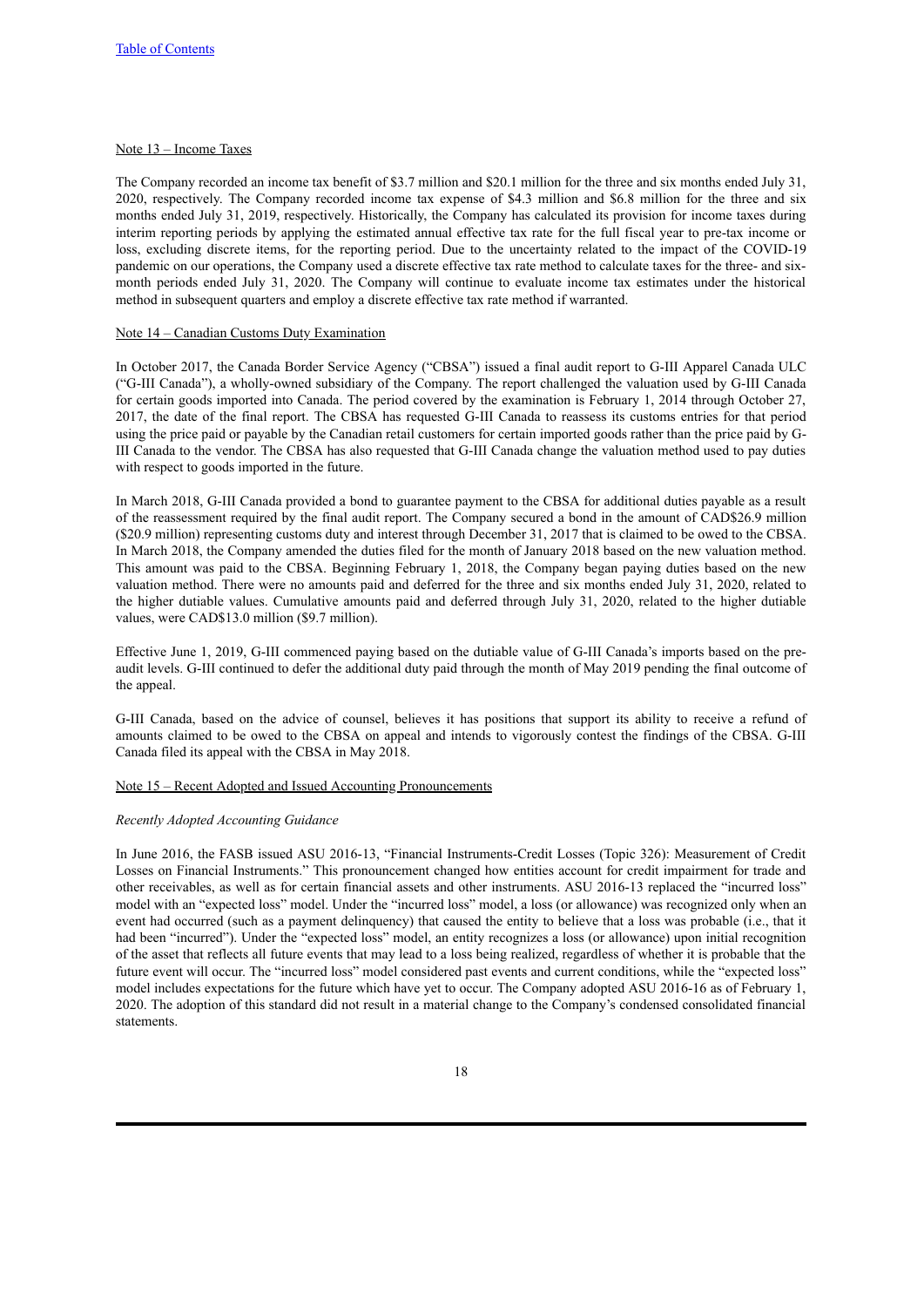In August 2018, the FASB issued ASU 2018-13, "Fair Value Measurement (Topic 820): Disclosure Framework – Changes to the Disclosure Requirements for Fair Value Measurement," which made a number of changes meant to add, modify or remove certain disclosure requirements associated with the movement among or hierarchy associated with Level 1, Level 2 and Level 3 fair value measurements. The amendments in ASU 2018-13 modified the disclosure requirements with respect to fair value measurements based on the concepts in FASB Concepts Statement, Conceptual Framework for Financial Reporting—Chapter 8: Notes to Financial Statements, including the consideration of costs and benefits. The amendments to changes in unrealized gains and losses, the range and weighted average of significant unobservable inputs used to develop Level 3 fair value measurements, and the narrative description of measurement uncertainty have been applied prospectively in the initial fiscal year of adoption. All other amendments have been applied retrospectively to all periods presented in the initial year of adoption. The Company adopted the standard effective February 1, 2020. The adoption of this standard did not result in a material change to the Company's condensed consolidated financial statements.

In August 2018, the FASB issued ASU 2018-15, Customers Accounting for Implementation Costs Incurred in a Cloud Computing Arrangement That Is A Service Contract, which addresses the accounting for implementation costs incurred in a cloud computing arrangement ("CCA") that is a service contract. ASU 2018-15 aligned the accounting for costs incurred to implement a CCA that is a service arrangement with the guidance on capitalizing costs associated with developing or obtaining internal-use software. Specifically, ASU 2018-15 amended ASC 350 to include in its scope implementation costs of a CCA that is a service contract and clarifies that a customer should apply ASC 350-40 to determine which implementation costs should be capitalized in a CCA that is considered a service contract. The Company adopted the standard effective February 1, 2020. The adoption of this standard did not result in a material change to the Company's condensed consolidated financial statements.

In March 2020, the FASB issued ASU 2020-04, Reference Rate Reform ("ASC 848"): Facilitation of the Effects of Reference Rate Reform on Financial Reporting. The standard is intended to provide optional expedients and exceptions for applying GAAP to contract modifications and hedging relationships, subject to meeting certain criteria, that reference LIBOR or another rate that is expected to be discontinued. The guidance was effective upon issuance, and may be applied prospectively through December 31, 2022. The adoption of this standard did not result in a material change to the Company's condensed consolidated financial statements.

### *Issued Accounting Guidance Being Evaluated for Adoption*

The Company has reviewed all recently issued accounting pronouncements and concluded that they were either not applicable or not expected to have a significant impact to the condensed consolidated financial statements.

#### Note 16 – Subsequent Events

#### *Secured Notes*

On August 7, 2020, the Company completed a private debt offering of \$400 million aggregate principal amount of its 7.875% Senior Secured Notes due 2025 (the "Notes"). The terms of the Notes are governed by an indenture (the "Indenture"), among the Company, the guarantors party thereto and U.S. Bank, National Association, as trustee and collateral agent (the "Collateral Agent"). The net proceeds of the Notes have been used (i) to repay the Company's existing term loan facility due 2022, (ii) to pay related fees and expenses and (iii) for general corporate purposes.

The Notes bear interest at a rate of 7.875% per year payable semi-annually in arrears on February 15 and August 15 of each year, commencing on February 15, 2021.

The Notes are unconditionally guaranteed on a senior-priority secured basis by the Company's current and future whollyowned domestic subsidiaries that guarantee any of the Company's credit facilities, including the Company's ABL facility (the "ABL Facility") pursuant to the ABL Credit Agreement, or certain future capital markets indebtedness of the Company or guarantors.

The Notes and the related guarantees are secured by (i) first priority liens on the Company's Cash Flow Priority Collateral (as defined in the Indenture), and (ii) a second-priority lien on the Company's ABL Priority Collateral (as defined in the Indenture), in each case subject to permitted liens described in the Indenture.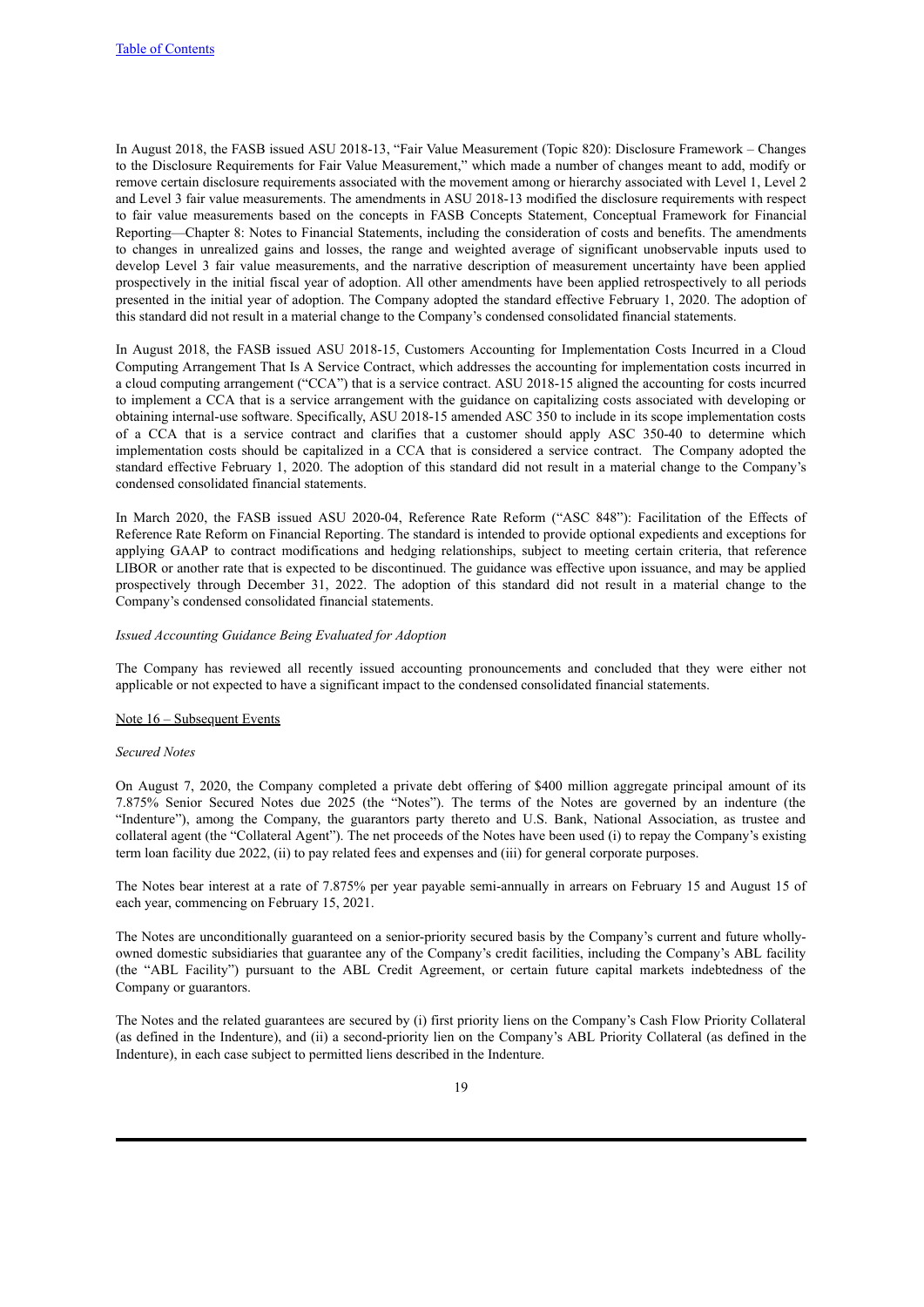In connection with the issuance of the Notes and execution of the Indenture, the Company and the Guarantors entered into a pledge and security agreement (the "Pledge and Security Agreement"), among the Company, the Guarantors and the Collateral Agent.

The Notes are subject to the terms of the intercreditor agreement which governs the relative rights of the secured parties in respect of the ABL Facility and the Notes (the "Intercreditor Agreement"). The Intercreditor Agreement restricts the actions permitted to be taken by the Collateral Agent with respect to the Collateral on behalf of the holders of the Notes. The Notes are also subject to the terms of the seller note subordination agreement which governs the relative rights of the secured parties in respect of the Seller Note (as defined therein), the ABL Facility and the Notes.

At any time prior to August 15, 2022, the Company may redeem some or all of the Notes at a price equal to 100% of the principal amount of the Notes redeemed plus accrued and unpaid interest, if any, to, but excluding, the applicable redemption date plus a "make-whole" premium, as described in the Indenture. On or after August 15, 2022, the Company may redeem some or all of the Notes at any time and from time to time at the redemption prices set forth in the Indenture, plus accrued and unpaid interest, if any, to, but excluding, the applicable redemption date. In addition, at any time prior to August 15, 2022, the Company may redeem up to 40% of the aggregate principal amount of the Notes with the proceeds of certain equity offerings at the redemption price set forth in the Indenture, plus accrued and unpaid interest, if any, to, but excluding, the applicable redemption date. In addition, at any time prior to August 15, 2022, during any twelve month period, the Company may redeem up to 10% of the aggregate principal amount of the Notes at a redemption price equal to 103% of the principal amount of the Notes redeemed plus accrued and unpaid interest, if any, to, but excluding, the applicable redemption date.

If the Company experiences a Change of Control (as defined in the Indenture), the Company is required to offer to repurchase the Notes at 101% of the principal amount of such Notes plus accrued and unpaid interest, if any, to, but excluding, the date of repurchase.

The Indenture contains covenants that, among other things, limit the Company's ability and the ability of its restricted subsidiaries to incur or guarantee additional indebtedness, pay dividends or make other restricted payments, make certain investments, incur restrictions on the ability of the Company's restricted subsidiaries that are not guarantors to pay dividends or make certain other payments, create or incur certain liens, sell assets and subsidiary stock, impair the security interests, transfer all or substantially all of the Company's assets or enter into merger or consolidation transactions, and enter into transactions with affiliates. The Indenture provides for customary events of default which include (subject in certain cases to customary grace and cure periods), among others, nonpayment of principal or interest, breach of other agreements in the Indenture, failure to pay certain other indebtedness, failure of certain guarantees to be enforceable, failure to perfect certain collateral securing the Notes failure to pay certain final judgments, and certain events of bankruptcy or insolvency.

# *Second Amended and Restated ABL Credit Agreement*

On August 7, 2020, the Company's subsidiaries, G-III Leather Fashions, Inc., Riviera Sun, Inc., CK Outerwear, LLC, AM Retail Group, Inc. and The Donna Karan Company Store LLC (collectively, the "Borrowers"), entered into the second amended and restated credit agreement (the "ABL Credit Agreement") with the Lenders named therein and with JPMorgan Chase Bank, N.A., as Administrative Agent. The ABL Credit Agreement is a five year senior secured credit facility subject to a springing maturity date if, subject to certain conditions, certain material indebtedness is not refinanced or repaid prior to the date that is 91 days prior to the date of any relevant payment thereunder. The ABL Credit Agreement provides for borrowings in the aggregate principal amount of up to \$650 million. The Company and its subsidiaries, G-III Apparel Canada ULC, Gabrielle Studio, Inc., Donna Karan International Inc. and Donna Karan Studio LLC (the "Guarantors"), are Loan Guarantors under the ABL Credit Agreement.

The ABL Credit Agreement refinances, amends and restates the Amended Credit Agreement, dated as of December 1, 2016 (as amended, supplemented or otherwise modified from time to time prior to August 7, 2020, the "Prior Credit Agreement"), by and among the Borrowers and the Loan Guarantors (each as defined therein) party thereto, the lenders from time to time party thereto, and JPMorgan Chase Bank, N.A., in its capacity as the administrative agent thereunder. The Prior Credit Agreement provided for borrowings of up to \$650 million and was due to expire in December 2021. The ABL Credit Agreement extends the maturity date, subject to a springing maturity date if, subject to certain conditions, certain material indebtedness is not refinanced or repaid prior to the date that is 91 days prior to the date of any relevant payment thereunder.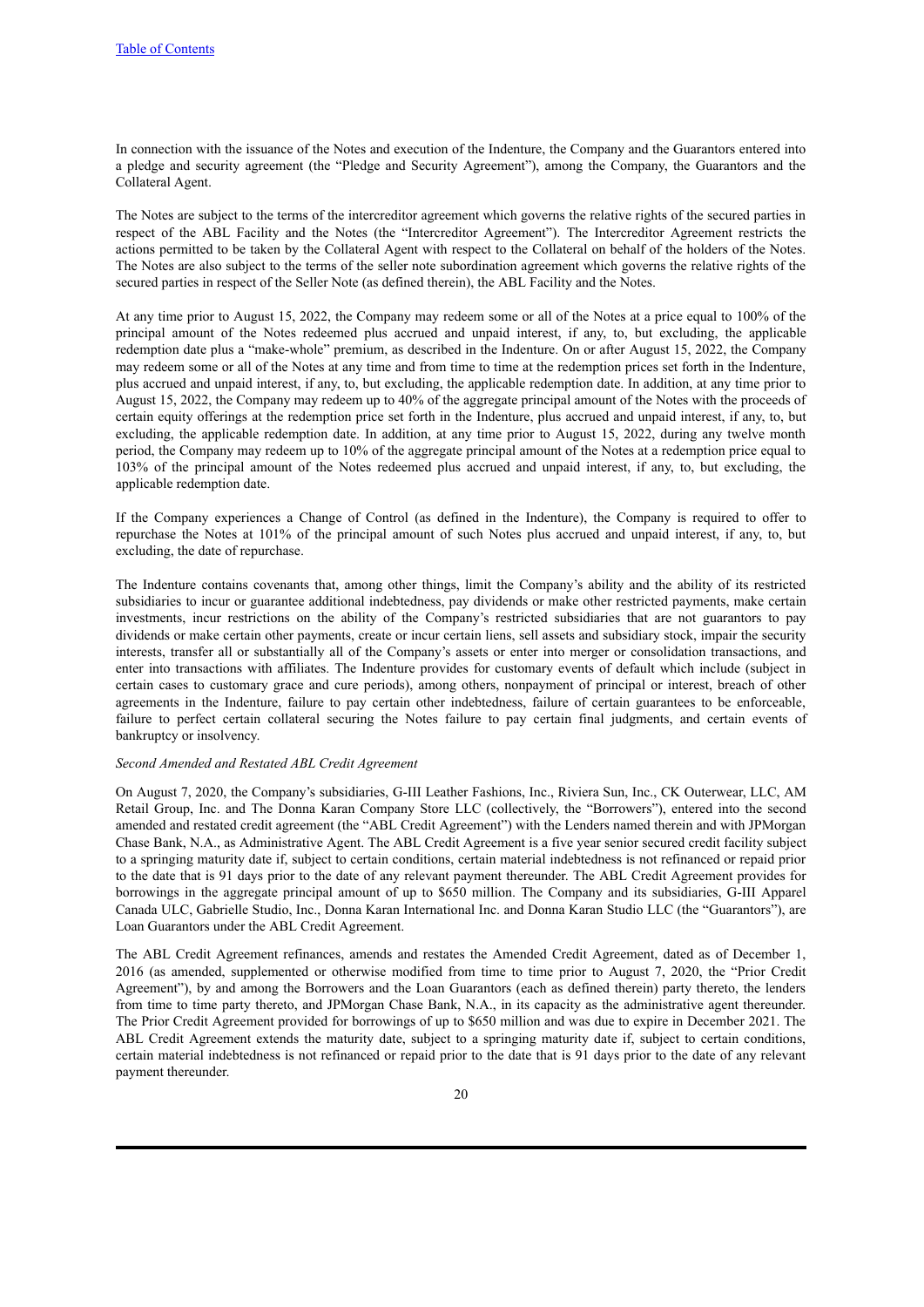Amounts available under the ABL Credit Agreement are subject to borrowing base formulas and overadvances as specified in the ABL Credit Agreement. Borrowings bear interest, at the Borrowers' option, at LIBOR plus a margin of 1.75% to 2.25% or an alternate base rate margin of 0.75% to 1.25% (defined as the greatest of (i) the "prime rate" of JPMorgan Chase Bank, N.A. from time to time, (ii) the federal funds rate plus 0.5% and (iii) the LIBOR rate for a borrowing with an interest period of one month) plus 1.00%, with the applicable margin determined based on Borrowers' availability under the ABL Credit Agreement. The ABL Credit Agreement is secured by specified assets of the Borrowers and the Guarantors.

# *Fabco Holding B.V.*

On August 31, 2020, the Company and Amlon Capital B.V. ("Amlon") amended, effective October 1, 2020, their joint venture agreement for Fabco Holding B.V. Fabco operates the DKNY/Donna Karan business in China. Pursuant to this amended agreement, the Company, through a wholly-owned subsidiary, will own 75% of the joint venture and Amlon will own 25%. Prior to the effectiveness of this amended agreement, the Company owns 49% of the joint venture with Amlon owning the remaining 51% interest. Beginning on October 1, 2020, the Company will consolidate Fabco's results of operations into its consolidated financial statements.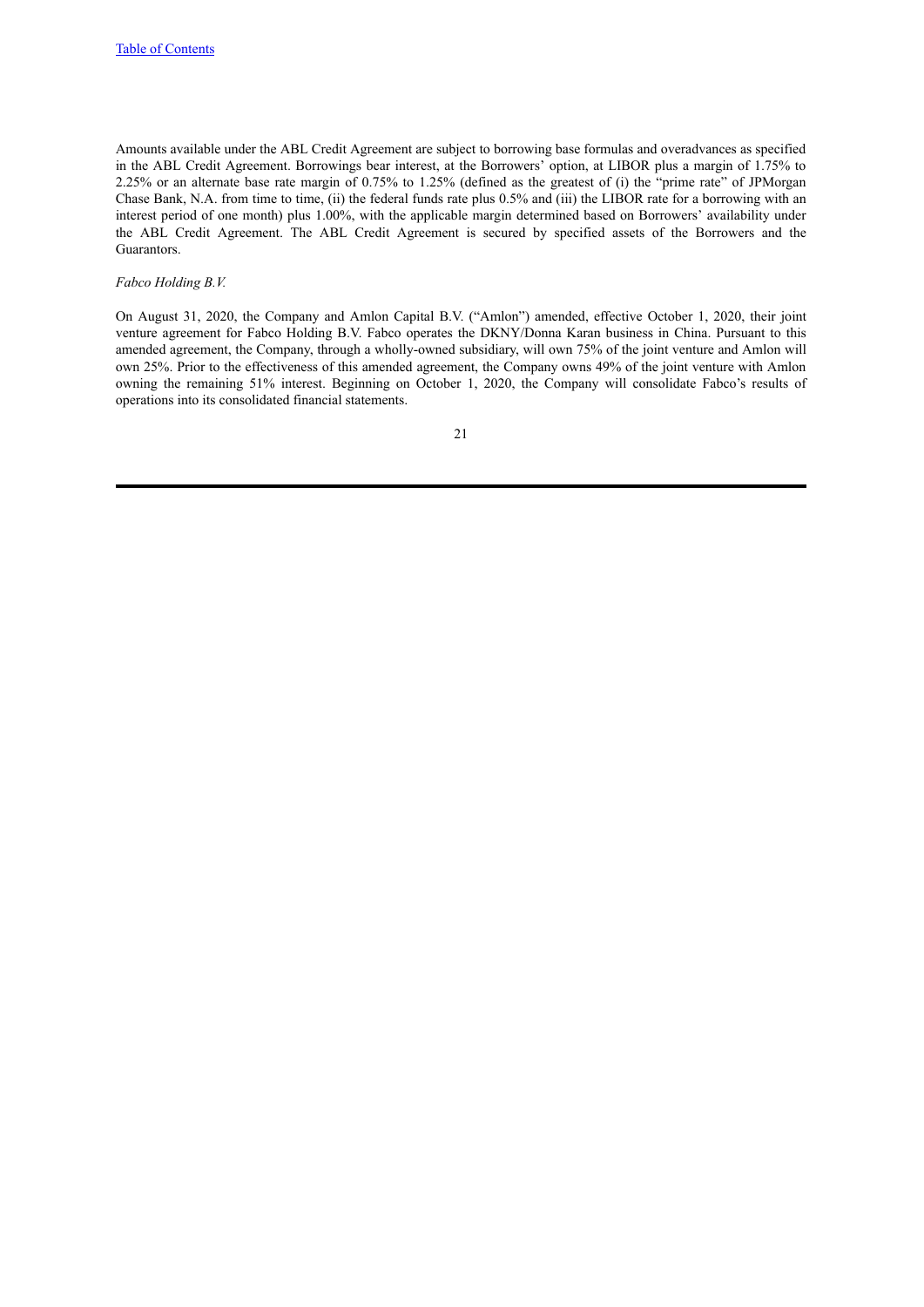# <span id="page-21-0"></span>**Item 2. Management's Discussion and Analysis of Financial Condition and Results of Operations.**

Unless the context otherwise requires, "G-III," "us," "we" and "our" refer to G-III Apparel Group, Ltd. and its subsidiaries. References to fiscal years refer to the year ended or ending on January 31 of that year. For example, our fiscal year ending January 31, 2021 is referred to as "fiscal 2021." Vilebrequin, KLH, KLNA and Fabco report results on a calendar year basis rather than on the January 31 fiscal year basis used by G-III. Accordingly, the results of Vilebrequin, KLH, KLNA and Fabco are, and will be, included in our financial statements for the quarter ended or ending closest to G-III's fiscal quarter end. For example, with respect to our results for the six-month period ended July 31, 2020, the results of Vilebrequin, KLH, KLNA and Fabco are included for the six-month period ended June 30, 2020. We account for our investment in each of KLH, KLNA and Fabco using the equity method of accounting. The Company's retail operations segment uses a 52/53-week fiscal year. The Company's three and six-month periods ended July 31, 2020 and 2019 were each 13-week and 26-week periods, respectively, for the retail operations segment. For fiscal 2021 and 2020, the three and six month periods for the retail operations segment ended on August 1, 2020 and August 3, 2019 respectively.

Various statements contained in this Form 10-Q, in future filings by us with the SEC, in our press releases and in oral statements made from time to time by us or on our behalf constitute "forward-looking statements" within the meaning of the Private Securities Litigation Reform Act of 1995. Forward-looking statements are based on current expectations and are indicated by words or phrases such as "anticipate," "estimate," "expect," "will," "project," "we believe," "is or remains optimistic," "currently envisions," "forecasts," "goal" and similar words or phrases and involve known and unknown risks, uncertainties and other factors that may cause actual results, performance or achievements to be materially different from the future results, performance or achievements expressed in or implied by such forward-looking statements. Forwardlooking statements also include representations of our expectations or beliefs concerning future events that involve risks and uncertainties, including, but not limited to, the following:

- the outbreak of COVID-19 and its numerous adverse effects, including the closing of stores and shopping malls, the reduction of consumer purchases of the types of products we sell, the impact on our supply chain, restrictions on travel and group gatherings and the general material adverse effect on the economy in the U.S. and around the world, all of which negatively impact our business, sales and results of operations;
- our dependence on licensed products;
- our dependence on the strategies and reputation of our licensors;
- costs and uncertainties with respect to expansion of our product offerings;
- the performance of our products at retail and customer acceptance of new products;
- retail customer concentration;
- risks of doing business abroad;
- risks related to the recent adoption of a national security law in Hong Kong;
- price, availability and quality of materials used in our products;
- the need to protect our trademarks and other intellectual property;
- risks relating to our retail operations segment;
- our ability to achieve operating enhancements and cost reductions from the restructuring of our retail operations, as well as the impact on our business and financial statements resulting from any related costs and charges which may be dilutive to our earnings;
- the impact on our business and financial statements related to the early closure of stores or the termination of long-term leases;
- dependence on existing management;
- our ability to make strategic acquisitions and possible disruptions from acquisitions;
- risks related to our indebtedness;
- need for additional financing:
- seasonal nature of our business;
- our reliance on foreign manufacturers;
- the need to successfully upgrade, maintain and secure our information systems;
- increased exposure to consumer privacy, cybersecurity and fraud concerns, including as a result of the remote working environment;
- the impact of the current economic and credit environment on us, our customers, suppliers and vendors;
- the effects of competition in the markets in which we operate, including from online retailers;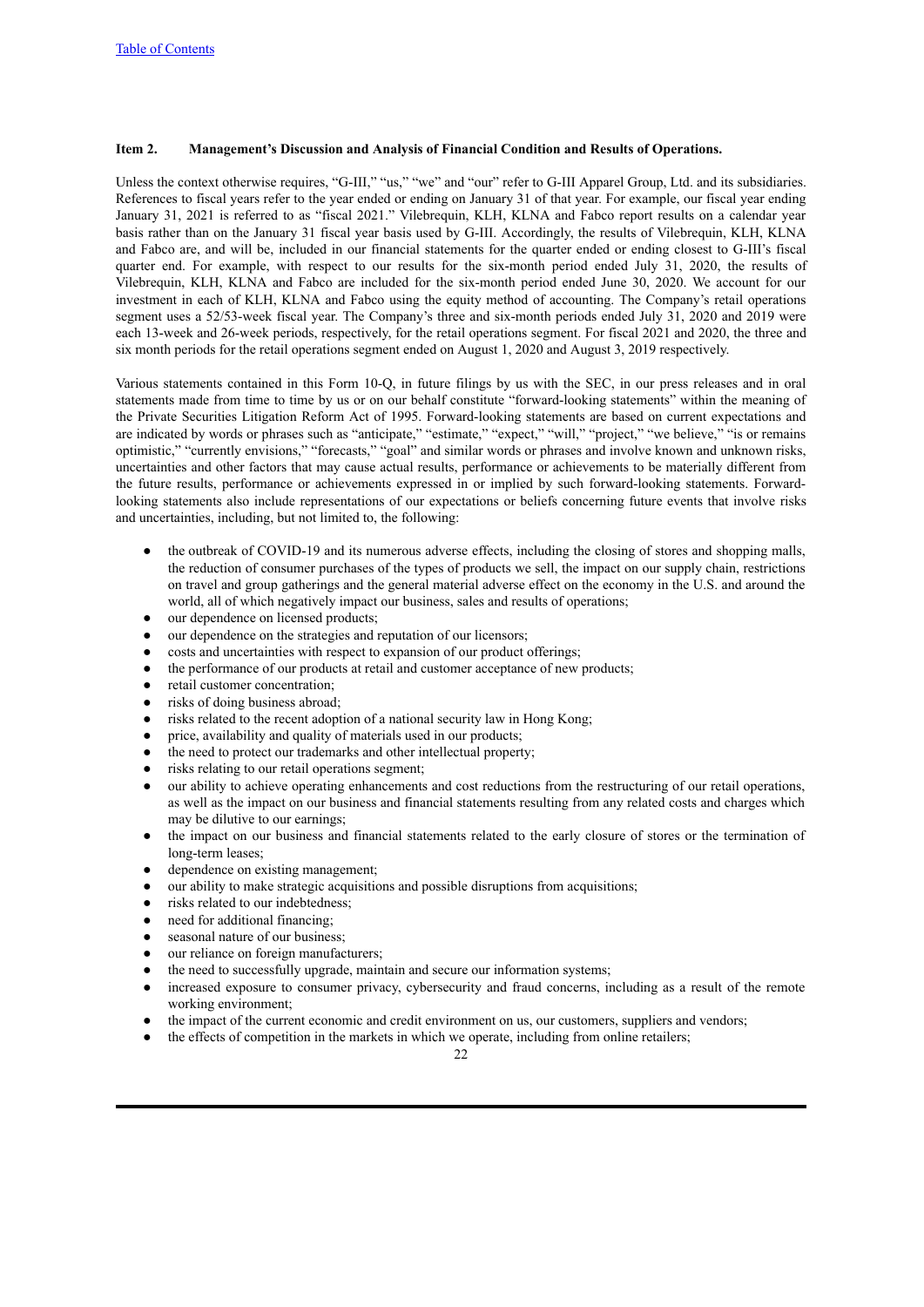- the redefinition of the retail store landscape in light of widespread retail store closings, the bankruptcy of a number of prominent retailers and the impact of online apparel purchases and innovations by online retailers;
- consolidation of our retail customers;
- the impact on our business of the imposition of tariffs by the United States government and the escalation of trade tensions between countries;
- additional legislation and/or regulation in the United States or around the world;
- our ability to import products in a timely and cost effective manner;
- our ability to continue to maintain our reputation:
- fluctuations in the price of our common stock;
- potential effect on the price of our common stock if actual results are worse than financial forecasts; and
- the effect of regulations applicable to us as a U.S. public company.

Any forward-looking statements are based largely on our expectations and judgments and are subject to a number of risks and uncertainties, many of which are unforeseeable and beyond our control. A detailed discussion of significant risk factors that have the potential to cause our actual results to differ materially from our expectations is described in Part II—Other Information below in this Quarterly Report under the heading "Item 1A. Risk Factors." We undertake no obligation to publicly update or revise any forward-looking statements, whether as a result of new information, future events or otherwise, except as required by law.

#### **Recent Developments**

#### *Secured Notes*

On August 7, 2020, we completed a private debt offering of \$400 million aggregate principal amount of our 7.875% Senior Secured Notes due 2025 (the "Notes). The terms of the Notes are governed by an indenture, dated as of August 7, 2020 (the "Indenture"), among us, the guarantors party thereto and U.S. Bank, National Association, as trustee and collateral agent (the "Collateral Agent"). The net proceeds of the Notes have been used (i) to repay our existing term loan facility due 2022, (ii) to pay related fees and expenses and (iii) for general corporate purposes.

The Notes bear interest at a rate of 7.875% per year payable semi-annually in arrears on February 15 and August 15 of each year, commencing on February 15, 2021.

The Notes are unconditionally guaranteed on a senior-priority secured basis by our current and future wholly-owned domestic subsidiaries that guarantee any of our credit facilities, including our ABL facility (the "ABL Facility") pursuant to the ABL Credit Agreement, or certain future capital markets indebtedness of ours or the guarantors.

The Notes and the related guarantees are secured by (i) first priority liens on our Cash Flow Priority Collateral (as defined in the Indenture), and (ii) a second-priority lien on our ABL Priority Collateral (as defined in the Indenture), in each case subject to permitted liens described in the Indenture.

In connection with the issuance of the Notes and execution of the Indenture, we and the Guarantors entered into a pledge and security agreement (the "Pledge and Security Agreement"), among us, the Guarantors and the Collateral Agent.

The Notes are subject to the terms of the intercreditor agreement which governs the relative rights of the secured parties in respect of the ABL Facility and the Notes (the "Intercreditor Agreement"). The Intercreditor Agreement restricts the actions permitted to be taken by the Collateral Agent with respect to the Collateral on behalf of the holders of the Notes. The Notes are also subject to the terms of the seller note subordination agreement which governs the relative rights of the secured parties in respect of the Seller Note (as defined therein), the ABL Facility and the Notes.

At any time prior to August 15, 2022, we may redeem some or all of the Notes at a price equal to 100% of the principal amount of the Notes redeemed plus accrued and unpaid interest, if any, to, but excluding, the applicable redemption date plus a "make-whole" premium, as described in the Indenture. On or after August 15, 2022, we may redeem some or all of the Notes at any time and from time to time at the redemption prices set forth in the Indenture, plus accrued and unpaid interest, if any, to, but excluding, the applicable redemption date. In addition, at any time prior to August 15, 2022, we may redeem up to 40% of the aggregate principal amount of the Notes with the proceeds of certain equity offerings at the redemption price set forth in the Indenture, plus accrued and unpaid interest, if any, to, but excluding, the applicable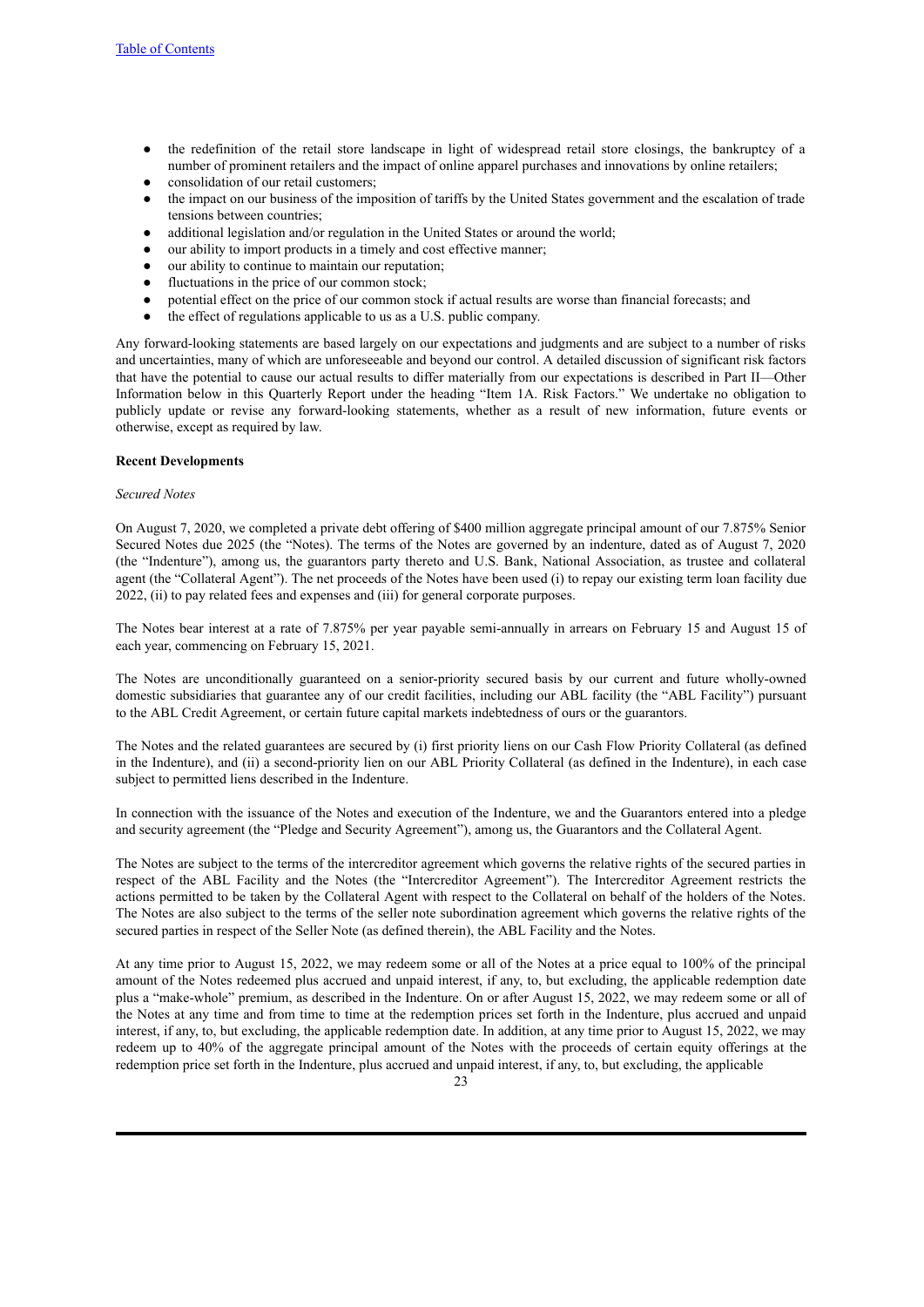redemption date. In addition, at any time prior to August 15, 2022, during any twelve month period, we may redeem up to 10% of the aggregate principal amount of the Notes at a redemption price equal to 103% of the principal amount of the Notes redeemed plus accrued and unpaid interest, if any, to, but excluding, the applicable redemption date.

If we experience a Change of Control (as defined in the Indenture), we are required to offer to repurchase the Notes at 101% of the principal amount of such Notes plus accrued and unpaid interest, if any, to, but excluding, the date of repurchase.

The Indenture contains covenants that, among other things, limit our ability and the ability of our restricted subsidiaries to incur or guarantee additional indebtedness, pay dividends or make other restricted payments, make certain investments, incur restrictions on the ability of our restricted subsidiaries that are not guarantors to pay dividends or make certain other payments, create or incur certain liens, sell assets and subsidiary stock, impair the security interests, transfer all or substantially all of our assets or enter into merger or consolidation transactions, and enter into transactions with affiliates. The Indenture provides for customary events of default which include (subject in certain cases to customary grace and cure periods), among others, nonpayment of principal or interest, breach of other agreements in the Indenture, failure to pay certain other indebtedness, failure of certain guarantees to be enforceable, failure to perfect certain collateral securing the Notes failure to pay certain final judgments, and certain events of bankruptcy or insolvency.

# *Second Amended and Restated ABL Credit Agreement*

On August 7, our subsidiaries, G-III Leather Fashions, Inc., Riviera Sun, Inc., CK Outerwear, LLC, AM Retail Group, Inc. and The Donna Karan Company Store LLC (collectively, the "Borrowers"), entered into the second amended and restated credit agreement (the "ABL Credit Agreement") with the Lenders named therein and with JPMorgan Chase Bank, N.A., as Administrative Agent. The ABL Credit Agreement is a five year senior secured credit facility subject to a springing maturity date if, subject to certain conditions, certain material indebtedness is not refinanced or repaid prior to the date that is 91 days prior to the date of any relevant payment thereunder. The ABL Credit Agreement provides for borrowings in the aggregate principal amount of up to \$650 million. We and our subsidiaries, G-III Apparel Canada ULC, Gabrielle Studio, Inc., Donna Karan International Inc. and Donna Karan Studio LLC (the "Guarantors"), are Loan Guarantors under the ABL Credit Agreement.

The ABL Credit Agreement refinances, amends and restates the Amended Credit Agreement, dated as of December 1, 2016 (as amended, supplemented or otherwise modified from time to time prior to August 7, 2020, the "Prior Credit Agreement"), by and among the Borrowers and the Loan Guarantors (each as defined therein) party thereto, the lenders from time to time party thereto, and JPMorgan Chase Bank, N.A., in its capacity as the administrative agent thereunder. The Prior Credit Agreement provided for borrowings of up to \$650 million and was due to expire in December 2021. The ABL Credit Agreement extends the maturity date, subject to a springing maturity date if, subject to certain conditions, certain material indebtedness is not refinanced or repaid prior to the date that is 91 days prior to the date of any relevant payment thereunder.

Amounts available under the ABL Credit Agreement are subject to borrowing base formulas and overadvances as specified in the ABL Credit Agreement. Borrowings bear interest, at the Borrowers' option, at LIBOR plus a margin of 1.75% to 2.25% or an alternate base rate margin of 0.75% to 1.25% (defined as the greatest of (i) the "prime rate" of JPMorgan Chase Bank, N.A. from time to time, (ii) the federal funds rate plus 0.5% and (iii) the LIBOR rate for a borrowing with an interest period of one month) plus 1.00%, with the applicable margin determined based on Borrowers' availability under the ABL Credit Agreement. The ABL Credit Agreement is secured by specified assets of the Borrowers and the Guarantors.

#### *Restructuring of Our Retail Operations Segment*

On June 5, 2020, we announced a restructuring of our retail operations segment, including the closing of all Wilsons Leather and G.H. Bass stores. Additionally, we will close our Calvin Klein Performance stores. We have hired Hilco Global to assist in the liquidation of these stores. We anticipate that the restructuring will be completed by the end of fiscal 2021.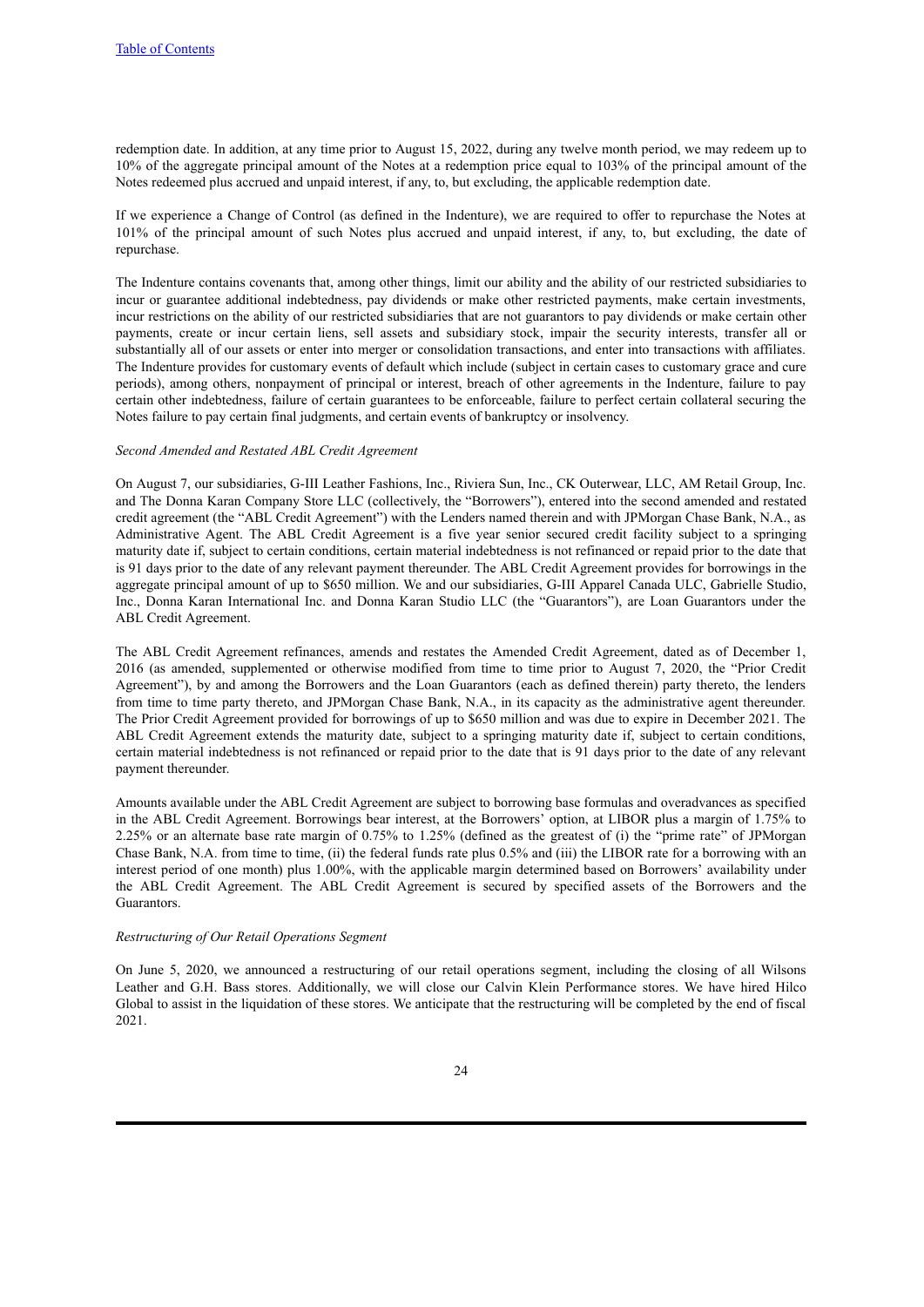After completion of the restructuring, our retail operations segment will consist of DKNY and Karl Lagerfeld Paris stores, as well as the digital channels for DKNY, Donna Karan, Karl Lagerfeld Paris, Andrew Marc, Wilsons Leather and G.H. Bass. Part of our restructuring plan includes making significant changes to our DKNY and Karl Lagerfeld store operations. In addition to the stores operated as part of our retail operations segment, as of July 31, 2020, Vilebrequin products were distributed through 104 company-operated stores and owned digital channels in Europe and the United States, as well as through 63 franchised locations.

In connection with the restructuring of our retail operations, we expect to incur an aggregate charge of approximately \$100 million related to store operating costs, landlord termination fees, severance costs, store liquidation and closing costs, write-offs related to right-of-use assets and legal and professional fees. We recorded \$1.2 million of this charge during the three months ended July 31, 2020, consisting primarily of severance payments, benefit continuation costs and store closing costs. We expect the net cash outflow of the retail restructuring to be approximately \$65 million. We believe that this restructuring plan will enable us to greatly reduce our retail losses and to ultimately have this segment become profitable.

# *Impact of COVID-19 Pandemic*

Outbreaks of COVID-19 were detected beginning in December 2019 and, in March 2020, the World Health Organization declared COVID-19 a pandemic. The President of the United States has declared a national emergency as a result of the COVID-19 pandemic. Federal, state and local governments and private entities mandated various restrictions, including travel restrictions, restrictions on public gatherings, stay at home orders and advisories, and quarantining of people who may have been exposed to the virus. The response to the COVID-19 pandemic has negatively affected the global economy, disrupted global supply chains, and created significant disruption of the financial and retail markets, including a disruption in consumer demand for apparel and accessories.

The COVID-19 pandemic has had multiple impacts on our business, including, but not limited to, the temporary closure of our customers' stores and closures of our own stores in North America, a mandate to require our employees who work in our headquarters to work remotely and temporary disruption of our global supply chain. The COVID-19 pandemic has impacted our business operations and results of operations for the first and second quarters of fiscal 2021 resulting in lower sales, lower liquidity and an adverse impact on free cash flow. COVID-19 could continue to have an adverse impact on our results of operations and liquidity, the operations of our suppliers, vendors and customers, and on our employees as a result of quarantines, facility closures, and travel and logistics restrictions. Even as businesses slowly begin to reopen as governmental restrictions are loosened with respect to stay at home orders and previously closed businesses, the ultimate economic impact of the COVID-19 pandemic is highly uncertain. We expect that our business operations and results of operations, including our net sales, earnings and cash flows, will be materially adversely impacted for at least the balance of fiscal 2021.

During this crisis we are focused on protecting the health and safety of our employees, our customers, and our communities. We have taken precautionary measures intended to help minimize the risk of COVID-19 to our employees, including temporarily requiring employees to work remotely and temporarily closing all of our retail stores. Requiring our employees to work remotely may disrupt our operations or increase the risk of a cybersecurity incident. Only recently, we have begun re-opening stores and our personnel have started working again in our offices.

Most of our retail partners closed their stores in North America, including our largest customer, Macy's, while some of our customers, such as Costco and Sam's Club, remained open for business. Our retail partners that have closed stores have asked to extend their payment terms with us. We continue to negotiate resolutions with our retail partners that are equitable and fiscally responsible for each of us. Certain of our retail partners have publicized actual or potential bankruptcy filings or other liquidity issues that could impact our anticipated income and cash flows, as well as require us to record additional accounts receivable reserves. In addition, we could be required to record increased excess and obsolete inventory reserves due to decreased sales or noncash impairment charges related to our intangible assets or goodwill due to reduced market values and cash flows. Further, a more promotional retail environment may cause us to lower our prices or sell existing inventory at larger discounts than in the past, negatively impacting our margins.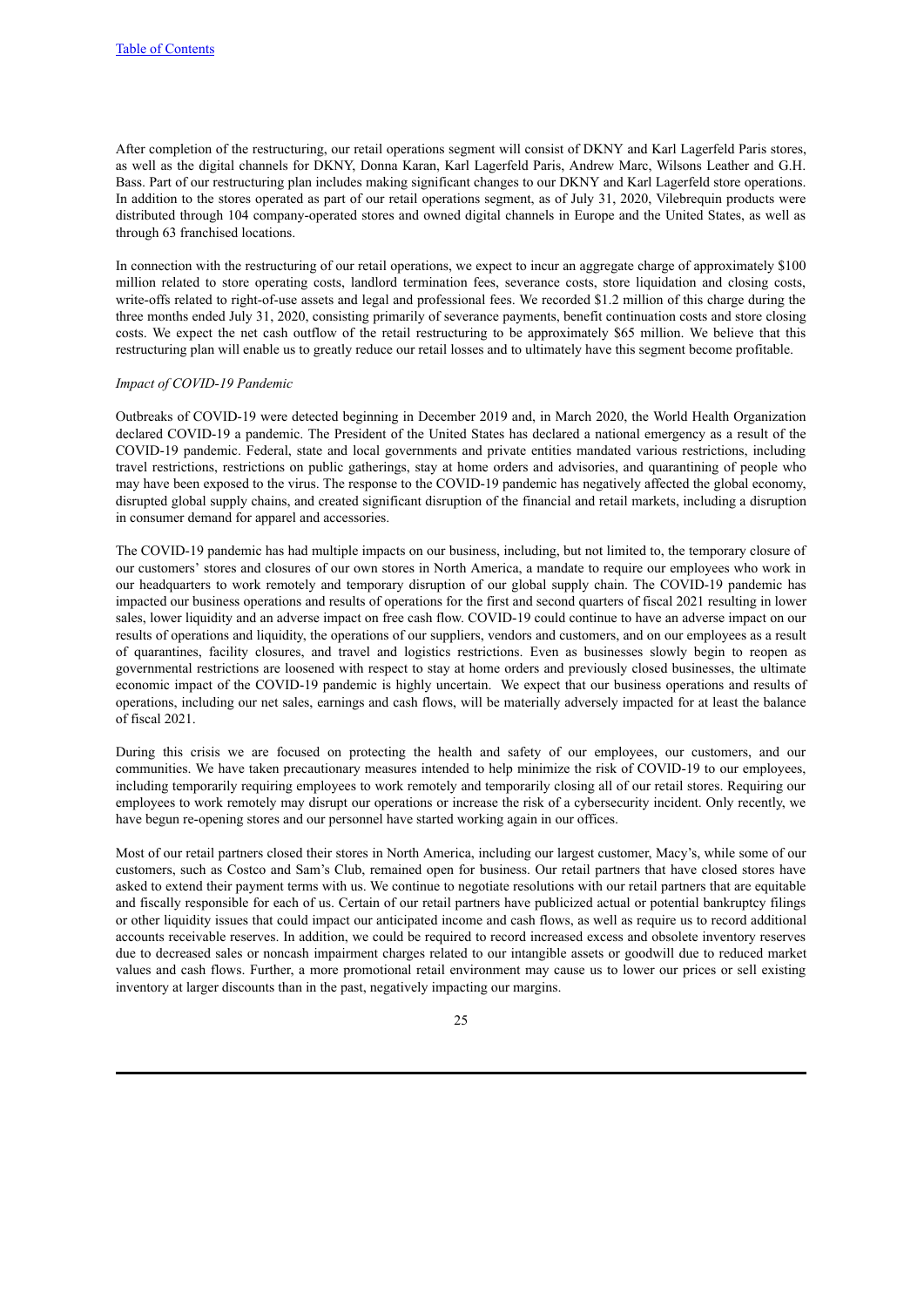There is significant uncertainty around the breadth and duration of store closures and other business disruptions related to the COVID-19 pandemic, as well as its impact on the U.S. and global economies and on consumer willingness to visit stores once they re-open. Recently, consumer businesses have begun to re-open in many areas of the United States under governmental social distancing and other restrictions that are expected to limit the scope of operations compared to pre-COVID-19 business operations for an unknown period of time. These restrictions are expected to adversely impact sales even as retail stores continue to reopen. The extent to which COVID-19 impacts our results will depend on continued developments in the public and private responses to the pandemic. The continued impact of COVID-19 remains highly uncertain and cannot be predicted. New information may emerge concerning the severity of the outbreak and the actions taken to contain COVID-19 or treat its impact may change or become more restrictive if a second wave of infections occurs, or continues to occur, as a result of the loosening of governmental restrictions.

In response to these challenges, we have taken measures to contain costs that include, but are not limited to, employee furloughs, job eliminations, temporary salary reductions, reduced advertising and other promotional spending and deferral of capital projects. We are also reviewing our inventory needs and working with suppliers to curtail, or cancel, production of product which we believe will not be able to be sold in season. We have also been working with our suppliers, landlords and licensors to renegotiate related agreements and extend payment terms in order to preserve capital.

Due to the impact of the COVID-19 pandemic on our operations, we performed a quantitative test of our goodwill as of April 30, 2020 using an income approach through a discounted cash flow analysis methodology. The discounted cash flow approach requires that certain assumptions and estimates be made regarding industry economic factors and future profitability. We also performed quantitative tests of each of our indefinite-lived intangible assets using a relief from royalty method, another form of the income approach. The relief from royalty method requires assumptions regarding industry economic factors and future profitability. While no impairment was identified as of April 30, 2020 as a result of these tests, \$370.0 million of our indefinite-lived trademarks could be deemed to have a risk of future impairment as there is limited excess fair value over the carrying value of the assets at April 30, 2020. During the second quarter of 2020, we conducted a review to assess whether indicators of impairment existed. As a result of this review, we concluded that no indicators existed that would make management believe it is more likely than not that the fair value of its goodwill or indefinite-lived trademarks is less than its carrying value. The continued impact of the COVID-19 pandemic could give rise to global and regional macroeconomic factors that could impact our assumptions relating to net sales growth rates, discount rates, tax rates or royalty rates and may result in future impairment charges for indefinite-lived intangible assets.

We believe that we have sufficient cash and available capacity under our revolving credit facility to meet our liquidity needs. As of July 31, 2020, we had cash of approximately \$252.8 million.

# *License Renewal*

In August 2020, we renewed our license agreements with Levi Strauss & Co. for the Levi's and Dockers brands. These licenses have been renewed through November 30, 2024 and cover men's and women's outerwear under the Levi's brand and men's outerwear under the Dockers brand.

#### **Overview**

G-III designs, sources and markets an extensive range of apparel, including outerwear, dresses, sportswear, swimwear, women's suits and women's performance wear, as well as women's handbags, footwear, small leather goods, cold weather accessories and luggage. G-III has a substantial portfolio of more than 30 licensed and proprietary brands, anchored by five global power brands: DKNY, Donna Karan, Calvin Klein, Tommy Hilfiger and Karl Lagerfeld Paris. We are not only licensees, but also brand owners, and we distribute our products through multiple brick and mortar and online channels.

Our own proprietary brands include DKNY, Donna Karan, Vilebrequin, G.H. Bass, Eliza J, Jessica Howard, Andrew Marc and Marc New York. We sell products under an extensive portfolio of well-known licensed brands, including Calvin Klein, Tommy Hilfiger, Karl Lagerfeld Paris, Kenneth Cole, Cole Haan, Guess?, Vince Camuto, Levi's and Dockers. Through our team sports business, we have licenses with the National Football League, National Basketball Association, Major League Baseball, National Hockey League and over 150 U.S. colleges and universities. We also source and sell products to major retailers under their private retail labels.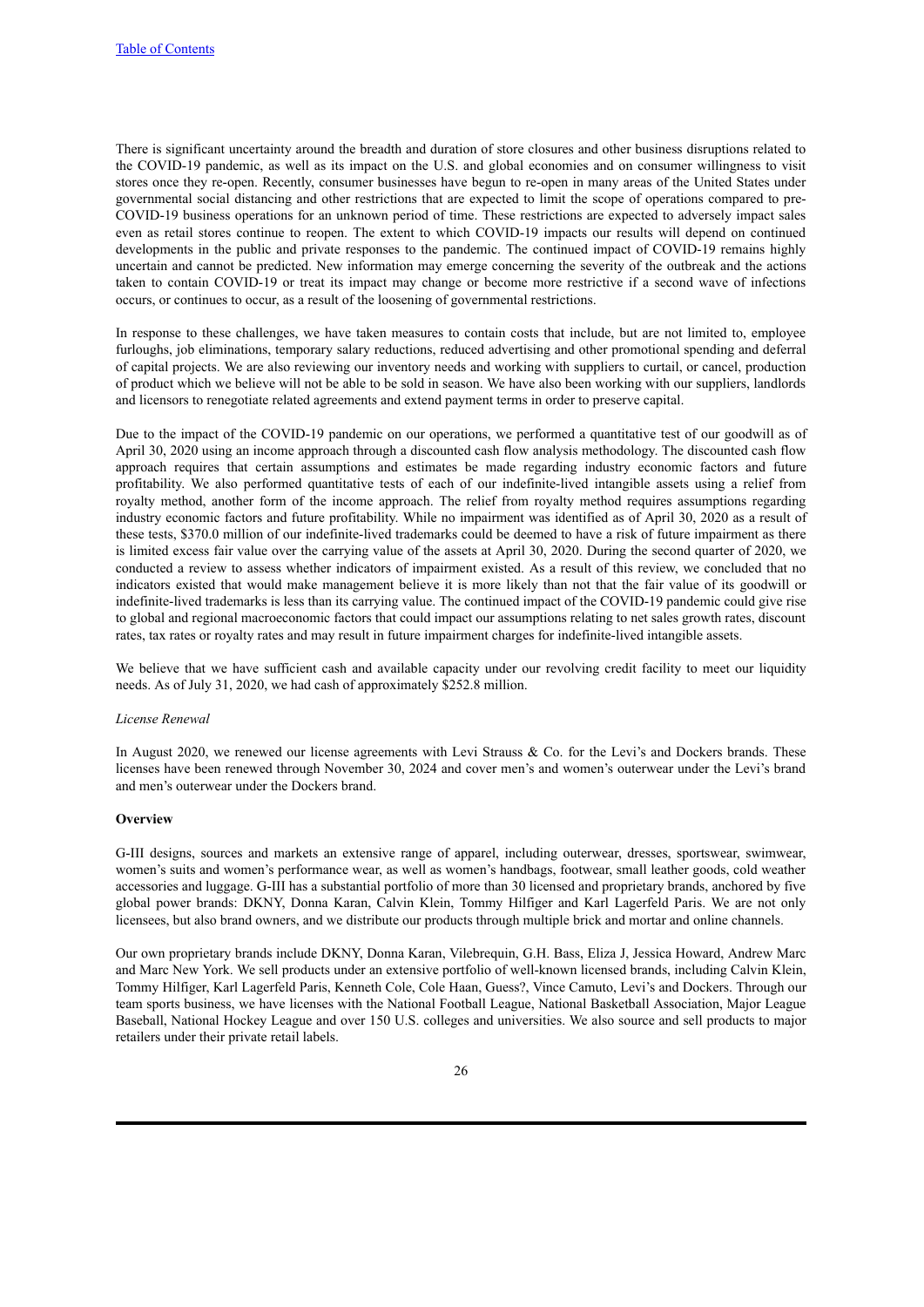We believe that the international sales and profit opportunity is quite significant for our DKNY and Donna Karan businesses. We are also expanding our DKNY business globally through our distribution partners in key regions. The key markets in which our DKNY merchandise is currently distributed include the Middle East, Russia, Indonesia, the Philippines, South East Asia and South Korea, as well as in China where we operate through a joint venture. Continued growth, brand development and marketing in these key markets is critical to driving global brand recognition.

We operate in fashion markets that are intensely competitive. Our ability to continuously evaluate and respond to changing consumer demands and tastes, across multiple market segments, distribution channels and geographic areas is critical to our success. Although our portfolio of brands is aimed at diversifying our risks in this regard, misjudging shifts in consumer preferences could have a negative effect on our business. Our success in the future will depend on our ability to design products that are accepted in the marketplace, source the manufacture of our products on a competitive basis, and continue to diversify our product portfolio and the markets we serve.

# *Segments*

We report based on two segments: wholesale operations and retail operations.

Our wholesale operations segment includes sales of products to retailers under owned, licensed and private label brands, as well as sales related to the Vilebrequin business. Wholesale revenues also include royalty revenues from license agreements related to our owned trademarks including DKNY, Donna Karan, Vilebrequin, G.H. Bass and Andrew Marc.

Our retail operations segment historically consisted primarily of direct sales to consumers through our company-operated stores. Prior to our restructuring of this segment, it was composed primarily of Wilsons Leather, G.H. Bass and DKNY stores, substantially all of which are operated as outlet stores, as well as a smaller number of Karl Lagerfeld Paris and Calvin Klein Performance stores. After completion of the restructuring, our retail operations segment will initially consist of DKNY and Karl Lagerfeld Paris stores, as well as the digital channels for DKNY, Donna Karan, Karl Lagerfeld Paris, Andrew Marc, Wilsons Leather and G.H. Bass. Our ongoing plan for our retail business focuses on the operations and growth of our DKNY and Karl Lagerfeld Paris stores, as well as our digital business. Our plan is based on the assumed continued strength of the DKNY and Karl Lagerfeld brands, improved store productivity, changes in planning and allocation and improvements in gross margin and payroll leverage.

# **Trends**

#### *Industry Trends*

Significant trends that affect the apparel industry include retail chains closing unprofitable stores, an increased focus by retail chains and others on expanding digital sales and providing convenience-driven fulfillment options, the continued consolidation of retail chains and the desire on the part of retailers to consolidate vendors supplying them. In addition, consumer shopping preferences have continued to shift from physical stores to online shopping and retail traffic remains under pressure. All of these factors have led to a more promotional retail environment that includes aggressive markdowns in an attempt to offset declines caused by a reduction in physical store traffic. The effects of the COVID-19 pandemic have accelerated these trends.

We sell our products over the web through retail partners such as macys.com and nordstrom.com, each of which has a substantial online business. As digital sales of apparel continue to increase, we are developing additional digital marketing initiatives on our web sites and through social media. We are investing in digital personnel, marketing, logistics, planning and distribution to help us expand our online opportunities going forward. Our digital business consists of our own web platforms at www.dkny.com, www.donnakaran.com, www.wilsonsleather.com, www.ghbass.com, www.vilebrequin.com and www.andrewmarc.com. We also sell Karl Lagerfeld Paris products on our website, www.karllagerfeldparis.com. In addition, we sell to pure play online retail partners such as Amazon and Fanatics.

A number of retailers are experiencing financial difficulties, which in some cases have resulted in bankruptcies, liquidations and/or store closings, such as the announced store closing plans for Macy's, the bankruptcy and announced liquidation of Lord & Taylor, the announced bankruptcy filings of JC Penney, Neiman Marcus and other retailers and the potential bankruptcy of other retailers. The financial difficulties of a retail customer of ours could result in reduced business with that customer. We may also assume higher credit risk relating to receivables of a retail customer experiencing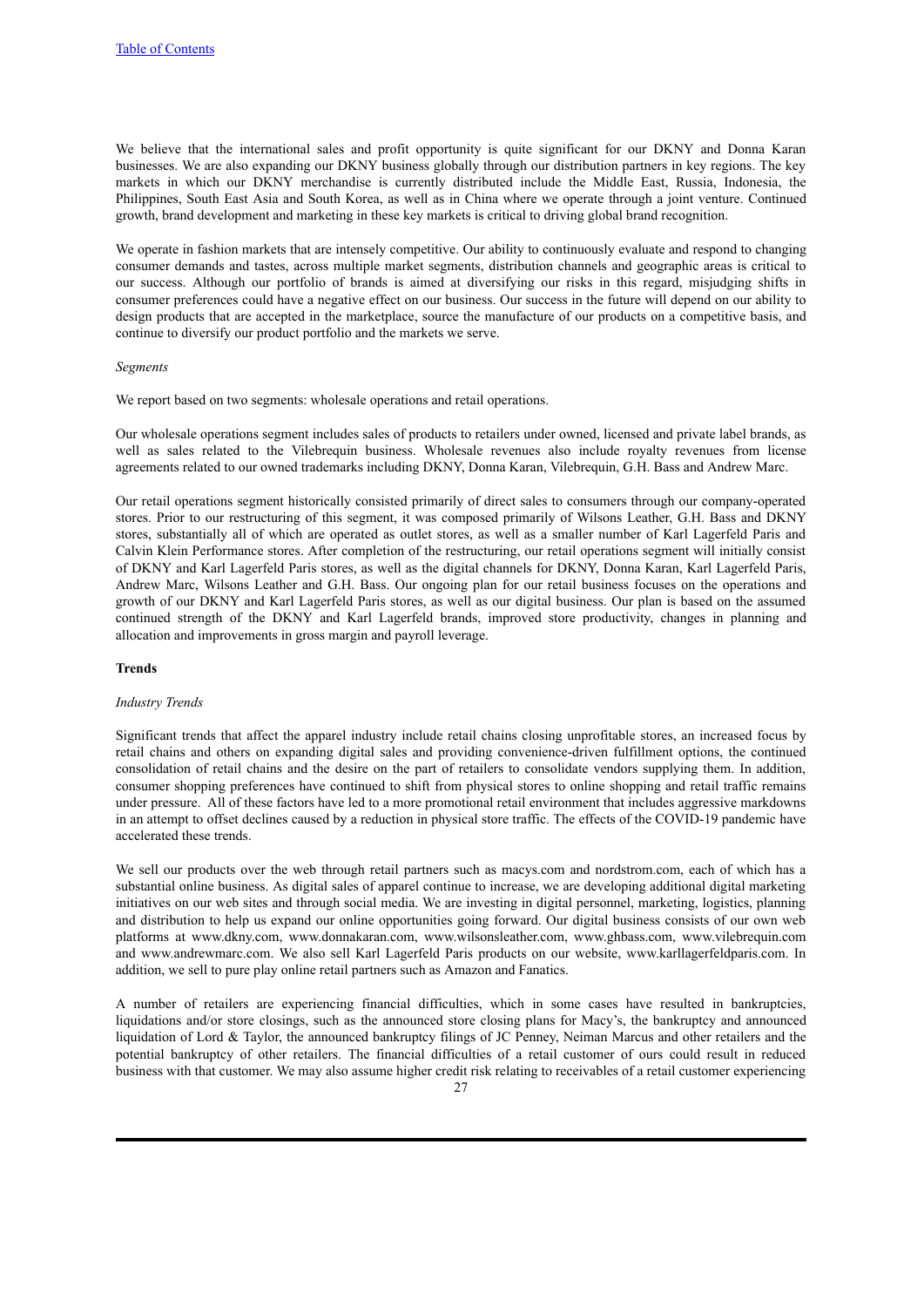financial difficulty that could result in higher reserves for doubtful accounts or increased write-offs of accounts receivable. We attempt to mitigate credit risk from our customers by closely monitoring accounts receivable balances and shipping levels, as well as the ongoing financial performance and credit standing of customers.

Retailers are seeking to differentiate their offerings by devoting more resources to the development of exclusive products, whether by focusing on their own private label products or on products produced exclusively for a retailer by a national brand manufacturer. Exclusive brands are only made available to a specific retailer, and thus customers loyal to their brands can only find them in the stores of that retailer.

We have attempted to respond to trends in our industry by continuing to focus on selling products with recognized brand equity, by attention to design, quality and value and by improving our sourcing capabilities. We have also responded with the strategic acquisitions made by us and new license agreements entered into by us that added to our portfolio of licensed and proprietary brands and helped diversify our business by adding new product lines and expanding distribution channels. We believe that our broad distribution capabilities help us to respond to the various shifts by consumers between distribution channels and that our operational capabilities will enable us to continue to be a vendor of choice for our retail partners.

# *Tarif s*

The apparel and accessories industry has been impacted by tariffs implemented by the United States government on goods imported from China. Tariffs on handbags and leather outerwear imported from China were effective beginning in September 2018, and were initially in the amount of 10% of the merchandise cost to us. The level of tariffs on these product categories was increased to 25% beginning May 10, 2019.

On August 1, 2019, the United States government announced new 10% tariffs that cover the remaining estimated \$300 billion of inbound trade from China, including most of our apparel products. On August 23, 2019, the United States government announced that the new tariffs to go into effect would increase from 10% to 15%. The new 15% tariffs went into effect on September 1, 2019, although the additional tariffs on certain categories of products were delayed until December 15, 2019. The announcement followed an earlier proposal by the United States government that would have imposed 25% tariffs on the balance of inbound trade from China, but that were suspended pending trade negotiations with China. In January 2020, the U.S. and China signed their Phase One Deal that rolled back certain tariffs and postponed certain tariffs that had been scheduled to go into effect on December 15, 2020.

It is difficult to accurately estimate the impact on our business from these tariff actions or similar actions or when additional tariffs may become effective. For fiscal 2019, approximately 61% of the products that we sold were manufactured in China. For fiscal 2020, approximately 50% of the products that we sold were manufactured in China.

Notwithstanding the Phase One Deal, the United States government continues to negotiate with China with respect to a trade deal, which could lead to the removal or postponement of additional tariffs. If the U.S. and China are not able to resolve their differences, additional tariffs may be put in place and additional products may become subject to tariffs. Tariffs on additional products imported by us from China would increase our costs, could require us to increase prices to our customers and would cause us to seek price concessions from our vendors. If we are unable to increase prices to offset an increase in tariffs, this would result in our realizing lower gross margins on the products sold by us and will negatively impact our operating results. We have engaged in a number of efforts to mitigate the effect on our results of operations of increases in tariffs on products imported by us from China, including diversifying our sourcing network by arranging to move production out of China, negotiating with our vendors in China to receive vendor support to lessen the impact of increased tariffs on our cost of goods sold, and discussing with our customers the implementation of price increases that we believe our products can absorb because of the strength of our portfolio of brands.

#### **Results of Operations**

#### *Three months ended July 31, 2020 compared to three months ended July 31, 2019*

Net sales for the three months ended July 31, 2020 decreased to \$297.2 million from \$643.9 million in the same period last year. Net sales of our segments are reported before intercompany eliminations.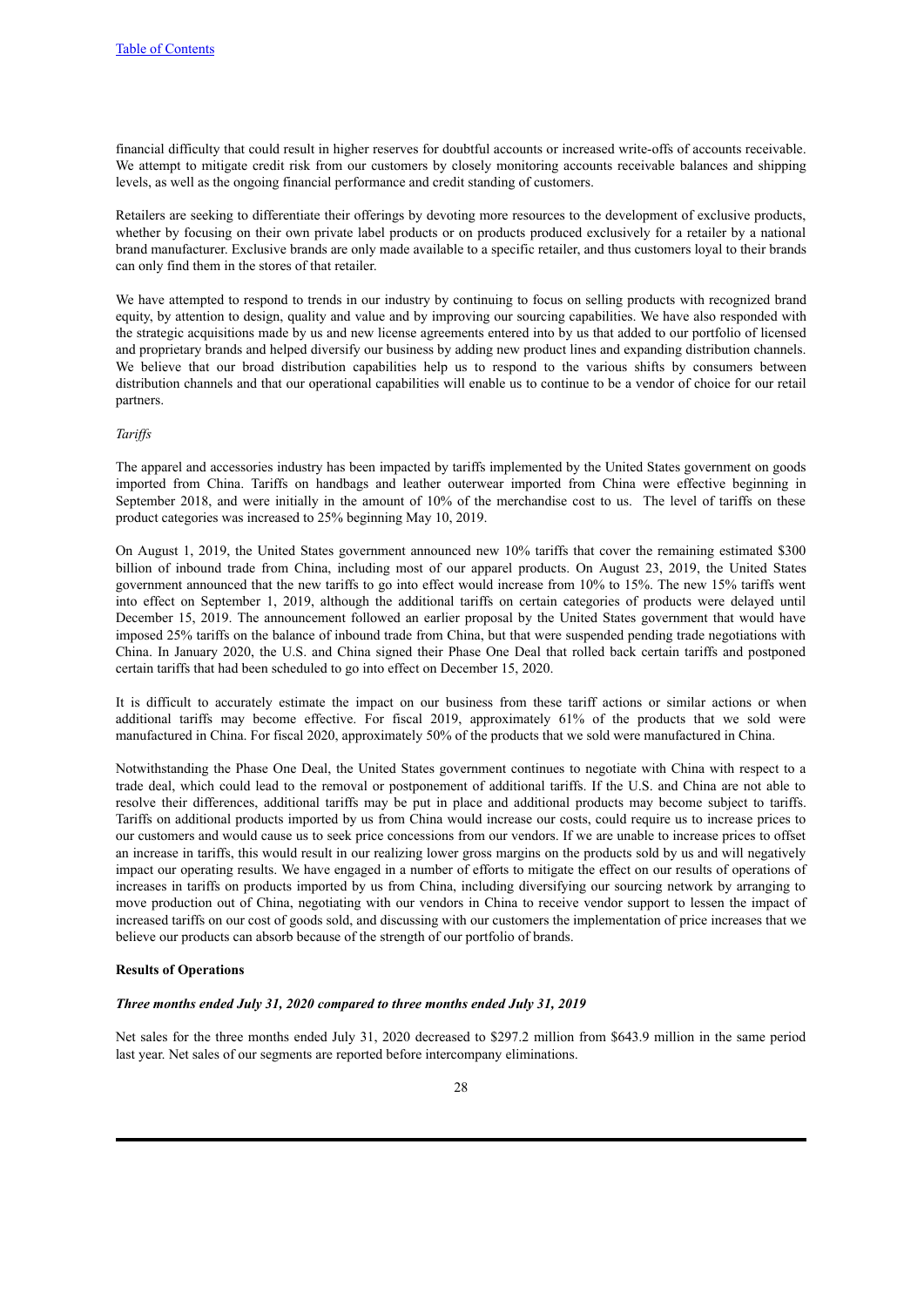Net sales of our wholesale operations segment decreased to \$266.8 million for the three months ended July 31, 2020 from \$588.6 million in the comparable period last year. We experienced a significant decrease in net sales across substantially all of our brands due to the effects of restrictions on business and personal activities imposed by governments in connection with the COVID-19 pandemic. Most of our retail partners began to reopen a majority of their stores in North America beginning in June 2020, including our largest customer, Macy's. However, a majority of these stores continue to operate under government mandated social distancing restrictions as the COVID-19 pandemic continues to spread across large portions of North America. The governmental restrictions imposed in connection with the COVID-19 pandemic have resulted in significant increases in unemployment, a reduction in business activity and a reduction in consumer spending on apparel and accessories, all of which contributed to the reduction of our net sales which occurred throughout the three month period.

Net sales of our retail operations segment were \$34.5 million for the three months ended July 31, 2020 compared to \$83.7 million in the same period last year. This decrease primarily reflected the closure of our retail stores in March 2020. Our stores did not begin to reopen until June 2020. In addition, there was reduced demand as a result of disruptions related to COVID-19. Same store sales decreased across all store brands due to the COVID-19 related store closures. In addition, the decrease in domestic and international tourism resulting from COVID-19 travel restrictions also had a negative impact on net sales of our retail operations segment. As we began the restructuring of our retail operations segment during the current period, net sales were also negatively impacted by significant promotional activity from liquidation sales. Net sales of our retail operations segment were also negatively affected by the decrease in the number of stores operated by us from 292 at July 31, 2019 to 247 at July 31, 2020. The number of retail stores operated by us and, as a result, the net sales of our retail operations segment will be reduced significantly as a result of the restructuring of our retail operations segment.

Gross profit was \$134.7 million, or 45.3% of net sales, for the three months ended July 31, 2020, compared to \$231.8 million, or 36.0% of net sales, in the same period last year. The gross profit percentage in our wholesale operations segment was 46.3% in the three months ended July 31, 2020 compared to 32.8% in the same period last year. The gross profit percentage for our wholesale segment was positively impacted by the reversal of previously anticipated markdown accruals that are no longer necessary due to the reduction in sales to our retail customers. In addition, there was a reversal of a portion of previously accrued royalty expense associated with royalty reductions provided by licensors. The gross profit percentage in our retail operations segment was 32.5% for the three months ended July 31, 2020 compared to 46.5% for the same period last year. The gross profit percentage for our retail segment was negatively impacted by the reduction of our net sales caused by COVID-19 related closures of our retail stores, increased promotional activity due to the COVID-19 pandemic and the restructuring of our retail operations segment.

Selling, general and administrative expenses decreased to \$122.1 million in the three months ended July 31, 2020 from \$196.4 million in the same period last year. The decrease in expenses was primarily due to a decrease of \$55.9 million in personnel costs including salaries, bonus, share-based compensation and other incentives and benefits as a result of employee furloughs and job eliminations, as well as salary reductions implemented by us in response to the impact of the COVID-19 pandemic on our operations. In addition, there were decreases of \$9.6 million in advertising and \$6.6 million in third-party warehouse expenses. Selling, general and administrative expenses will be further reduced as a result of the restructuring of our retail operations segment. This reduction is expected to be offset, in part, as we bring back furloughed employees in our wholesale operations segment as we respond to the re-opening of the U.S. economy.

Depreciation and amortization was \$9.7 million for the three months ended July 31, 2020 compared to \$9.8 million in the same period last year.

Other income was \$1.9 million in the three months ended July 31, 2020 compared to an other loss of \$0.8 million for the same period last year. This change is primarily the result of recording \$1.5 million of foreign currency income during the three months ended July 31, 2020 compared to foreign currency losses of \$0.4 million during the three months ended July 31, 2019. In addition, we recorded \$0.4 million in income from unconsolidated affiliates during the three months ended July 31, 2020 compared to \$0.4 million of losses from unconsolidated affiliates in the same period last year.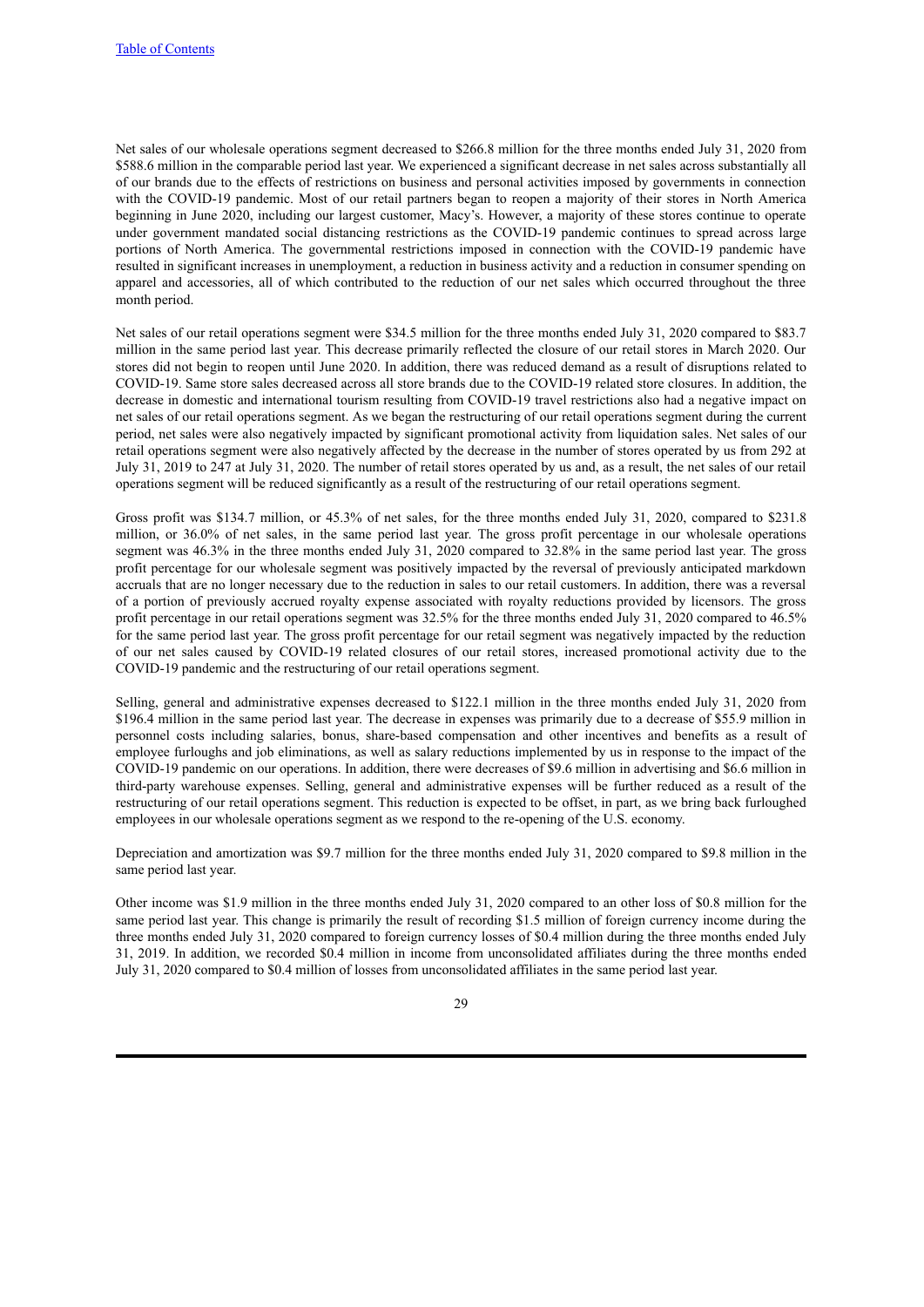Interest and financing charges, net, for the three months ended July 31, 2020 were \$9.2 million compared to \$10.8 million for the same period last year. Borrowings were lower in the three months ended July 31, 2020 compared to the second quarter of fiscal 2020 due to reduced inventory purchases this year. Further, interest rates were lower during the three months ended July 31, 2020 as compared to the same period last year.

Income tax benefit was \$3.7 million for the three months ended July 31, 2020 compared to income tax expense of \$4.3 million for the same period last year primarily due to our net loss position resulting from the significant decrease in net sales due to the effects of the COVID-19 pandemic. Our effective tax rate decreased to 19.6% in the current year's quarter from 27.7% in last year's comparable quarter primarily due to a U.S. federal net operating loss carryback to a tax year with a 35% federal tax rate compared to the current federal tax rate of 21% as well as a decrease in excess tax benefits in connection with the vesting of equity awards.

# *Six months ended July 31, 2020 compared to six months ended July 31, 2019*

Net sales for the six months ended July 31, 2020 decreased to \$702.3 million from \$1.28 billion in the same period last year. Net sales of our segments are reported before intercompany eliminations.

Net sales of our wholesale operations segment decreased to \$645.7 million for the six months ended July 31, 2020 from \$1.16 billion in the comparable period last year. We experienced a significant decrease in net sales across substantially all of our brands primarily due to the effects of restrictions that began in March 2020 on business and personal activities imposed by governments in connection with the COVID-19 pandemic. As a result, most of our retail partners closed their stores in North America beginning in mid-March, 2020, including our largest customer, Macy's. Most of our retail partners began to reopen a majority of their stores in North America beginning in June 2020. However, a majority of these stores continue to operate under governmental mandated social distancing restrictions as the COVID-19 pandemic continues to spread across large portions of North America. The governmental restrictions imposed in connection with the COVID-19 pandemic have resulted in significant increases in unemployment, a reduction in business activity and a reduction in consumer spending on apparel and accessories, all of which contributed to the reduction of our net sales which occurred during the majority of the six month period.

Net sales of our retail operations segment were \$68.4 million for the six months ended July 31, 2020 compared to \$165.6 million in the same period last year. This decrease primarily reflected the closure of our retail stores in March 2020. Our stores did not begin to reopen until June 2020. In addition, there was reduced demand as a result of disruptions related to COVID-19. Same store sales decreased across all store brands due to the COVID-19 related store closures and reduced store traffic. In addition, the decrease in domestic and international tourism resulting from COVID-19 travel restrictions also had a negative impact on net sales of our retail operations segment. As we began the restructuring of our retail operations segment during the second quarter of the current year, net sales were also negatively impacted by significant promotional activity from liquidation sales. Net sales of our retail operations segment were also negatively affected by the decrease in the number of stores operated by us from 292 at July 31, 2019 to 247 at July 31, 2020. The number of retail stores operated by us and, as a result, the net sales of our retail operations segment will be reduced significantly as a result of the restructuring of our retail operations segment.

Gross profit was \$259.1 million, or 36.9% of net sales, for the six months ended July 31, 2020, compared to \$467.8 million, or 36.6% of net sales, in the same period last year. The gross profit percentage in our wholesale operations segment was 36.5% in the six months ended July 31, 2020 compared to 33.8% in the same period last year. The gross profit percentage for our wholesale segment was positively impacted by the reversal of previously anticipated markdown accruals that are no longer necessary due to the reduction in sales to our retail customers. This positive impact was partially offset by the impact of the COVID-19 pandemic resulting in the recognition of certain fixed costs, primarily higher effective royalty rates, over a reduced sales base. The gross profit percentage in our retail operations segment was  $34.2\%$  for the six months ended July 31, 2020 compared to 45.8% for the same period last year. The gross profit percentage for our retail segment was negatively impacted by the reduction of our net sales caused by COVID-19 related closures of our retail stores, increased promotional activity due to the COVID-19 pandemic and the restructuring of our retail operations segment.

Selling, general and administrative expenses decreased to \$276.7 million in the six months ended July 31, 2020 from \$398.3 million in the same period last year. The decrease in expenses was primarily due to a decrease of \$92.5 million in personnel costs including salaries, bonus, share-based compensation and other incentives and benefits as a result of employee furloughs and job eliminations, as well as salary reductions implemented by us in response to the impact of the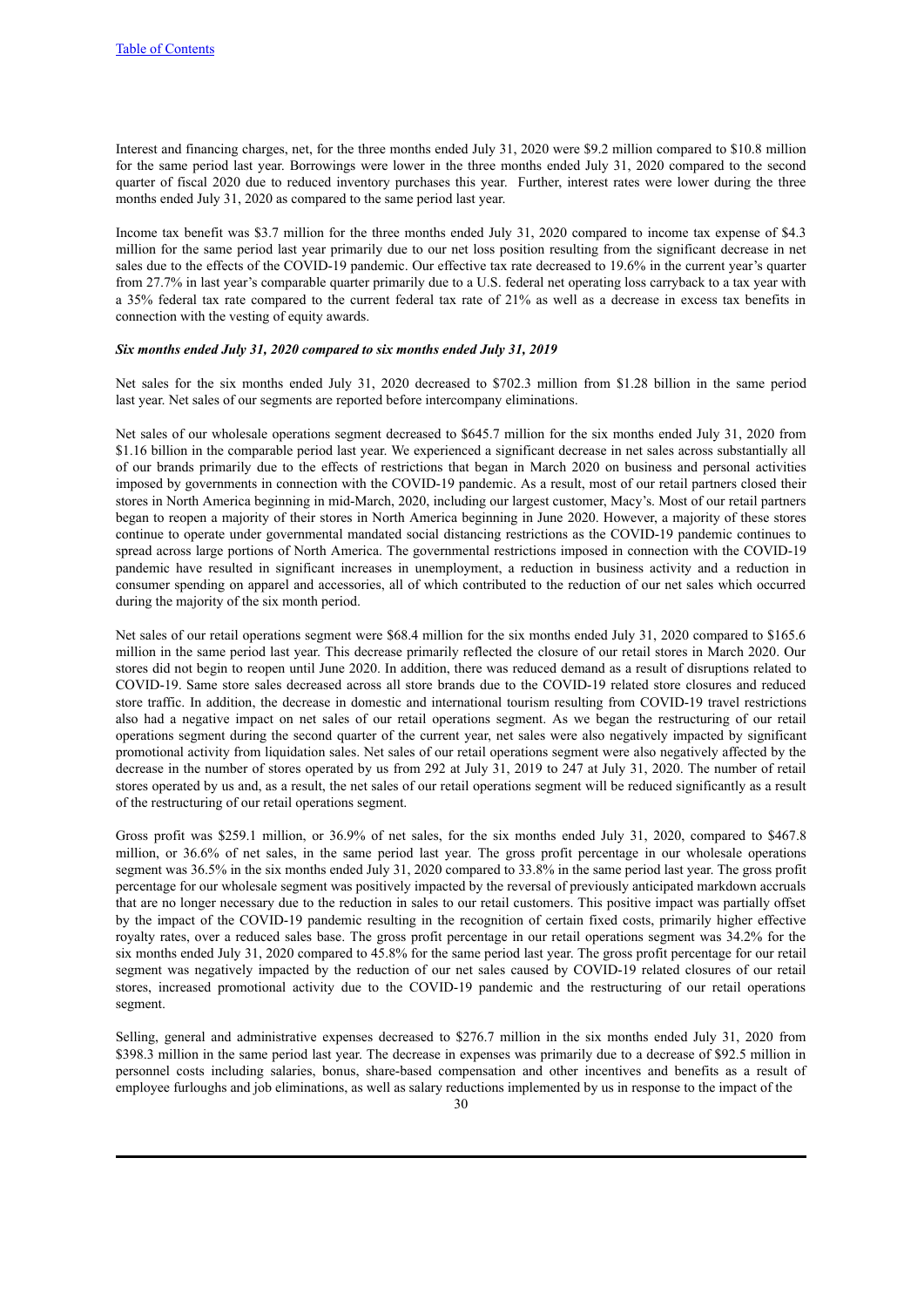COVID-19 pandemic on our operations. In addition, there were decreases of \$19.7 million in advertising, \$3.0 million in rent and facility costs and \$9.4 million in third-party warehouse expenses. These decreases were offset, in part, by a \$10.4 million increase in bad debt expense primarily related to allowances recorded against the outstanding receivables of certain department store customers that have publicly announced bankruptcy filings or potential bankruptcy filings. Selling, general and administrative expenses will be further reduced as a result of the restructuring of our retail operations segment. This reduction is expected to be offset, in part, as we bring back furloughed employees in our wholesale operations segment as we respond to the re-opening of the U.S. economy.

Depreciation and amortization was \$19.6 million for the six months ended July 31, 2020 compared to \$19.3 million in the same period last year. The increase in expense is due to capital expenditures during the last twelve months.

Other loss was \$0.1 million in the six months ended July 31, 2020 compared to \$1.4 million for the same period last year. This decrease is primarily the result of recording \$0.1 million of foreign currency income during the six months ended July 31, 2020 compared to \$1.0 million of foreign currency losses during the six months ended July 31, 2019. In addition, we recorded \$0.2 million in losses from unconsolidated affiliates during the six months ended July 31, 2020 compared to \$0.4 million of losses from unconsolidated affiliates in the same period last year.

Interest and financing charges, net, for the six months ended July 31, 2020 were \$19.6 million compared to \$21.1 million for the same period last year. Average borrowings were higher in the six months ended July 31, 2020 than in the same period last year due to our \$500 million in borrowings under our revolving credit facility during March 2020 as a precautionary measure to maintain our financial liquidity during the COVID-19 pandemic. Interest rates were lower during the six month ended July 31, 2020 as compared to the same period last year.

Income tax benefit was \$20.1 million for the six months ended July 31, 2020 compared to income tax expense of \$6.8 million for the same period last year primarily due to our net loss position resulting from the significant decrease in net sales due to the effects of the COVID-19 pandemic. Our effective tax rate increased to 27.0% in the current year's quarter from 22.7% in last year's comparable quarter primarily due to a U.S. federal net operating loss carryback to a tax year with a 35% federal tax rate compared to the current federal tax rate of 21% as well as a decrease in excess tax benefits in connection with the vesting of equity awards.

Historically, we calculated our provision for income taxes during interim reporting periods by applying the estimated annual effective tax rate for the full fiscal year to pre-tax income or loss, excluding discrete items, for the reporting period. Due to the uncertainty related to the impact of the COVID-19 pandemic on our operations, we have used a discrete effective tax rate method to calculate taxes for the three-month period ended July 31, 2020. We will continue to evaluate income tax estimates under the historical method in subsequent quarters and employ a discrete effective tax rate method if warranted.

#### **Liquidity and Capital Resources**

#### *Cash Requirements and Trends and Uncertainties Af ecting Liquidity*

We rely on our cash flows generated from operations and the borrowing capacity under our revolving credit facility to meet the cash requirements of our business. The primary cash requirements of our business usually are the seasonal buildup in inventories, compensation paid to employees, payments to vendors in the normal course of business, capital expenditures, maturities of debt and related interest payments and income tax payments. The rapid expansion of the COVID-19 pandemic resulted in a sharp decline in net sales and earnings in the six months of fiscal 2021, which has a corresponding impact on our liquidity. We are focused on preserving our liquidity and managing our cash flow during these unprecedented conditions. We have taken preemptive actions to enhance our ability to meet our short-term liquidity needs including, but not limited to, reducing payroll costs through employee furloughs, job eliminations, salary reductions, reductions in discretionary expenses, deferring certain lease payments and deferral of capital projects. In addition, we are closely monitoring our inventory needs and we are working with our suppliers to curtail, or cancel, production of product that we believe will not be able to be sold in season. We have also been working with our suppliers, landlords and licensors to renegotiate related agreements and extend payment terms in order to preserve capital.

As of July 31, 2020, we had cash and cash equivalents of \$252.8 million. As of July 31, 2020, we were in compliance with all covenants under our term loan and revolving credit facility.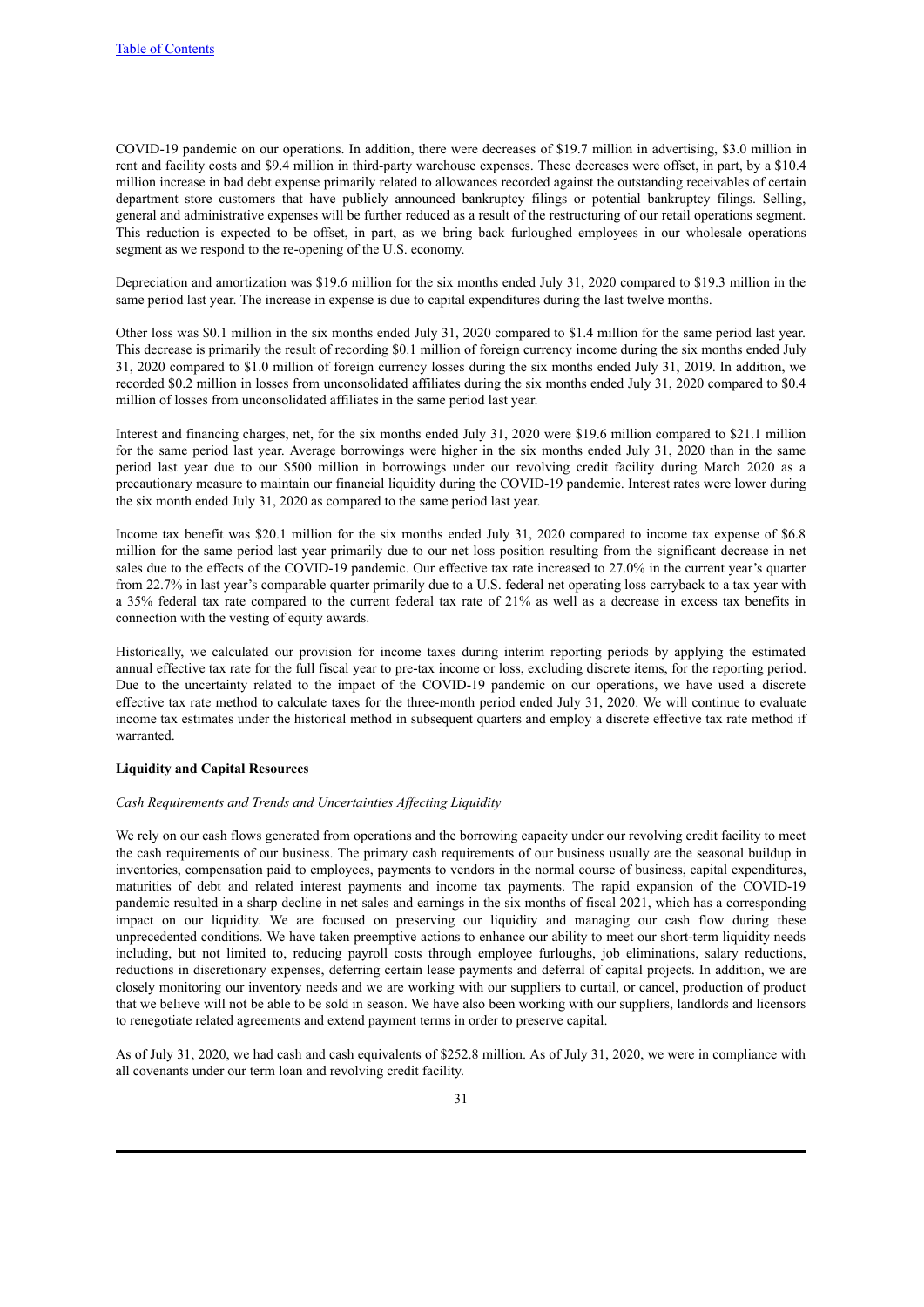We cannot be sure that our assumptions used to estimate our liquidity requirements will remain accurate due to the unprecedented nature of the disruption to our operations and the unpredictability of the COVID-19 outbreak. As a result, the impact of COVID-19 on our future earnings and cash flows could continue to have a material impact on our results of operations and financial condition depending on the duration and scope of the COVID-19 pandemic. We believe we have sufficient cash and available borrowings for our foreseeable liquidity needs.

On August 7, 2020, we refinanced our term loan and revolving credit facility. See "Recent Developments."

# *Revolving Credit Facility*

We are party to a five-year senior secured credit facility providing for borrowings in the aggregate principal amount of up to \$650 million (the "revolving credit facility").

Amounts available under the revolving credit facility are subject to borrowing base formulas and over advances as specified in the revolving credit facility. Borrowings bear interest, at our option, at LIBOR plus a margin of 1.25% to 1.75% or an alternate base rate (defined as the greatest of (i) the "prime rate" of JPMorgan Chase Bank, N.A. from time to time, (ii) the federal funds rate plus 0.5% and (iii) the LIBOR rate for a borrowing with an interest period of one month) plus a margin of 0.25% to 0.75%, with the applicable margin determined based on Borrowers' availability under the revolving credit facility . As of July 31, 2020, interest under the revolving credit facility was being paid at the weighted average rate of 2.06% per annum. The revolving credit facility is secured by specified assets of us and certain of our subsidiaries.

In addition to paying interest on any outstanding borrowings under the revolving credit facility, we are required to pay a commitment fee to the lenders under the revolving credit facility with respect to the unutilized commitments. The commitment fee shall accrue at a rate equal to 0.25% per annum on the average daily amount of the available commitment.

The revolving credit facility contains covenants that, among other things, restrict our ability, subject to specified exceptions, to incur additional debt; incur liens; sell or dispose of certain assets; merge with other companies; liquidate or dissolve G-III; acquire other companies; make loans, advances, or guarantees; and make certain investments. In certain circumstances, the revolving credit facility also requires us to maintain a fixed charge coverage ratio, as defined in the agreement, which may not be less than 1.00 to 1.00 for each period of twelve consecutive fiscal months. As of July 31, 2020, we were in compliance with these covenants.

# *Term Loan*

On December 1, 2016, we borrowed \$350 million under a senior secured term loan facility (the "Term Loan"). Additionally, on December 1, 2016, we prepaid \$50 million in principal amount of the Term Loan, reducing the principal balance of the Term Loan to \$300 million. The Term Loan will mature in December 2022.

Interest on the outstanding principal amount of the Term Loan accrues at a rate equal to the London Interbank Offered Rate ("LIBOR"), subject to a 1% floor, plus an applicable margin of 5.25% or an alternate base rate (defined as the greatest of (i) the "prime rate" as published by the Wall Street Journal from time to time, (ii) the federal funds rate plus 0.5% and (iii) the LIBOR rate for a borrowing with an interest period of one month) plus 4.25%, per annum, payable in cash. As of July 31, 2020, interest under the Term Loan was being paid at the average rate of 6.45% per annum.

The Term Loan is secured (i) on a first-priority basis by a lien on, among other things, our real estate assets, equipment and fixtures, equity interests and intellectual property and certain related rights owned by us and by certain of our subsidiaries and (ii) by a second-priority security interest in our and certain of our subsidiaries other assets, which will secure on a firstpriority basis our revolving credit facility.

The Term Loan is required to be prepaid with the proceeds of certain asset sales if such proceeds are not applied as required by the agreement within specified deadlines. The Term Loan is also required to be prepaid in an amount equal to 75% of our Excess Cash Flow (as defined in the agreement) with respect to each fiscal year ending on or after January 31, 2018. The percentage of Excess Cash Flow that must be so applied is reduced to 50% if our senior secured leverage ratio is less than 3.00 to 1.00, to 25% if our senior secured leverage ratio is less than 2.75 to 1.00 and to 0% if our senior secured leverage ratio is less than 2.25 to 1.00.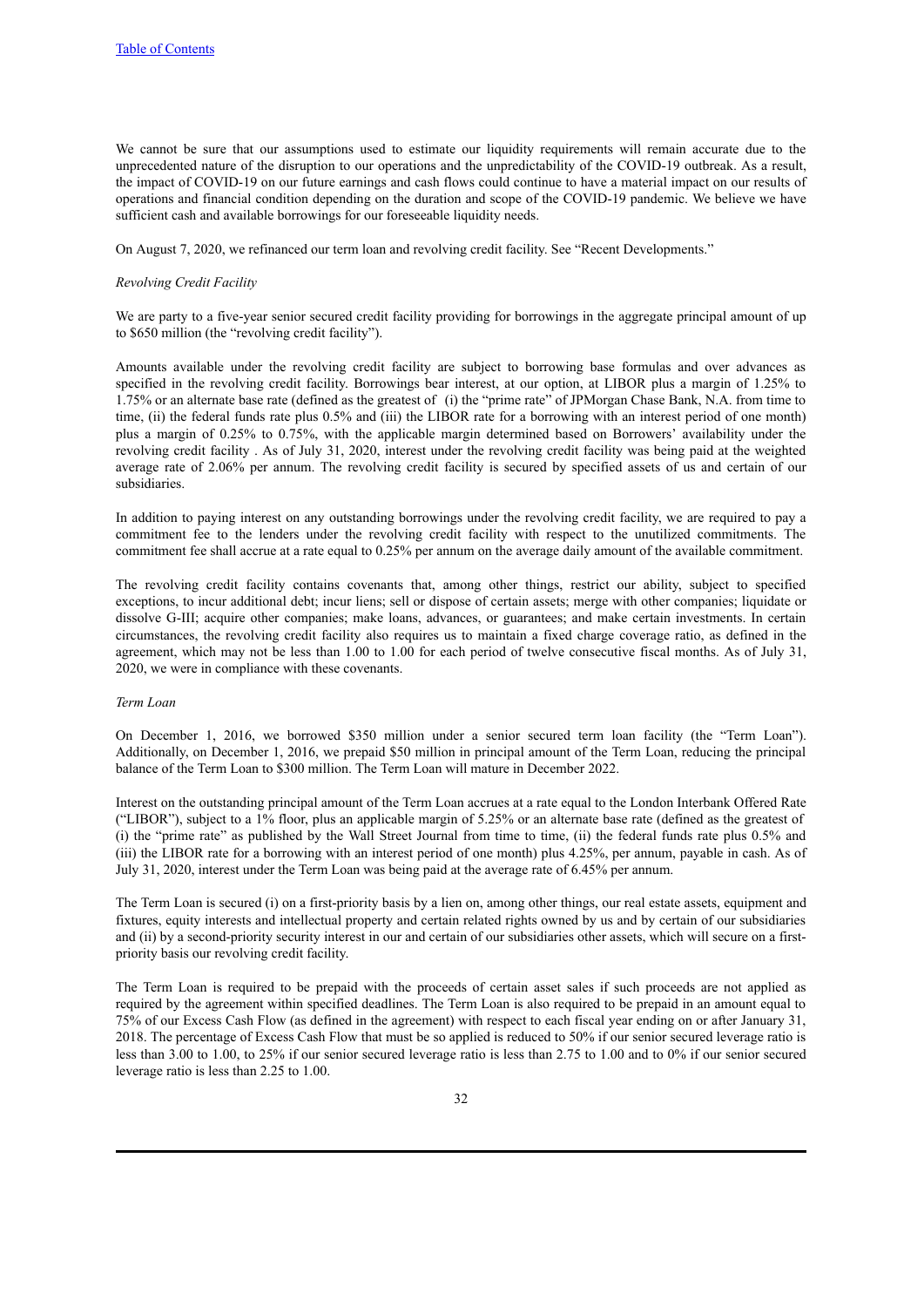The Term Loan contains covenants that, among other things, restrict our ability, subject to certain exceptions, to incur additional debt; incur liens; sell or dispose of certain assets; merge with other companies; liquidate or dissolve G-III; acquire other companies; make loans, advances, or guarantees; and make certain investments. As described above, the Term Loan also includes a mandatory prepayment provision with respect to Excess Cash Flow. A first lien leverage covenant requires the Company to maintain a level of debt to EBITDA at a ratio as defined in the term loan agreement. As of July 31, 2020, we were in compliance with these covenants.

# *LVMH Note*

We issued to LVMH, as a portion of the consideration for the acquisition of DKI, a junior lien secured promissory note in favor of LVMH in the principal amount of \$125 million (the "LVMH Note") that bears interest at the rate of 2% per year. \$75 million of the principal amount of the LVMH Note is due and payable on June 1, 2023 and \$50 million of such principal amount is due and payable on December 1, 2023.

Based on an independent valuation, it was determined that the LVMH Note should be treated as having been issued at a discount of \$40 million in accordance with ASC 820 — *Fair Value Measurements*. This discount is being amortized as interest expense using the effective interest method over the term of the LVMH Note.

In connection with the issuance of the LVMH Note, LVMH entered into (i) a subordination agreement providing that our obligations under the LVMH Note are subordinate and junior to our obligations under the revolving credit facility and Term Loan and (ii) a pledge and security agreement with us and our subsidiary, G-III Leather, pursuant to which we and G-III Leather granted to LVMH a security interest in specified collateral to secure our payment and performance of our obligations under the LVMH Note that is subordinate and junior to the security interest granted by us with respect to our obligations under the revolving credit facility and Term Loan.

# *Unsecured Loans*

On April 15, 2019, T.R.B. International SA ("TRB"), a subsidiary of Vilebrequin, borrowed €3.0 million under an unsecured loan (the "2019 Unsecured Loan"). During the term of the 2019 Unsecured Loan, TRB is required to make quarterly installment payments of  $60.2$  million. Interest on the outstanding principal amount of the 2019 Unsecured Loan accrues at a fixed rate equal to 1.50% per annum, payable quarterly. The 2019 Unsecured Loan originally matured on April 15, 2024. Due to the COVID-19 pandemic, the bank agreed to amend the 2019 Unsecured Loan to suspend the March and June 2020 quarterly installment payments and add these payments to the balance due at the end of the loan term. The 2019 Unsecured Loan now matures on September 15, 2024.

On February 3, 2020, TRB borrowed €1.7 million under another unsecured loan (the "February 2020 Unsecured Loan"). During the term of the February 2020 Unsecured Loan, TRB is required to make quarterly installment payments of  $\epsilon 0.1$ million. Interest on the outstanding principal amount of the February 2020 Unsecured Loan accrues at a fixed rate equal to 1.50% per annum, payable quarterly. The February 2020 Unsecured Loan originally matured on March 31, 2025. Due to the COVID-19 pandemic, the bank agreed to amend the February 2020 Unsecured Loan to suspend the June 2020 quarterly installment payment and add this payment to the balance due at the end of the loan term. The February 2020 Unsecured Loan now matures on June 30, 2025.

On June 12, 2020, a subsidiary of TRB borrowed €1.5 million under a French state backed loan provided by UBS Bank (the "June 2020 Unsecured Loan") as part of a COVID-19 relief program. The June 2020 Unsecured Loan provides for an initial one year term with the option to extend the term by an additional one to five years at the end of the initial term. The June 2020 Unsecured Loan requires no interest or principal payments during the initial term of the agreement.

# *Overdraft Facilities*

During the second quarter of fiscal 2021, TRB entered into several overdraft facilities that allow for applicable bank accounts to be in a negative position up to a certain maximum overdraft. TRB entered into an uncommitted overdraft facility with HSBC Bank allowing for a maximum overdraft of €5 million. Interest on drawn balances accrues at a fixed rate equal to the Euro Interbank Offered Rate plus a margin of 1.75% per annum, payable quarterly. The facility may be cancelled at any time by TRB or HSBC Bank. As part of a COVID-19 relief program, TRB and its subsidiaries have also entered into several state backed overdraft facilities with UBS Bank in Switzerland for an aggregate of CHF 4.7 million at varying interest rates of 0% to 0.5%. As of July 31, 2020, TRB had an aggregate €3.1 million drawn across these various facilities.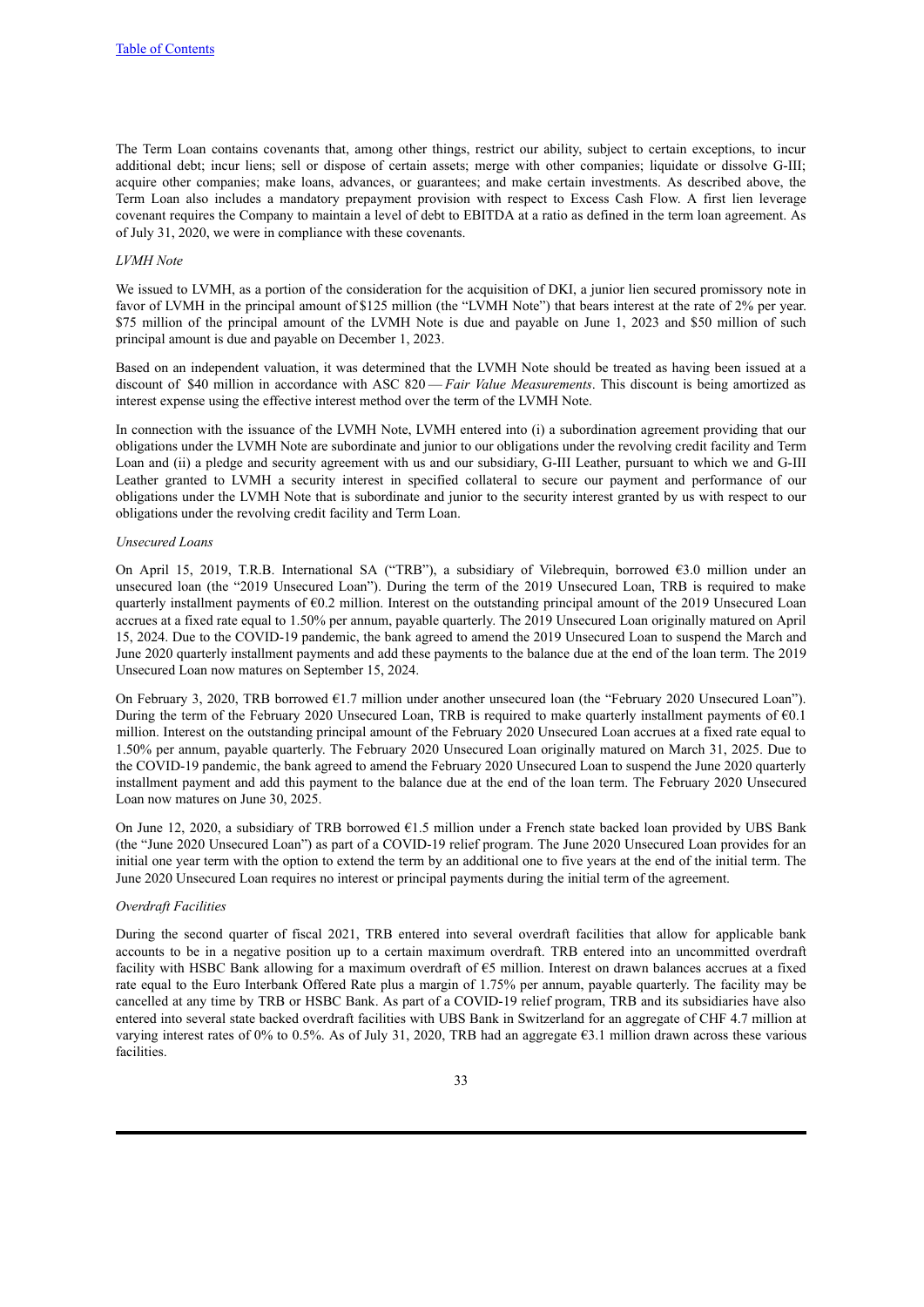# *Outstanding Borrowings*

Our primary operating cash requirements usually are to fund our seasonal buildup in inventories and accounts receivable, primarily during the second and third fiscal quarters each year. Due to the seasonality of our business, we generally reach our peak borrowings under our revolving credit facility during our third fiscal quarter. The primary sources to meet our operating cash requirements have been borrowings under this credit facility and cash generated from operations.

We had no borrowings outstanding under our revolving credit facility at July 31, 2020 and had \$160 million of borrowings outstanding at July 31, 2019. We borrowed \$500 million in March 2020 as a precautionary measure in connection with disruptions caused by the COVID-19 pandemic and repaid an aggregate of \$500 million of those borrowings in May and June 2020. In addition, we had \$300 million in borrowings outstanding under the Term Loan at both July 31, 2020 and 2019. Our contingent liability under open letters of credit was approximately \$10.4 million and \$13.4 million at July 31, 2020 and 2019, respectively. In addition to the amounts outstanding under these two loan agreements, at July 31, 2020 and 2019, we had \$125.0 million of face value principal amount outstanding under the LVMH Note. As of July 31, 2020, we also had €5.7 million (\$6.4 million) outstanding under the 2019, February 2020 and June 2020 Unsecured Loans and €3.1 million (\$3.5 million) outstanding under the Overdraft Facilities.

We had cash and cash equivalents of \$252.8 million on July 31, 2020 and \$39.6 million on July 31, 2019.

### *Share Repurchase Program*

Our Board of Directors has authorized a share repurchase program of 5,000,000 shares. The timing and actual number of shares repurchased, if any, will depend on a number of factors, including market conditions and prevailing stock prices, and are subject to compliance with certain covenants contained in our loan agreement. Share repurchases may take place on the open market, in privately negotiated transactions or by other means, and would be made in accordance with applicable securities laws. No shares were repurchased during the three months ended July 31, 2020. We have 2,949,362 authorized shares remaining under this program. As of September 4, 2020, we had 48,358,688 shares of common stock outstanding.

# *Cash from Operating Activities*

We generated \$59.8 million of cash from operating activities during six months ended July 31, 2020, primarily due to decreases of \$253.6 million in accounts receivable, \$25.1 million in prepaid expenses and other current assets and non-cash charges relating primarily to operating lease costs of \$44.7 million, asset impairment charges of \$20 million and depreciation and amortization of \$19.6 million. These items were offset, in part, by our net loss of \$54.3 million, and decreases of \$118 million in customer refund liabilities, \$55.9 million in accounts payable, accrued expenses and other liabilities, and \$37.8 million in operating lease liabilities. In addition, we had a non-cash charge of \$16.4 million in deferred income taxes.

Inventory normally increases for the build-up of inventory for the fall shipping season. Due to the COVID-19 pandemic, inventory purchasing was at a lower volume than in prior years. As a result, accounts payable decreased due to the lower volume of inventory purchases resulting from the COVID-19 pandemic. Our accounts receivable and customer refund liabilities decreased because we experience lower sales levels in our first and second quarters than in our third and fourth quarters. The COVID-19 pandemic exacerbated these trends in the second quarter.

#### *Cash from Investing Activities*

We used \$13.1 million of cash in investing activities during six months ended July 31, 2020 for capital expenditures and initial direct costs of operating lease assets. Capital expenditures in the period primarily related to infrastructure and information technology expenditures and additional fixturing costs at department stores prior to the onset of the COVID-19 pandemic. Operating lease assets initial direct costs in the period primarily related to payments of key money and broker fees.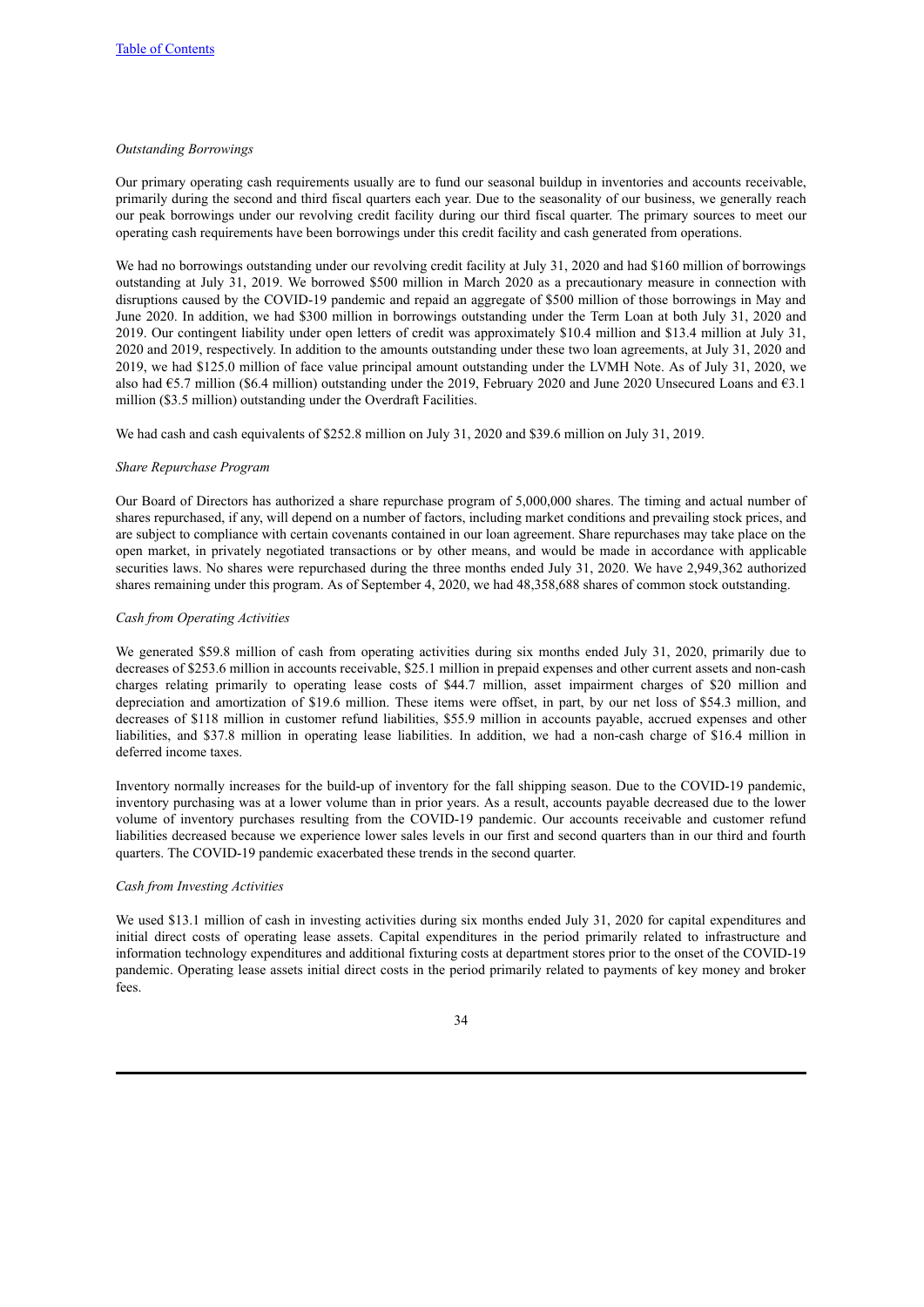# *Cash from Financing Activities*

Net cash provided by financing activities was \$6.9 million during six months ended July 31, 2020 primarily as a result of the proceeds of \$7.1 million in borrowings under our unsecured loans and overdraft facilities during the first and second quarters of fiscal 2021.

# **Critical Accounting Policies**

Our discussion of results of operations and financial condition relies on our consolidated financial statements that are prepared based on certain critical accounting policies that require management to make judgments and estimates that are subject to varying degrees of uncertainty. We believe that investors need to be aware of these policies and how they impact our financial statements as a whole, as well as our related discussion and analysis presented herein. While we believe that these accounting policies are based on sound measurement criteria, actual future events can, and often do, result in outcomes that can be materially different from these estimates or forecasts.

The accounting policies and related estimates described in our Annual Report on Form 10-K for the year ended January 31, 2020 are those that depend most heavily on these judgments and estimates. As of July 31, 2020, there have been no material changes to our critical accounting policies, other than the adoption ASU 2016-13 as discussed in Note 3 to the condensed consolidated financial statements included in this Quarterly Report on Form 10-Q.

#### <span id="page-34-0"></span>**Item 3. Quantitative and Qualitative Disclosures About Market Risk.**

There are no material changes to the disclosure made with respect to these matters in our Annual Report on Form 10-K for the year ended January 31, 2020.

# <span id="page-34-1"></span>**Item 4. Controls and Procedures.**

As of the end of the period covered by this report, our management, including our Chief Executive Officer and Chief Financial Officer, carried out an evaluation of the effectiveness of the design and operation of our disclosure controls and procedures (as such term is defined in Rule 13a-15(e) under the Securities Exchange Act of 1934, as amended (the "Exchange Act"). Based on that evaluation, our Chief Executive Officer and Chief Financial Officer concluded that our disclosure controls and procedures are designed to ensure that information required to be disclosed by us in the reports that we file or submit under the Exchange Act is (i) recorded, processed, summarized and reported, within the time periods specified in the SEC's rules and forms and (ii) accumulated and communicated to our management, including our principal executive and principal financial officers, as appropriate to allow timely decisions regarding required disclosure, and thus, are effective in making known to them material information relating to G-III required to be included in this report.

#### **Changes in Internal Control over Financial Reporting**

During our last fiscal quarter, there were no changes in our internal control over financial reporting that have materially affected, or are reasonably likely to materially affect, our internal control over financial reporting.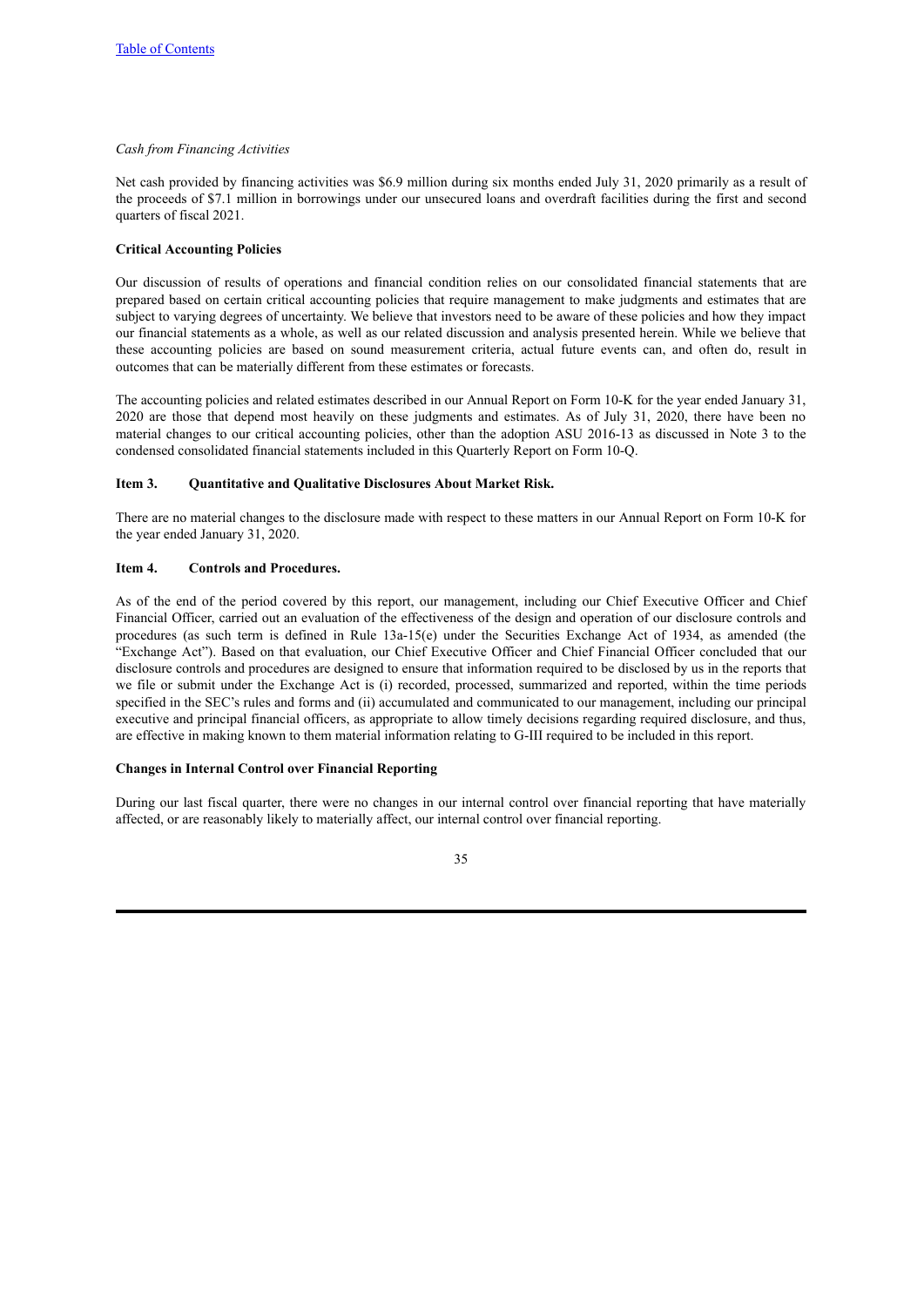# **PART II – OTHER INFORMATION**

# <span id="page-35-1"></span><span id="page-35-0"></span>**Item 1A. Risk Factors.**

In addition to the other information set forth in this Quarterly Report, the following risk factors should be carefully considered in evaluating our business. The following risk factors serve as an update to and supersede the risk factors contained in "Item 1A. Risk Factors" in our Annual Report on Form 10-K for the year ended January 31, 2020 and in "Item 1A.-Risk Factors" in our Quarterly Report on Form 10-Q for the quarter ended April 30, 2020, and also include additional risk factors related to the refinancing of our term loan and revolving credit facility that occurred in early August 2020. These risk factors could materially affect our business, financial condition and/or future results. The risks described in this Quarterly Report on Form 10-Q are not the only risks facing our company. Additional risks and uncertainties not currently known to us or that we currently deem to be immaterial also may materially adversely affect our business, financial condition and/or future results.

#### **Risks Related to the COVID-19 Pandemic**

# The global health crisis caused by the COVID-19 pandemic has had, and the current and uncertain future outlook of the outbreak will likely continue to have, a significant adverse effect on our business, financial condition and results of *operations.*

Outbreaks of COVID-19 were detected beginning in December 2019 and, in March 2020, the World Health Organization declared COVID-19 a pandemic. The President of the United States has declared a national emergency as a result of the COVID-19 pandemic. Federal, state and local governments and private entities mandated various restrictions, including travel restrictions, restrictions on public gatherings, stay at home orders and advisories, and quarantining of people who may have been exposed to the virus. The response to the COVID-19 pandemic has negatively affected the global economy, disrupted global supply chains and created significant disruption of the financial and retail markets, including a disruption in consumer demand for apparel and accessories.

The COVID-19 pandemic has had, and will likely continue to have, a significant adverse effect on our business, financial condition, and results of operations. The effects of COVID-19 could affect our ability to successfully operate in many ways, including, but not limited to, the following factors:

- the impact of the pandemic on the economies and financial markets of the countries and regions in which we operate, including a potential global recession, a decline in consumer confidence and spending, or a further increase in unemployment levels, has resulted, and could continue to result, in consumers having less disposable income and, in turn, decreased sales of our products;
- "shelter in place" and other similar mandated or suggested isolation protocols, which have disrupted, and could continue to disrupt, brick-and-mortar retailers, including stores operated by us, as a result of store closures or reduced operating hours and decreased retail traffic;
- difficulty accessing debt and equity on attractive terms, or at all, and a severe disruption and instability in the global financial markets or deteriorations in credit and financing conditions may affect our ability to access capital necessary to operate our business
- a prolonged disruption of our business may impact our ability to satisfy the terms of our Amended ABL Facility, including the covenants contained in that agreement, which could constitute an event of default under the terms we expect under the Amended ABL Facility, which may result in an acceleration of payment under that agreement;
- our success in attempting to reduce operating costs and conserve cash;
- our inability to obtain rent and other relief from our landlords with respect to closed retail stores, which may involve litigation or other disruptions;
- the failure of our wholesale customers to whom we extend credit to pay amounts owed to us on time, or at all, particularly if such customers are significantly impacted by COVID-19;
- a more promotional retail environment or our ability to move existing inventory, which may cause us to lower our prices, sell existing inventory at larger discounts than in the past, or write-down the value of inventory, and increase the costs and expenses of updating and replacing inventory, negatively impacting our margins;
- the risk that even after the pandemic has initially subsided, social distancing measures and general consumer behaviors due to the COVID-19 pandemic may continue to impact mall and store traffic and the fear of COVID-19 re-occurrence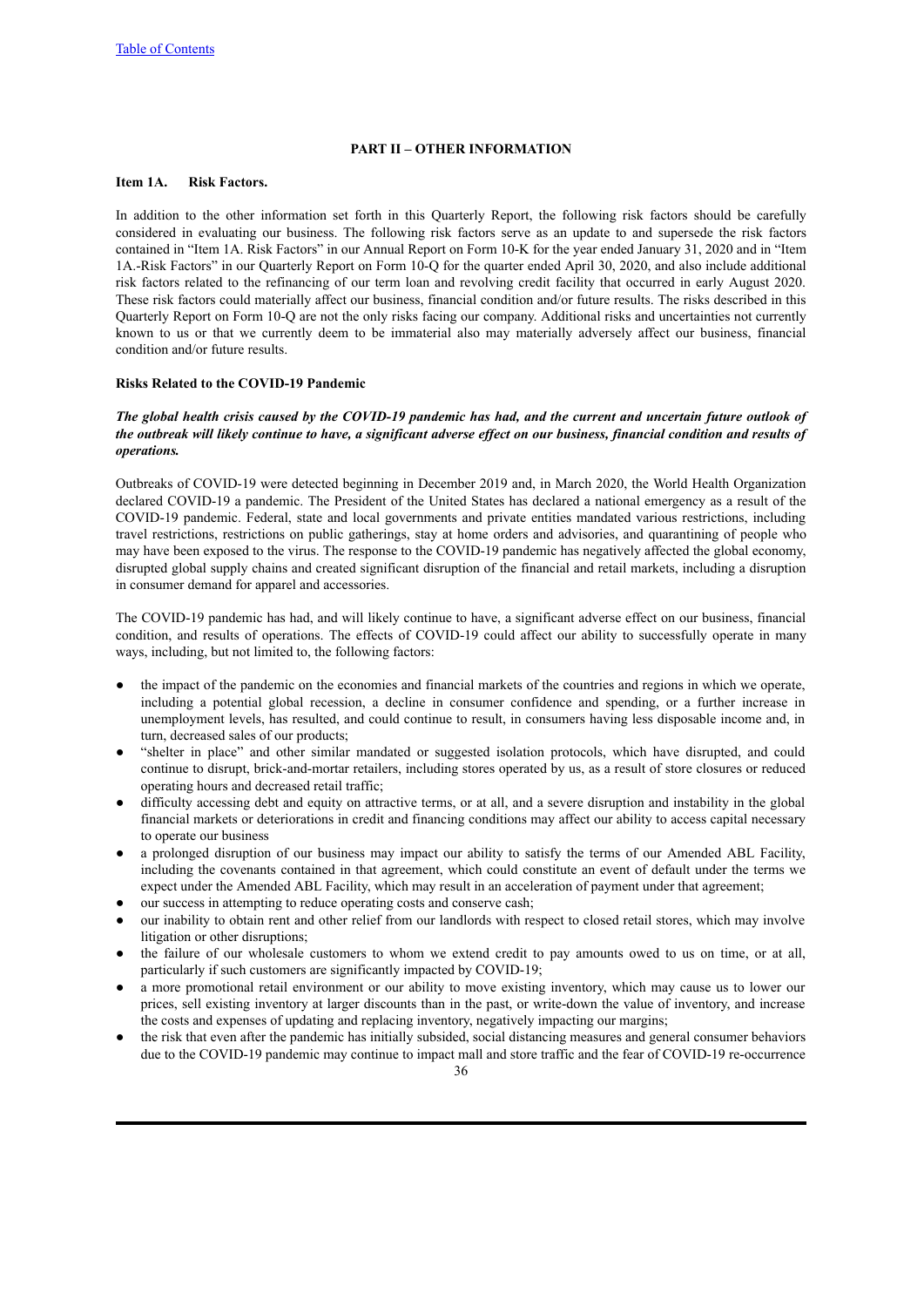could cause customers to avoid public places, such as malls and outlets, where the retail stores of our wholesale customers and our stores are located;

- the increase in the number of personnel working offsite may make our business more vulnerable to cybersecurity breach attempts, and, this period of uncertainty could result in an increase in phishing and other scams, fraud, money laundering, theft and other criminal activity; and
- we may be required to revise certain accounting estimates and judgments such as, but not limited to, those related to the valuation of goodwill, indefinite-lived intangible assets, long-lived assets and deferred tax assets, which could have a material adverse effect on our financial position and results of operations.

COVID-19 has had and is continuing to have a material adverse impact on our business, operating results and financial condition. The COVID-19 outbreak has impacted our worldwide sourcing operations in China and elsewhere. There is hardly anywhere in the world that is not being impacted by the effects of COVID-19. Travel within and between many countries has been restricted. The length of these travel restrictions is not certain at this time. Travel restrictions may impact our suppliers' ability to obtain necessary materials and inhibit travel by our employees and our suppliers' employees. As a result of any travel restrictions, potential factory closures, inability to obtain materials, disruptions in the supply chain and potential disruption of transportation of goods produced for us in China and other countries adversely impacted by the COVID-19 outbreak, or threat or perceived threat of such outbreak, we may be unable to obtain adequate inventory from these regions, which could adversely affect our business, results of operations and financial condition. Potential financial impacts associated with the outbreak include, but are not limited to, lower net sales in markets affected by the outbreak, the delay of inventory production and fulfillment, potentially impacting net sales, and potential incremental costs associated with mitigating the effects of the outbreak. In addition, we could be required to record increased excess and obsolete inventory reserves due to decreased sales or noncash impairment charges related to our intangible assets or goodwill due to reduced market values and cash flow. As our suppliers open their factories for production, we will need to balance the production orders given to these factories against the demand for our products in the United States.

Restrictions on travel and group gatherings, the closing of restaurants, sports leagues and all forms of communal entertainment and the fear of contracting COVID-19 has materially adversely affected store traffic and retail sales. Many retail store chains and shopping malls closed their store operations beginning in March 2020 and have only recently begun to reopen on a limited basis. Certain states and cities reacted to the COVID-19 pandemic by instituting quarantines, restrictions on travel, "shelter in place" rules and phased reopenings. While some of these restrictions have since expired, others have recently been reinstated in certain states or cities which saw a new spike in COVID-19 cases. Such restrictions could continue to be reinstated in the same or other areas as COVID-19 cases increase which could result in additional retail store restrictions or closures. The restrictions imposed as a result of the COVID-19 outbreak and the closing of retail stores in connection with the outbreak are causing a significant adverse effect on the economy in the United States and around the world. If the retail economy continues to weaken and/or consumers continue to reduce purchases in the near or long-term as a result of the negative effects of on the U.S. and worldwide economies caused by COVID-19, retailers may need to further reduce or limit store operations, close additional stores and be more cautious with orders. A slowing or changing economy as a result of the COVID-19 outbreak and the governmental restrictions imposed in the United States and around the world as a result thereof would adversely affect the financial health of our retail, distributor and joint venture partners, which in turn could have an adverse effect on our business, results of operations and financial condition. If economic conditions caused by the COVID-19 outbreak worsen and our earnings and operating cash flows do not begin to recover, this could impact our ability to maintain compliance with our debt covenants and Amended ABL Facility. If we are not able to obtain such modifications on acceptable terms, this would lead to an event of default and, if not cured timely, our lenders could require us to repay our outstanding debt. In that situation, we may not be able to raise sufficient debt or equity capital, or divest assets, to refinance or repay lenders.

The COVID-19 pandemic is ongoing, and its dynamic nature, including uncertainties relating to the geographic spread of the virus, the severity of the disease, the duration of the outbreak, and the restrictive actions that are being taken by governmental authorities in the United States and around the world to contain the outbreak or to treat its impact makes it difficult to forecast its effects on our fiscal 2021 results. Our results of operations for the first and second quarters of fiscal 2021 reflected some of the impacts of the COVID-19 pandemic and we expect that the balance of fiscal 2021 will likely reflect further impacts. It is difficult, if not impossible, at this time to predict the magnitude of the effect of the COVID-19 outbreak on our business and results of operations. However, we expect our results for fiscal 2021 to be materially adversely affected compared to fiscal 2020 as a result of the impact of COVID-19.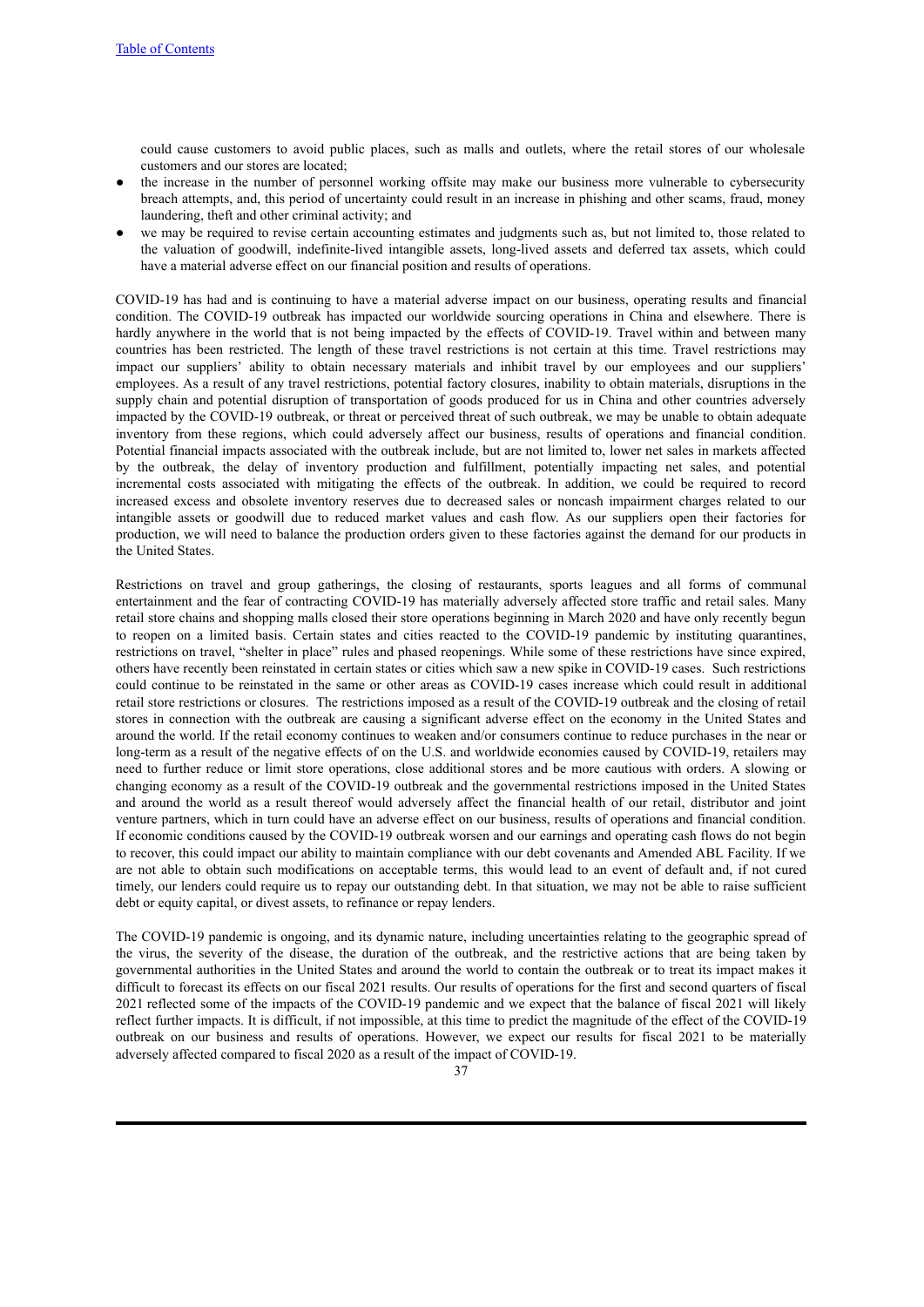# **Risk Factors Relating to Our Wholesale Operations**

### The failure to maintain our material license agreements could cause us to lose significant revenues and have a material *adverse ef ect on our results of operations.*

We are dependent on sales of licensed products for a substantial portion of our revenues. In fiscal 2020, net sales of licensed product accounted for 59.4% of our net sales compared to 57.4% of our net sales in fiscal 2019 and 58.6% of our net sales in fiscal 2018.

We are generally required to achieve specified minimum net sales, make specified royalty and advertising payments and receive prior approval from the licensor as to all design and other elements of each product prior to production. License agreements also may restrict our ability to enter into other license agreements for competing products or acquire businesses that produce competing products without the consent of the licensor. If we do not satisfy any of the material requirements of a license agreement or receive approval with respect to a restricted transaction, a licensor will usually have the right to terminate our license. Even if a licensor does not terminate our license, the failure to achieve net sales sufficient to cover our required minimum royalty payments could have a material adverse effect on our results of operations. If a license contains a renewal option, there are usually minimum net sales and other conditions that must be met in order to be able to renew. If a license does not contain a renewal option, and we desire to renew the license, we must negotiate renewal terms with the licensor. However, even if we comply with all of the terms of a license agreement, we cannot guarantee that we will be able to renew an agreement when it expires even if we desire to do so. The failure to maintain or renew our material license agreements could cause us to lose significant revenue and have a material adverse effect on our results of operations.

#### *Our success is dependent on the strategies and reputation of our licensors.*

We strive to offer our products on a multiple brand, multiple channel and multiple price point basis. As a part of this strategy, we license the names and brands of numerous recognized companies and designers. In entering into these license agreements, we plan our products to be targeted towards different market segments based on consumer demographics, design, suggested pricing and channel of distribution. In addition to granting us a license to produce and sell products, our licensors typically produce and sell their own products and may also grant licenses to third parties to produce and sell products. If any of our licensors decides to "reposition" its products under the brands we license from them, introduce similar products under similar brand names or otherwise change the parameters of design, pricing, distribution, target market or competitive set, we could experience a significant downturn in that brand's business, adversely affecting our sales and profitability. Further, we are unable to control the quality of the products produced by our licensors and their other licensees. If they do not maintain the quality of their goods, the brand image may be adversely affected, which could also affect our sales and profitability. In addition, as licensed products may be personally associated with designers, our sales of those products could be materially and adversely affected if any of those individuals' images, reputations or popularity were to be negatively impacted.

### Any adverse change in our relationship with PVH and its Calvin Klein or Tommy Hilfiger brands would have a material *adverse ef ect on our results of operations.*

As of January 31, 2020, we have ten different license agreements relating to a variety of products sold under the Calvin Klein brand that is owned by PVH. We have three different license agreements for products sold under the Tommy Hilfiger brand, which is also owned by PVH. Net sales of these two brands owned by PVH constituted approximately 50% of our net sales in fiscal 2020 and approximately 46% of our net sales in fiscal 2019. Any adverse change in our relationship with PVH, or in the reputation of Calvin Klein or Tommy Hilfiger, would have a material adverse effect on our results of operations.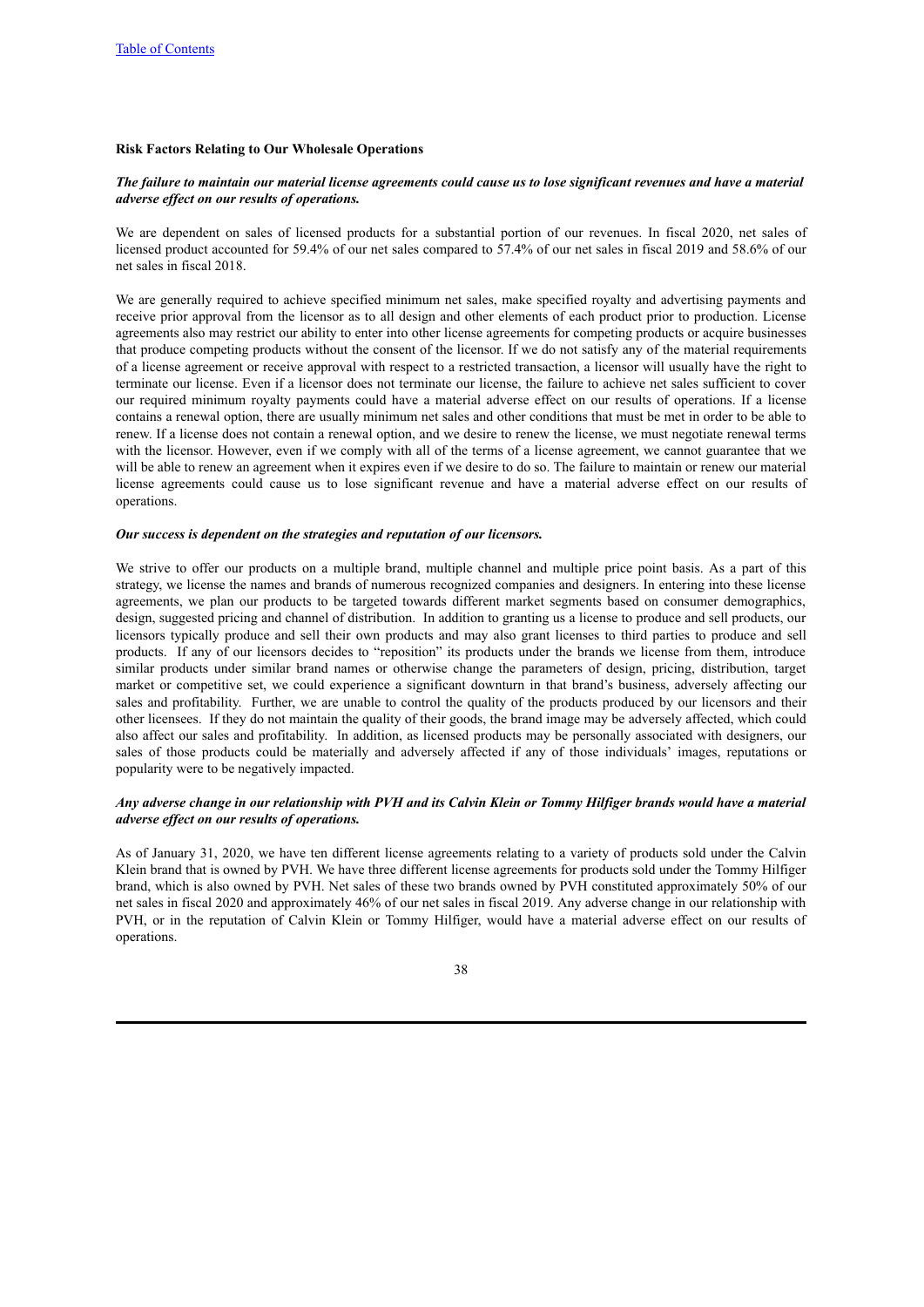# Our business and the success of our products could be harmed if we are unable to maintain or enhance the images of *our proprietary brands.*

The growth of our proprietary brands, their favorable images and our customers' connection to our brands has contributed to our success. The ownership of the DKNY and Donna Karan brands expanded our portfolio of proprietary brands that also includes G.H. Bass, Vilebrequin and Andrew Marc, among others. In addition, brand value is based in part on consumer perceptions of a variety of qualities, including merchandise quality and corporate integrity. Negative claims or publicity regarding G-III, our brands, our products or the failure, on the part of the Company or our employees, to maintain the safety, integrity and ethics standards that we set for our operations, as well as those expected of members of our industry could adversely affect our reputation and sales regardless of whether such claims are accurate. Social media, which accelerates the dissemination of information, can increase the challenges of responding to negative claims. Social media influencers or other endorsers of our products could engage in behavior that reflects poorly on our brands and may be attributed to us or otherwise adversely affect us. Any harm to our brands or reputation could adversely affect our business, results of operations or financial condition.

# If our customers change their buying patterns, request additional allowances, develop their own private label brands or enter into agreements with national brand manufacturers to sell their products on an exclusive basis, our sales to these *customers could be materially adversely af ected.*

Our customers' buying patterns, as well as the need to provide additional allowances to customers, could have a material adverse effect on our business, results of operations and financial condition. Customers' strategic initiatives, including developing their own private labels brands, selling national brands on an exclusive basis or reducing the number of vendors they purchase from, could also impact our sales to these customers. There is a trend among major retailers to concentrate purchasing among a narrowing group of vendors. To the extent that any of our key customers reduces the number of its vendors and, as a result, reduces or eliminates purchases from us, there could be a material adverse effect on us.

# We have significant customer concentration, and the loss of one of our large customers could adversely affect our *business.*

Our ten largest customers, all of which are department or discount store groups, accounted for approximately 72.4% of our net sales in fiscal 2020, 69.7% of our net sales in fiscal 2019 and 63.2% of our net sales in fiscal 2018, with the Macy's Inc. group accounting for approximately 26.3% of our net sales in fiscal 2020, 24.8% of our net sales in fiscal 2019 and 22.2% of our net sales in fiscal 2018. In addition, TJX Companies accounted for approximately 13.2% of our net sales in fiscal 2020 and 12.4% of our net sales in fiscal 2019. We expect that these customers will continue to provide a significant percentage of our sales as they are important customers of our products. Macy's has announced that it intends to close approximately 125 stores over the next three years. According to Macy's these closures represent approximately 25% of its locations and approximately 6% of its annual revenues. Reductions in store count by Macy's or other large retailers could adversely affect our sales.

Sales to customers generally occur on an order-by-order basis that may be subject to cancellation or rescheduling by the customer. A decision by our major customers to decrease the amount of merchandise purchased from us, increase the use of their own private label brands, sell a national brand on an exclusive basis or change the manner of doing business with us could reduce our revenues and materially adversely affect our results of operations. The loss of any of our large customers, the reduction in stores operated by a large customer or the bankruptcy or serious financial difficulty of any of our large customers, could have a material adverse effect on us.

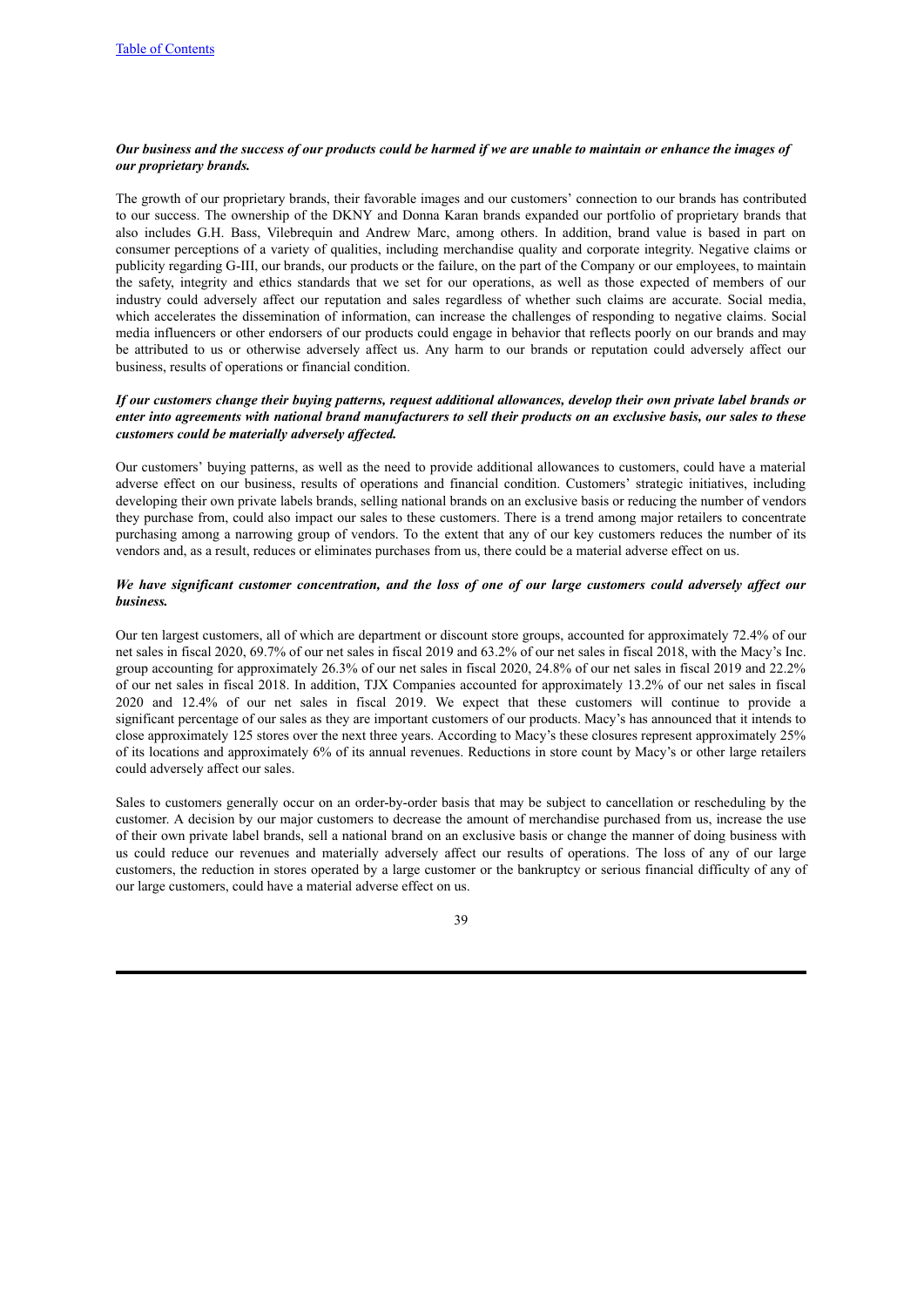# If we miscalculate the market for our products, we may end up with significant excess inventories for some products *and missed opportunities for others.*

We often produce products to hold in inventory in order to meet our customers' delivery requirements and to be able to quickly fulfill reorders. If we misjudge the market for our products, we may be faced with significant excess inventories for some products and missed opportunities for others. In addition, weak sales and resulting markdown requests from customers could have a material adverse effect on our results of operations.

# **Risks Relating to Our Retail Operations**

#### *There are risks associated with the restructuring of our retail operations segment.*

In June 2020, we announced a restructuring of our retail operations segment, including the closing of all Wilsons Leather and G.H. Bass stores. Additionally, we will close our Calvin Klein Performance stores. We have hired Hilco Global to assist in the liquidation of these stores. After completion of the restructuring, our retail operations segment will initially consist of DKNY and Karl Lagerfeld Paris stores, as well as the digital channels for DKNY, Donna Karan, Karl Lagerfeld Paris, Andrew Marc, Wilsons Leather and G.H. Bass. Part of our restructuring plan includes making significant changes to our DKNY and Karl Lagerfeld store operations.

In connection with this restructuring of our retail operations segment, we anticipate incurring an aggregate charge of approximately \$100 million relating primarily to landlord termination fees, severance costs, store liquidation and closing costs, write-offs relating to right-of-use assets and professional fees. We expect the cash portion of this charge to be approximately \$65 million. We may incur additional costs during fiscal 2021 until the restructuring is completed which may include, among other costs, additional severance, lease termination, inventory liquidation or non-cash asset impairment costs. Additional costs and impairment charges could materially exceed our estimates. In connection with the restructuring of our retail business, we negotiated the termination of leases for a majority of our retail stores in return for certain cash payments made to lessors. There can be no assurance that we would be able to negotiate termination of any other leases if we should desire to do so.

As indicated, part of our restructuring plan includes the liquidation of our retail inventory. The ability to liquidate our retail inventory is currently limited by COVID-19 restrictions on retail businesses. Even as these restrictions continue to be loosened, our ability to liquidate retail inventory will still be adversely affected by the reduction in the disposable income of consumers, the reduced desire and ability of consumers to spend on apparel and accessories and the general turbulent environment caused by the COVID-19 pandemic and its after effects. In addition, we will face significant competition in the marketplace as retailers are opening their stores and are expected to reduce prices significantly in order to sell their excess inventory resulting from store closures and other COVID-19 related restrictions that were put in place in mid-March and have only recently begun to be modified. All of these factors may result in the reduction in the net proceeds we receive from the liquidation of our inventory and in the increase in the time period we need to close our stores, both of which would have an adverse effect on our financial condition and results of operation.

We may not be able to complete the restructuring of our retail operations segment, including the closing of the substantial majority of the stores we currently operate, in the timeframe, on the terms or in the manner we expect. Any of the foregoing could also result in the cost of the restructuring exceeding our estimates. If the actual restructuring costs or impairment charges exceed our estimates, this could adversely impact our business, operating results, financial position and cash flows.

In addition, the announced restructuring involves numerous risks including, but not limited to:

- the inability to bring back from furlough, hire or retain qualified personnel necessary for the orderly liquidation of inventory and closing of retail stores;
- attrition beyond any planned reduction in workforce and/or a decrease in employee morale;
- higher than anticipated write-offs of assets or lease termination, store closing and severance costs;
- potential disruption of the operations of the rest of our businesses and diversion of management's attention away from our other businesses and operations;
- exposure to unknown, contingent or other liabilities, including litigation arising in connection with the restructuring;
- a negative impact on our business relationships or reputation including, but not limited to, potential relationships with customers, suppliers, vendors, lessors, licensors, licensees and employees; and
- unintended negative consequences from changes to our business.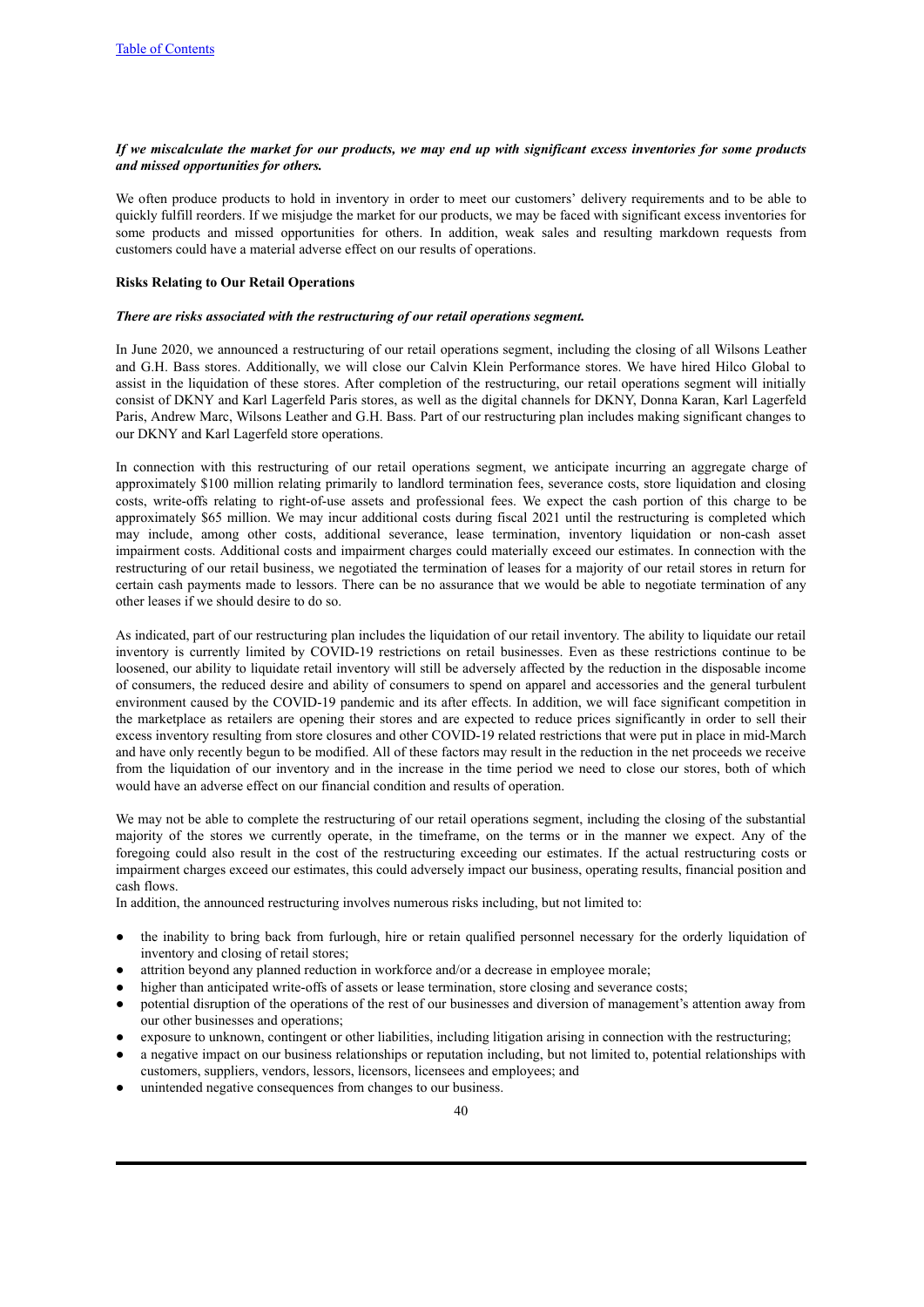If any of these or other factors impair our ability to successfully implement the restructuring, we may not be able to realize other business opportunities as we may be required to spend additional time and incur additional expenses relating to the restructuring that otherwise would be used on the development and expansion of our other businesses, which could adversely impact our business, operating results, financial position and cash flows.

### Our ongoing retail operations after completion of the restructuring may continue to incur losses if the significant revisions to our retail operations that we plan to implement do not significantly improve our results of operations.

Our retail operations segment reported an operating loss of \$83.8 million in the six months ended July 31, 2020, \$74.6 million in fiscal 2020 and \$49.0 million in fiscal 2019. After completion of the restructuring, this segment may continue to report operating losses for at least the next two to three years. Our ongoing plan focuses on the operations and growth of our DKNY and Karl Lagerfeld Paris stores, as well as operating our digital business. Our plan is based on the assumed continued strength of the DKNY and Karl Lagerfeld brands, improved store productivity, changes in planning and allocation and improvements in gross margin and payroll leverage. We expect to reduce corporate headcount, reduce administrative costs by leveraging functions such as IT, human resources and finance through the use of parent company personnel and reduce the impact of the cost of the warehouse used to support retail operations by also using that warehouse to support our wholesale businesses. We need to successfully implement this strategy in order to significantly reduce the losses in our retail operations with the goal of attaining profitability in our retail operations segment. If we are not successful in implementing and managing our plans with respect to operating our retail business after completion of the restructuring, we may not be able to achieve operating enhancements, sales growth and/or cost reductions, which could adversely impact our business, results of operations and financial condition.

# Restructuring of our retail operations resulted in our incurring charges for impairment of retail assets. We have recorded asset impairments in the past and may be required in the future to record impairments of fixed assets or right*of-use assets or incur other charges relating to our company-operated retail stores.*

Impairment testing of our assets related to the operation of our retail stores requires us to make estimates about our future performance and cash flows that are inherently uncertain. These estimates can be affected by numerous factors, including changes in economic conditions, our results of operations, and competitive conditions in the industry. Due to the fixed-cost structure associated with our retail operations, negative cash flows or the closure of a store could result in an impairment of leasehold improvements, operating lease assets, right-of-use assets or other long-lived assets, write-downs of inventory, severance costs, lease termination costs or the loss of working capital, which could adversely impact our business and financial results. We recorded impairments related to our retail operations of \$16.9 million, net of gain on lease modifications, in the six months ended July 31, 2020, \$19.8 million, net of gain on lease modifications, in fiscal 2020, \$2.8 million in fiscal 2019 and \$6.5 million in fiscal 2018. We may be required to record additional impairments or other charges relating to restructuring our retail operations. The recording of additional impairments or other charges in the future may have a material adverse impact on our business, financial condition and/or future results.

#### *Leasing of significant amounts of real estate exposes us to possible liabilities and losses.*

All of the stores operated by us are leased. Accordingly, we are subject to all of the risks associated with leasing real estate. Store leases generally require us to pay a fixed minimum rent and a variable amount based on a percentage of annual sales at that location. We generally cannot cancel our leases. If an existing or future store is not profitable, and we decide to close it, we may be committed to perform certain obligations under the applicable lease including, among other things, paying rent for the balance of the applicable lease term. As each of our leases expires, if we do not have a renewal option, we may be unable to negotiate a renewal on commercially acceptable terms, or at all, which could cause us to close stores in desirable locations. In addition, we may not be able to close an unprofitable store due to an existing operating covenant, which may cause us to operate the location at a loss and prevent us from finding a more desirable location.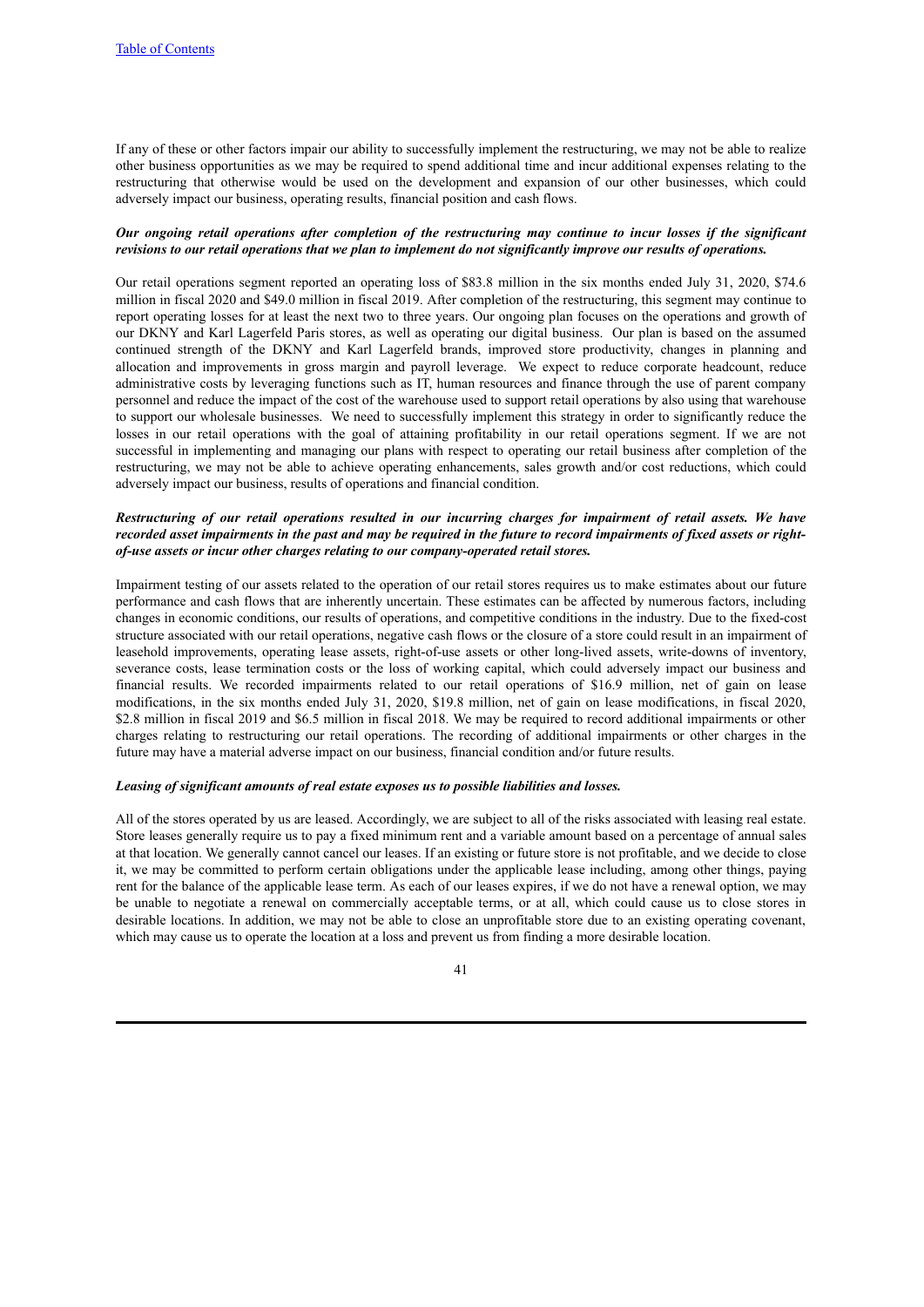# Our retail stores are heavily dependent on the ability and desire of consumers to travel and shop. A reduction in the *volume of outlet mall traf ic could adversely af ect our retail sales.*

Substantially all of the stores in our retail operations segment are operated as outlet stores and located in larger outlet centers, many of which are located in, or near, vacation destinations or away from large population centers where department stores and other traditional retailers are concentrated. Economic uncertainty, increased fuel prices, travel concerns and other circumstances, which would lead to decreased travel, could have a material adverse effect on sales at our outlet stores. Other factors that could affect the success of our outlet stores include:

- the location of the outlet mall or the location of a particular store within the mall;
- the other tenants occupying space at the outlet mall;
- increased competition in areas where the outlet malls are located;
- a downturn in the economy generally or in a particular area where an outlet mall is located;
- $\bullet$  the shift to online shopping;
- a downturn in foreign shoppers in the United States; and
- the amount of advertising and promotional dollars spent on attracting consumers to outlet malls.

Sales at our outlet stores are derived, in part, from the volume of traffic at the malls where our stores are located. In fiscal 2020, our outlet stores continued to experience a reduction in consumer traffic, which adversely affected the results of our retail operations segment. Beginning in fiscal 2021, traffic at all retail stores has been significantly adversely affected by the COVID-19 outbreak. Although stores have begun to re-open, we cannot predict if stores will be forced to close again, how long store closures would be as a result of additional outbreaks, whether additional outbreaks will affect purchases by consumers at retail stores or how large an effect the outbreak will have on retail sales volume.

Our outlet stores benefit from the ability of a mall's other tenants and other area attractions to generate consumer traffic in the vicinity of our stores and the continuing popularity of outlet malls as shopping destinations. Changes in areas around our existing retail locations, including the type and nature of the other retailers located near our stores, that result in reductions in customer foot traffic or otherwise render the locations unsuitable could cause our sales to be less than expected. A reduction in outlet mall traffic as a result of these or other factors could materially adversely affect our business.

# *Our ability to successfully operate retail stores depends on many factors.*

Our ability to successfully operate our retail stores depends on many factors, including, among others, our ability to:

- negotiate acceptable lease terms, including desired rent and tenant improvement allowances;
- achieve brand awareness, affinity and purchase intent in our markets;
- achieve increased sales and gross margins at our stores;
- hire, train and retain store associates and field management;
- assimilate store associates and field management into our corporate culture; and
- source and supply sufficient inventory levels.

#### The retail business is intensely competitive and increased or new competition could have a material adverse effect on us.

The retail industry is intensely competitive. We compete against a diverse group of retailers, including, among others, other outlet stores, department stores, specialty stores, warehouse clubs and online retailers. We also compete in particular markets with a number of retailers that specialize in the products that we sell. A number of different competitive factors could have a material adverse effect on our retail business, results of operations and financial condition including:

- increased operational efficiencies of competitors;
- competitive pricing strategies, including deep discount pricing by a broad range of retailers during periods of poor consumer confidence or economic instability;
- expansion of product offerings by existing competitors;
- entry by new competitors into markets in which we operate retail stores;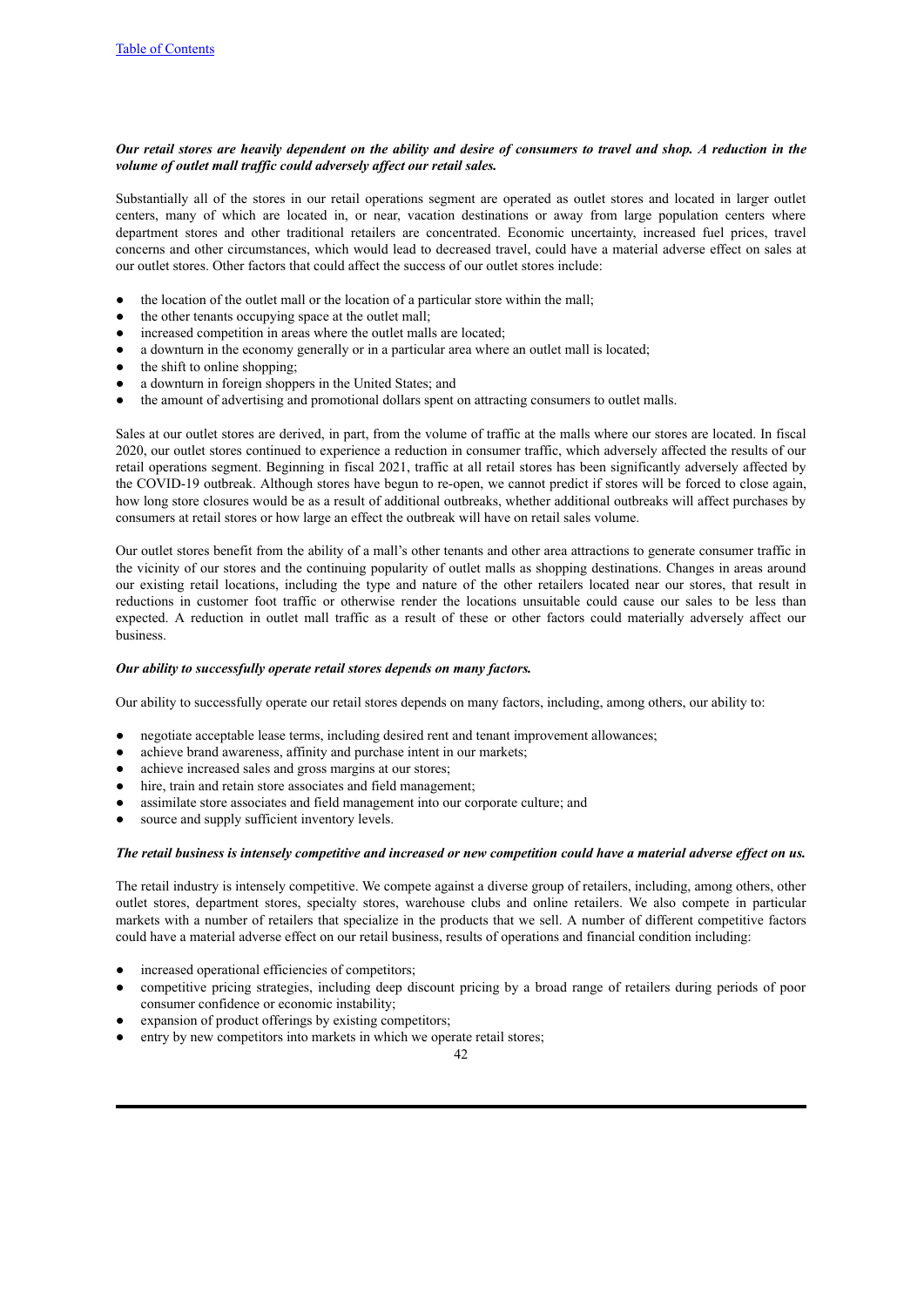- adoption by existing competitors of innovative retail sales methods; and
- increased consumer preference for online apparel purchases and innovations by online retailers such as Amazon.

We may not be able to continue to compete successfully with our existing or new competitors, or be assured that prolonged periods of deep discount pricing by our competitors will not have a material adverse effect on our business.

# Our digital business faces distinct risks, and our failure to successfully manage this business could have a negative *impact on our profitability.*

We are investing in our digital business and seeking to increase the amount of business derived from our digital operations. The successful operation and expansion of our digital business, as well as our ability to provide a positive shopping experience that will generate orders and drive subsequent visits, depends on operating an appealing digital platform and providing an efficient and uninterrupted operation of our order-taking and fulfillment operations. Risks associated with our digital business include:

- the failure of the computer systems, including those of third-party vendors, that operate our digital sites including, among others, inadequate system capacity, computer viruses, human error, changes in programming, security breaches, system upgrades or migration of these services to new systems;
- disruptions in the Internet or telecom service or power outages;
- reliance on third parties for computer hardware and software, as well as delivery of merchandise to our customers ontime and without damage;
- rapid technology changes;
- the failure to deliver products to customers on-time or to satisfy customers' expectations;
- credit or debit card fraud and other payment processing issues;
- natural disasters or adverse weather conditions;
- changes in applicable federal, state and international regulations;
- liability for online content; and
- cybersecurity and consumer privacy concerns and regulations.

Problems in any of these areas could result in a reduction in sales, increased costs and damage to our reputation and brands, which could adversely affect our business and results of operations.

# Laws on privacy continue to evolve, and place further limits on how we collect or use customer information could *adversely af ect our business.*

We collect, store and process customer information primarily for marketing purposes and to improve the services we provide. There are numerous laws and regulations regarding privacy and the storage, sharing, use, processing, transfer, disclosure and protection of personal data, the scope of which is changing, subject to differing interpretations, and may be inconsistent between states within a country or between countries. For example, the European Union General Data Protection Regulation ("GDPR") became effective on May 25, 2018, and has resulted and will continue to result in significantly greater compliance burdens and costs for companies with users and operations in the European Union ("EU") and European Economic Area ("EEA"). Under GDPR, fines of up to 20 million Euros or 4% of a company's annual global revenues, whichever is greater, can be imposed for violations. In addition, the California Consumer Privacy Act ("CCPA") went into effect on January 1, 2020, and limits how we may collect, use, and process personal data of California residents. To comply with the CCPA, we made certain changes to our data processing practices and policies but it may require that we further modify our data processing practices and policies and incur substantial compliance-related costs and expenses. Non-compliance with these laws could result in penalties or significant legal liability. Although we make reasonable efforts to comply with all applicable laws and regulations, there can be no assurance that we will not be subject to regulatory action, including fines, in the event of non-compliance. If we fail to comply with these laws and regulations, we may additionally be subject to claims, or other obligations, as well as financial and reputational damage, which could impact our business, financial condition and results of operations. Any limitations imposed on the use of such customer information by federal, state, local or foreign governments, could have an adverse effect on our future marketing activities. Governmental focus on data security and/or privacy may lead to additional legislation or regulations. As a result, we may have to modify our business with the goal of further improving data security, which would result in increased expenses and operating complexity, or in ways that negatively affect our or our third-party service providers' business, results of operations or financial condition. To the extent our, or our business partners', security procedures and protection of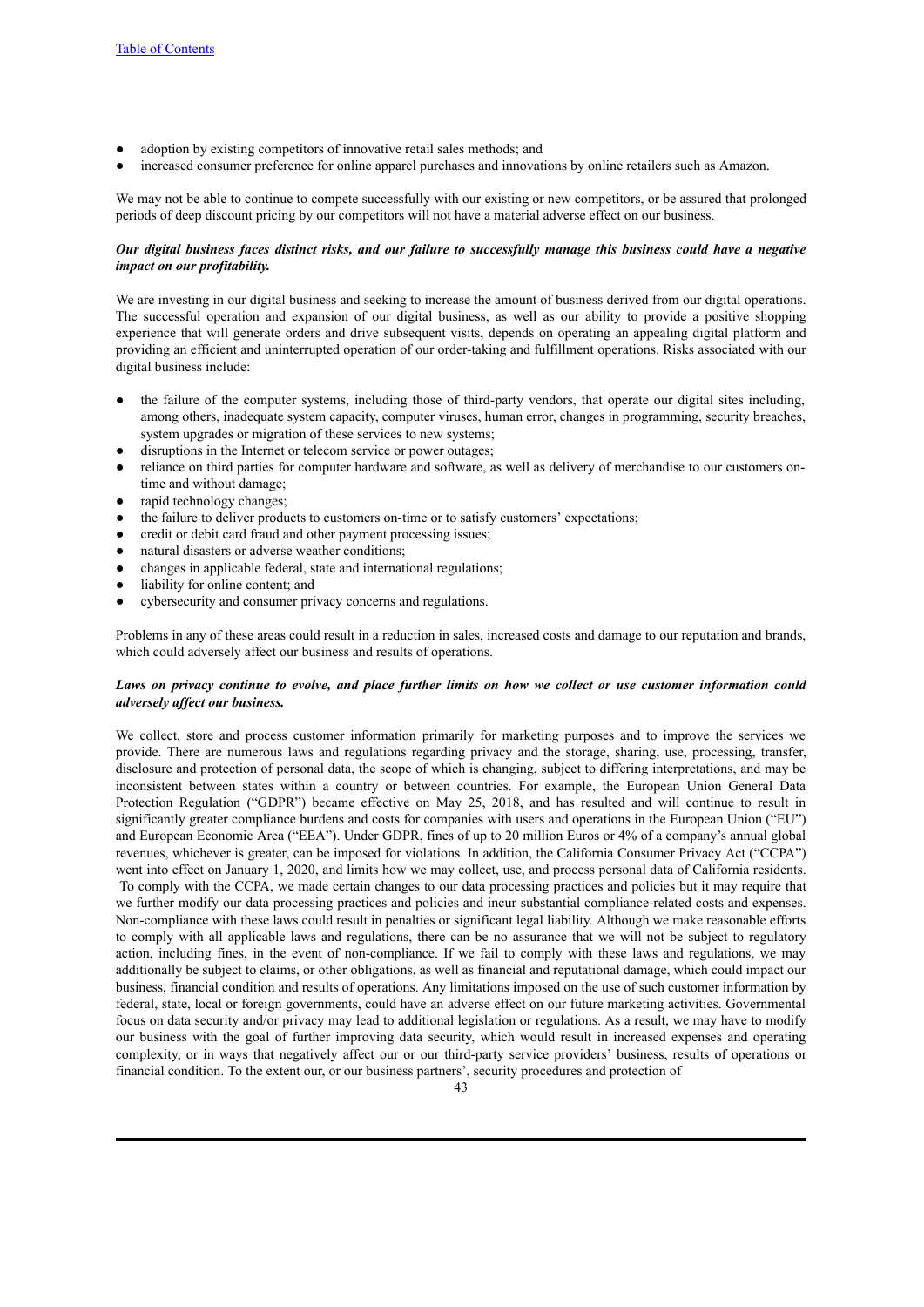customer information prove to be insufficient or inadequate, we may become subject to litigation or other claims, fines, penalties or other obligations, which could expose us to liability and cause damage to our reputation, brand and results of operations.

# We are subject to rules relating to the processing of credit card payments. Failure to comply with these rules could *result in an ability to process payments which would adversely af ect our retail business.*

Because we process and transmit payment card information, we are subject to the Payment Card Industry ("PCI") Data Security Standard (the "Standard"), and card brand operating rules ("Card Rules"). The Standard is a comprehensive set of requirements for enhancing payment account data security that was developed by the PCI Security Standards Council to help facilitate the broad adoption of consistent data security measures. We are required by Card Rules to comply with the Standard, and our failure to do so may result in fines or restrictions on our ability to accept payment cards. Under certain circumstances specified in Card Rules, we may be required to submit to periodic audits, self-assessments or other assessments of our compliance with the Standard. Such activities may reveal that we have failed to comply with the Standard. If an audit, self-assessment or other test determines that we need to take steps to remediate any deficiencies, such remediation efforts may distract the management team of our retail business and require it to undertake disruptive, costly and time-consuming remediation efforts. In addition, even if we comply with the Standard, there is no assurance that we will be protected from a security breach, which may materially affect our reputation and our ability to conduct our business. Further, changes in technology and processing procedures may result in changes to the Card Rules. Such changes may require us to make significant investments in operating systems and technology that may impact our business. Failure to keep up with changes in technology could result in the loss of business. Failure to comply with the Standard or Card Rules could result in losing certification under the PCI standards and an inability to process payments.

## **Risk Factors Relating to the Operation of Our Business**

### If we lose the services of our key personnel, or are unable to attract key personnel, our business will be harmed.

Our future success depends on Morris Goldfarb, our Chairman and Chief Executive Officer, and other key personnel. The loss of the services of Mr. Goldfarb and any negative market or industry perception arising from the loss of his services could have a material adverse effect on us and the market price of our common stock. Our other executive officers have substantial experience and expertise in our business and have made significant contributions to our success. The unexpected loss of services of one or more of these individuals or the inability to attract key personnel could also adversely affect us.

# We have expanded our business through acquisitions that could result in diversion of resources, an inability to integrate acquired operations and extra expenses. This could disrupt our business and adversely affect our financial condition.

Part of our growth strategy is to pursue acquisitions. The negotiation of potential acquisitions as well as the integration of acquired businesses could divert our management's time and resources. Acquired businesses may not be successfully integrated with our operations. We may not realize the intended benefits of an acquisition. We also might not be successful in identifying or negotiating suitable acquisitions, which could negatively impact our growth strategy. If acquisitions disrupt our operations, our business may suffer.

Acquisitions could also result in:

- substantial cash expenditures;
- potentially dilutive issuances of equity securities;
- the incurrence of debt and contingent liabilities;
- a decrease in our profit margins;
- amortization of intangibles and potential impairment of goodwill;
- reduction of management attention to other parts of our business;
- failure to generate expected financial results or reach business goals; and
- increased expenditures on human resources and related costs.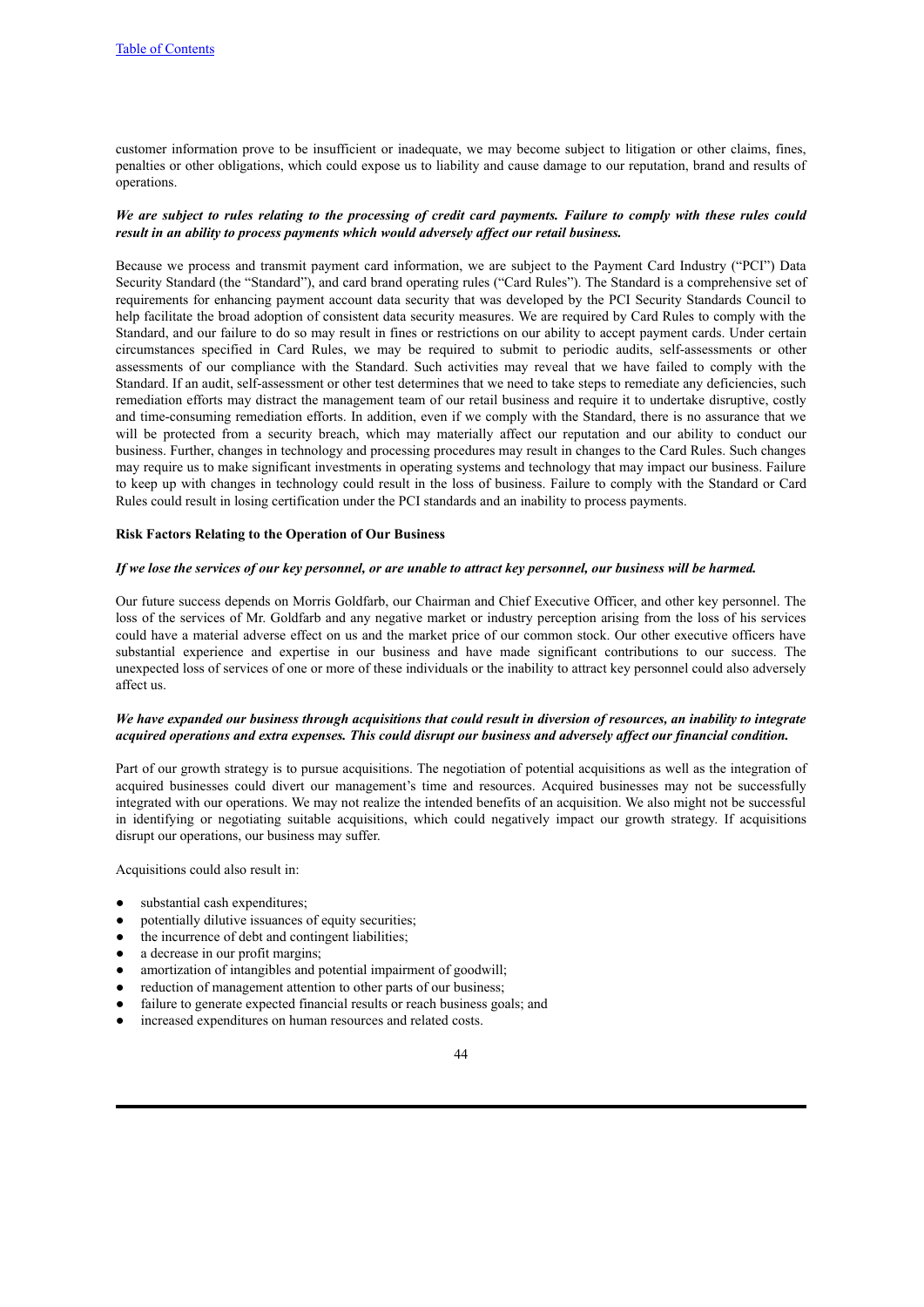# We conduct certain of our operations through joint ventures. Joint ventures could fail to meet our expectations or cease to deliver anticipated benefits. There could also be disagreements with our joint venture partners that could adversely *af ect our interest a joint venture.*

We own 49% in each of two joint ventures, one that licenses to G-III the right to produce and sell Karl Lagerfeld Paris products in the United States, Mexico and Canada and one that licenses the right to produce and sell DKNY and Donna Karan products in China. Effective October 1, 2020, we will own 75% of the joint venture that licenses DKNY and Donna Karan products in China. We may enter into additional joint ventures in the future. Joint ventures involve numerous risks, and could fail to meet our initial or ongoing expectations. The anticipated synergies or other benefits of a joint venture may fail to materialize due to changing business conditions or changes in our business priorities or those of our joint venture partners. Our joint venture partners, as well as any future partners, may have interests that are different from our interests that may result in conflicting views as to the conduct of the business or future direction of the joint venture. In the event that we have a disagreement with a joint venture partner with respect to a particular issue to come before the joint venture, or as to the management or conduct of the business of the joint venture, we may not be able to resolve such disagreement in our favor. Any such disagreement could have a material adverse effect on our interest in the joint venture, the business of the joint venture or the portion of our growth strategy related to the joint venture.

#### *We may need additional financing to continue to grow.*

The continued growth of our business, including as a result of acquisitions, depends on our access to sufficient funds to support our growth. Our primary source of working capital to support the growth of our operations is our ABL Credit Agreement which extends to August 2025 and replaced our revolving credit facility. Our growth is dependent on our ability to continue to be able to extend and, if necessary, increase our line of credit. We also recently issued Senior Secured Notes that replaced our term loan. While we were recently able to refinance our debt, we cannot be sure we will be able to continue to secure alternative financing on satisfactory terms or at all. The loss of the use of our credit facility or the inability to replace this facility or the Senior Secured Notes when each expires would materially impair our ability to operate our business.

# *Our business is highly seasonal.*

Retail sales of apparel have traditionally been seasonal in nature. Historically, our wholesale business has been dependent on our sales during the third and fourth quarters. Net sales during the third and fourth quarters accounted for approximately 60% of our net sales in fiscal 2020, 61% of our net sales in fiscal 2019 and 62% of our net sales in fiscal 2018. We are highly dependent on our results of operations during the second half of our fiscal year. Any difficulties we may encounter during this period as a result of weather or disruption of manufacturing or transportation of our products will have a magnified effect on our results of operations for the year. In addition, because of the large amount of outerwear we sell at both wholesale and retail, unusually warm weather conditions during the peak fall and winter outerwear selling season, including as a result of any change in historical climate patterns, could have a material adverse effect on our results of operations. Our quarterly results of operations for our retail business also may fluctuate based upon such factors as the timing of certain holiday seasons, the number and timing of new store openings, the acceptability of seasonal merchandise offerings, the timing and level of markdowns, store closings and remodels, competitive factors, weather and general economic conditions. The second half of the year is expected to continue to have a disproportionate effect on our annual results of operations for the foreseeable future.

#### *Extreme or unseasonable weather conditions could adversely af ect our business.*

Extreme weather events and changes in weather patterns can influence customer trends and shopping habits. Extended periods of unseasonably warm temperatures during the fall and winter seasons, or cool weather during the summer season, may diminish demand for our seasonal merchandise. Heavy snowfall, hurricanes or other severe weather events in the areas in which our retail stores and the retail stores of our wholesale customers are located may decrease customer traffic in those stores and reduce our sales and profitability. If severe weather events were to force closure of or disrupt operations at the distribution centers we use for our merchandise, we could incur higher costs and experience longer lead times to distribute our products to our retail stores, wholesale customers or digital channel customers. If prolonged, such extreme or unseasonable weather conditions could adversely affect our business, financial condition and results of operations.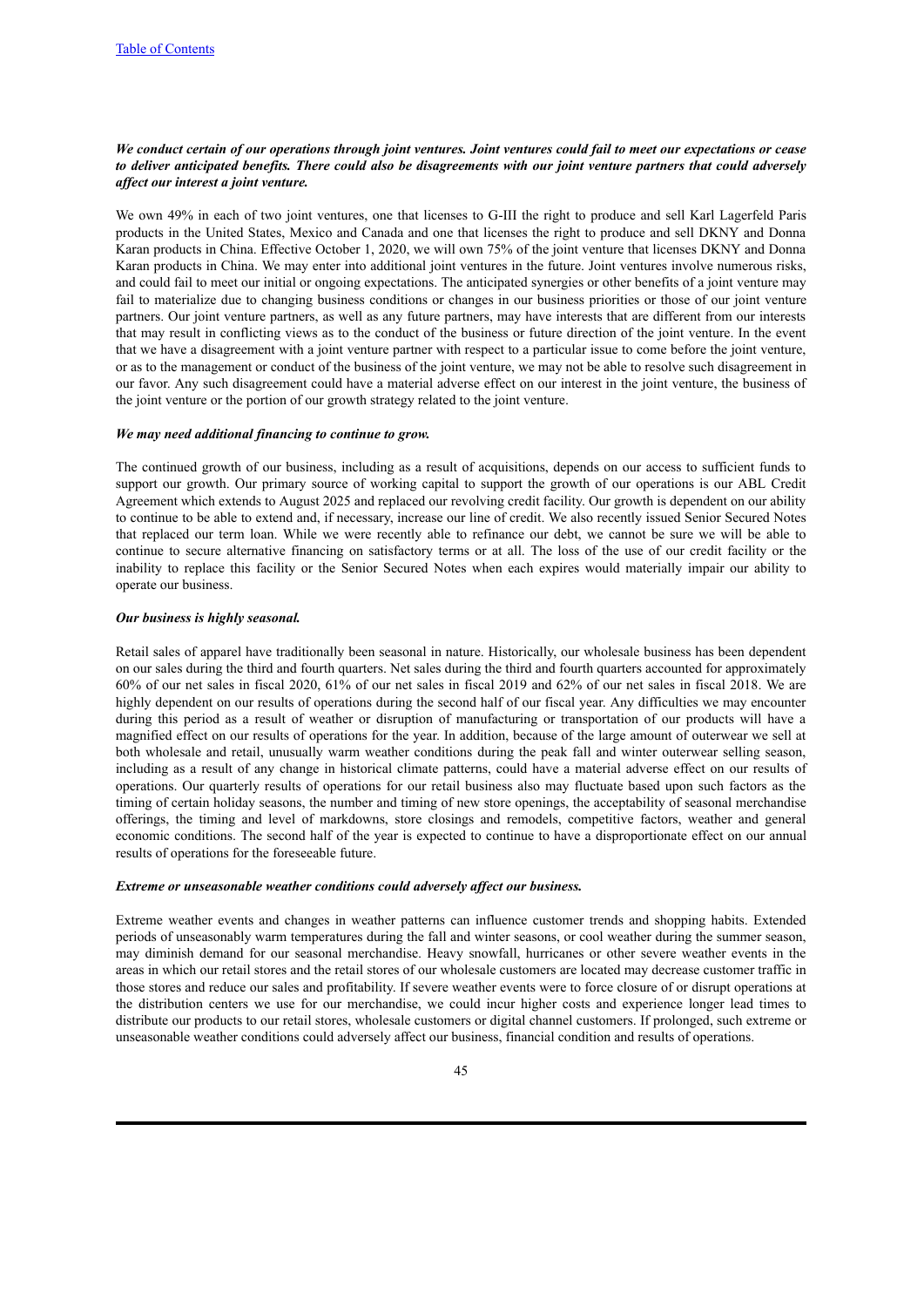# If we are unable to successfully translate market trends into attractive product offerings, our sales and profitability  $could$  *suffer.*

The retail and apparel industries are subject to sudden shifts in consumer trends and consumer spending. Our ability to successfully compete depends on a number of factors, including our ability to effectively anticipate, gauge and respond to changing consumer demands and tastes across multiple product lines and tiers of distribution. We are required to translate market trends into attractive product offerings and operate within substantial production and delivery constraints. We cannot be sure we will continue to be successful in this regard. We need to anticipate and respond to changing trends quickly, efficiently and effectively in order to be successful. Our failure to anticipate, identify or react appropriately to changes in customer tastes, preferences, shopping and spending patterns could lead to, among other things, excess inventories or a shortage of products and could have a material adverse effect on our financial condition and results of operations.

# Our ability to deliver our products to the market could be disrupted if we encounter problems affecting our logistics and *distribution systems.*

We rely on distribution facilities operated by us or by third parties to transport, warehouse and ship products to our customers. Our logistic and distribution systems include computer-controlled and automated equipment, which may be subject to a number of risks related to security or computer viruses, the proper operation of software and hardware, power interruptions or other system failures. Substantially all of our products are distributed from a few key locations. Therefore, our operations could be interrupted by travel restrictions, earthquakes, floods, fires or other natural disasters near our distribution centers. Our business interruption insurance may not adequately protect us from the adverse effects that could be caused by significant disruptions affecting our distribution facilities. In addition, our distribution capacity is dependent on the timely performance of services by third parties, including the transportation of products to and from our distribution facilities. If we encounter problems affecting our distribution system, our ability to meet customer expectations, manage inventory, complete sales and achieve operating efficiencies could be materially adversely affected.

# *We are subject to the risk of inventory loss and theft.*

Efficient inventory management is a key component of our business success and profitability. To be successful, we must maintain sufficient inventory levels and an appropriate product mix to meet the demands of our wholesale and retail customers without allowing those levels to increase to such an extent that the costs to store and hold the goods unduly impacts our financial results. If our buying decisions do not accurately predict customer trends or purchasing actions, we may have to take unanticipated markdowns to dispose of the excess inventory, which also can adversely impact our financial results. We continue to focus on ways to reduce these risks, but we cannot be certain that we will continue to be successful in our inventory management. If we are not successful in managing our inventory balances, our cash flows from operations and net income may be negatively affected.

We have experienced inventory shrinkage in the past, and we cannot be certain that incidences of inventory loss and theft will decrease in the future or that the measures we are taking will effectively reduce the problem of inventory shrinkage. Although some level of inventory shrinkage is an unavoidable cost of doing business, if we were to experience higher rates of inventory shrinkage or incur increased security costs to combat inventory theft, our results of operations could be adversely affected.

#### Fluctuations in the price, availability and quality of materials used in our products could have a material adverse effect *on our cost of goods sold and our ability to meet our customers' demands.*

Fluctuations in the price, availability and quality of raw materials used in our products could have a material adverse effect on our cost of sales or our ability to meet our customers' demands. We compete with numerous entities for supplies of materials and manufacturing capacity. Raw materials are vulnerable to adverse climate conditions, animal diseases and natural disasters that can affect the supply and price of raw materials. We may not be able to pass on all or any portion of higher raw material prices to our customers. Future increases in raw material prices could have an adverse effect on our results of operations.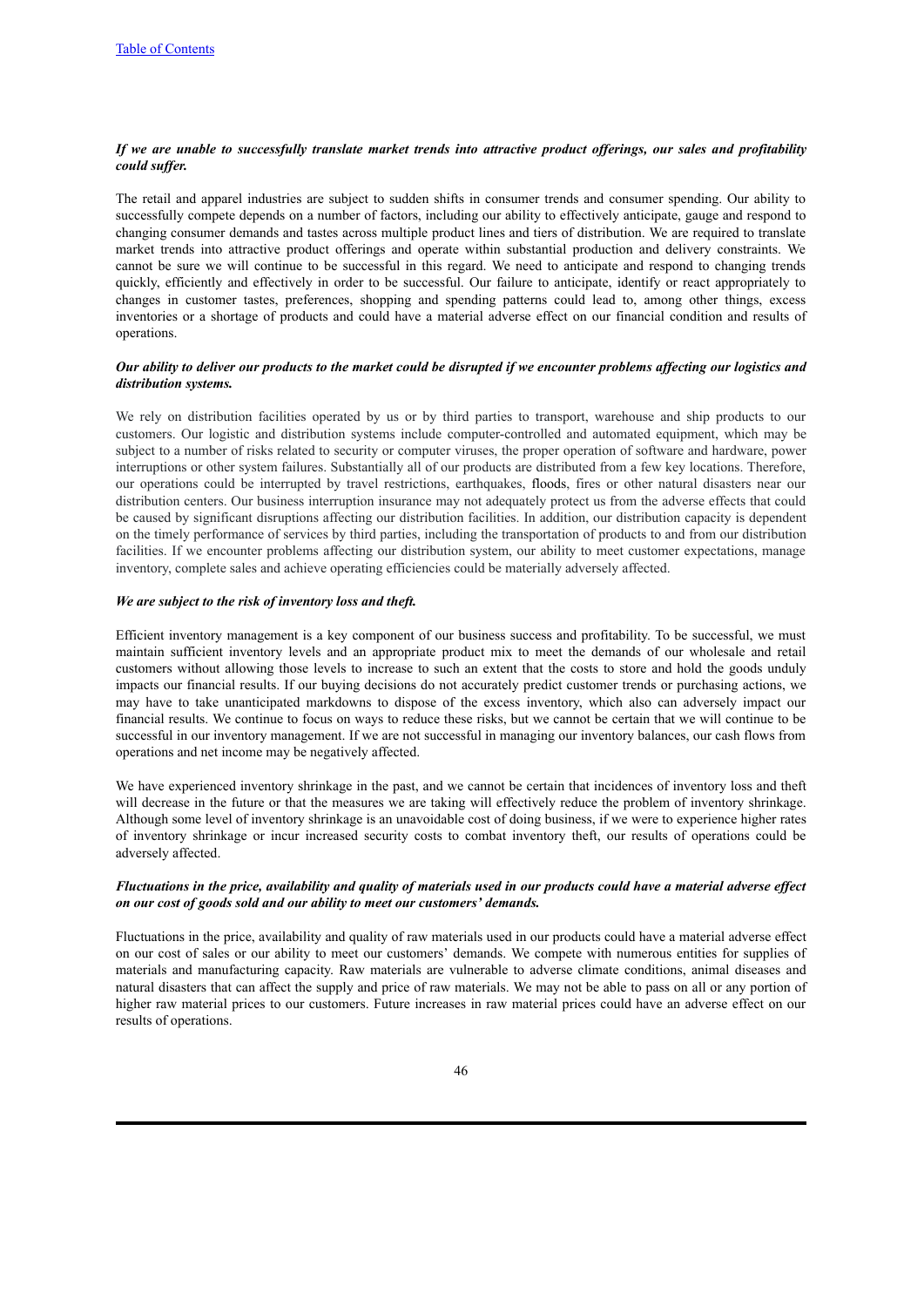Any raw material price increase or increase in costs related to the transport of our products (primarily petroleum costs) could increase our cost of sales and decrease our profitability unless we are able to pass higher prices on to our customers. In addition, if one or more of our competitors is able to reduce its production costs by taking greater advantage of any reductions in raw material prices, favorable sourcing agreements or new manufacturing technologies (which enable manufacturers to produce goods on a more cost-effective basis) we may face pricing pressures from those competitors and may be forced to reduce our prices or face a decline in net sales, either of which could have an adverse effect on our business, results of operations or financial condition.

# If we inadequately protect, maintain and enforce our trademark and other intellectual property rights, or infringe the *intellectual property rights of third parties, our business could be harmed.*

We believe that our trademarks and other proprietary rights are important to our success and our competitive position. We may, however, experience conflict with various third parties who acquire or claim ownership rights in certain trademarks. We cannot be sure that the actions we have taken to establish and protect our trademarks and other proprietary rights will be adequate to protect our rights, or that any of our intellectual property will not be challenged or held invalid or unenforceable, and we may not be able to prevent imitation of our products by others or to prevent others from seeking to block sales of our products as a violation of the trademarks and proprietary rights of others. Our failure to protect our trademarks could diminish the value of our brands, and could cause customer or consumer confusion, which could, in turn, adversely affect the validity of our trademarks and our business, results of operations and financial condition.

In the course of our attempts to expand into foreign markets, we may experience conflicts with various third parties who have acquired ownership rights in certain trademarks, which would impede our use and registration of some of our trademarks. Such conflicts are common and may arise from time to time as we pursue international expansion, such as with the international expansion of our DKNY, Donna Karan, Vilebrequin, Andrew Marc, G.H. Bass and Wilsons Leather businesses. In addition, the laws of certain foreign countries may not protect proprietary rights to the same extent as the laws of the United States. Enforcing rights to our intellectual property may be difficult and expensive, and we may not be successful in combating counterfeit products and stopping infringement of our intellectual property rights, which could make it easier for competitors to capture market share. Counterfeit products may reduce our net sales and may also damage our brands due to their lower quality. If we are unable to protect, maintain or enforce our intellectual property rights against third parties, our business, financial condition and results of operations may be materially adversely affected.

Furthermore, we cannot be certain that the conduct of our business does not and will not infringe, misappropriate or otherwise conflict with the intellectual property rights of others, and our efforts to enforce our trademark and other intellectual property rights may be met with defenses, counterclaims and countersuits attacking the validity and enforceability of our trademark and other intellectual property rights. Any action to prosecute, enforce or defend any intellectual property claim, regardless of merit or resolution, could be costly and may divert the efforts and attention of our management and technical personnel. We may not prevail in such proceedings given the complex technical issues and inherent uncertainties in intellectual property litigation. If we are found to have infringed, misappropriated or otherwise violated rights of third parties, we could be required to pay substantial damages, obtain licenses, cease the manufacture, use or sale of certain intellectual property, or cease making or selling certain products. There can be no assurance that licenses will be available on commercially reasonable terms, if at all. If we are unsuccessful in protecting and enforcing our intellectual property rights, our brands, business, financial condition and results of operations may be materially adversely affected.

#### We are subject to the risk that our licensees may not generate expected sales or maintain the value of our brands.

We currently license, and expect to continue licensing, certain of our proprietary rights, such as trademarks, to third parties. If our licensees fail to successfully market and sell licensed products, or fail to obtain sufficient capital or effectively manage their business operations, customer relationships, labor relationships, supplier relationships or credit risks, it could adversely affect our revenues, both directly from reduced royalties received and indirectly from reduced sales of our other products.

We also rely on our licensees to help preserve the value of our brand. Although we attempt to protect our brand through approval rights over the design, production processes, quality, packaging, merchandising, distribution, advertising and promotion of our licensed products, we cannot completely control the use of our licensed brand by our licensees. Although we make efforts to police the use of our trademarks by our licensees, we cannot assure you that these efforts will be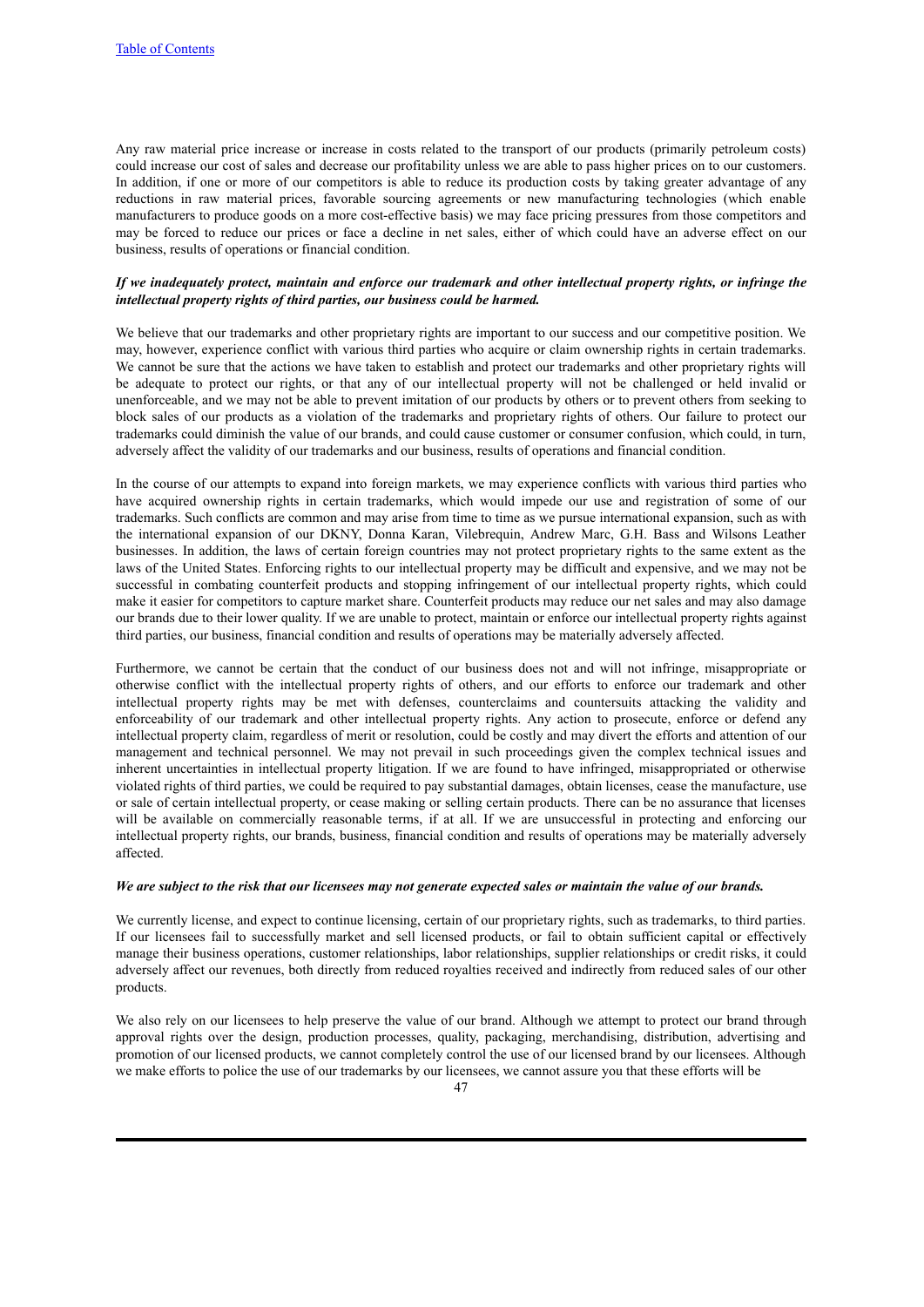sufficient to ensure that our licensees abide by the terms of their licenses. In the event that our licensees fail to do so, our trademark rights could be harmed. Moreover, the misuse of our brand by, or negative publicity involving, a licensee could have a material adverse effect on our brand and on us.

#### *We are dependent upon foreign manufacturers.*

We do not own or operate any manufacturing facilities. We also do not have long-term written agreements with any of our manufacturers. As a result, any of these manufacturers may unilaterally terminate its relationship with us at any time. Almost all of our products are imported from independent foreign manufacturers. The failure of these manufacturers to meet required quality standards could damage our relationships with our customers. In addition, the failure by these manufacturers to ship products to us in a timely manner could cause us to miss the delivery date requirements of our customers. The failure to make timely deliveries could cause customers to cancel orders, refuse to accept delivery of products or demand reduced prices.

While we source our products from many different manufacturers, we rely on a few manufacturers for a significant amount of our products. We sourced 11.4% of our purchases in fiscal 2020, 14.4% of our purchases in fiscal 2019 and 14.7% of our purchases in fiscal 2018 from one vendor in China. The loss of key vendors or a disruption in receipt of products from key vendors could adversely affect our ability to deliver goods to our customers on time and in the requested quantities. We are also dependent on these manufacturers for compliance with our policies and the policies of our licensors and customers regarding labor practices employed by factories that manufacture product for us. Any failure by these manufacturers to comply with required labor standards or any other divergence in their labor or other practices from those generally considered ethical in the United States and the potential negative publicity relating to any of these events, could result in a violation by us of our license agreements, and harm us and our reputation. In addition, a manufacturer's failure to comply with safety or content regulations and standards could result in substantial liability and harm to our reputation.

# *The use of foreign manufacturers subjects us to additional risks.*

Our arrangements with foreign manufacturers are subject to the usual risks of engaging in business abroad, including currency fluctuations, political or labor instability and potential import restrictions, duties and tariffs. We do not maintain insurance for the potential lost profits due to disruptions of our overseas manufacturers. Because our products are produced abroad, most significantly in China, political or economic instability in China or elsewhere could cause substantial disruption in the business of our foreign manufacturers. Products sourced from China represented approximately 49.5% of our inventory purchased in fiscal 2020, 61.5% of our inventory purchased in fiscal 2019 and 65.1% of our inventory purchased in fiscal 2018.

### *Our expansion into the European market exposes us to uncertain economic conditions in the Euro zone.*

Demand for our products depends in part on the general economic conditions affecting the countries in which we do business. We are attempting to expand our presence in the European markets, including for our DKNY, Donna Karan and Vilebrequin businesses. The strength of the economy in Europe is uncertain and has been significantly affected by the impacts of the COVID-19 outbreak. There is some concern that certain European countries may default in payments due on their national debt obligations and from related European financial restructuring efforts. If such defaults were to occur, or if European financial restructuring efforts create their own instability, current instability in the global credit markets may increase. Continued financial instability in Europe could adversely affect our European operations and, in turn, could have a material adverse effect on us.

# We have foreign currency exposures relating to buying and selling in currencies other than the U.S. dollar, our *functional currency.*

We have foreign currency exposure related to foreign denominated revenues and costs, which must be translated into U.S. dollars. Fluctuations in foreign currency exchange rates may adversely affect our reported earnings and the comparability of period-to-period results of operations. In addition, while certain currencies (notably the Hong Kong dollar and Chinese Renminbi) are currently managed in value in relation to the U.S. dollar by foreign central banks or governmental entities, such conditions may change, thereby exposing us to various risks as a result.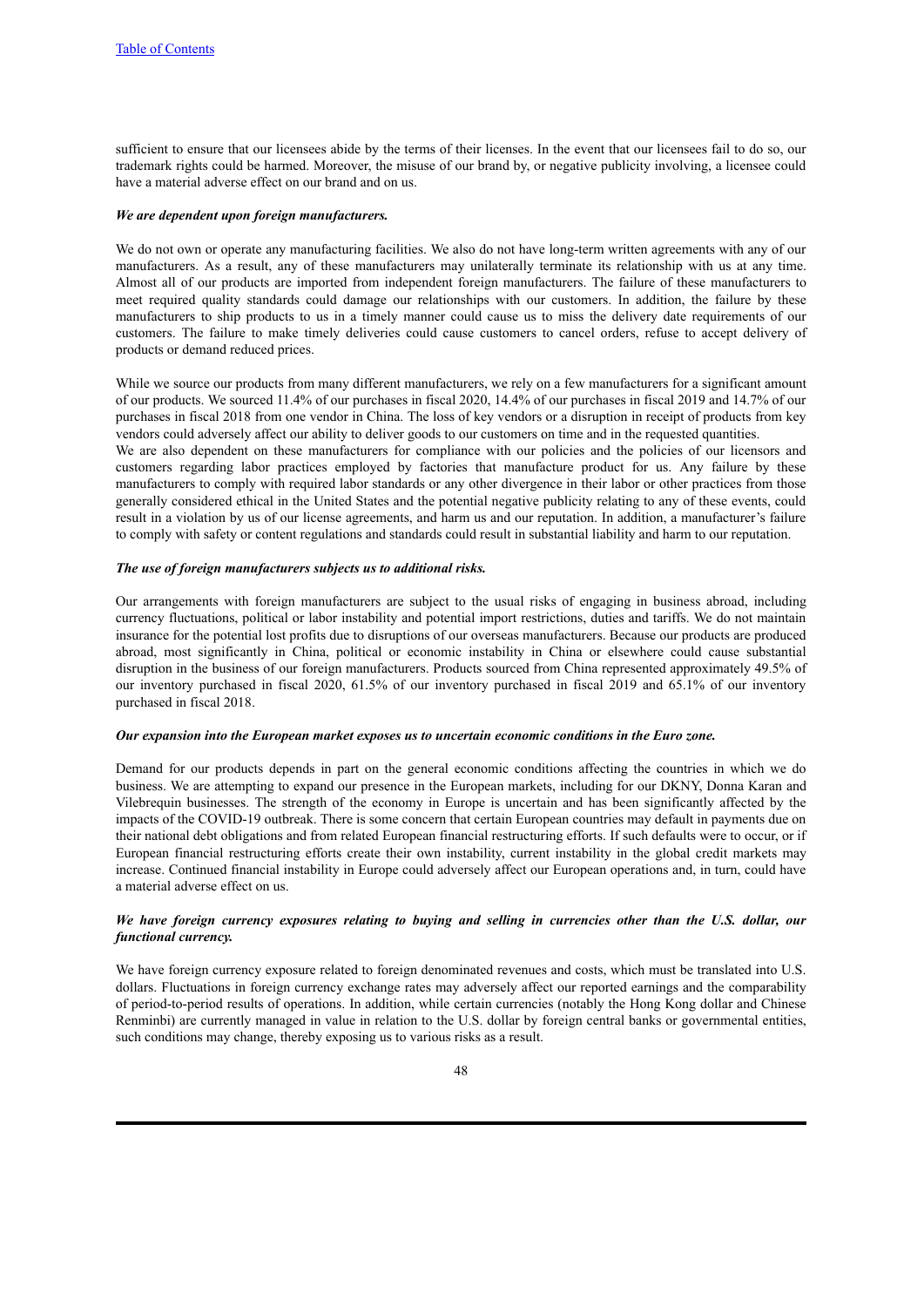Certain of our foreign operations purchase products from suppliers denominated in U.S. dollars and Euros, which may expose such operations to increases in cost of goods sold (thereby lowering profit margins) as a result of foreign currency fluctuations. Our exposures are primarily concentrated in the Euro. Changes in currency exchange rates may also affect the relative prices at which we and our foreign competitors purchase and sell products in the same market and the cost of certain items required in our operations. In addition, certain of our foreign operations have receivables or payables denominated in currencies other than their functional currencies, which exposes such operations to foreign exchange losses as a result of foreign currency fluctuations. Such fluctuations in foreign currency exchange rates could have an adverse effect on our business, results of operations and financial condition. We are not currently engaged in any hedging activities to protect against currency risks. If there is downward pressure on the value of the dollar, our purchase prices for our products could increase. We may not be able to offset an increase in product costs with a price increase to our customers.

#### *Changes in tax legislation or exposure to additional tax liabilities could impact our business.*

We are subject to income taxes in the United States and other jurisdictions. Our domestic and international tax liabilities are dependent on the allocation of revenue and expenses in various jurisdictions. Significant judgment is required in determining our global provision for income taxes. Changes in the U.S. federal, state, and international tax legislations can have an adverse impact on our income tax liabilities and effective tax rate. Although we believe our income tax estimates are reasonable, the ultimate outcomes may have a negative impact on our results of operations.

Our future effective tax rate could be adversely affected by a variety of factors, including changes in our business operations, changes in tax laws or rulings, or developments in government tax examinations. A number of countries are actively pursuing fundamental changes to the tax laws applicable to multinational companies. Furthermore, tax authorities may choose to examine or investigate our tax reporting or tax liability, including an examination of our existing transfer pricing policies. Adverse outcomes from examinations may lead to adjustments to our income tax liabilities or provisions for uncertain tax position reserves.

We are required to pay taxes other than income taxes, such as payroll, sales, use, value-added, net worth, property, and goods and services taxes, in both the United States and various other jurisdictions. Tax authorities regularly examine these non-income taxes. The outcomes from these examinations, changes in the business, changes in applicable tax rules or other tax matters may have an adverse impact on our results of operations.

#### *We are subject to risks associated with international operations.*

Our ability to capitalize on the potential of our international operations, including to realize the benefits of our DKNY, Donna Karan and Vilebrequin businesses and successfully expand into international markets, is subject to risks associated with international operations. These include:

- the burdens of complying with a variety of foreign laws and regulations, including trade and labor restrictions;
- local product preferences and product requirements;
- more stringent regulation relating to privacy and data protection, including with respect to the collection, use and processing of personal information, particularly in Europe;
- more stringent regulation relating to privacy and data access to, or use of, commercial or personal information, particularly in Europe;
- less rigorous protection of intellectual property;
- compliance with United States and other country laws relating to foreign operations, including the Foreign Corrupt Practices Act, which prohibits U.S. companies from making improper payments to foreign officials for the purpose of obtaining or retaining business;
- unexpected changes in regulatory requirements; and
- new tariffs or other barriers in international markets.

We are also subject to general political and economic risks in connection with our international operations, including:

- political instability and terrorist attacks;
- changes in diplomatic and trade relationships; and
- general and economic fluctuations in specific countries or markets.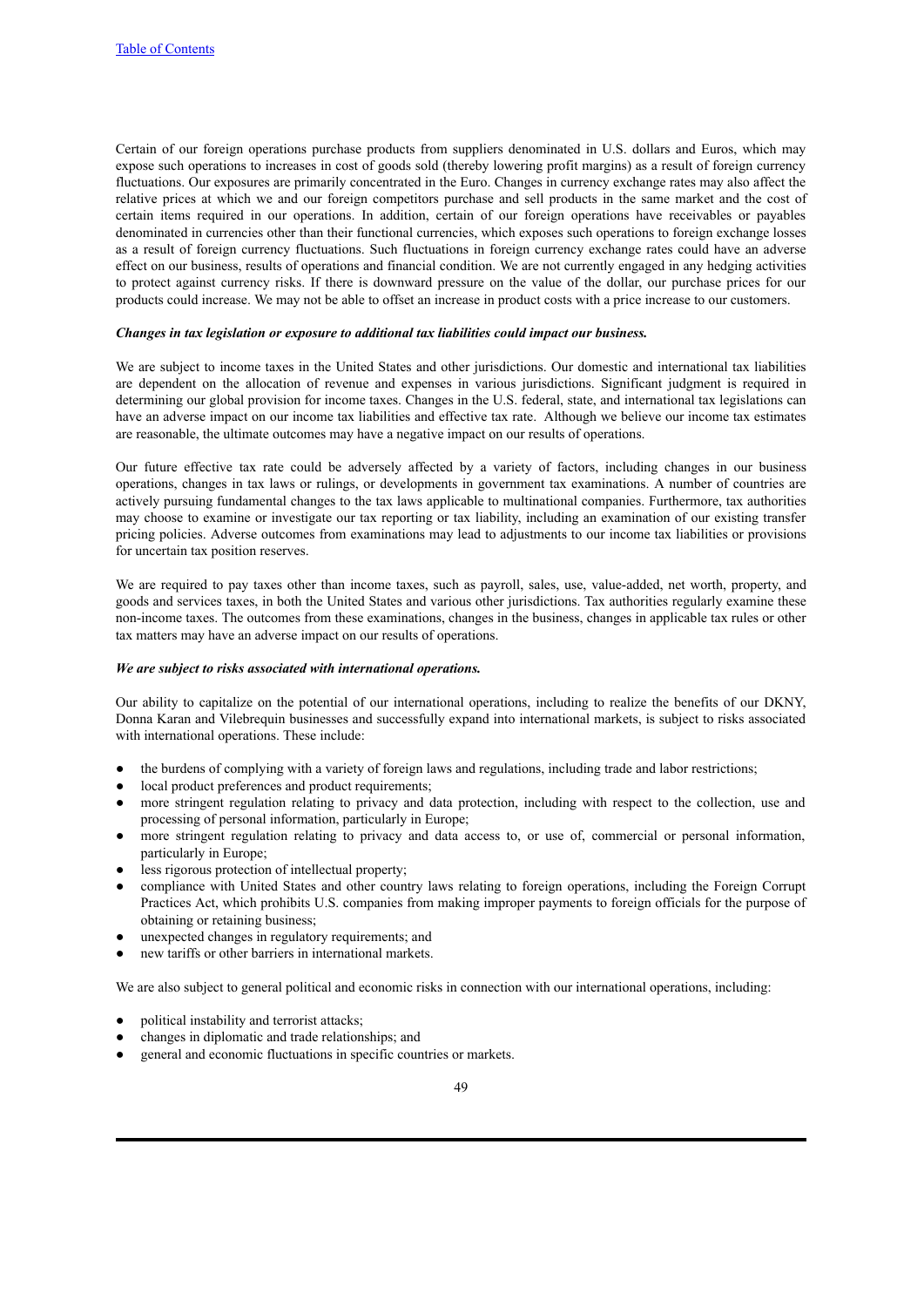Changes in regulatory, geopolitical, social or economic policies and other factors may have a material adverse effect on our international business in the future or may require us to exit a particular market or significantly modify our current business practices.

# The recently adopted national security law in Hong Kong may result in disruptions to our business operations in Hong *Kong and additional tarif s and trade restrictions.*

On June 30, 2020, a new security law was put into effect that would change the way Hong Kong has been governed since the territory was handed over by England to China in 1997. This law increases the power of the central government in Beijing over Hong Kong, limits the civil liberties of residents of Hong Kong and could restrict their ability to conduct business in the same way as in the past on a go forward basis. The U.S. State Department has announced the U.S. would no longer consider Hong Kong to have significant autonomy from China which could end some or all of the U.S. government's special trade and economic relations with Hong Kong. This may result in disruption to our offices and employees located in Hong Kong, as well as the shipment of our products from Hong Kong to the United States. Further, the U.S. may impose the same tariffs and other trade restrictions on exports from Hong Kong that it places on goods from mainland China. The potential disruption to our business operations in Hong Kong and additional tariffs and trade restrictions could have an adverse impact on our results of operations.

# Tariffs that have been, and might be, imposed by the United States government or a resulting trade war could have a *material adverse ef ect on our results of operations.*

The apparel and accessories industry has been impacted by tariffs implemented by the United States government on goods imported from China. Tariffs on handbags and leather outerwear imported from China were effective beginning in September 2018, and were initially in the amount of 10% of the merchandise cost to us. The level of tariffs on these product categories was increased to 25% beginning May 10, 2019.

On August 1, 2019, the United States government announced new 10% tariffs that cover the remaining estimated \$300 billion of inbound trade from China, including most of our apparel products. On August 23, 2019, the United States government announced that the new tariffs to go into effect would increase from 10% to 15%. The new 15% tariffs went into effect on September 1, 2019, although the additional tariffs on certain categories of products were delayed until December 15, 2019. The announcement followed an earlier proposal by the United States government that would have imposed 25% tariffs on the balance of inbound trade from China, but that were suspended pending trade negotiations with China. The additional tariffs have not yet gone into effect as the United States and China entered into a "phase one" trade agreement in January 2020.

It is difficult to accurately estimate the impact on our business from these tariff actions or similar actions or when additional tariffs may become effective. For fiscal 2019, approximately 61.5% of the products that we sold were manufactured in China. For fiscal 2020, approximately 49.5% of the products that we sold were manufactured in China.

The United States government continues to negotiate with China with respect to a "phase two" trade agreement, which could lead to the removal, lowering or postponement of the additional tariffs. If the U.S. and China are not able to resolve their differences, additional tariffs may be put in place and additional products may become subject to tariffs. Tariffs on additional products imported by us from China would increase our costs, could require us to increase prices to our customers and would cause us to seek price concessions from our vendors. If we are unable to increase prices to offset an increase in tariffs, this would result in our realizing lower gross margins on the products sold by us and will negatively impact our operating results. We have engaged in a number of efforts to mitigate the effect on our results of operations of increases in tariffs on products imported by us from China, including accelerating the receipt of inventory, diversifying our sourcing network by arranging to move production out of China, negotiating with our vendors in China to receive vendor support to lessen the impact of increased tariffs on our cost of goods sold, and discussing with our customers the implementation of price increases that we believe our products can absorb because of the strength of our portfolio of brands. These efforts may not enable us to offset the adverse effects of any increases in tariffs.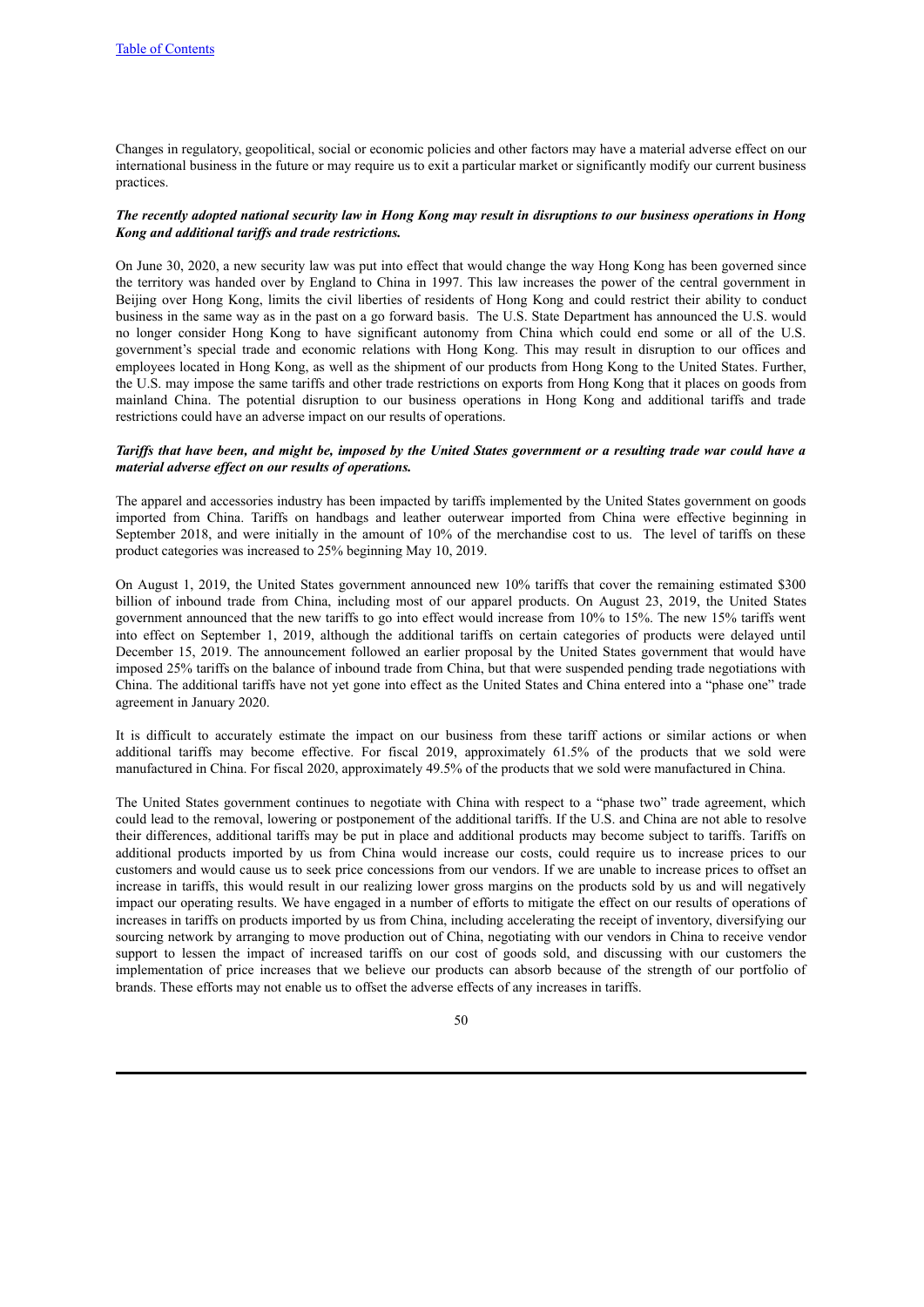# We have been audited by the Canadian Border Services Agency ("CBSA") and are in the process of appealing the *CBSA ruling. Loss of this appeal could have an adverse ef ect on our results of operations.*

In October 2017, the CBSA issued a final audit report to G-III's Canadian subsidiary that challenged the valuation used by the Canadian subsidiary for certain goods imported into Canada. The period covered by the examination is February 1, 2014 through October 27, 2017, the date of the final report. The CBSA has requested us to reassess our customs entries for that period using the price paid or payable by the Canadian retail customers for certain imported goods rather than the price paid by us to the vendor. The CBSA has also requested that we change the valuation method used to pay duties with respect to goods imported in the future.

We secured a bond to guarantee payment in the amount of CAD \$26.9 million (\$20.9 million) in March 2018, representing customs duty and interest that is claimed to be owed by us through December 31, 2017. In March 2018, we amended the duties filed for the month of January 2018 in accordance with the new valuation method. This amount was paid to the CBSA. Beginning February 1, 2018, we began paying duties in Canada on imported goods based on the price paid or payable by the Canadian retail customers. Duties paid on the higher dutiable value through May 31, 2019 were not charged as an expense in our statement of operations, but were recorded as a deferred expense until the appeal process is concluded. Effective June 1, 2019, we commenced paying based on the dutiable value of our imports in Canada based on pre-audit levels.

If our appeal of the audit findings is not successful, we will have to pay the duties and interest that have been secured by the bond. This will result in a charge to our statement of operations for past duties, as well as for the additional duties we deferred or have not paid beginning on February 1, 2018 through the conclusion of the appeal process. In addition, our loss of the appeal would result in increased duties paid in Canada on products imported into Canada and will increase our cost of sales and decrease our profitability unless we are able to pass higher prices on to our customers. This could have an adverse effect on our results of operations.

### If we do not successfully upgrade, maintain and secure our information systems to support the needs of our *organization, this could have an adverse impact on the operation of our business.*

We rely heavily on information systems to manage operations, including a full range of financial, sourcing, retail and merchandising systems, and regularly make investments to upgrade, enhance or replace these systems. The reliability and capacity of our information systems is critical. The failure of our information technology systems to perform as we anticipate could disrupt our business and could result in transaction errors, processing inefficiencies and the loss of sales and customers, which may have a material adverse effect on our business, financial condition and results of operations to suffer. Despite our preventative efforts, our systems are vulnerable from time to time to damage or interruption from, among other things, security breaches, cyber-attacks, computer viruses, ransomware, power outages, fire, natural disasters, systems failures and other technical malfunctions. Increased cyber-security threats pose a potential risk to the security and viability of our information technology systems, as well as the confidentiality, integrity and availability of the data stored on those systems. If our information technology systems suffer severe damage, disruption or shutdown, by unintentional or malicious actions of employees and contractors or by cyber-attacks, and our business continuity plans do not effectively resolve the issues in a timely manner, we could experience business disruptions, reputational damage, transaction errors, processing inefficiencies, increased overhead costs, excess inventory, product shortages and a loss of important information, causing our business, financial condition and results of operations to be adversely affected. Any disruptions affecting our information systems, or any delays or difficulties in transitioning to new systems or in integrating them with current systems, could have a material adverse impact on the operation of our business. We could also be required to spend significant financial and other resources to remedy the damage caused by a security breach or to repair or replace networks and information systems. In addition, our ability to continue to operate our business without significant interruption in the event of a disaster or other disruption depends in part on the ability of our information systems to operate in accordance with our disaster recovery and business continuity plans.

While we devote significant resources to network security, backup and disaster recovery, enhanced training and other security measures to protect our systems and data, security measures cannot provide absolute security or guarantee that we will be successful in preventing or responding to every breach or disruption on a timely basis. In addition, due to the constantly evolving nature of security threats, we cannot predict the form and impact of any future incident, and the cost and operational expense of implementing, maintaining and enhancing protective measures to guard against increasingly complex and sophisticated cyber threats could increase significantly. If any of these risks materialize, our reputation and our ability to conduct our business may be materially adversely affected.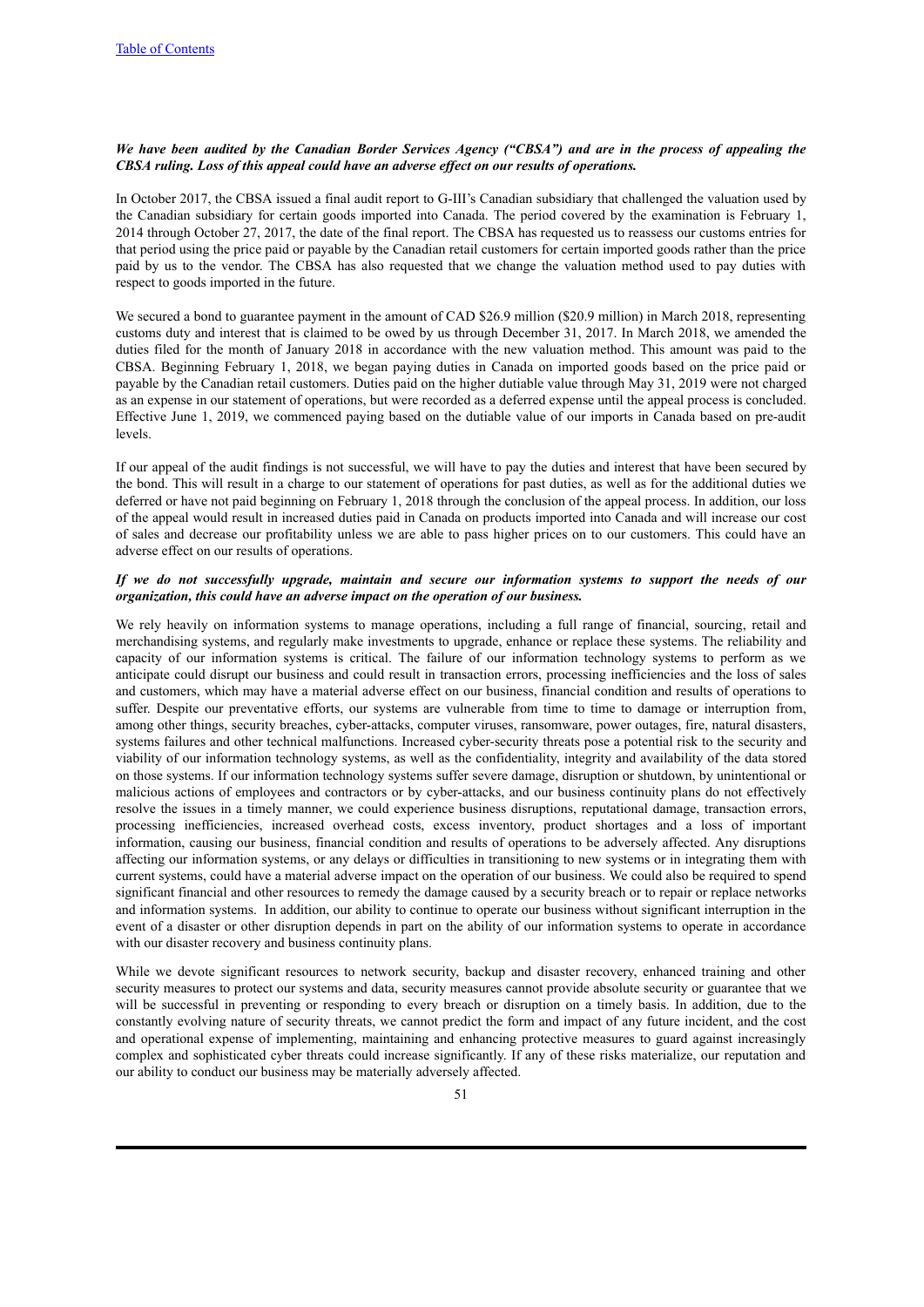# *A data security or privacy breach could adversely af ect our business.*

We collect, process, transmit and store personal, sensitive and confidential information, including our proprietary business information and that of consumers (including users of our websites) and our wholesale partners, distributors, employees, suppliers and business partners. The protection of customer, employee and company data is critical to us. Customers have a high expectation that we will adequately protect their personal information from cyberattack or other security breaches. A significant breach of customer, employee, or company data could damage our reputation and result in lost sales, fines, or lawsuits. The secure processing, maintenance and transmission of this information is critical to our operations and business strategy. Despite our security measures, our information technology and infrastructure may be vulnerable to attacks by hackers or breaches due to employee error, malfeasance or other disruptions. Any such breach or attack could compromise our networks and the information stored there could be accessed, publicly disclosed, lost or stolen.

Because the methods used to obtain unauthorized access change frequently and may not be immediately detected, we may be unable to anticipate these methods or promptly implement preventative measures. Any such access, disclosure or other loss of information could result in legal claims or proceedings, liability under laws that protect the privacy of personal information, disrupt our operations and the services we provide to customers and damage our reputation, which could adversely affect our business, revenues and competitive position. In addition to taking the necessary precautions ourselves, we require that third-party service providers implement reasonable security measures to protect our customers' identity and privacy. We do not, however, control these third-party service providers and cannot guarantee that no electronic or physical computer break-ins and security breaches will occur in the future.

Our collection, use and processing of personally identifiable data is regulated at the international, federal and state levels. We must comply with increasingly complex and rigorous regulatory standards enacted to protect business and personal data in the United States, Europe and elsewhere. For example, the European Union adopted regulations that became effective in May 2018, called the General Data Protection Regulation ("GDPR"), which requires companies to meet additional requirements regarding the handling of personal data, including its use, protection and the ability of persons whose data is stored to exercise certain additional rights with respect to their personal data. The GDPR calls for privacy and process enhancements, accompanied by a commitment of resources and other expenditures in support of compliance. Violations of GDPR could result in significant penalties. The regulatory environment surrounding information security and privacy is increasingly demanding. California adopted a new regulation called the California Consumer Privacy Act ("CCPA") that went into effect January 1, 2020, with enforcement beginning on July 1, 2020. CCPA provides broad rights to California consumers with respect to the collection and use of their information by businesses. It also creates a new and potentially severe statutory framework for violations. The California law could lead to similar laws in other U.S. states or at a national level.

Privacy and information security laws and regulations change from time to time, and compliance with them may result in cost increases due to necessary systems changes and the development of new processes. The interplay of federal and state laws may be subject to varying interpretations by courts and governmental agencies, creating complex compliance issues for us, consumers and our wholesale partners. If we fail to comply with these laws and regulations, we could be subjected to legal risk. We are also contractually obligated to comply with certain industry standards regarding payment card information. Increasing costs associated with information security, such as increased investment in technology, the cost of compliance and costs resulting from consumer fraud could cause our business and results of operations to suffer materially.

#### **Risk Factors Relating to the Economy and the Apparel Industry**

# Recent and future economic conditions, including volatility in the financial and credit markets, may adversely affect our *business.*

Economic conditions have affected, and in the future may adversely affect, the apparel industry and our major customers. Economic conditions have, at times, led to a reduction in overall consumer spending, which could have an adverse impact on sales of our products. A disruption in the ability of our significant customers to access liquidity could cause serious disruptions or an overall deterioration of their businesses which could lead to a significant reduction in their orders of our products and the inability or failure on their part to meet their payment obligations to us, any of which could have a material adverse effect on our results of operations and liquidity. A significant adverse change in a customer's financial and/or credit position could also require us to sell fewer products to that customer, assume greater credit risk relating to that customer's receivables or could limit our ability to collect receivables related to previous purchases by that customer. As a result, our reserves for doubtful accounts and write-offs of accounts receivable may increase.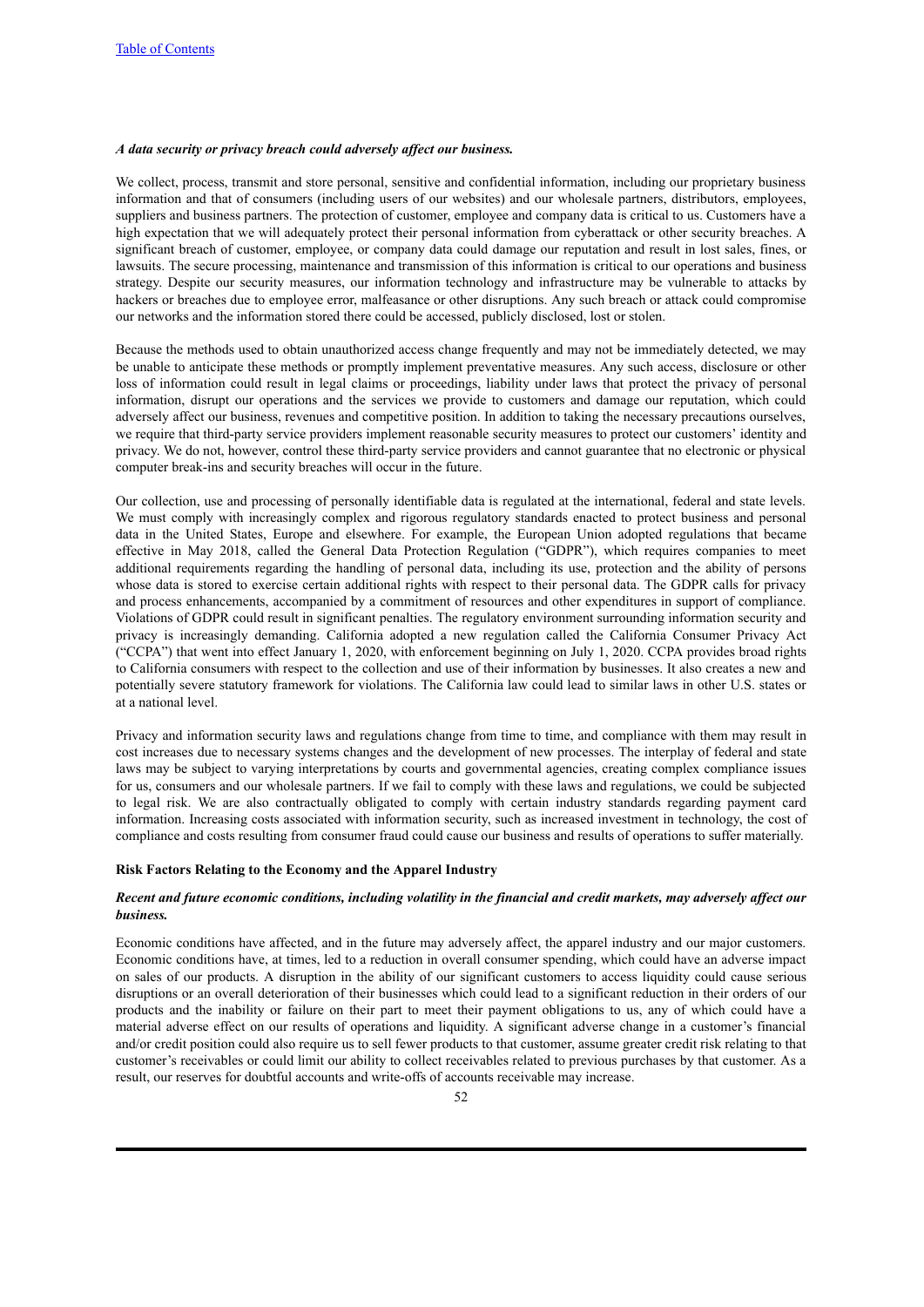# *The cyclical nature of the apparel industry and uncertainty over future economic prospects and consumer spending could have a material adverse ef ect on our results of operations.*

The apparel industry is cyclical. Purchases of outerwear, sportswear, swimwear, footwear and other apparel and accessories tend to decline during recessionary periods and may decline for a variety of other reasons, including changes in fashion trends and the introduction of new products or pricing changes by our competitors. Uncertainties regarding future economic prospects may affect consumer-spending habits and could have an adverse effect on our results of operations. Uncertainty with respect to consumer spending as a result of weak economic conditions has, at times, caused our customers to delay the placing of initial orders and to slow the pace of reorders during the seasonal peak of our business. Weak economic conditions have had a material adverse effect on our results of operations at times in the past and could have a material adverse effect on our results of operations in the future as well.

#### The competitive nature of our industry may result in lower prices for our products and decreased gross profit margins.

The apparel business is highly competitive. We have numerous competitors with respect to the sale of apparel, footwear and accessories, including digital websites, distributors that import products from abroad and domestic retailers with established foreign manufacturing capabilities. Many of our competitors have greater financial and marketing resources and greater manufacturing capacity than we do. The general availability of contract manufacturing capacity also allows ease of access by new market entrants. The competitive nature of the apparel industry may result in lower prices for our products and decreased gross profit margins, either of which may materially adversely affect our sales and profitability. Sales of our products are affected by a number of competitive factors including style, price, quality, brand recognition and reputation, product appeal and general fashion trends.

# If major department, mass merchant and specialty store chains consolidate, continue to close stores or cease to do *business, our business could be negatively af ected.*

We sell our products to major department, mass merchant and specialty store chains. Continued consolidation in the retail industry, as well as store closing or retailers ceasing to do business, could negatively impact our business. Our largest customer, Macy's, has announced that it intends to close approximately 125 stores over the next three years. In addition, Lord & Taylor, which had filed for bankruptcy, has announced that it is liquidating its business and closing all stores, JC Penney has filed for bankruptcy and Kohl's, as well as other store chains, have announced their intention to close stores. Bon-Ton Stores, a customer of ours for many years, filed for bankruptcy in 2018 and closed all of its stores. Store closings could adversely affect our business and results of operations. Consolidation could reduce the number of our customers and potential customers. With increased consolidation in the retail industry, we are increasingly dependent on retailers whose bargaining strength may increase and whose share of our business may grow. As a result, we may face greater pressure from these customers to provide more favorable terms, including increased support of their retail margins. As purchasing decisions become more centralized, the risks from consolidation increase. A store group could decide to close stores, decrease the amount of product purchased from us, modify the amount of floor space allocated to apparel in general or to our products specifically or focus on promoting private label products or national brand products for which it has exclusive rights rather than promoting our products. Customers are also concentrating purchases among a narrowing group of vendors. These types of decisions by our key customers could adversely affect our business.

# If new legislation restricting the importation or increasing the cost of textiles and apparel produced abroad is enacted, *our business could be adversely af ected.*

Legislation that would restrict the importation or increase the cost of textiles and apparel produced abroad has been periodically introduced in Congress. The enactment of new legislation or international trade regulation, or executive action affecting international textile or trade agreements, could adversely affect our business. International trade agreements that can provide for tariffs and/or quotas can increase the cost and limit the amount of product that can be imported.

We cannot predict whether quotas, duties, taxes, or other similar restrictions will be imposed by the U.S., the European Union, Asia, or other countries upon the import or export of our products in the future, or what effect any of these actions would have, if any, on our business, results of operations, and financial condition. Changes in regulatory, geopolitical, social, economic, or monetary policies and other factors may have a material adverse effect on our business in the future, or may require us to exit a particular market or significantly modify our current business practices.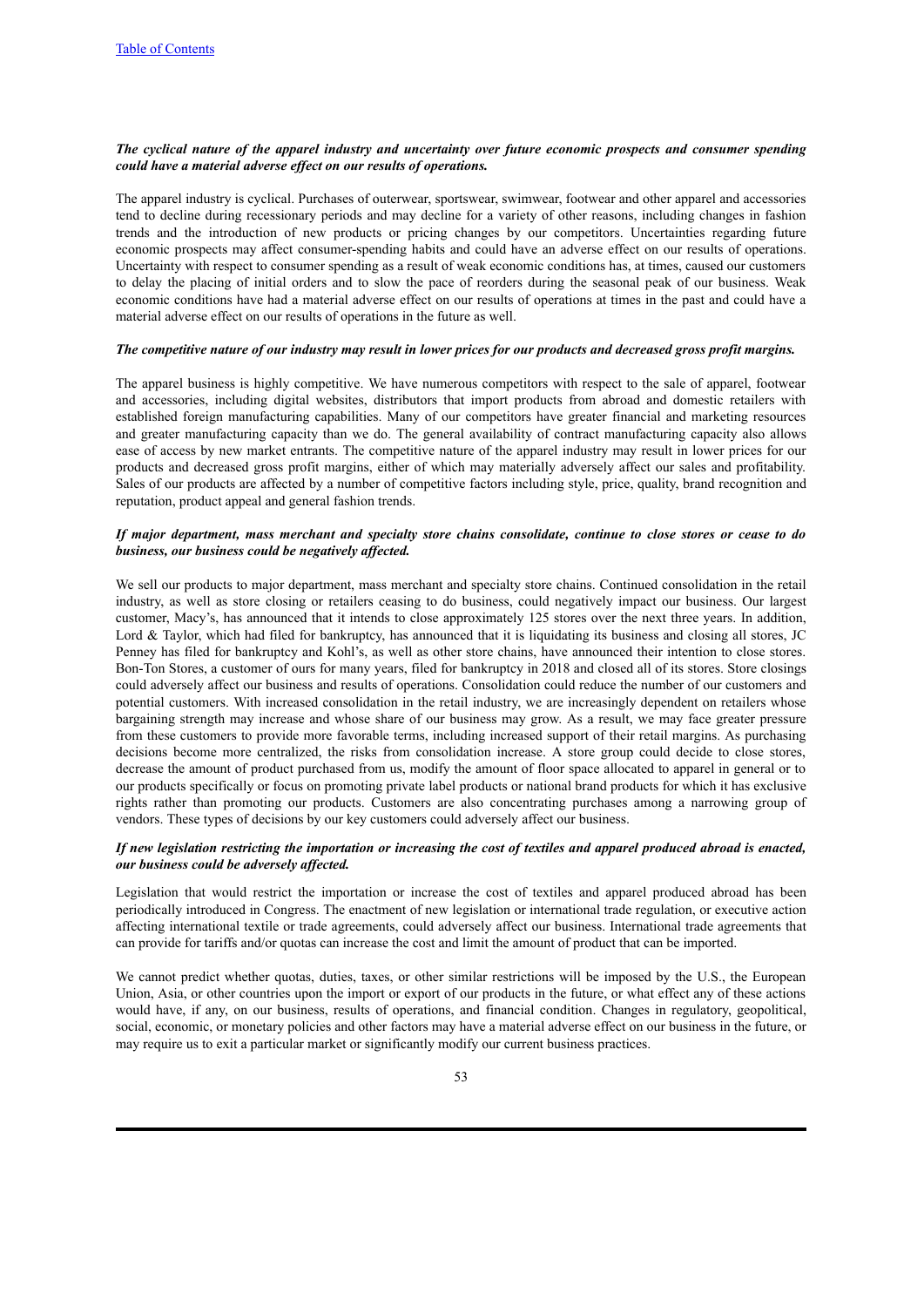As previously discussed, the U.S. presidential administration has imposed retaliatory duties against China, and threatened to impose additional duties, in order to reverse what it perceives as unfair trade practices that have negatively impacted manufacturing in the U.S. The administration has also discussed the implementation of other duties that would impose an additional tax on imported goods regardless of origin. It is possible that the United States may impose new trade or other initiatives that adversely affect the trading status of countries where our apparel is manufactured and such initiatives could include retaliatory duties, higher tariffs or other trade sanctions. The administration has indicated it may make modifications to international trade policy or agreements or engage in other restrictive trade practices that may have the effect of reducing the amount or increasing the cost of imported goods. Changes in existing trade agreements or imposition of tariffs on our products imported from China or other countries could have a material adverse effect on our operations and financial results.

China's accession agreement for membership in the World Trade Organization provides that member countries, including the United States, may impose safeguard quotas on specific products. We are unable to assess the potential for future action by the United States government with respect to any product category in the event that the quantity of imported apparel significantly disrupts the apparel market in the United States. Future action by the United States in response to a disruption in its apparel markets could limit our ability to import apparel and increase our costs.

# The effects of war, acts of terrorism, natural disasters or public health crises could adversely affect our business and *results of operations.*

The continued threat of terrorism, heightened security measures and military action in response to acts of terrorism or civil unrest has, at times, disrupted commerce and intensified concerns regarding the United States and world economies. Any further acts of terrorism or new or extended hostilities may disrupt commerce and undermine consumer confidence, which could negatively impact our sales and results of operations. Similarly, the occurrence of one or more natural disasters, such as hurricanes, fires, floods or earthquakes, or public health crises, such as the COVID-19 pandemic, could result in the closure of one or more of our distribution centers, our corporate headquarters or a significant number of stores or impact one or more of our key suppliers. In addition, these types of events could result in increases in energy prices or a fuel shortage, the temporary or long-term disruption in the supply of product, disruption in the transport of product from overseas, delay in the delivery of product to our factories, our customers or our stores and disruption in our information and communication systems. Accordingly, these types of events could have a material adverse effect on our business and our results of operations.

#### **Other Risks Related to the Ownership of Our Common Stock or Other Securities**

#### Our Chairman and Chief Executive Officer may be in a position to control matters requiring a stockholder vote.

As of March 23, 2020, Morris Goldfarb, our Chairman and Chief Executive Officer, beneficially owned approximately 8.1% of our common stock. His significant role in our management and his reputation in the apparel industry could make his support crucial to the approval of any major transaction involving us. He may have the ability to control our management and affairs.

# *The price of our common stock has fluctuated significantly and could continue to fluctuate significantly.*

Between February 1, 2017 and September 4, 2020, the market price of our common stock has ranged from a low of \$2.96 to a high of \$51.20 per share. The market price of our common stock may change significantly in response to various factors and events beyond our control, including:

- fluctuations in our quarterly revenues or those of our competitors as a result of seasonality or other factors;
- a shortfall in revenues or net income from that expected by securities analysts and investors;
- changes in securities analysts' estimates of our financial performance or the financial performance of our competitors or companies in our industry generally;
- announcements concerning our competitors;
- changes in product pricing policies by our competitors or our customers;
- changes in tariff and trade policies;
- actual or perceived adverse effects from the coronavirus outbreak;
- general conditions in our industry; and
- general conditions in the securities markets.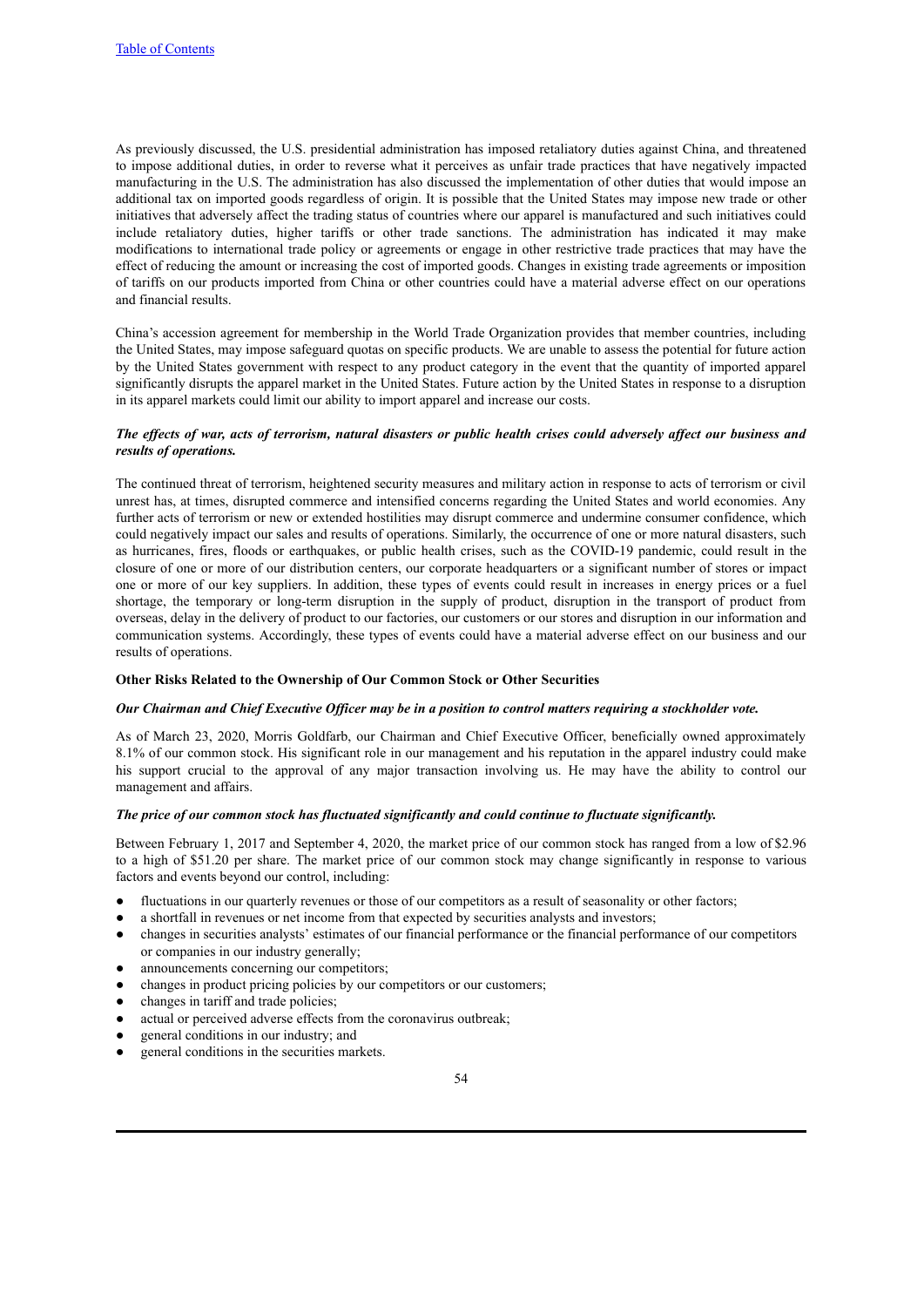## *Our actual financial results might vary from our publicly disclosed financial forecasts.*

From time to time, we have publicly disclosed financial forecasts. Our forecasts reflect numerous assumptions concerning our expected performance, as well as other factors that are beyond our control and that might not turn out to be correct. As a result, variations from our forecasts could be material. Our financial results are subject to numerous risks and uncertainties, including those identified throughout this "Risk Factors" section and elsewhere in this Quarterly Report or in our Annual Report on Form 10-K. If our actual financial results are worse than our financial forecasts or forecasts provided by outside investment analysts, or others, the price of our common stock may decline. Investors who rely on these predictions when making investment decisions with respect to our securities do so at their own risk. We take no responsibility for any losses suffered as a result of such changes in our stock price. Similar to many other companies in our industry, we have not provided financial forecasts for the full fiscal 2021 year or for the first three quarters of fiscal 2021 due to uncertainty surrounding the financial impact of COVID-19 on our business. We have decided to continue not providing financial forecasts at this time and we do not have any responsibility to do so going forward or to update any of our forward-looking statements at such times or otherwise. We cannot predict if or when we will resume providing financial forecasts.

#### If our goodwill, trademarks and other intangibles become impaired, we may be required to record charges to earnings.

As of January 31, 2020, we had goodwill, trademarks and other intangibles in an aggregate amount of \$737.6 million, or approximately 29% of our total assets and approximately 57% of our stockholders' equity. Approximately \$621.7 million of our goodwill, trademarks and other intangibles was recorded in connection with our acquisition of DKI. Under GAAP, we review our goodwill and other indefinite life intangibles for impairment annually as of January 31 of each fiscal year and when events or changes in circumstances indicate the carrying value may not be recoverable due to factors such as reduced estimates of future cash flows and profitability, increased cost of debt, slower growth rates in our industry or a decline in our stock price and market capitalization. Estimates of future cash flows and profitability are based on an updated long-term financial outlook of our operations. However, actual performance in the near-term or long-term could be materially different from these forecasts, which could impact future estimates. A significant decline in our market capitalization or deterioration in our projected results could result in an impairment of our goodwill, trademarks and/or other intangibles. We may be required to record a significant charge to earnings in our financial statements during a period in which an impairment of our goodwill is determined to exist which would negatively impact our results of operations and could negatively the market price of our securities.

Similar to many companies in our industry, our market capitalization has been negatively impacted recently as stock prices have dropped dramatically. The uncertainty caused by the COVID-19 outbreak has made it impracticable to forecast our business with any certainty for the balance of the fiscal year. As a result, we will likely have to evaluate the value of our intangibles with indefinite lives, including trademarks, goodwill and other long-lived assets, which could result in impairments to such assets in fiscal 2021.

# We are subject to significant corporate regulation as a public company and failure to comply with applicable regulations could subject us to liability or negatively affect the market price of our securities, including the notes offered *hereby.*

As a publicly traded company, we are subject to a significant body of regulation, including the reporting requirements of the Exchange Act, the listing requirements of the Nasdaq Global Select Market, the Sarbanes-Oxley Act of 2002 and the Dodd-Frank Wall Street Reform and Consumer Protection Act of 2010.

The internal control over financial reporting required by Section 404 of the Sarbanes-Oxley Act may not prevent or detect misstatements because of certain of its limitations, including the possibility of human error, the circumvention or overriding of controls, or fraud. As a result, even effective internal controls may not provide reasonable assurances with respect to the preparation and presentation of financial statements. We cannot provide assurance that, in the future, our management will not find a material weakness in connection with its annual review of our internal control over financial reporting pursuant to Section 404 of the Sarbanes-Oxley Act. We also cannot provide assurance that we could correct any such weakness to allow our management to assess the effectiveness of our internal control over financial reporting as of the end of our fiscal year in time to enable our independent registered public accounting firm to state that such assessment will have been fairly stated in our 2020 Annual Report or state that we have maintained effective internal control over financial reporting as of the end of our fiscal year. Discovery and disclosure of a material weakness in our internal control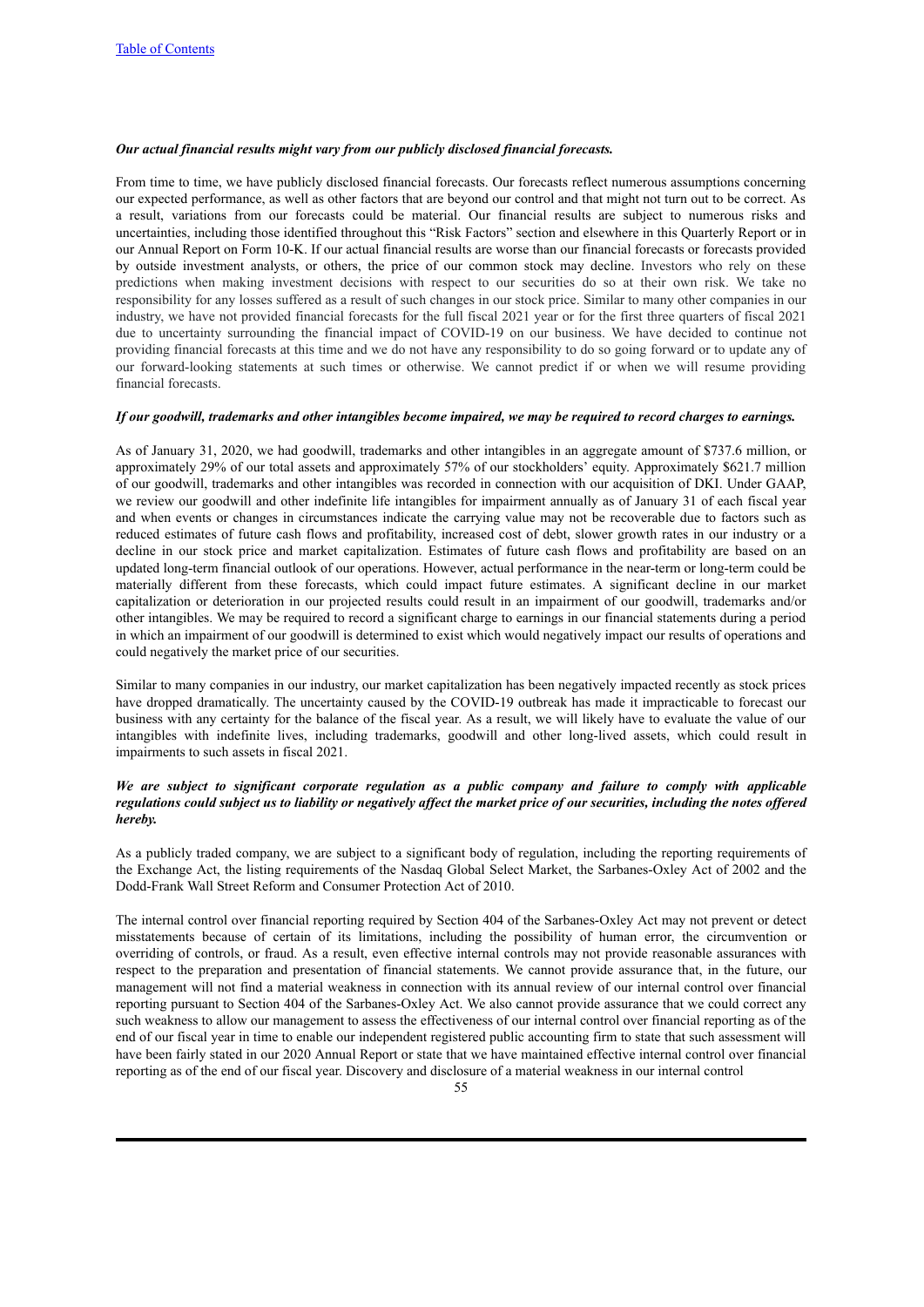over financial reporting could have a material impact on our financial statements and could cause the market price of our securities, including the notes, to decline.

There are significant corporate governance and executive compensation-related provisions in the Dodd-Frank Act that have required, and continue to require, the SEC to adopt additional rules and regulations in these areas. Our efforts to comply with Dodd-Frank requirements have resulted in, and are likely to continue to result in, an increase in expenses and a diversion of management's time from other business activities. For example, we are subject to SEC disclosure obligations relating to our use of minerals that have a risk of being so-called "conflict minerals" such as columbite-tantalite, cassiterite (tin), wolframite (tungsten) and gold. These minerals are present in a number of our products.

We have incurred and will continue to incur costs associated with complying with the supply chain due diligence procedures required by the SEC. The preparation of our conflict minerals report is dependent upon the implementation and operation of our systems and processes and information supplied by our suppliers of products that contain, or potentially contain, conflict minerals. To the extent that the information that we receive from our suppliers is inaccurate or inadequate or our processes in obtaining that information do not fulfill the SEC's requirements, we could face both reputational and SEC enforcement risks.

Given the uncertainty associated with the manner in which additional corporate governance and executive compensationrelated provisions of the Dodd-Frank Act will be implemented, the full extent of the impact such requirements will have on our operations is unclear. The changes resulting from the Dodd-Frank Act may require changes to certain business practices, or otherwise adversely affect our business.

While we have developed and instituted corporate compliance programs and continue to update our programs in response to newly implemented or changing regulatory requirements, we cannot provide assurance that we are or will be in compliance with all potentially applicable corporate regulations. If we fail to comply with any of these regulations, we could be subject to a range of regulatory actions, fines or other sanctions or litigation.

# *The increased focus by stakeholders on corporate responsibility issues, including those associated with environmental, social and governance issues, could negatively af ect our business and operations.*

Our business is susceptible to risks associated with climate change, including through disruption to our supply chain, potentially impacting the production and distribution of our products and availability and pricing of raw materials. There is also increased focus from our stakeholders, including consumers, employees and investors, on corporate responsibility matters associated with environmental, social and governance issues. Although we have announced our corporate responsibility strategy and increased focus on these issues, there can be no assurance that our stakeholders will agree with our strategy or that we will be successful in achieving our goals. Failure to implement our strategy or achieve our goals could damage our reputation, causing our investors or consumers to lose confidence in our Company and brands, and negatively impact our operations.

#### **Risks Related to Our Indebtedness**

# We have a substantial amount of indebtedness, which could have a material adverse effect on our financial condition *and our ability to obtain financing in the future and to react to changes in our business.*

We have issued \$400 million of Senior Secured Notes and are party to the ABL Credit Agreement that provides for borrowings of up to \$650 million, subject to borrowing base availability. In addition, we also incurred \$125.0 million of debt pursuant to the LVMH Note that constituted a portion of the purchase price for the acquisition of DKI.

Our significant amount of debt and our debt service obligations could limit our ability to satisfy our obligations, limit our ability to operate our business and impair our competitive position.

For example, it could:

- make it more difficult for us to satisfy our obligations under the Senior Secured Notes and the ABL Credit Agreement;
- increase our vulnerability to adverse economic and general industry conditions, including interest rate fluctuations, because a portion of our borrowings are and will continue to be at variable rates of interest;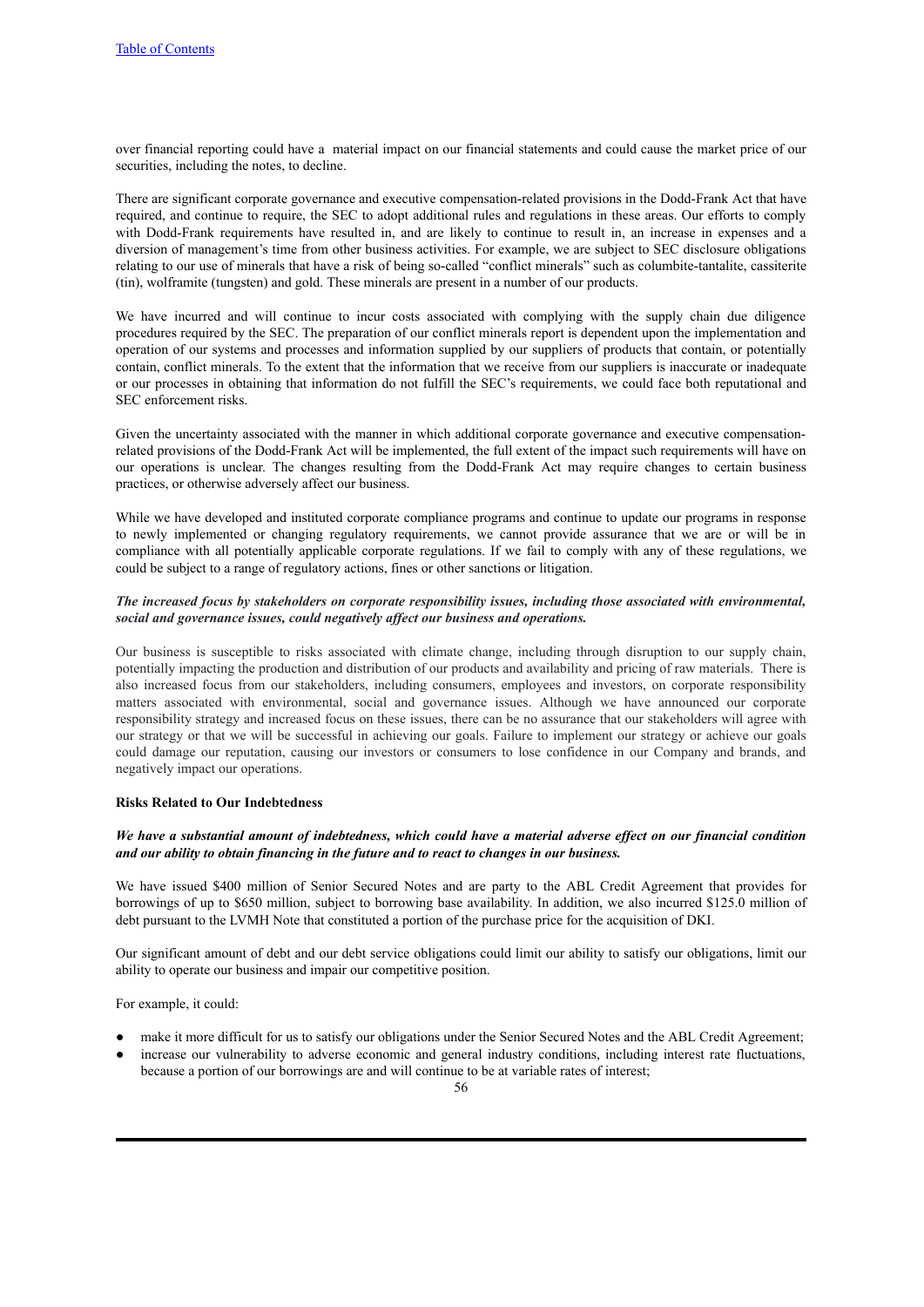- require us to dedicate a substantial portion of our cash flow from operations to payments on our debt, which would reduce the availability of our cash flow from operations to fund working capital, capital expenditures or other general corporate purposes;
- limit our flexibility in planning for, or reacting to, changes in our business and industry;
- place us at a disadvantage compared to competitors that may have proportionately less debt;
- limit our ability to obtain additional debt or equity financing due to applicable financial and restrictive covenants in our debt agreements; and
- increase our cost of borrowing.

# Despite our substantial indebtedness, we may still be able to incur significantly more debt. This could intensify the risks *described above.*

We and our subsidiaries may be able to incur substantial indebtedness in the future. Although the ABL Credit Agreement and the indenture that governs the Senior Secured Notes contain restrictions on our and our subsidiaries' ability to incur additional indebtedness, these restrictions are subject to a number of important qualifications and exceptions, and the indebtedness incurred in compliance with these restrictions could be substantial.

The covenants under any future debt instruments could also allow us to incur a significant amount of additional indebtedness. In addition to any amounts that might be available to us for borrowing under the ABL Credit Agreement, subject to certain conditions, we will have the right to request an increase of aggregate commitments under the ABL Credit Agreement by an aggregate amount of up to \$100.0 million by obtaining additional commitments either from one or more of the lenders under the ABL Credit Agreement or other lending institutions. The more leveraged we become, the more we will be exposed to certain risks described above under "—We have a substantial amount of indebtedness, which could have a material adverse effect on our financial condition and our ability to obtain financing in the future and to react to changes in our business."

# The ABL Credit Agreement and the indenture that governs the Senior Secured Notes impose significant operating and financial restrictions that may limit our current and future operating flexibility, particularly our ability to respond to changes in the economy or our industry or to take certain actions, which could harm our long term interests and may limit our ability to make payments under the Notes or the ABL Credit Agreement or satisfy our other obligations.

The ABL Credit Agreement and the indenture that governs the Senior Secured Notes impose significant operating and financial restrictions on us. These restrictions limit our ability, among other things, to:

- incur, assume or permit to exist additional indebtedness (including guarantees thereof);
- pay dividends or certain other distributions on our capital stock or repurchase our capital stock or prepay subordinated indebtedness;
- prepay, redeem or repurchase certain debt;
- issue certain preferred stock or similar equity securities;
- incur liens on assets;
- make certain loans, investments or other restricted payments;
- allow to exist certain restrictions on the ability of our restricted subsidiaries to pay dividends or make other payments to us;
- engage in transactions with affiliates;
- alter the business that we conduct; and
- sell certain assets or merge or consolidate with or into other companies.

As a result of these restrictions, we may be:

- limited in how we conduct our business;
- unable to raise additional debt or equity financing to operate during general economic or business downturns; or
- unable to compete effectively or to take advantage of new business opportunities.

A breach of the covenants under the indenture or the ABL Credit Agreement could result in an event of default under the applicable indebtedness. Such a default, if not cured or waived, may allow creditors to accelerate the related debt and may result in the acceleration of any other debt that is subject to an applicable cross-acceleration or cross-default provision. In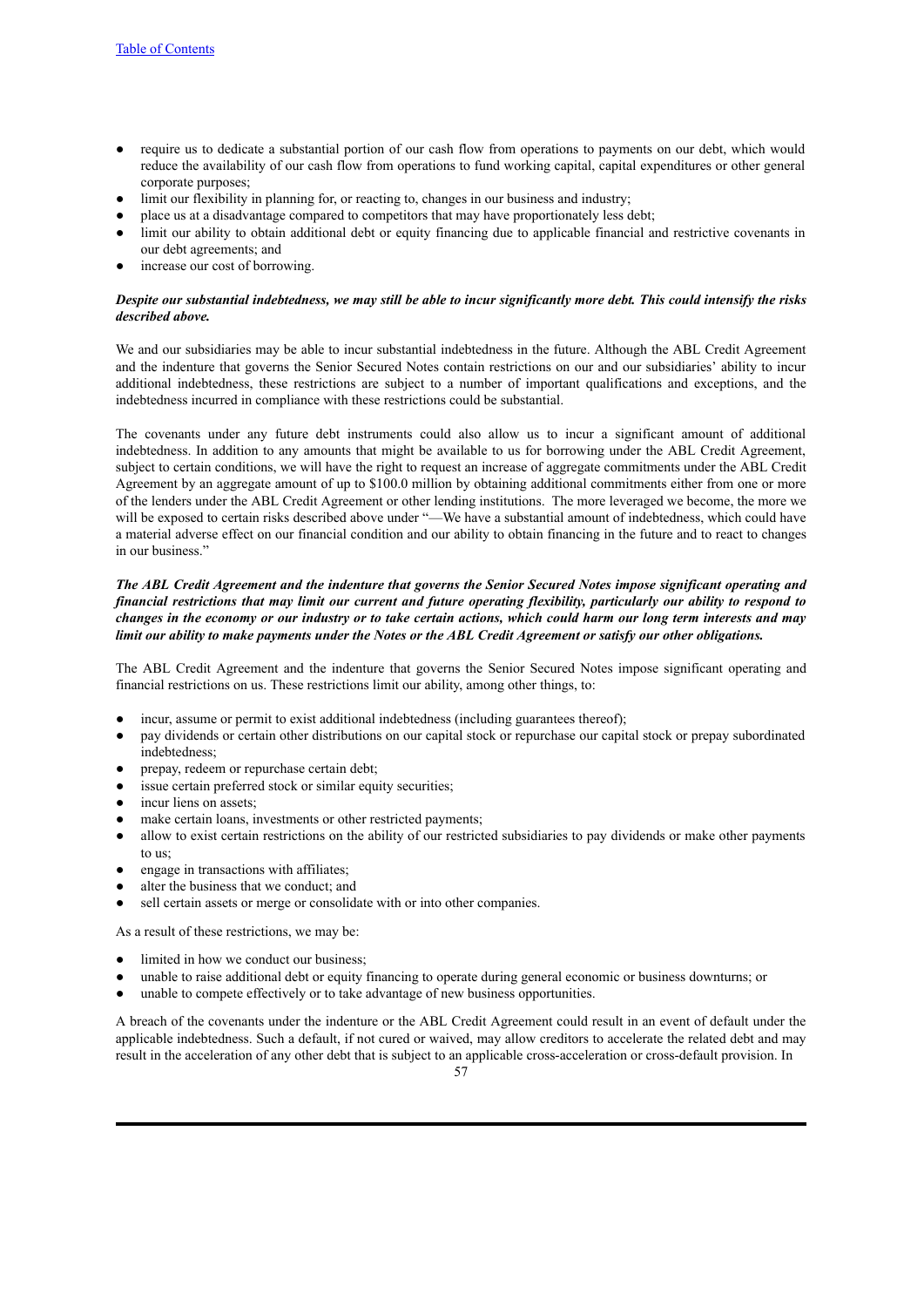addition, an event of default under the ABL Credit Agreement would permit the lenders thereunder to terminate all commitments to extend further credit under that Agreement. Furthermore, if we were unable to repay the amounts due and payable under the ABL Credit Agreement, those lenders could proceed against the collateral securing such indebtedness. In the event our lenders or holders of the Senior Secured Notes accelerate the repayment of our borrowings, we and our subsidiaries may not have sufficient assets to repay that indebtedness.

Our ability to continue to have the necessary liquidity to operate our business may be adversely impacted by a number of factors, including uncertain conditions in the credit and financial markets, which could limit the availability and increase the cost of financing. A deterioration of our results of operations and cash flow resulting from decreases in consumer spending, could, among other things, impact our ability to comply with financial covenants in our existing *credit facility.*

Our historical sources of liquidity to fund ongoing cash requirements include cash flows from operations, cash and cash equivalents, borrowings through our revolving credit facility and equity offerings. The sufficiency and availability of credit may be adversely affected by a variety of factors, including, without limitation, the tightening of the credit markets, including lending by financial institutions who are sources of credit for our borrowing and liquidity; an increase in the cost of capital; the reduced availability of credit; our ability to execute our strategy; the level of our cash flows, which will be impacted by retailer and consumer acceptance of our products and the level of consumer discretionary spending; maintenance of financial covenants included in our ABL Credit Agreement, interest rate fluctuations and the adverse impact of the COVID-19 outbreak on the U.S. and world-wide economies and on our business. Interest rates increased in fiscal 2018 and 2019, but decreased in fiscal 2020. We cannot predict the future level of interest rates or the effect of any increase in interest rates on the availability or aggregate cost of our borrowings. Even if the general level of interest rates does not increase, we expect to incur more interest and other charges as a result of the higher interest rates and fees to be paid in connection with the Senior Secured Notes and ABL Credit Agreement compared to the interest rates and fees that were paid in connection with the term loan and revolving credit facility. We cannot be certain that any additional required financing, whether debt or equity, will be available in amounts needed or on terms acceptable to us, if at all.

As of July 31, 2020, we were in compliance with the financial covenants in our revolving credit facility. Compliance with these financial covenants is dependent on the results of our operations, which are subject to a number of factors including current economic conditions. The economic environment has at times resulted in lower consumer confidence and lower retail sales. Adverse developments in the economy, including as a result of the COVID-19 outbreak, could lead to reduced consumer spending which could adversely impact our net sales and cash flow, which could affect our compliance with our financial covenants. A violation of our covenants could limit access to our credit facilities. Should such restrictions on our credit facilities and these factors occur, they could have a material adverse effect on our business and results of operations.

# We may not be able to generate sufficient cash to service all of our indebtedness, including under the Senior Secured Notes or the ABL Credit Agreement, and may be forced to take other actions to satisfy our obligations under our *indebtedness, which may not be successful.*

Our ability to make scheduled payments on or to refinance our debt obligations depends on our financial condition and operating performance, which is subject to prevailing economic and competitive conditions and to certain financial, business and other factors beyond our control. We cannot assure you that we will maintain a level of cash flows from operating activities sufficient to permit us to pay the principal, premium, if any, and interest on our indebtedness, including under the Senior Secured Notes or the ABL Credit Agreement.

If our cash flows and capital resources are insufficient to fund our debt service obligations, we may be forced to reduce or delay investments and capital expenditures, or to sell assets, seek additional capital or restructure or refinance our indebtedness. These alternative measures may not be successful and may not permit us to meet our scheduled debt service obligations. If our operating results and available cash are insufficient to meet our debt service obligations, we could face substantial liquidity problems and might be required to dispose of material assets or operations to meet our debt service and other obligations. We may not be able to consummate those dispositions or to obtain the proceeds that we could realize from them, and these proceeds may not be adequate to meet any debt service obligations then due. Any future refinancing of our indebtedness could be at higher interest rates and may require us to comply with more onerous covenants which could further restrict our business operations. Additionally, the ABL Credit Agreement and the indenture that will govern the Senior Secured Notes will limit the use of the proceeds from any disposition of our assets. As a result, the ABL Credit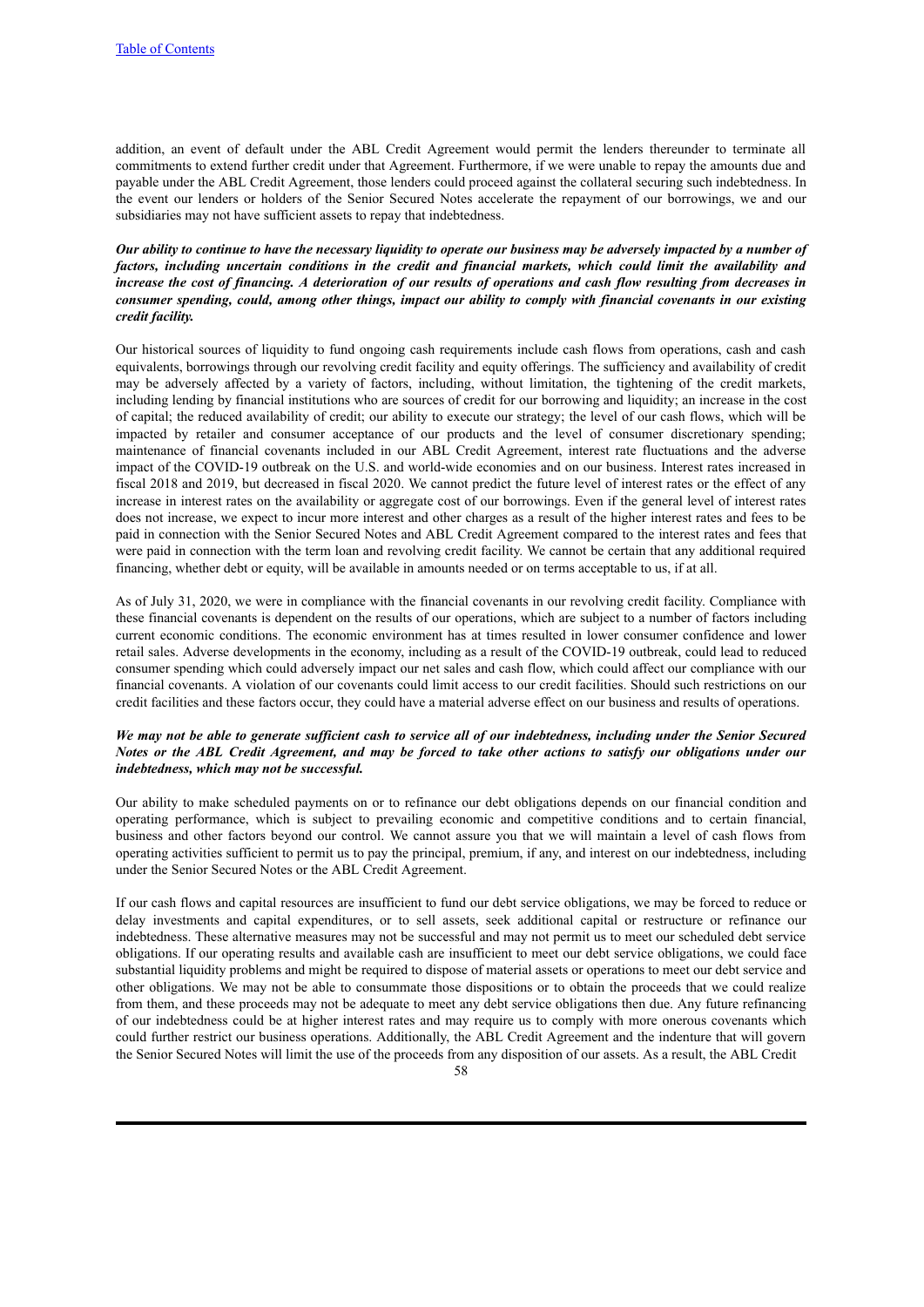Agreement and the indenture may prevent us from using the proceeds from such dispositions to satisfy our debt service obligations.

### Our variable rate indebtedness subjects us to interest rate risk, which could cause our indebtedness service obligations *to increase significantly.*

The borrowings under the ABL Credit Agreement will be at variable rates of interest and expose us to interest rate risk. If interest rates increase, our debt service obligations on the variable rate indebtedness would increase even though the amount borrowed remained the same, and our net income and cash flows, including cash available for servicing our indebtedness, would correspondingly decrease. Assuming all revolving loans were fully drawn under the ABL Credit Agreement, each one percentage point change in interest rates would result in a \$6.5 million change in annual cash interest expense under the ABL Credit Agreement.

Financing extended to us under the ABL Credit Agreement is made at variable rates that use LIBOR or an alternate base rate (as determined by that Agreement) as a benchmark for establishing the interest rate. LIBOR is the subject of recent proposals for reform. The financial authority that regulates LIBOR has announced that it intends to stop persuading or compelling banks to submit rates for the calculation of LIBOR after 2021. These reforms may cause LIBOR to cease to exist, new methods of calculating LIBOR to be established or the establishment of an alternative reference rate(s). These consequences cannot be entirely predicted and could have an adverse impact on the market value for or value of LIBORlinked securities, loans, and other financial obligations or extensions of credit to us. Changes in market interest rates may influence our financing costs and could reduce our earnings and cash flows.

# We may not be able to repurchase the Senior Secured Notes upon a change of control or pursuant to an asset sale offer.

Upon the occurrence of a change of control, as defined in the indenture that governs the Senior Secured Notes, the holders of the Notes will have the right to require us to offer to purchase all of the Notes then outstanding at a price equal to 101% of their principal amount plus accrued and unpaid interest. In addition, our future indebtedness may require that such indebtedness be similarly repurchased upon a change of control. In order to obtain sufficient funds to pay the purchase price of the outstanding Notes, we expect that we would have to refinance the Notes. We may not be able to refinance the Notes on reasonable terms, if at all. Our failure to offer to purchase all outstanding Notes or to purchase all validly tendered Notes would be an event of default under the indenture. Such an event of default may cause the acceleration of our other debt. Our other debt also may contain restrictions on repayment requirements with respect to specified events or transactions that constitute a change of control under the indenture.

In addition, in certain circumstances specified in the indenture, we will be required to commence an asset sale offer, as defined in the indenture, pursuant to which we will be obligated to purchase certain Notes at a price equal to 100% of their principal amount plus accrued and unpaid interest with the proceeds we receive from certain asset sales. Our other debt may contain restrictions that would limit or prohibit us from completing any such asset sale offer. In particular, the ABL Credit Agreement contains provisions that require us, upon the sale of certain assets, to apply all of the proceeds from such asset sale to the prepayment of amounts due under that Agreement. The mandatory prepayment obligations under the ABL Credit Agreement will be effectively senior to our obligations to make an asset sale offer with respect to the Notes under the terms of the indenture.

# Our credit rating and ability to access well-functioning capital markets are important to our ability to secure future debt financing on acceptable terms. Our credit ratings may not reflect all risks associated with the Senior Secured Notes or *our other indebtedness.*

Our access to the debt markets and the terms of such access depend on multiple factors including the condition of the debt capital markets, our operating performance and our credit ratings. These ratings are based on a number of factors including their assessment of our financial strength and financial policies. Our borrowing costs will be dependent to some extent on the rating assigned to our debt. However, there can be no assurance that any particular rating assigned to us will remain in effect for any given period of time or that a rating will not be changed or withdrawn by a rating agency if, in that rating agency's judgment, future circumstances relating to the basis of the rating so warrant. Incurrence of additional debt by us could adversely affect our credit rating. Any disruptions or turmoil in the capital markets or any downgrade of our credit rating could adversely affect our cost of funds, liquidity, competitive position and access to capital markets, which could materially and adversely affect our business operations, financial condition and results of operations. In addition,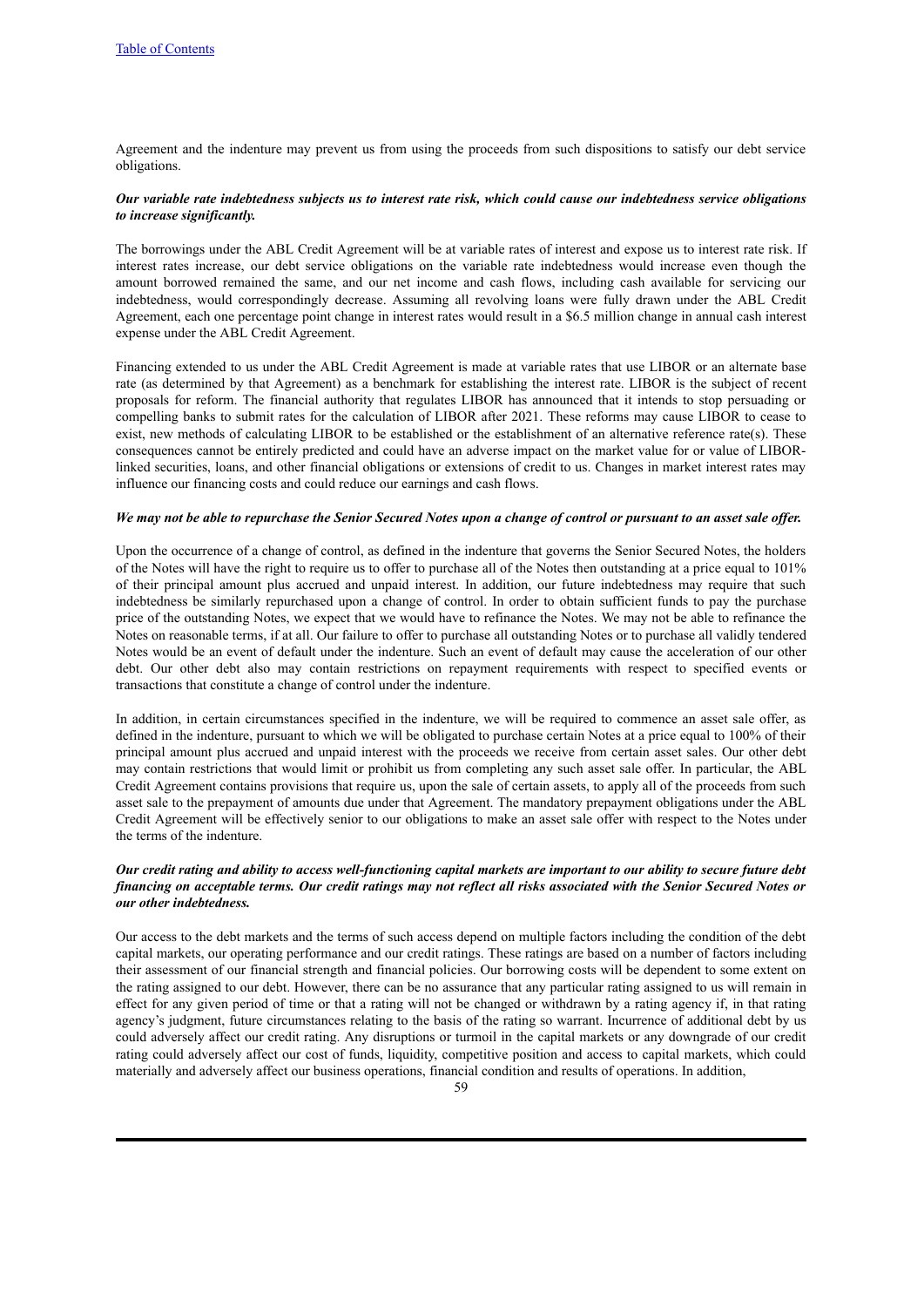downgrading the credit rating of our debt securities or placing us on a watch list for possible future downgrading would likely have an adverse effect on the market price of our Common Stock and Senior Secured Notes.

# <span id="page-59-0"></span>**Item 2. Unregistered Sales of Equity Securities and Use of Proceeds**

The following table provides information with respect to the Company's common stock that the Company repurchased during the three months ended July 31, 2020. Included in this table are shares withheld during July 2020 in connection with the settlement of vested restricted stock units to satisfy tax withholding requirements.

| <b>Date Purchased</b>  | <b>Total Number of</b><br>Shares Purchased (1) | <b>Average Price Paid Per</b><br>Share $(1)$ | <b>Total Number of Share</b><br>Purchased as Part of<br><b>Publicly Announced</b><br>Program $(2)$ | <b>Maximum Number of</b><br>Shares that may vet be<br><b>Purchased Under the</b><br>Program $(2)$ |
|------------------------|------------------------------------------------|----------------------------------------------|----------------------------------------------------------------------------------------------------|---------------------------------------------------------------------------------------------------|
| May 1 - May 31, 2020   |                                                |                                              |                                                                                                    | 2,949,362                                                                                         |
| June 1 - June 30, 2020 |                                                |                                              |                                                                                                    | 2,949,362                                                                                         |
| July 1 - July 31, 2020 | 1.041                                          | 10.89                                        |                                                                                                    | 2,949,362                                                                                         |
|                        | l.041                                          | 10.89                                        |                                                                                                    | 2,949,362                                                                                         |

 $^{(1)}$  Included in this table are 1,041 shares withheld during July 2020 in connection with the settlement of vested restricted stock units to satisfy tax withholding requirements. Our 2015 Long-Term Incentive Plan provid withheld.

(2) In December 2015, our Board of Directors reapproved and increased a previously authorized share repurchase program from the  $3,750,000$  shares remaining under that plan to 5,000,000 shares. This program has no expirat methods, as we deem appropriate.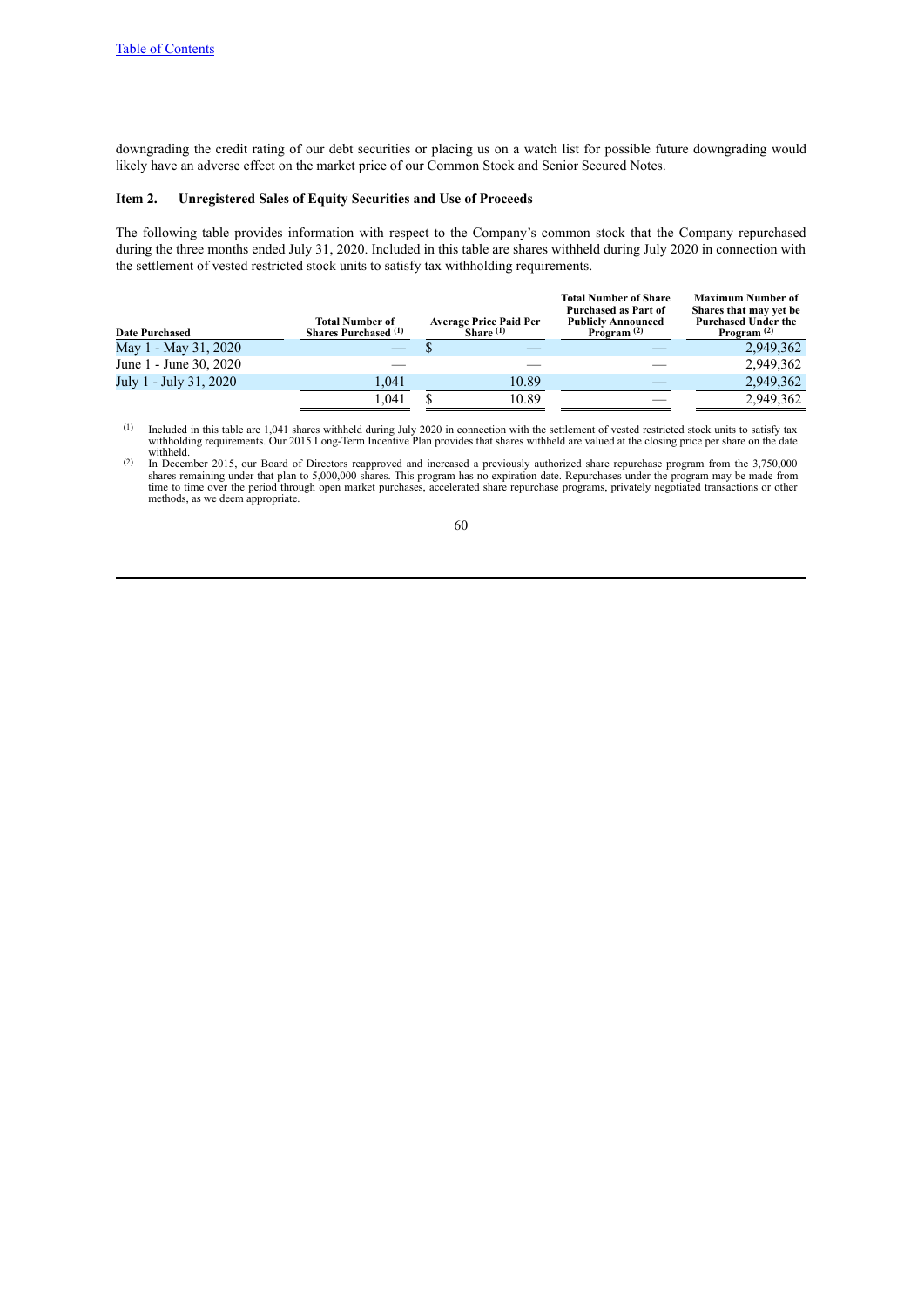# <span id="page-60-0"></span>**Item 6. Exhibits.**

- 31.1 [Certification](#page-62-0) by Morris Goldfarb, Chief Executive Officer of G-III Apparel Group, Ltd., pursuant to Rule 13a 14(a) or Rule 15d - 14(a) of the Securities Exchange Act of 1934, as amended, in connection with G-III Apparel Group, Ltd.'s Quarterly Report on Form 10-Q for the fiscal quarter ended July 31, 2020.
- 31.2 [Certification](#page-63-0) by Neal S. Nackman, Chief Financial Officer of G-III Apparel Group, Ltd., pursuant to Rule 13a 14(a) or Rule 15d - 14(a) of the Securities Exchange Act of 1934, as amended, in connection with G-III Apparel Group, Ltd.'s Quarterly Report on Form 10-Q for the fiscal quarter ended July 31, 2020.
- 32.1 Certification by Morris Goldfarb, Chief Executive Officer of G-III Apparel Group, Ltd., pursuant to 18 U.S.C. Section 1350, as adopted pursuant to Section 906 of the [Sarbanes-Oxley](#page-64-0) Act of 2002, in connection with G-III Apparel Group, Ltd.'s Quarterly Report on Form 10-Q for the fiscal quarter ended July 31, 2020.
- 32.2 Certification by Neal S. Nackman, Chief Financial Officer of G-III Apparel Group, Ltd., pursuant to 18 U.S.C. Section 1350, as adopted pursuant to Section 906 of the [Sarbanes-Oxley](#page-65-0) Act of 2002, in connection with G-III Apparel Group, Ltd.'s Quarterly Report on Form 10-Q for the fiscal quarter ended July 31, 2020.
- 101.INS *iXBRL* Instance Document.
- 101.SCH iXBRL Schema Document.
- 101.CAL iXBRL Calculation Linkbase Document.
- 101.DEF iXBRL Extension Definition.
- 101.LAB iXBRL Label Linkbase Document.
- 101.PRE iXBRL Presentation Linkbase Document. 104 Cover Page Interactive Data File (embedded within the Inline XBRL document)
	- 61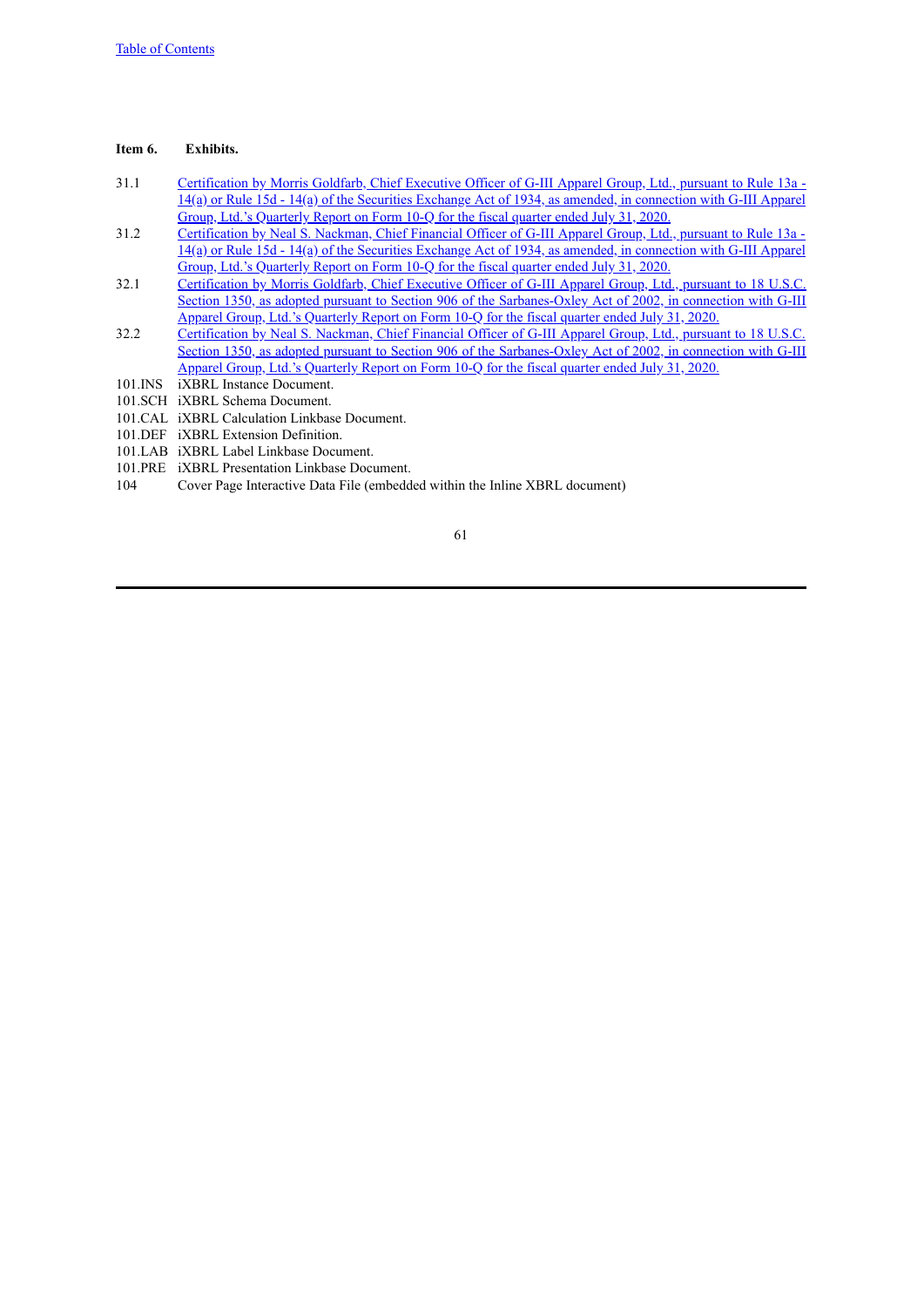# **SIGNATURES**

Pursuant to the requirements of the Securities Exchange Act of 1934, the registrant has duly caused this report to be signed on its behalf by the undersigned thereunto duly authorized.

> G-III APPAREL GROUP, LTD. (Registrant)

Date: September 9, 2020 By: /s/ Morris Goldfarb

Date: September 9, 2020 By: /s/ Neal S. Nackman

Morris Goldfarb Chief Executive Officer

Neal S. Nackman Chief Financial Officer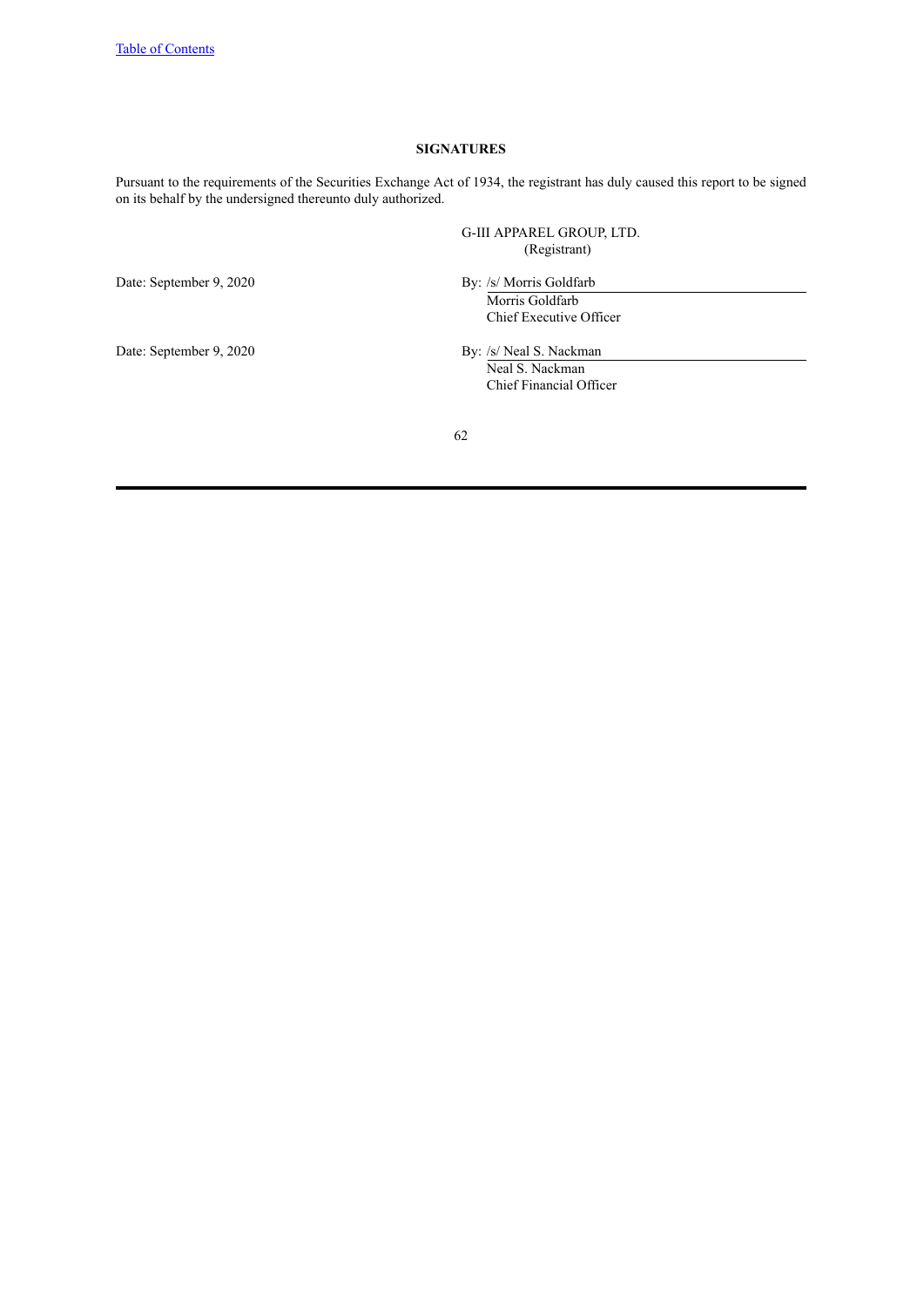# CERTIFICATION PURSUANT TO

# RULE 13a - 14(a) OR RULE 15d - 14(a) OF THE SECURITIES EXCHANGE ACT OF 1934, AS AMENDED

<span id="page-62-0"></span>I, Morris Goldfarb, certify that:

- 1. I have reviewed this quarterly report on Form 10-Q of G-III Apparel Group, Ltd.
- 2. Based on my knowledge, this report does not contain any untrue statement of a material fact or omit to state a material fact necessary to make the statements made, in light of the circumstances under which such statements were made, not misleading with respect to the period covered by this report.
- 3. Based on my knowledge, the financial statements, and other financial information included in this report, fairly present in all material respects the financial condition, results of operations and cash flows of the registrant as of, and for, the periods presented in this report.
- 4. The registrant's other certifying officer and I are responsible for establishing and maintaining disclosure controls and procedures (as defined in Exchange Act Rules 13a - 15(e) and 15d - 15(e)) and internal control over financial reporting (as defined in Exchange Act Rules 13a - 15(f) and 15d - 15(f)) for the registrant and have:
	- a) Designed such disclosure controls and procedures, or caused such disclosure controls and procedures to be designed under our supervision, to ensure that material information relating to the registrant, including its consolidated subsidiaries, is made known to us by others within those entities, particularly during the period in which this report is being prepared;
	- b) Designed such internal control over financial reporting, or caused such internal control over financial reporting to be designed under our supervision, to provide reasonable assurance regarding the reliability of financial reporting and the preparation of financial statements for external purposes in accordance with generally accepted accounting principles;
	- c) Evaluated the effectiveness of the registrant's disclosure controls and procedures and presented in this report our conclusions about the effectiveness of the disclosure controls and procedures, as of the end of the period covered by this report based on such evaluation; and
	- d) Disclosed in this report any change in the registrant's internal control over financial reporting that occurred during the registrant's most recent fiscal quarter (the registrant's fourth fiscal quarter in the case of an annual report) that has materially affected, or is reasonably likely to materially affect, the registrant's internal control over financial reporting.
- 5. The registrant's other certifying officer and I have disclosed, based on our most recent evaluation of internal control over financial reporting, to the registrant's auditors and the audit committee of the registrant's board of directors (or persons performing the equivalent functions):
	- a) All significant deficiencies and material weaknesses in the design or operation of internal control over financial reporting which are reasonably likely to adversely affect the registrant's ability to record, process, summarize and report financial information; and
	- b) Any fraud, whether or not material, that involves management or other employees who have a significant role in the registrant's internal control over financial reporting.

Date: September 9, 2020

/s/ Morris Goldfarb Morris Goldfarb Chief Executive Officer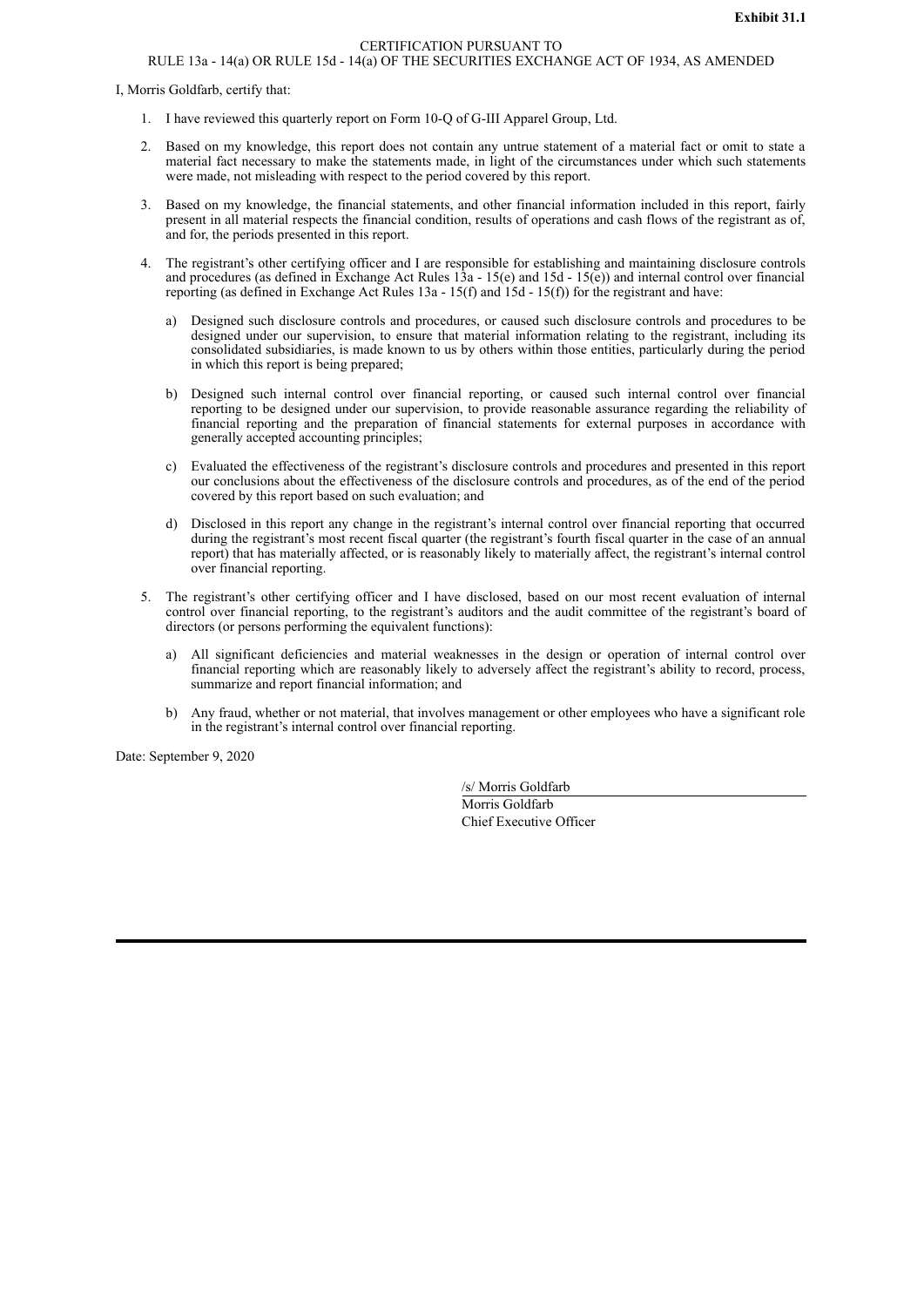# CERTIFICATION PURSUANT TO

# RULE 13a - 14(a) OR RULE 15d - 14(a) OF THE SECURITIES EXCHANGE ACT OF 1934, AS AMENDED

<span id="page-63-0"></span>I, Neal S. Nackman, certify that:

- 1. I have reviewed this quarterly report on Form 10-Q of G-III Apparel Group, Ltd.
- 2. Based on my knowledge, this report does not contain any untrue statement of a material fact or omit to state a material fact necessary to make the statements made, in light of the circumstances under which such statements were made, not misleading with respect to the period covered by this report.
- 3. Based on my knowledge, the financial statements, and other financial information included in this report, fairly present in all material respects the financial condition, results of operations and cash flows of the registrant as of, and for, the periods presented in this report.
- 4. The registrant's other certifying officer and I are responsible for establishing and maintaining disclosure controls and procedures (as defined in Exchange Act Rules 13a - 15(e) and 15d - 15(e)) and internal control over financial reporting (as defined in Exchange Act Rules 13a - 15(f) and 15d - 15(f)) for the registrant and have:
	- a) Designed such disclosure controls and procedures, or caused such disclosure controls and procedures to be designed under our supervision, to ensure that material information relating to the registrant, including its consolidated subsidiaries, is made known to us by others within those entities, particularly during the period in which this report is being prepared;
	- b) Designed such internal control over financial reporting, or caused such internal control over financial reporting to be designed under our supervision, to provide reasonable assurance regarding the reliability of financial reporting and the preparation of financial statements for external purposes in accordance with generally accepted accounting principles;
	- c) Evaluated the effectiveness of the registrant's disclosure controls and procedures and presented in this report our conclusions about the effectiveness of the disclosure controls and procedures, as of the end of the period covered by this report based on such evaluation; and
	- d) Disclosed in this report any change in the registrant's internal control over financial reporting that occurred during the registrant's most recent fiscal quarter (the registrant's fourth fiscal quarter in the case of an annual report) that has materially affected, or is reasonably likely to materially affect, the registrant's internal control over financial reporting.
- 5. The registrant's other certifying officer and I have disclosed, based on our most recent evaluation of internal control over financial reporting, to the registrant's auditors and the audit committee of the registrant's board of directors (or persons performing the equivalent functions):
	- a) All significant deficiencies and material weaknesses in the design or operation of internal control over financial reporting which are reasonably likely to adversely affect the registrant's ability to record, process, summarize and report financial information; and
	- b) Any fraud, whether or not material, that involves management or other employees who have a significant role in the registrant's internal control over financial reporting.

Date: September 9, 2020

/s/ Neal S. Nackman Neal S. Nackman Chief Financial Officer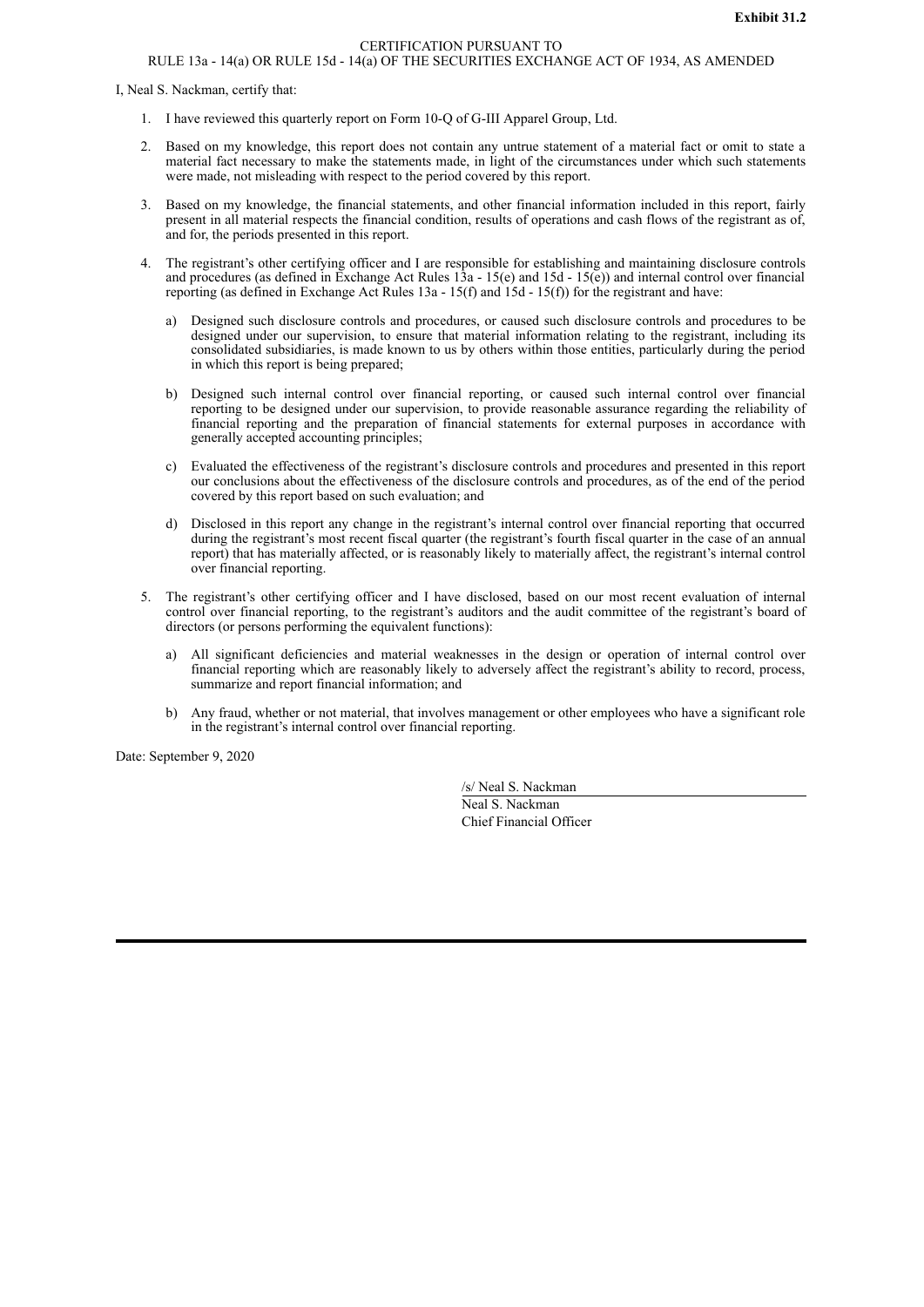# CERTIFICATION PURSUANT TO 18 U.S.C. SECTION 1350, AS ADOPTED PURSUANT TO SECTION 906 OF THE SARBANES-OXLEY ACT OF 2002

<span id="page-64-0"></span>In connection with the Quarterly Report of G-III Apparel Group, Ltd. (the "Company") on Form 10-Q for the quarterly period ended July 31, 2020, as filed with the Securities and Exchange Commission (the "Report"), I, Morris Goldfarb, Chief Executive Officer of the Company, hereby certify that, to my knowledge, (a) the Report fully complies with the requirements of Section 13(a) or 15(d) of the Securities Exchange Act of 1934 and (b) the information contained in the Report fairly presents, in all material respects, the financial condition and results of operations of the Company.

> /s/ Morris Goldfarb Morris Goldfarb Chief Executive Officer

Date: September 9, 2020

A signed original of this written statement required by Section 906 has been provided to the Company and will be retained by the Company and furnished to the Securities and Exchange Commission or its staff upon request.